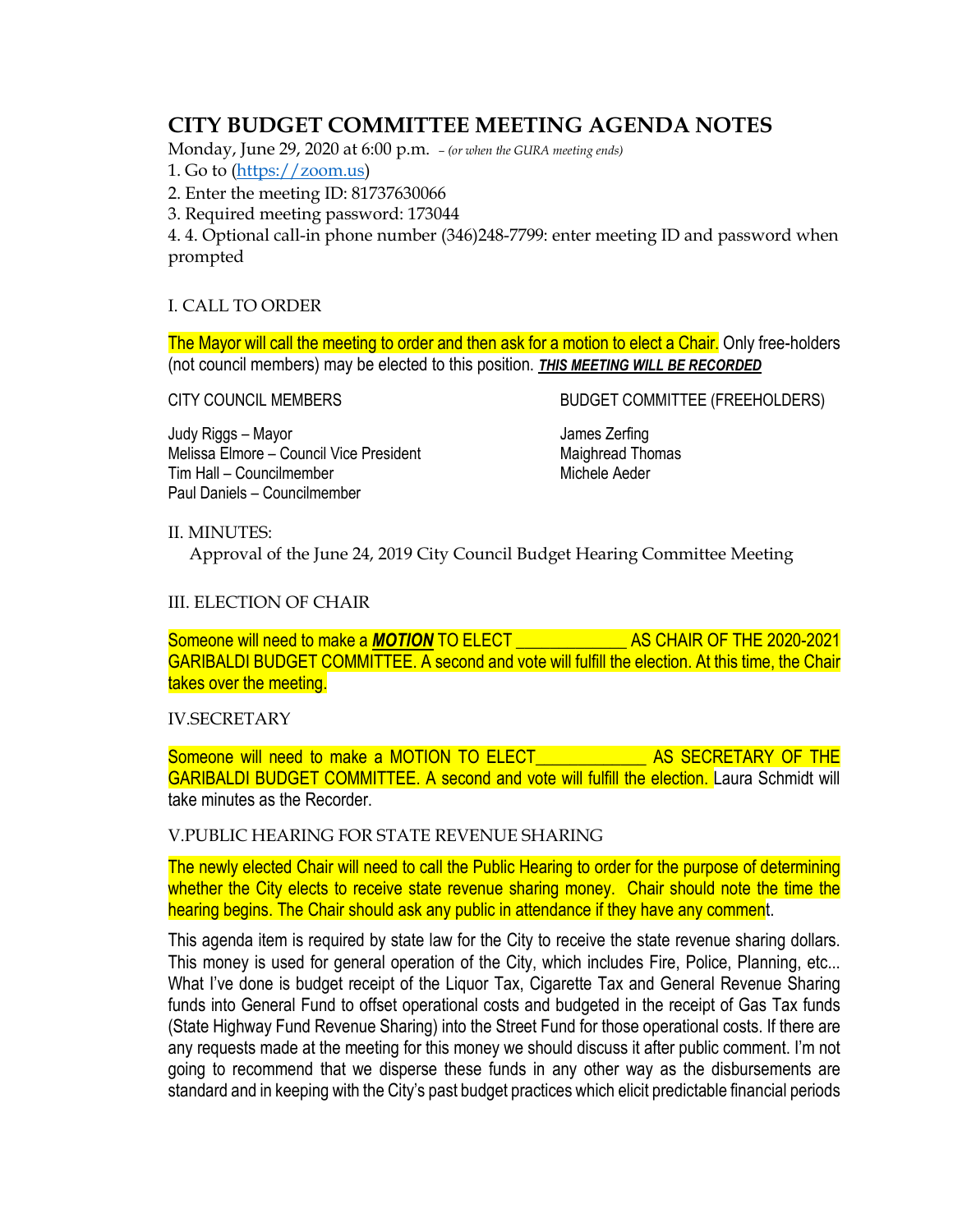each year, but it is the decision of the Budget Committee and ultimately the Council. After input from the Committee and the public, the Chair can close the hearing again noting the time for the record.

VI. PUBLIC COMMENT ON THE PROPOSED BUDGET

The Chair should ask if there is anyone from the public interested in making a statement on the proposed budget. Past practice has been to allow the public to comment during the proceedings, but there should be a formal invitation of the public to make comment.

VII. REVIEW OF BUDGET MESSAGE AND PROPOSED BUDGET

This is where we begin the page-by-page review of the budget. This will take most of the meeting. I would suggest that the Chair poll the Committee for concerns and find out if any particular funds may need significant discussion.

Typically, we will start with the General Fund, and work our way through the budget with each subsequent fund. As we start with the General Fund, I'll start by noting the departments, what they do, and then state the amount of money the fund is going to receive and expend in total. At that point I'll go through each department and discuss details briefly, and then ask if there are any questions and continue same process the whole way through.

The Budget Committee will review and approve/amend each fund. Once it appears that the Committee has finished discussion on an individual fund, the Chair should ask for a *MOTION* TO APPROVE THE (GENERAL/WATER/WASTEWATER/ETC.) FUND BY CATEGORY AS (PRESENTED OR AMENDED).

After review and discussion of the entire budget, and it appears that the Committee has a budget that it can support, the Chair should ask for a *MOTION* TO APPROVE THE FISCAL YEAR 2020- 2021 BUDGET BY CATEGORY AS (PRESENTED OR AMENDED). Once the motion is made, we'll need a second and a vote.

The Chair should then ask for a *MOTION* TO APPROVE TAXES FOR THE 2020-2021 FISCAL YEAR AT THE RATE OF \$2.8468 PER \$1,000 ASSESSED VALUE FOR OPERATING PURPOSES IN THE GENERAL FUND, AT THE RATE OF \$1.35 PER \$1,000 ASSESSED VALUE AS LEVIED BY THE VOTERS FOR THE PURPOSE OF FUNDING PERSONNEL COSTS IN THE FIRE DEPARTMENT, AND IN THE AMOUNT OF \$43,300 FOR THE PAYMENT OF GENERAL OBLIGATION BOND PRINCIPAL AND INTEREST IN THE WASTEWATER DEBT FUND. Once the motion is made, we'll need a second and a vote. This motion and the one approving the taxes need approval by a majority of the entire Budget Committee. Keep in mind that the Budget Committee consists of all Committee members and the entirety of the City Council. In other words, five out of the eight members will need to approve the motion. If only five people arrive for the meeting, then all five need to approve the motion.

VIII. BUDGET COMMITTEE WORK SCHEDULE

IX. ADJOURNMENT

Upon completion of the Committee's work, the Chair can simply adjourn the meeting and note the time for the record.

Thank you for your involvement in this year's budget Committee. Keep in mind that our next scheduled meeting is on Tuesday, June 30<sup>th</sup> 2020 at 6:00 p.m. This meeting will be for Council only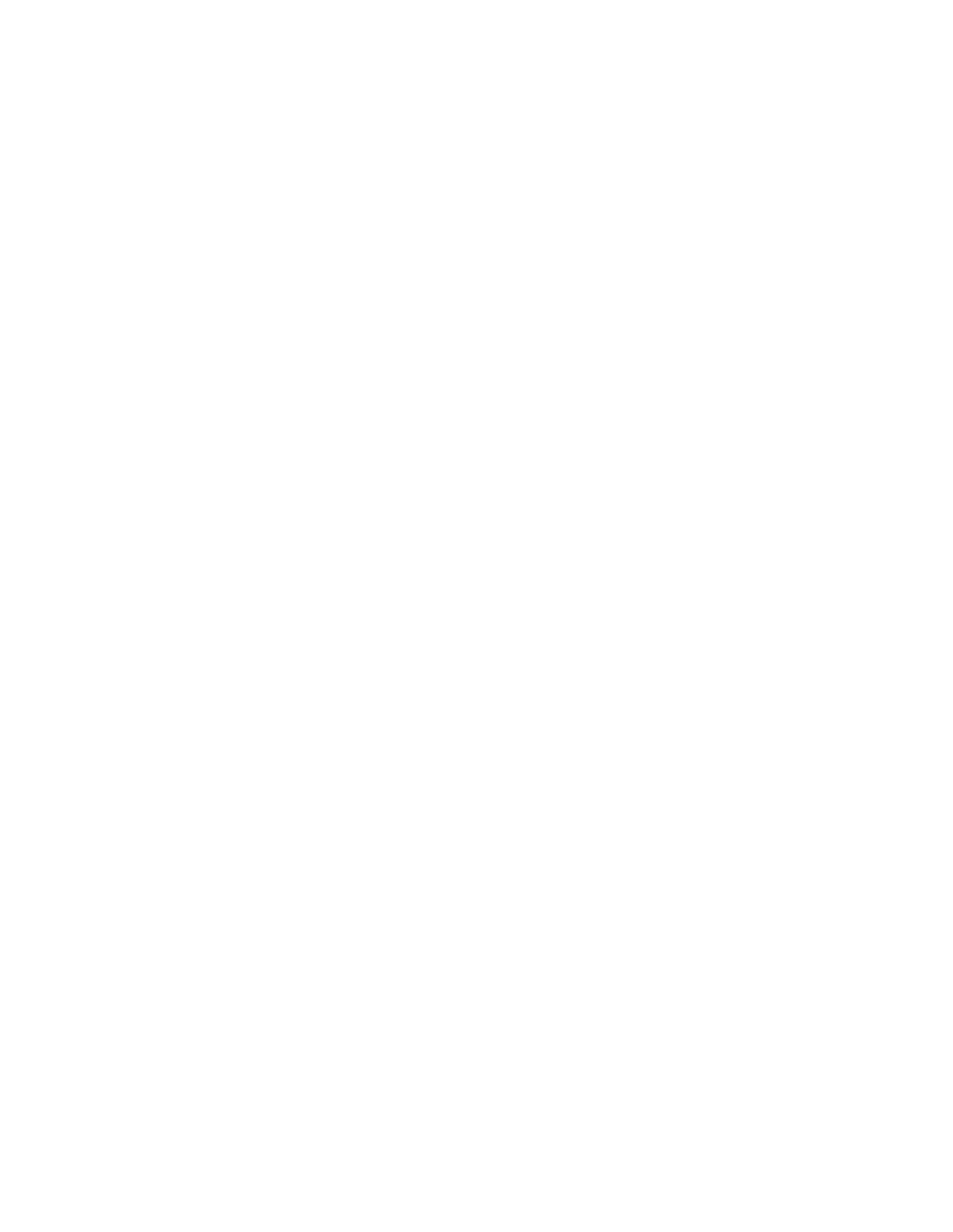

**P.O. Box 708 / 107 6th Street Garibaldi, OR 97118 Phone: (503) 322-3327 Fax: (503) 322-3737 Email: [city@ci.garibaldi.or.us](mailto:city@ci.garibaldi.or.us) Website: [www.ci.garibald.or.us](http://www.ci.garibald.or.us/)**

*The City of Garibaldi is an equal opportunity employer and provider*

# **CITY OF GARIBALDI BUDGET COMMITTEE MEETING MINUTES**

Wednesday June 24, 2019, 6:00 p.m.

Council Chambers, Garibaldi City Hall, 107 6th Street, Garibaldi, Oregon

ATTENDEES:

Michele Aeder, Budget Committee Member Joanne Smith, Budget Committee Member Jim Zerfing, Budget Committee Member

Judy Riggs, Mayor Marlene Westerfield, Council President Melissa Elmore, Council Vice President Paul Daniels, Council Member Tim Hall, Council Member

Geoff Wullschlager, City Manager / Budget Officer

I. CALL TO ORDER

Mayor Judy Riggs called the meeting to order at 5:50 pm.

II. ELECTION OF CHAIR

Mayor Riggs opened the floor for motion for Chair of the 2019-2020 Garibaldi Budget Committee. **MOTION Made by Aeder to elect Zerfing as Chair. Seconded by Smith. All for the vote, 8-0. MOTION PASSED.**

III. ELECTION OF SECRETARY

Mayor opened the floor for motion for Secretary of the 2019-2020 Garibaldi Budget Committee. **MOTION Made by Aeder to elect Smith as Secretary. Seconded by Westerfield. All for the vote, 8-0. MOTION PASSED.** 

IV. PUBLIC HEARING ON STATE REVENUE SHARING

Chair Zerfing opened the hearing at and asked if anyone present wished to comment on the proposed use of State Revenues. Hearing no comments made by the public, the Chair closed Hearing at 5:58 p.m.

V. PUBLIC COMMENT ON THE PROPOSED BUDGET

Chair Zerfing opened the floor for public comment. Discussion on the Garibaldi Rural Fire Protection District tax rate. Hearing no further comments, Chair Zerfing gave the floor to the Budget Officer.

VI. REVIEW OF THE BUDGET MESSAGE AND PROPOSED BUDGET

Wullschlager presented the budget document, discussing each fund in order of appearance in the document. He reported on proposed increases in appropriations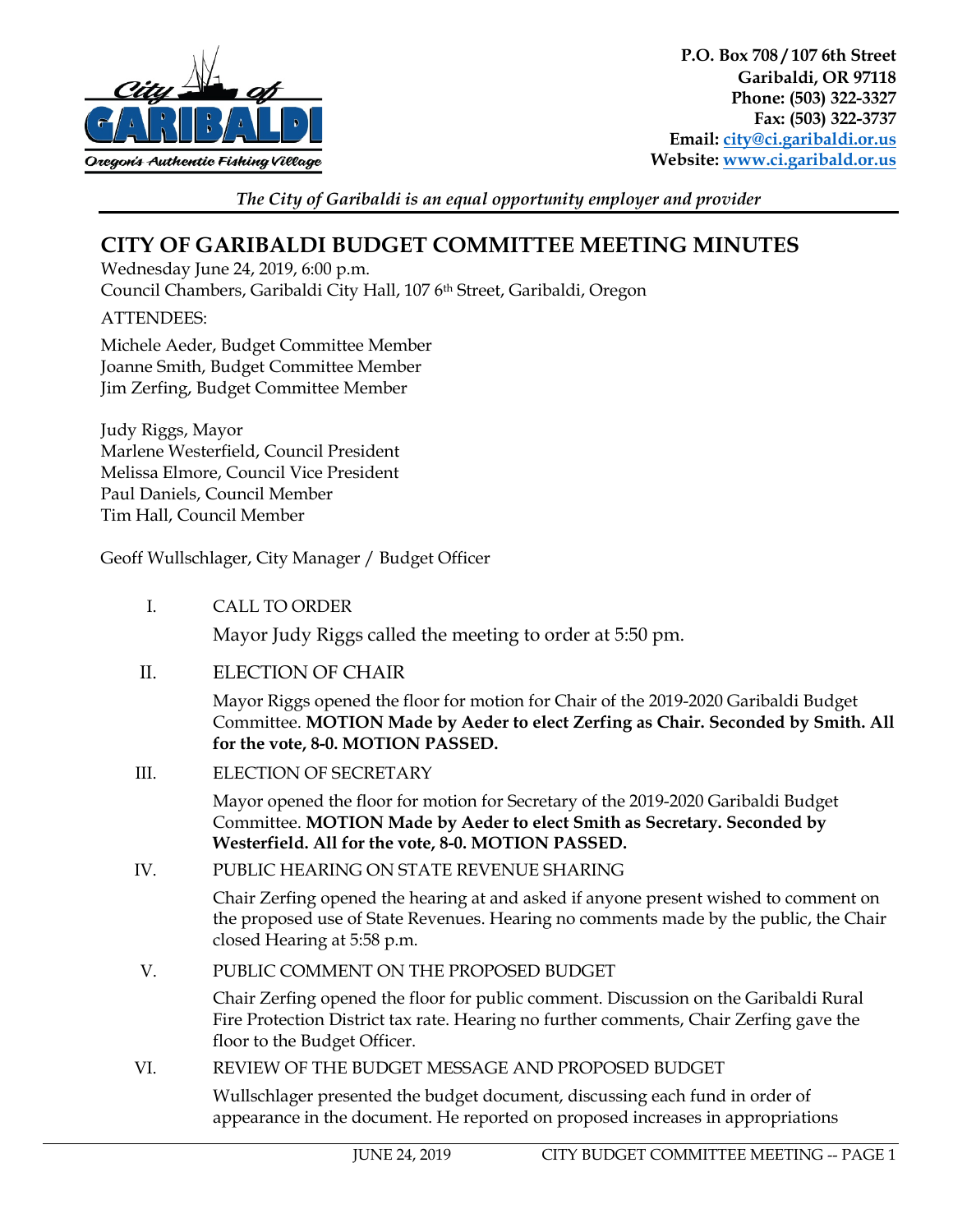associated with potential capital improvement projects in the next fiscal year. Wullschlager noted in the Property Department Capital Outlay shows a modest amount due the community hall project being cancelled. the Transient Room Tax Fund keeps increasing and because of that there will be an increased transfer from TRT to the Street fund for Capital Improvements.

No changes were made to the proposed budget for FY 2019-2020.

## **MOTION Made by Zerfing moved to approve the Fiscal Year 2019-2020 Budget by category as presented. Seconded by Daniels. All for the vote, 9-0. MOTION PASSED.**

VII. ADJOURMENT – 7:13 P.M.

Hon. Judy Riggs, Mayor

\_\_\_\_\_\_\_\_\_\_\_\_\_\_\_\_\_\_\_\_\_\_\_\_\_\_\_\_\_\_\_\_\_\_\_\_\_\_

ATTEST:

Geoff Wullschlager, City Manager/ Budget Officer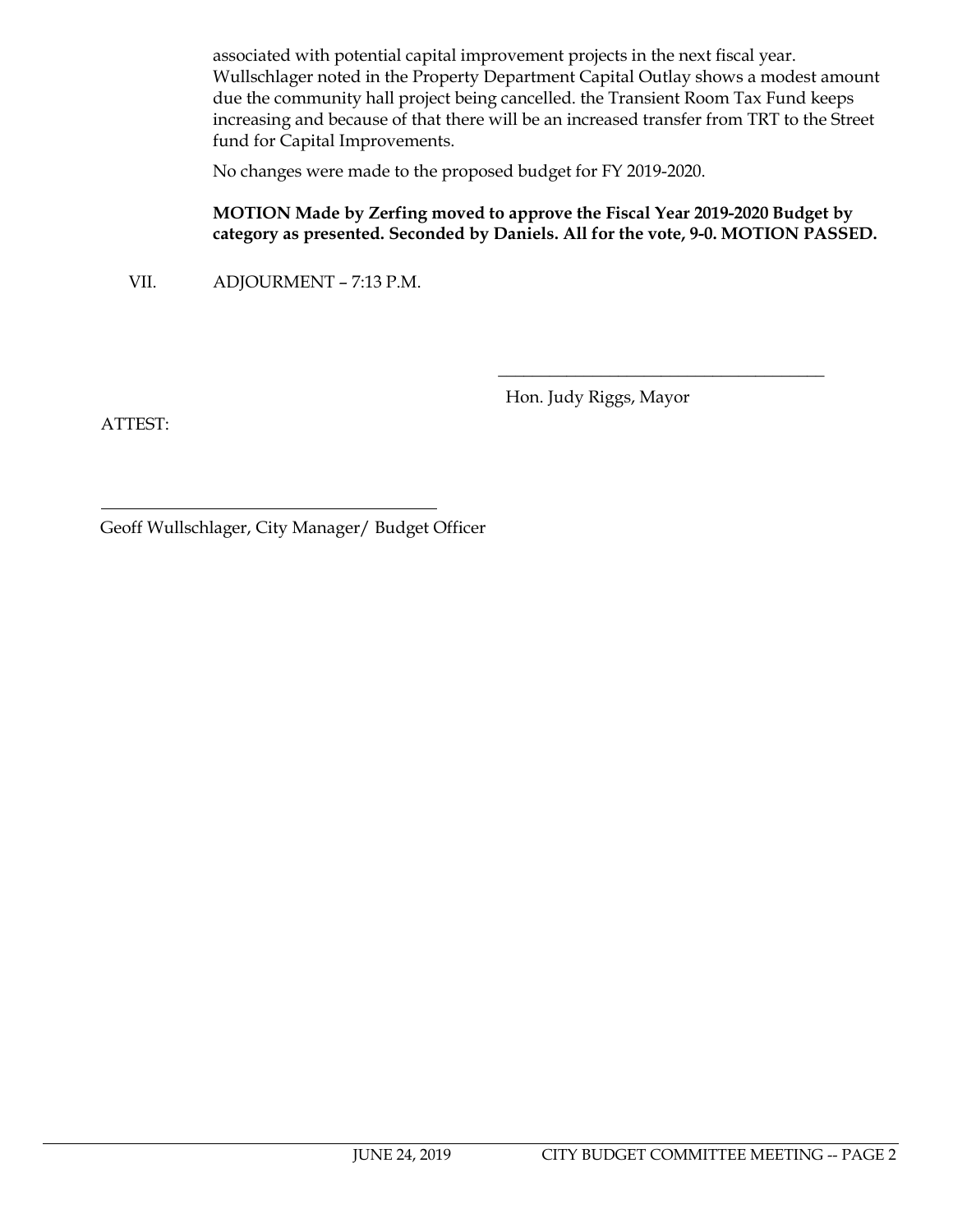# INTRODUCTION

Honorable Mayor Judy Riggs, members of the Garibaldi City Council, Garibaldi Urban Renewal Board Members, and citizen free holders of the Garibaldi and GURA Budget Committee, it is my privilege to submit for your consideration the Fiscal Year (FY) 2020-2021 Budget for the City of Garibaldi and the Garibaldi Urban Renewal Agency.

This document presents the city and urban renewal agency budgets for the fiscal year beginning July 1, 2020 and ending June 30, 2021. We will be meeting on June 29<sup>th</sup>, 2020, at 6:30 p.m. to have the budget committees review the budgets presented in this document. During this meeting, I will go over these budgets and ask for questions from the committees. I would ask each member to go through the budget message presented here and develop any questions you may have prior to the meeting. Ideally, you can let me know before the meeting by email, phone or in person of any questions or concerns you have before the meeting; however, we can always discuss your questions, concerns or comments during the meeting as well.

## BUDGET DOCUMENT PRESENTATION

This budget document contains four sections. Section 1, The City of Garibaldi and Urban Renewal Budget Message, will present a narrative overview of how the city performed in the current and recent fiscal years, expectations for next year, and information on issues relevant to the city's financial position.

Section 2, Agenda Notes and Meeting Process, provides an overview of the budget committee process with step by step instructions on how to conduct the meeting, and what actions and motions need to be made for the committee to approve a budget.

Section 3, the City and GURA Budgets, is the complete budget for the city and the urban renewal agency as presented to both committees for consideration. The budget document used this year is a break form the format that has been used in years past. We felt that the way in which the budget was being presented required a simplification to offer the most important information in a convenient and easy to read format. We have retained a model that is consistent with the State of Oregon's LB format. The budget document provides actual numbers from FY 17-18, FY 18-19, and the adopted numbers from FY 19-20. Our forecasted resources and needs are then presented for the current year, FY 20- 21.

Section 4 includes the minutes from last year's budget committee meetings.

The city has eleven funds and the urban renewal agency has two. These budgets are presented in a line-item format; however, both budgets are adopted by category. This means that over spending in a specific line item does not violate budget law. Please note the following information:

- **This budget is balanced**: "Balanced" means that in no situation is any fund expending monies that would exceed the combination of its beginning cash balance and its projected revenues. Revenues and expenditures are based on historical data, projected increases in the cost of goods and services, and projected increases in demand for services or functions of the city or GURA. In all situations, projected revenues and recommended expenditures are based on the best available information at the time that this budget has been developed.
- **We normally spend less than we budget**: There's nothing more relevant to a municipal budgeting process than knowing this one rule; just because you budget it, doesn't mean you have to spend it. As you look at actual and projected amounts spent in previous years, keep in mind that amounts budgeted should always be higher or equal to the actual amounts spent. This budget is an attempt to anticipate revenues and expenditures more than twelve months out. While projections are often accurate, they're just projections. Plans change, and budgets need to allow the city and GURA to adapt to changing circumstances throughout the fiscal year. That's what this budget is designed to do.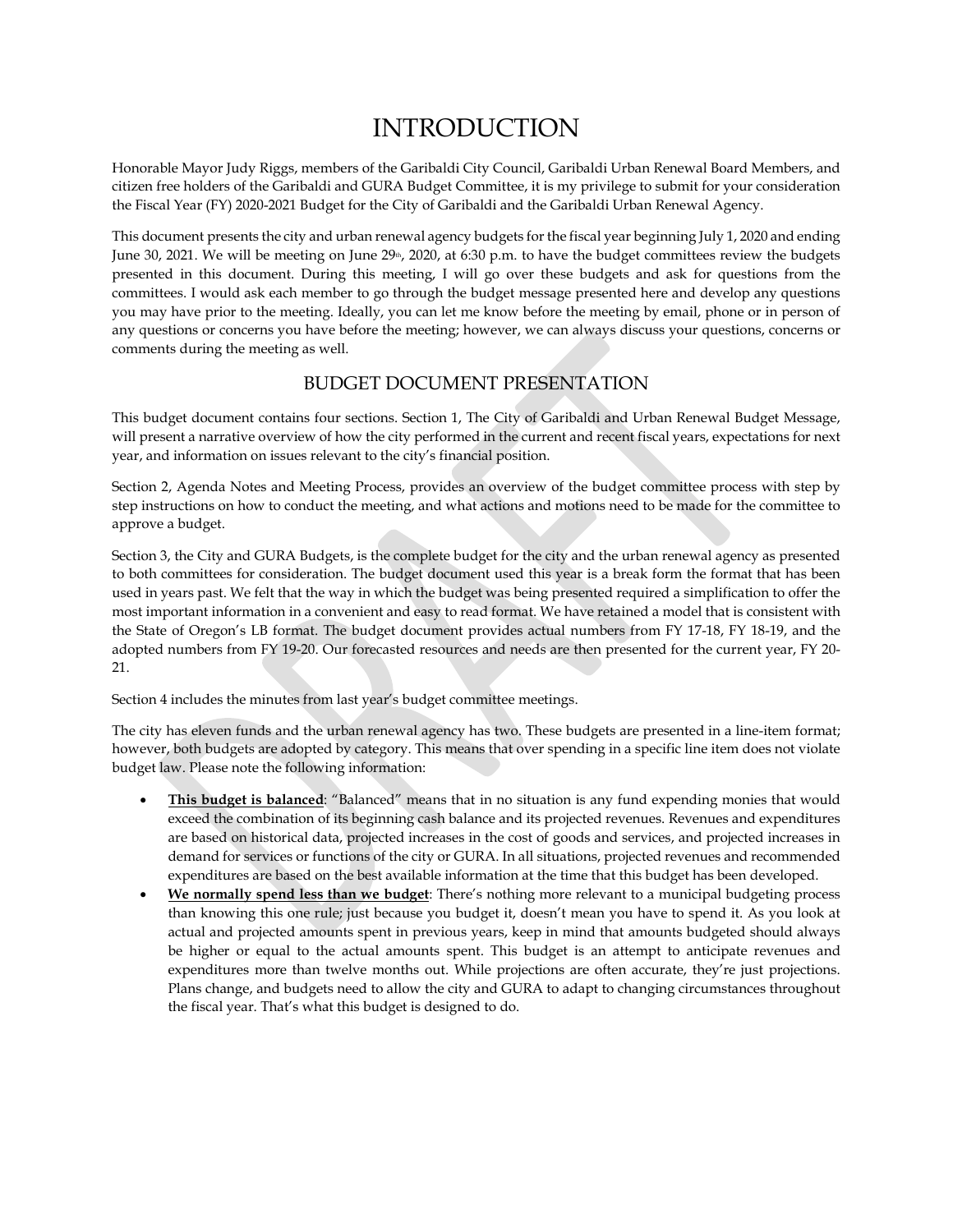• **We can't always afford what we want**: Some of the things that our community would like to see done are not always supported by resources available to the city or GURA. In many cases, expenditures are budgeted to "fit" within the amount of money available. This means that we do the best we can with what's available, and that doesn't always mean we get the results everyone would like to have.

We generally don't budget significantly more than what we need to operate from one year to the next. However, Capital Outlay expenditures are an exception to this rule. In these cases, expenditures are budgeted in as much excess of what's expected or potentially needed to allow for flexibility in the development or construction of a capital project. Of the many reasons to budget a project like this, the most important reason is to eliminate the perception that a capital improvement project's cost should "fit" it's budget. This notion is not consistent with the realities of capital projects which often contain "change orders" or cost overruns based on changing circumstances throughout the life of a project.

You should develop a project based on relevant objectives and goals, and you should construct a project with practical and affordable techniques and materials. The objective of any project should always be to get the best price for the best product available. The best way to get this is to start with the question "what do we need" instead of "how much should we spend". If the community needs something, there's generally a way to afford it within the reasonable parameters of the resources the city has on hand, and the financial carrying capacity of the city to assume new borrowing debt or with the employment of other financial instruments.

- **Our budgets are adopted by category**: "Categories" within a fund are identified by total amounts that are summed in **bold** type. These categories are what the budget committees approve, and what the council and urban renewal board adopts in the Budget Hearing. As long the total amount spent in a category is at, or less than, the amount budgeted, spending within the category complies with Oregon's budget law.
- **We adopt expenditures (appropriations), not revenues (resources)**: When you look at the budget document, you'll see both resources and appropriations. While a proposed budget needs to show where the money is coming from in order to appropriate funds for expenditures, the budgets that are adopted by the council and the urban renewal board only adopt the expenditures; this is how budget law works. It's important to know and understand where the money is coming from but try and keep in mind that the revenues shown in the budget are estimated from the information available at the time that the budget is developed. We can talk about why we anticipate certain revenues in certain amounts during the meeting; however, the important thing to focus on is whether the anticipated revenues are reasonable and appropriate to meet the expenditures as proposed or amended.
- **Some resources are restricted to certain uses, and some are not**: In the budgets located in the third section of this document, you'll see various revenue sources broken out by lines. Some revenue sources are restricted for specific uses, while others are not. I'll explain some of these restrictions in the budget message. Also, we don't always spend 100% of a given revenue source in a year on the relevant expenditures. Because of this, and for the purpose of meeting, the Governmental Accounting Standards Board (GASB) 54 standard states that ending fund balances be broken into classifications that impose constraints on the resources in our governmental funds. These **Ending Fund Balances** are identified by one of five categories; **Non-spendable, Restricted, Committed, Assigned, and Unassigned/Unappropriated**. Not all five categories apply to every fund, so you will see **Ending Fund Balances** broken out into one or more of these categories at the bottom of each fund's budget. This is meant to show that certain reserves can only be used for specific uses in the future.
- **Make sure you look at the formatting in the budge to know what's new and what's not**: New line items in the budget will only have appropriations going forward, and none in recent budget cycles. Those that have been removed will have shading "///////" for the current budget cycle, and going forward, until they fall off after four years. It is of note, that for greater flexibility within the budget this year, we have combined many of the personnel services, and materials & services within each fund under one master category while removing subcategories. This allows for easier response should there be increase need in a category for increased expenditure or cost overrun. Essentially we have given ourselves ease of operation in transmitting and utilizing our resources for the upcoming year.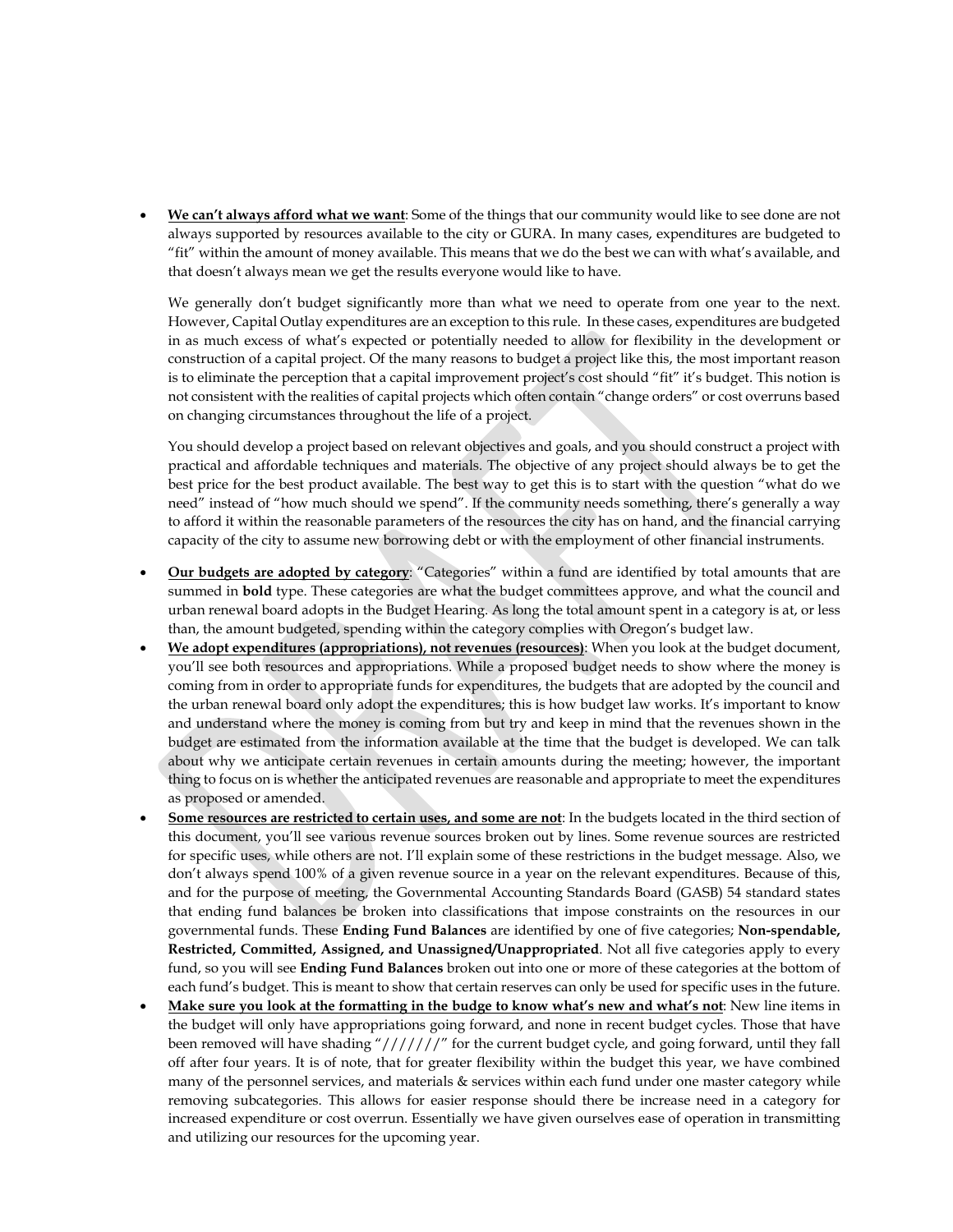You'll find subtotals and totals throughout the budget, and you'll see where each line in the city's and urban renewal agency's budget is numbered on the far left-hand side of the document. I'll reference line numbers during the meeting where it's relevant.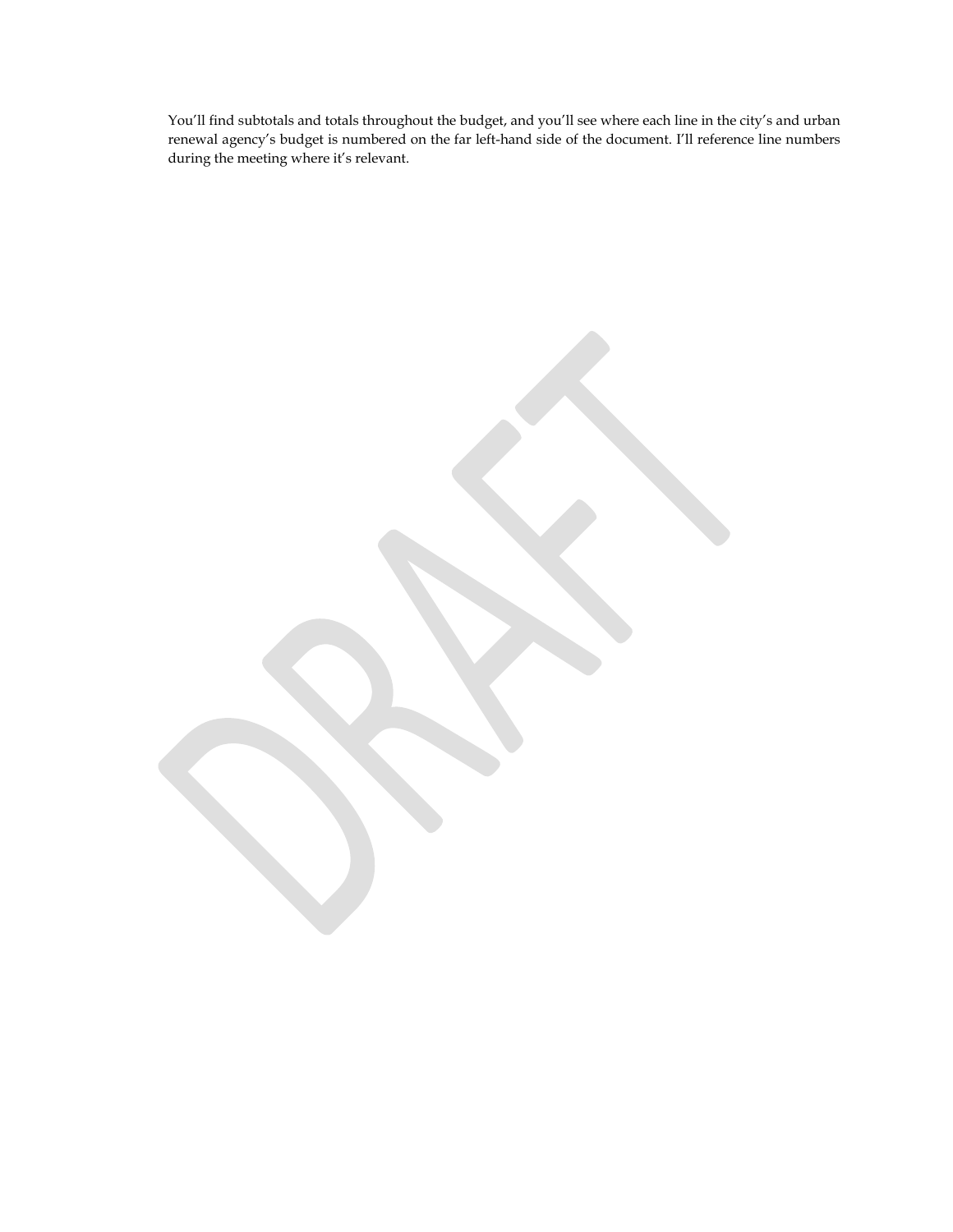# SECTION 1

# THE CITY OF GARIBALDI AND GARIBALDI URBAN RENEWAL AGENCY (GURA) BUDGET MESSAGE

#### GURA BUDGET MESSAGE FOR FISCAL YEAR 20-21

**Background**: The City of Garibaldi formed the Garibaldi Urban Renewal Agency (GURA) on August 21, 2006; the first in Tillamook County. Though GURA is a separate quasi-municipal corporation and requires its own budget and fiscal accounting system, GURA is a "component" of the city's government, and as a result can utilize city staff and resources. The GURA Budget Committee is made up of the ten members of the city's budget committee (council plus five freeholder positions) and the nine members of GURA's at-large budget committee (GURA members plus four freeholders).

To meet governmental auditing standards, GURA has two funds. The General Fund receives loans, grants and donations to construct capital improvement projects approved by GURA board members. All projects eligible for funding are identified in the Garibaldi Urban Renewal Plan. The Debt Service Fund receives taxes and services debt incurred by GURA to carry out the projects. GURA has an intergovernmental agreement (IGA) with the city to provide administrative services which is shown as debt. The IGA is a contracted obligation and may be treated as debt pursuant to ORS 457.

In 2008-09, GURA received a \$10,000 loan (6%, 2 yrs.) from the city's room tax fund to fund gateway signs, a \$7,000 grant from the city's room tax fund to fund gateway signs, a \$150,000 loan from Sterling Bank (4.75%, 5 years) to fund streetscape improvements at Fourth St. and Garibaldi Ave., additional refinement planning for downtown, and a minor amount of interest to offset administrative costs. GURA repaid the loan from the city's TRT fund in FY 17-18, and the \$150,000 loan from Sterling Bank was paid off in FY 13-14.

At the end of FY 10-11 GURA had received a total of \$144,000 in state grants for the construction improvements of the 4th Street and Hwy. 101 intersection. This is the second GURA project after the gateway signs to be completed and resulted in a total debt of just over \$72,000 – this amount is part of the \$150,000 loan from Sterling Bank.

#### THIS YEAR'S BUDGET

This year I'm proposing a budget that appropriates no funding for any Urban Renewal projects as the City anticipates only a small increase in taxes and has no current plans for any projects anticipated. This can be adjusted later either by resolution, or if 15% more than the fund total, by holding a supplemental budget hearing later in the year. As the Urban Renewal Board and the Council have no current project plans we have placed all the current funds in holding.

Funds can be budgeted to accommodate potential activities that may or may not occur in the coming fiscal year. Because of the various projects the city is working on at the moment, city staff probably will not initiate an urban renewal project exclusively, but there may be opportunities to incorporate an urban renewal component into one of the city's projects. I'd like the budget committee to keep in mind that this budget is about being prepared for a partnership between the city, GURA in the next few years.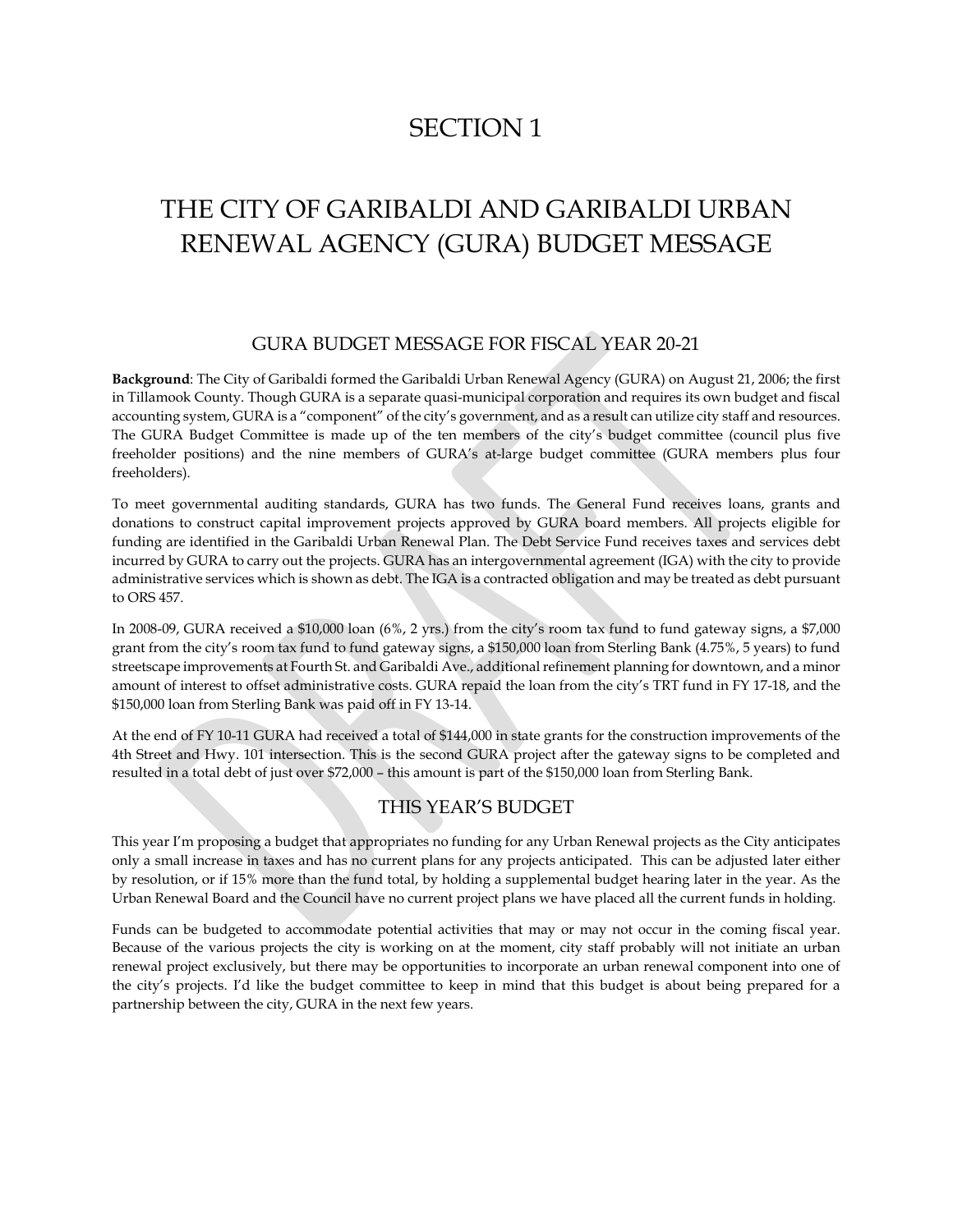#### GENERAL FUND

GURA's general fund does not actually receive taxes. This fund receives a modest amount of interest on the existing fund balance. In FY 19-20, GURA will have spent a small amount on bank fees, dues licenses and subscriptions, and not much else. The General Fund will start out with a balance of approximately \$36,000. Budgeted expenditures and transfers would leave the fund balance at roughly \$44,000 should we choose not to initiate any projects later in the year.

### DEBT SERVICE FUND

This fund has the singular function of receiving taxes and paying off debt. GURA will see an increase in Assessed Values (AV), resulting in tax receipts of approximately \$110,000. This was a marked increase in FY 19-20 from the tax receipts received in years past and has changed how the urban renewal tax increment revenue is assessed. The Oregon Department of Revenue required the Tillamook County Assessor to change the way the division of tax and shared value was reported for the City of Garibaldi district boundaries starting last year. We only expect a modest increase over last year's revenues.

In years past, the assessment was limited to properties within the original urban renewal plan area. Now, every property within the City's limits has been assessed an incremental portion of tax, just as the original properties within the plan area were. This has not resulted in an increased tax on properties that were previously excluded from the assessment, but it does have the effect of potential compression on the other taxing districts that receive their share out of the assessment on any given property within city limits. Conversely, starting last year, this has also resulted in an increase, of tax receipts for the Garibaldi Urban Renewal Agency.

### **SUMMARY**

At current assessed values, GURA can anticipate approximately \$880,000 in tax increment diversion for the remainder of the life of the agency under the new plan assessment area. The life of the agency sunsets in FY 27-28. This presumes that there is a 3% growth in receipts year over year which is consistent with typical increases in annual tax assessment in Oregon. Of course, if we experience more development within the district, this number can potentially increase even more.

We will do more with GURA in the future; however, for the coming year the agency can plan on about the same level of activity that we've had to date. Please ask any questions you have during the meeting. You'll find the detailed GURA budget in the third section of this document; please refer to the table of contents for an exact page number.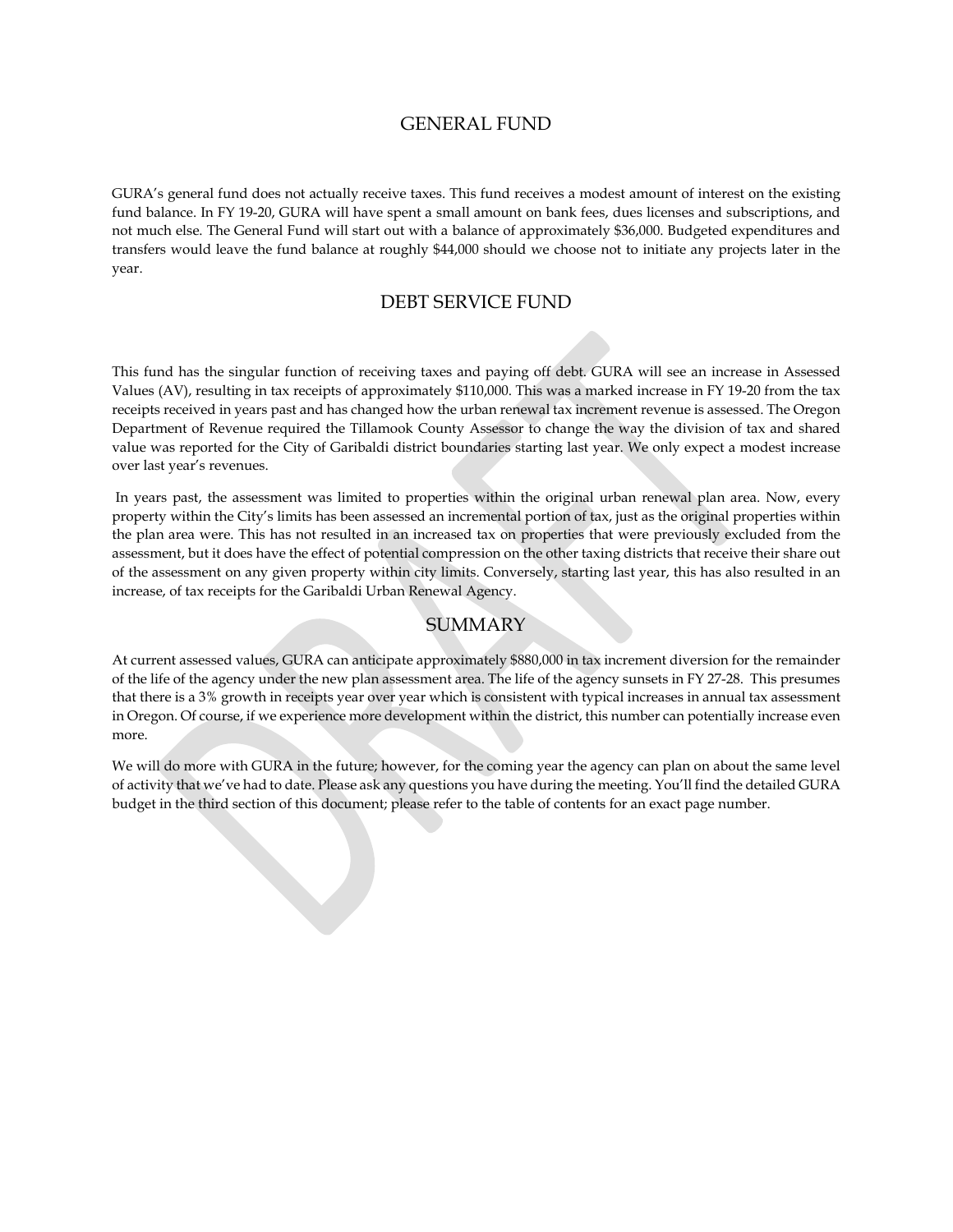# CITY OF GARIBALDI BUDGET MESSAGE FOR FISCAL YEAR 20-21

#### FISCAL YEAR 19-20 PERFORMANCE & CURRENT ISSUES

As of early June, 2020, the majority of expenditures and estimated revenues are generally within projections with the exception of public works increases to meet ongoing deferred maintenance, and in the general and transient loading tax funds which respect to increased personnel services and ongoing interfund transfers that will need to be addressed this fiscal year. The most significant operational changes that have occurred in the last year relate to staff changes. In the last eight months, the city has lost its full-time systems operator, and now has three utility II employees. This is of importance as while the overall spending isn't much higher than in a normal operating year, all utility worker II's appropriate a portion of their total compensation form the general fund, as where the system operator did not. This will cause some functional challenges financially going forward, but we plan on reassigning duties more directed form the utility operating funds over the next year between the three employees. We have also acquired a full time Assistant City Manager/Finance Officer in the last eight months after having the position vacant for fourteen months. Other areas that are reflected in this year's budget are the addition of a paid part time fire chief, and the appropriation for a full-time training officer for the fire department. The City will need to address how it plans to continue to pay for these positions (in tandem) during the upcoming fiscal year.

**Administrative Department**: Operational processes and functions in the Admin Department have increased after the staff changes realized in October of 2019. As previously stated, we have brought on a full time Assistant Administrator/Finance Officer. Fortunately, while we did not spend all the appropriations for this position last year, it was budgeted, and it has not resulted in a large increase on current administrative expenditure.

Fire Department: In the current fiscal year, the city experienced the recruitment of our volunteer chief position to one of a part time paid chief. This was within the anticipated funding that has been created by the fire department personnel levy that was passed in 2017. In assessing needs of the fire department going forward, it has been determined that the agency requires a full-time paid training officer so the department can focus on district formation. The City and department will need to consider new funding mechanisms for FY 21-22 if we are to retain both positions as the levy cannot cover both when considering full compensation. One such option may be conveying out of area response expenses to those who are serviced by our fire department and district but who do not live within either.

**Planning Department**: The city continues to realize sustained activity with respect to land use over the last fiscal year which has generated revenues at 16% over anticipated receipts for the year. We are fortunate in this regard as the City has consistently been able to keep all planning expenditures within the current staffing structure without the need for outside consultation. We do anticipate more need for outside consultation going forward for several updates, namely the comprehensive plan, buildable lands inventory, housing needs analysis, and economic development plan updates.

**Police Department**: The City has remained will within its anticipated expenditures for the current year, and thus we kept the appropriations within 4% of last years expenditure. Most of the increase is attributed to a 12% insurance increase that is across the board for all funds.

**Public Works**: Public works will realize a large increase in personnel services, particularly in the street fund due to the establishment of three Utility Worker II positions as previously noted. This is noteworthy as the previous systems operator was only paid out of water and wastewater funds. The street fund is also underperforming due to a large capital project in FY 19/20 in which the City waived taking on new debt. It is also suffering form the reduction of an annual \$40,000 transfer from the TRT fund as this needs to be relaxed for the current year to help the TRT fund rebuild its cash on hand.

Both the water and wastewater funds are operating within in healthy margins, but a bigger hit will be felt in wastewater due to the allocation of salaries across our public works personnel in that fund. Both are holding comfortable contingencies but have budgeted a reduction in materials and services where we could to offset increased expenditures in total compensation and continued expense in capital outlay for wastewater to address our aging plant. The City will need to consider addressing its utility rate structures in the upcoming year to continue services at the levels currently experienced. Rates have not been adjusted in over a decade.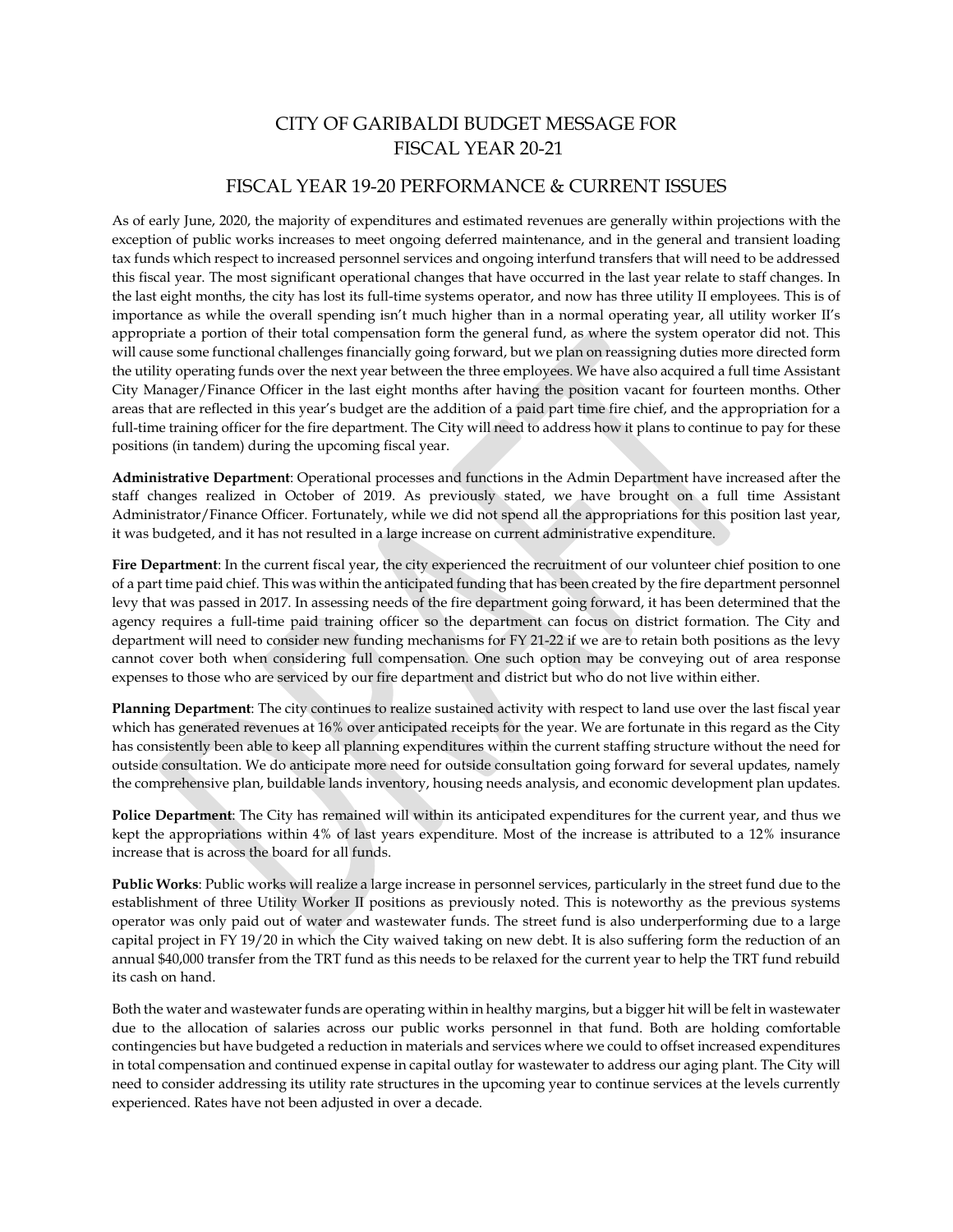**Tourism and event promotion** services will be reduced in the upcoming year. This follows three sustained years of large transfers out of the fund for streets, and public safety equipment reserves. We have halted these transfers this year considering the constructed deficiency within the fund, in addition to reducing marketing expenditures. We also anticipate further complication within this fund due to reduced revenues with the cancellation of Garibaldi Days for 2020 which also results in reduced revenues within the general fund as a byproduct of shrinking business registration.

Fortunately, we have taken on a new admin. II who has been operating on site over the last four months with reduced need for travel expenditure due to COVID. So far we have seen a marked response to our increased online presence and thus we anticipate that we will be able to operate within the limited parameters for the upcoming budget year.

## **SUMMARY**

We want to thank the Budget Committee, the City Council, and Urban Renewal Board for their continued involvement. The annual budget process is an important element of our City operations and planning for future events. Your contributions to this process are important and valued as we chart our course for the upcoming fiscal year

Respectfully,

Geoff Wullschlager

City Manager/Budget Officer

Lori Longfellow

Assistant City Manager/Finance Officer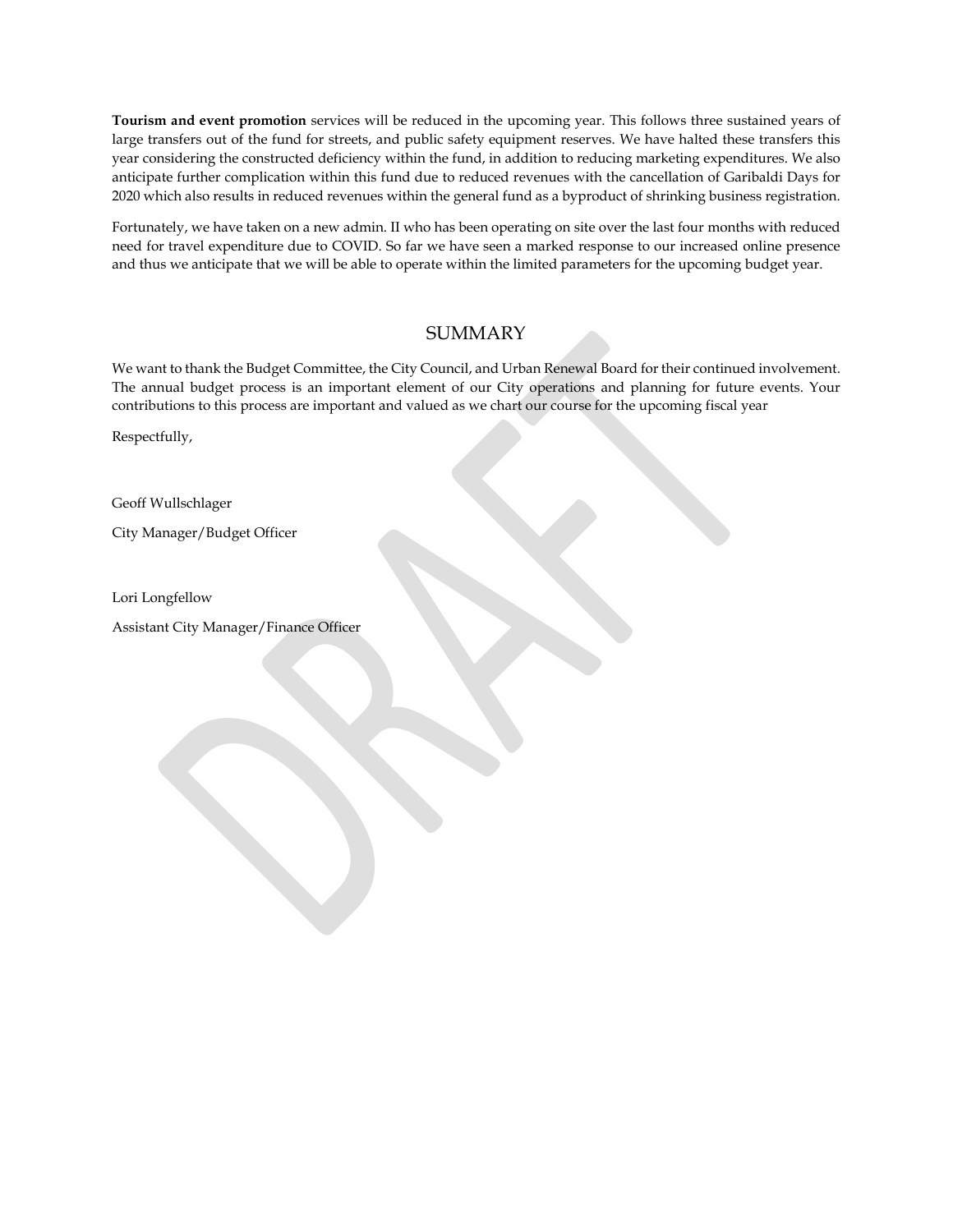|                                 |                         |                                   |                           |                 |                           |                       | <b>RESOURCES</b>                          |                           |             |                                             |                  |
|---------------------------------|-------------------------|-----------------------------------|---------------------------|-----------------|---------------------------|-----------------------|-------------------------------------------|---------------------------|-------------|---------------------------------------------|------------------|
|                                 |                         |                                   |                           |                 |                           |                       | <b>GENERAL FUND</b>                       |                           |             |                                             | City of Garibald |
|                                 |                         |                                   |                           | Historical Data |                           |                       |                                           |                           |             |                                             | FY 2020-2021     |
|                                 |                         |                                   | Actual                    |                 |                           | <b>Adopted Budget</b> |                                           |                           |             |                                             |                  |
|                                 |                         | Second Preceding Frist Preceeding |                           |                 |                           | This Year             |                                           |                           | Proposed by | Approved by                                 | Adoptted by      |
|                                 |                         | Year 2017-2018                    |                           | Year 2018-2019  |                           | 20119-2020            | <b>Resource Description</b>               |                           |             | Budget Officer ludget Committe City Council |                  |
|                                 |                         |                                   |                           |                 |                           |                       | <b>Beginning Fund Balance</b>             |                           |             |                                             |                  |
|                                 |                         |                                   |                           |                 |                           |                       |                                           |                           |             |                                             |                  |
| $\mathbf{1}$                    | $\$$                    | 424,460.00                        | $\mathcal{S}$             | 615,159.00      | $\mathcal{S}$             | 482,168.00            | Available cash on hand                    | \$                        | 263,263.00  |                                             |                  |
| $\overline{2}$                  | \$                      | 3,900.00                          | $\mathcal{S}$             | 4,000.00        | $\mathcal{S}$             | 4,000.00              | Interest                                  | \$                        | 14,696.00   |                                             |                  |
| $\mathbf{3}$                    | $\boldsymbol{\$}$       | 9,500.00                          | $\boldsymbol{\mathsf{S}}$ | 9,000.00        | $\boldsymbol{\mathsf{S}}$ | 9,000.00              | Previous levied taxes est. to be received | $\boldsymbol{\mathsf{S}}$ | 7,000.00    |                                             |                  |
| 4                               | \$                      | 437,860.00                        | $\mathbf S$               | 628,159.00      | $\mathbf S$               | 495,168.00            | TOTAL BEGINNNING FUND BALANCE             | S                         | 284,959.00  | $\mathbf S$                                 | $\mathbf S$      |
|                                 |                         |                                   |                           |                 |                           |                       |                                           |                           |             |                                             |                  |
|                                 |                         |                                   |                           |                 |                           |                       | <b>Other Rsources</b>                     |                           |             |                                             |                  |
|                                 |                         |                                   |                           |                 |                           |                       |                                           |                           |             |                                             |                  |
| 5 <sup>1</sup>                  | \$                      | 10,000.00                         | \$                        | 10,000.00       | $\ddot{\varsigma}$        | 9,200.00              | Business & Licenses                       | \$                        | 6,000.00    |                                             |                  |
|                                 | $6\overline{\smash{5}}$ | 1,000.00                          | \$                        | 2,000.00        | $\zeta$                   |                       | Contracted Services - Admin               | \$                        |             |                                             |                  |
| $\overline{7}$                  | \$                      | 241,000.00                        | \$                        | 244,000.00      | $\zeta$                   | 276,000.00            | <b>Current Year's Taxes</b>               | \$                        | 276,000.00  |                                             |                  |
| 8 <sup>1</sup>                  | \$                      | 1,000.00                          | \$                        |                 | \$                        |                       | <b>DLCD Planning Staff Grants</b>         | \$                        | 1,000.00    |                                             |                  |
| $10\sqrt{5}$                    |                         |                                   | \$                        |                 | \$                        |                       | Donations                                 | \$                        |             |                                             |                  |
| 11                              | $\zeta$                 | 2,400.00                          | \$                        | 2,500.00        | $\zeta$                   | 3,000.00              | Fines & Forfeitures                       | \$                        | 8,000.00    |                                             |                  |
| 12                              | \$                      | 127,000.00                        | \$                        | 125,000.00      | $\zeta$                   | 148,000.00            | Fire Personnel Levy*                      | \$                        | 148,000.00  |                                             |                  |
| $13\overline{\smash{\big)}\,5}$ |                         | 92,000.00                         | \$                        | 96,000.00       | $\zeta$                   | 91,000.00             | <b>Franchise Fees</b>                     | \$                        | 84,000.00   |                                             |                  |
| $14$ \$                         |                         | $\overline{\phantom{a}}$          | \$                        |                 | \$                        |                       | Fire Dept M&R Grant                       | \$                        | 10,000.00   |                                             |                  |
| 15                              | $\zeta$                 | $\overline{a}$                    | \$                        | 10,000.00       | $\zeta$                   | $\blacksquare$        | Grants - Other                            | \$                        |             |                                             |                  |
| $16 \mid \xi$                   |                         |                                   | \$                        | 60,000.00       | $\zeta$                   |                       | <b>Grants - Property</b>                  | \$                        |             |                                             |                  |
| $17\overline{\phantom{0}}$ \$   |                         | 4,500.00                          | \$                        | 4,700.00        | $\zeta$                   | 5,500.00              | <b>GURA</b> Contract                      | \$                        | 7,875.00    |                                             |                  |
| 18 \$                           |                         | 1,050.00                          | \$                        | 1,100.00        | $\zeta$                   | 1,000.00              | Hall Rental                               | \$                        | 1,000.00    |                                             |                  |
| 19                              | $\zeta$                 | 340.00                            | \$                        | 5,000.00        | $\zeta$                   | 620.00                | Misc. Revenue                             | \$                        | 600.00      |                                             |                  |
| $20\overline{\phantom{0}}\xi$   |                         | 6,000.00                          | $\zeta$                   | 5,000.00        | $\zeta$                   | 7,100.00              | <b>Planning Fees</b>                      | $\zeta$                   | 8,500.00    |                                             |                  |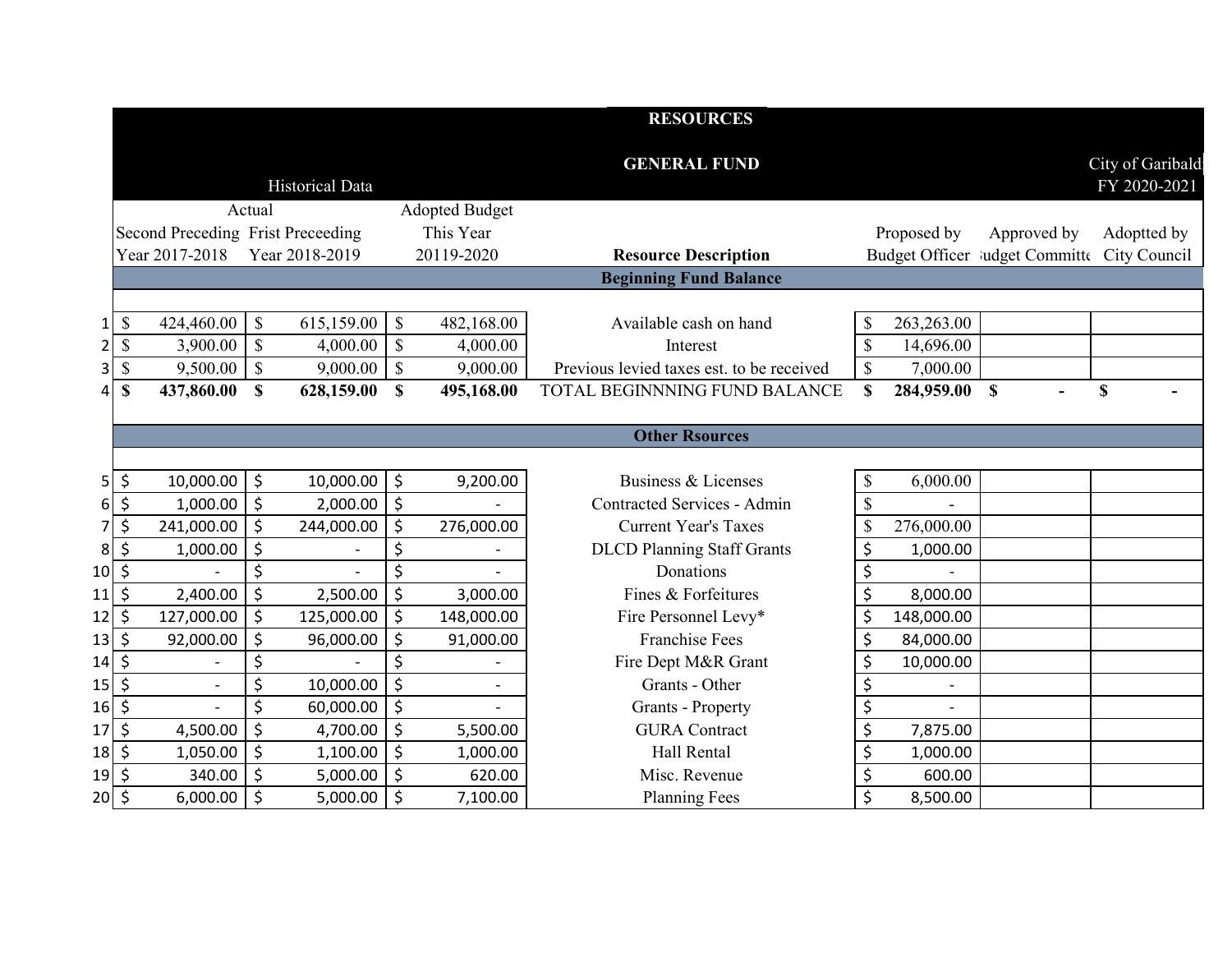| $21$ \$       |      |            |         |                  | \$      |                  | Police Vehicle Impounds                    | \$               |    |    |
|---------------|------|------------|---------|------------------|---------|------------------|--------------------------------------------|------------------|----|----|
| 22            | ' \$ |            |         | 1,400,000.00     | \$      | 300,000.00       | Property / Improvement Loan                | \$               |    |    |
| $23 \mid 5$   |      | 70.00      | \$      |                  |         |                  | Reimbursements                             | \$               |    |    |
| $24$ \$       |      | 52,000.00  | \$      | 53,000.00        | \$      | 57,000.00        | <b>Rural Fire District Contract</b>        | \$<br>57,000.00  |    |    |
| $25 \mid \xi$ |      | 500.00     | $\zeta$ | 956.00           | \$      | 830.00           | <b>State Cigarette Taxes</b>               | \$<br>850.00     |    |    |
| $26$ \$       |      | 10,000.00  | $\zeta$ | $14,512.00$   \$ |         | 11,500.00        | State Liquor Revenue                       | \$<br>13,000.00  |    |    |
| 27            | \$   | 500.00     | $\zeta$ | 500.00           | $\zeta$ | 740.00           | State Marijuana Tax                        | 2,000.00         |    |    |
| $28 \mid 5$   |      | 8,000.00   | $\zeta$ | $8,500.00$ \$    |         | 8,600.00         | <b>State Revenue Sharing</b>               | \$<br>10,000.00  |    |    |
| $29$ \$       |      | 557,360.00 | \$.     | 2,042,768.00     | - \$    | 920,090.00       | <b>TOTAL OTHER RESOURCES</b>               | \$<br>633,825.00 | \$ | \$ |
|               |      |            |         |                  |         |                  |                                            |                  |    |    |
|               |      |            |         |                  |         |                  | <b>Transfers in</b>                        |                  |    |    |
|               |      |            |         |                  |         |                  |                                            |                  |    |    |
| $30 \div$     |      |            |         |                  |         |                  |                                            |                  |    |    |
|               |      | 7,600.00   | \$      | 7,600.00 \$      |         | 7,600.00         | From TRT for Police*                       | \$<br>7,600.00   |    |    |
| $31 \mid 5$   |      |            | \$      | 35,000.00 \$     |         | 7,500.00         | From TRT for Tourism Facility Debt Service | \$               |    |    |
| $32 \mid 5$   |      | 7,600.00   | \$      | 42,600.00 \$     |         | 15,100.00        | TOTAL TRANSFERS IN                         | \$<br>7,600.00   | \$ | \$ |
|               |      |            |         |                  |         |                  |                                            |                  |    |    |
| $33$ \$       |      | 761,820.00 | $\zeta$ | 2,469,527.00 \$  |         | 1,154,358.00     | Total Resources except taxes to be leveied | \$<br>650,384.00 |    |    |
| 34            |      |            |         | 244,000.00       | \$      | 276,000.00       | Taxes esitmated to be received             | 276,000.00       |    |    |
| $35 \mid \xi$ |      | 241,000.00 |         | //////////////// |         | //////////////// | Taxes collected in year received           | /////////////    |    |    |
|               |      |            |         |                  |         |                  |                                            |                  |    |    |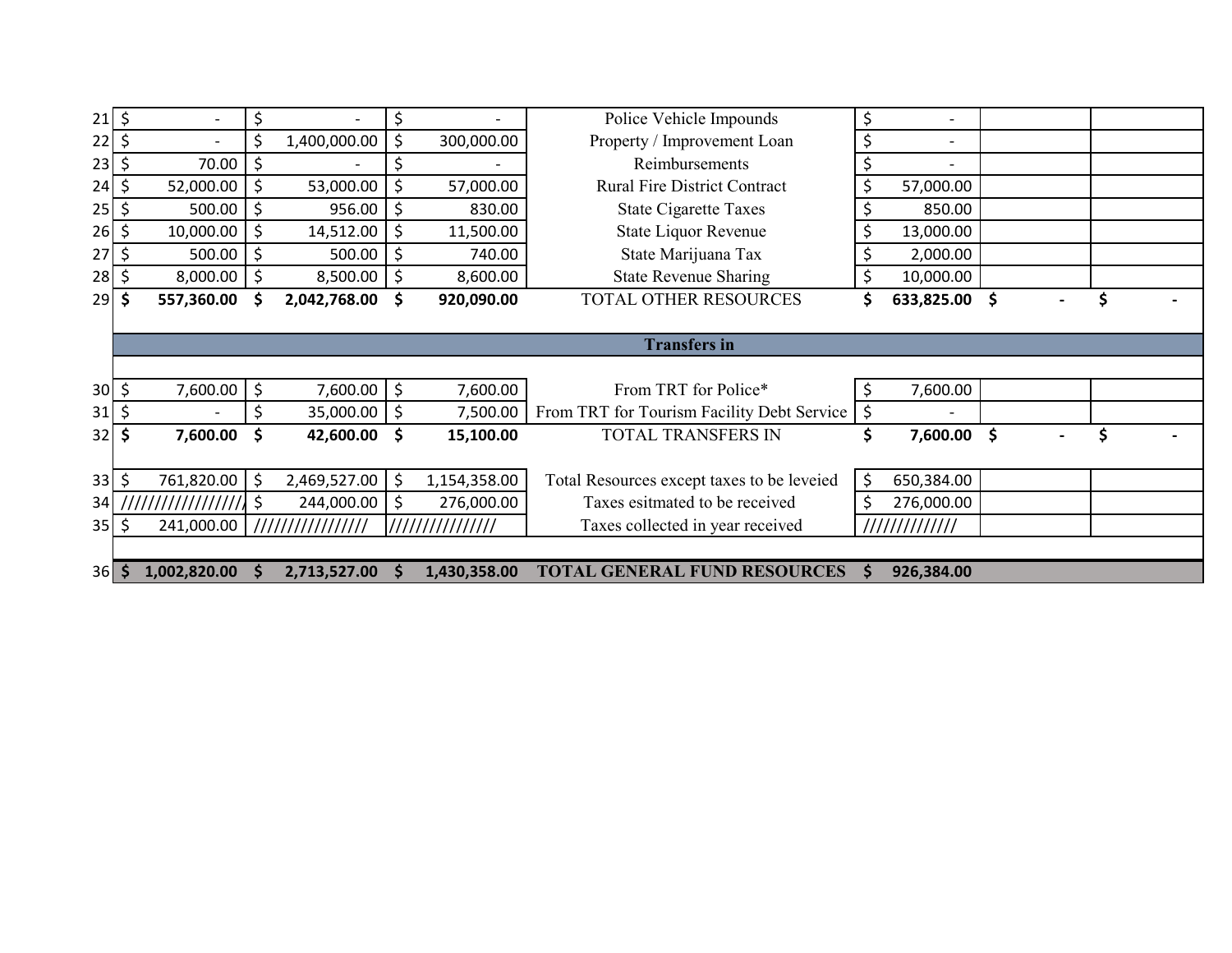|             |                                   |                        |        |                     |                       | <b>REQUIREMENTS</b>                               |                 |                                |                                  |
|-------------|-----------------------------------|------------------------|--------|---------------------|-----------------------|---------------------------------------------------|-----------------|--------------------------------|----------------------------------|
|             |                                   | <b>Historical Data</b> |        |                     |                       | <b>GENERAL FUND</b><br><b>ADMINSTRATIVE DEPT.</b> |                 |                                | City of Garibald<br>FY 2020-2021 |
|             |                                   | Actual                 |        |                     | <b>Adopted Budget</b> |                                                   |                 |                                |                                  |
|             | Second Preceding Frist Preceeding |                        |        |                     | This Year             |                                                   | Proposed by     | Approved by                    | Approved by                      |
|             | Year 2017-2018                    | Year 2018-2019         |        |                     | 20119-2020            | <b>Requirements Description</b>                   |                 | Budget Officer ludget Committe | City Council                     |
|             |                                   |                        |        |                     |                       |                                                   |                 |                                |                                  |
|             |                                   |                        |        |                     |                       | <b>Personal Services</b>                          |                 |                                |                                  |
|             |                                   |                        |        |                     |                       | Admin. Personnel                                  |                 |                                |                                  |
|             |                                   |                        |        |                     |                       |                                                   |                 |                                |                                  |
| $37$ \$     | 12,299.00                         | \$<br>20,500.00        |        | $\zeta$             | 21,115.00             | City Manager                                      | \$<br>22,176.00 |                                |                                  |
| $38 \mid 5$ | 5,082.00                          | \$<br>17,000.00        |        | $\zeta$             | 17,000.00             | <b>Assistant City Manager - Finance Director</b>  | \$<br>18,462.00 |                                |                                  |
| $39$ \$     | 13,890.00                         | \$<br>18,712.00        |        | \$                  | 19,530.00             | Administrative Assistant II                       | \$<br>19,270.00 |                                |                                  |
| 40          | 0                                 | Ś                      |        | \$                  |                       | Admin. Extra Labor                                | \$              |                                |                                  |
| 41 I        |                                   |                        |        | //////////////      |                       | Admin. Personnel Costs                            | \$<br>33,561.00 |                                |                                  |
| 42          |                                   |                        |        | 111111111111111     |                       | Admin./Vol. Worker's Comp.                        | \$<br>488.00    |                                |                                  |
|             | 43 \$<br>31,271.00                | \$<br>56,212.00        |        | \$                  | 57,645.00             | <b>TOTAL PERSONNEL</b>                            | \$<br>93,957.00 | \$                             | \$                               |
|             |                                   |                        |        |                     |                       |                                                   |                 |                                |                                  |
|             |                                   |                        |        |                     |                       | Admin Dept. Presonnel Costs                       |                 |                                |                                  |
|             |                                   |                        |        |                     |                       |                                                   |                 |                                |                                  |
| $44$ \$     | 12,929.00                         | \$<br>22,843.00        |        | $\zeta$             | 30,410.00             | Admin. Personnel Costs                            |                 |                                |                                  |
| 45   \$     | 125.00                            | \$                     | 239.00 | $\ddot{\mathsf{S}}$ | 521.00                | Admin./Vol. Worker's Comp.                        |                 |                                |                                  |
|             | 46 \$<br>13,054.00                | \$<br>23,082.00        |        | \$                  | 30,931.00             | TOTAL ADMIN. DEPT. PER. COSTS                     |                 |                                |                                  |
|             | 47 \$<br>44,325.00 \$             | 79,294.00              |        | \$.                 | 88,576.00             | <b>TOTAL PERSONAL SERVICES</b>                    | \$<br>93,957.00 |                                |                                  |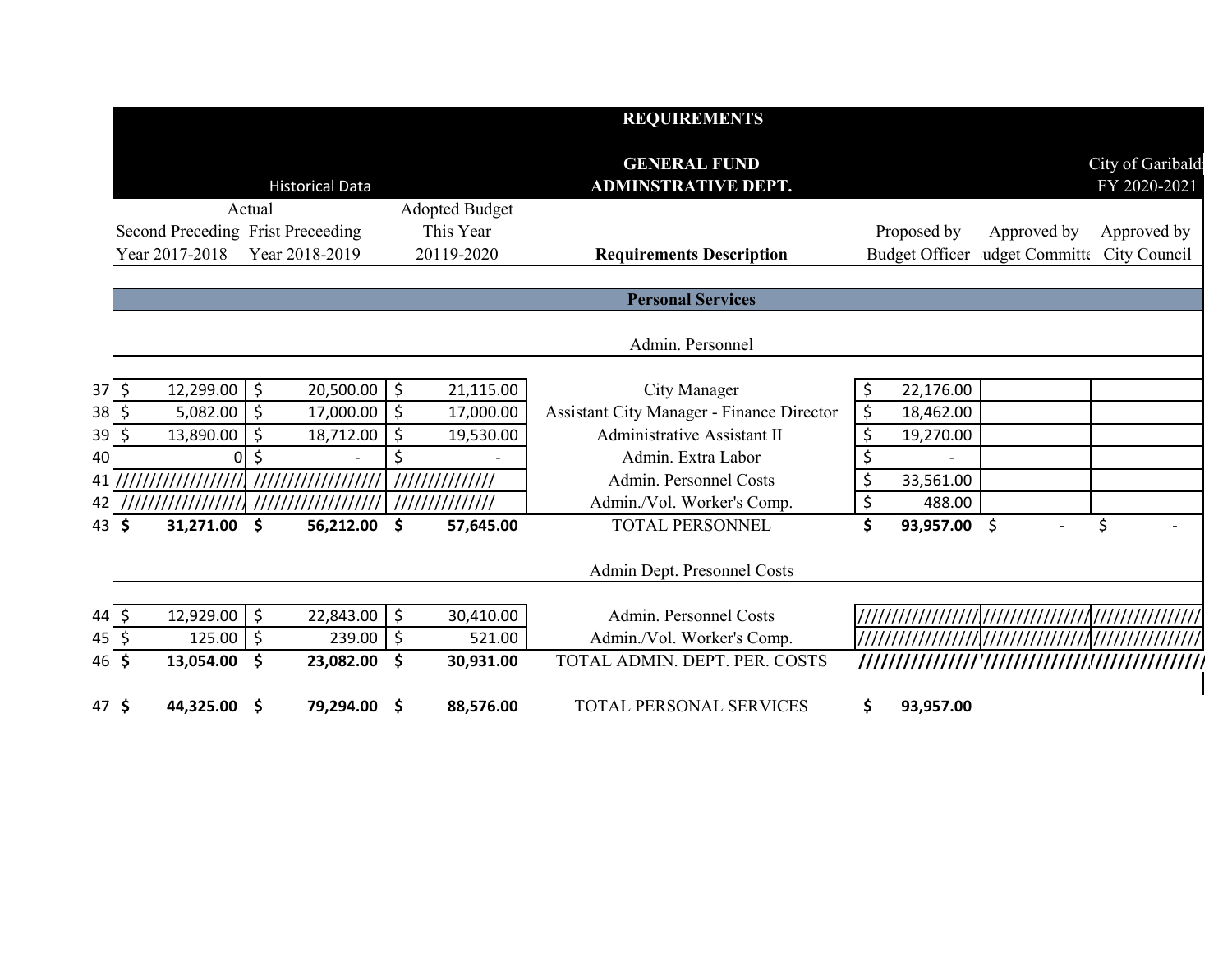|                    |                       |                    |         |                 | <b>Materials &amp; Services</b>        |                 |          |                          |
|--------------------|-----------------------|--------------------|---------|-----------------|----------------------------------------|-----------------|----------|--------------------------|
|                    |                       |                    |         |                 |                                        |                 |          |                          |
|                    |                       |                    |         |                 | Supplies & Services                    |                 |          |                          |
|                    |                       |                    |         |                 |                                        |                 |          |                          |
| 48                 | $\zeta$<br>1,000.00   | \$<br>5,000.00     | $\zeta$ |                 | Amin. Contracted Services              | \$              | \$       | $\overline{\phantom{a}}$ |
| 49                 | \$<br>1,800.00        | \$<br>3,200.00     | $\zeta$ | 4,765.00        | Admin. Dues, Licnenses & Subscriptions | \$<br>4,765.00  |          |                          |
| 50                 | \$                    | \$<br>5,000.00     | \$      |                 | Admin. Refunds                         | \$<br>50.00     |          |                          |
| 51                 | \$<br>5,000.00        | \$<br>6,500.00     | $\zeta$ | 5,350.00        | Travel & Training                      | \$<br>5,350.00  |          |                          |
| $52$ \$            | 1,000.00              | \$<br>1,000.00     | $\zeta$ | 1,000.00        | <b>Counicl Expenses</b>                | \$<br>1,000.00  |          |                          |
| 53                 | \$<br>500.00          | \$<br>800.00       | $\zeta$ | 550.00          | Meeting Expenses / Admin Supplies      | \$<br>600.00    |          |                          |
| 54                 | $\zeta$<br>1,000.00   | \$<br>6,000.00     | \$      | 3,708.00        | Printintg,, Advertising & Notices      | \$<br>1,500.00  |          |                          |
| 55)//              | ///////////////       | ////////////////// |         | //////////////  | Office Equipment Repair                | \$<br>500.00    |          |                          |
| 56                 |                       |                    |         | /////////////// | Office Minor Equipment                 | \$<br>1,000.00  |          |                          |
| $57$ $\frac{1}{1}$ |                       |                    |         |                 | Audit                                  | \$<br>6,125.00  |          |                          |
| 58                 |                       |                    |         |                 | <b>Bank Charges</b>                    | \$<br>3,300.00  |          |                          |
|                    | 59\////////////////// |                    |         | /////////////// | <b>IT Services</b>                     | \$<br>15,500.00 |          |                          |
| 60                 |                       |                    |         |                 | Insurance                              | \$<br>1,726.00  |          |                          |
| 611/               |                       |                    |         | /////////////// | Legal Services                         | \$<br>20,000.00 |          |                          |
| 62                 |                       |                    |         |                 | Office Supplies                        | \$<br>3,000.00  |          |                          |
| $63$ $\frac{1}{2}$ |                       |                    |         | /////////////// | Postage & Shipping                     | \$<br>1,100.00  |          |                          |
| 64                 |                       |                    |         | //////////////  | Telephone                              | \$<br>3,000.00  |          |                          |
| 65                 | \$<br>10,300.00       | \$<br>27,500.00    | \$      | 15,373.00       | TOTAL SUPPLIES & SERVICES              | \$<br>68,516.00 | \$<br>\$ |                          |
|                    |                       |                    |         |                 |                                        |                 |          |                          |
|                    |                       |                    |         |                 | Maintenance & Repair                   |                 |          |                          |
| $66 \div$          | 100.00                | \$                 | \$      | 1,000.00        | Office Equipmnet Repair                |                 |          |                          |
| $67$ \$            | 880.00                | \$<br>1,000.00     | $\zeta$ | 1,000.00        | Office Minor Equipment                 |                 |          |                          |
| 68 \$              | 980.00                | \$<br>1,000.00     | \$      | 2,000.00        | TOTAL MAINTENANCE & REPAIR             | /////////////// |          |                          |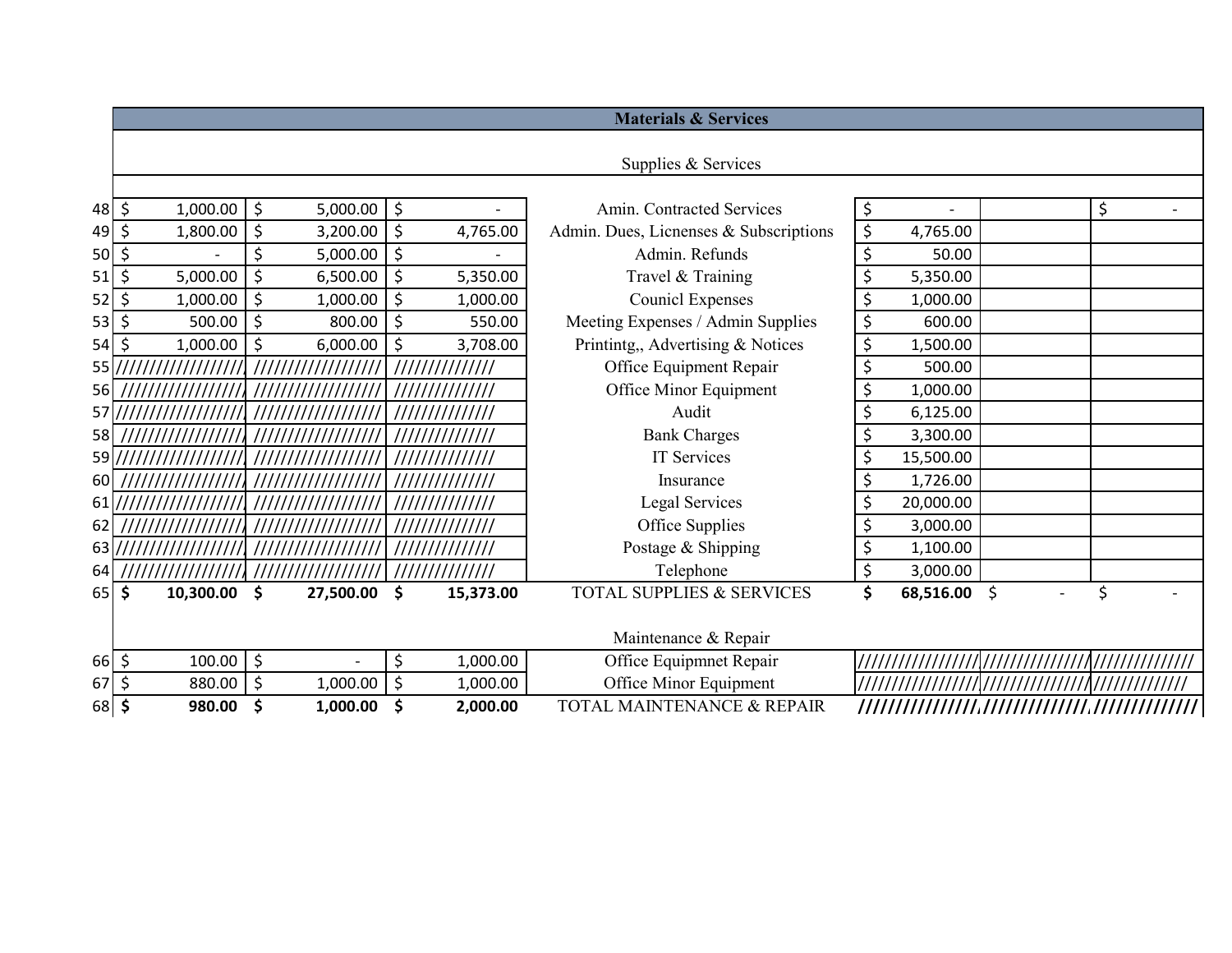|                                       |                     |                          |         |                   |         |            | <b>Shared Expenses</b>        |    |            |    |    |  |
|---------------------------------------|---------------------|--------------------------|---------|-------------------|---------|------------|-------------------------------|----|------------|----|----|--|
|                                       |                     |                          |         |                   |         |            |                               |    |            |    |    |  |
| $69$ \$                               |                     | 4,609.00                 | $\zeta$ | 4,700.00          | $\zeta$ | 5,000.00   | Audit                         |    |            |    |    |  |
| 70 \$                                 |                     | 800.00                   | \$      | 1,000.00          | \$      | 1,000.00   | <b>Bank Charges</b>           |    |            |    |    |  |
| 71                                    | \$                  | 8,000.00                 | $\zeta$ | 10,000.00         | \$      | 14,000.00  | IT Services                   |    |            |    |    |  |
| 72                                    | $\zeta$             | 1,240.00                 | $\zeta$ | 1,240.00          | \$      | 1,306.00   | Insurance                     |    |            |    |    |  |
| $73$ \$                               |                     | 3,500.00                 | $\zeta$ | 10,000.00         | \$      | 15,000.00  | Legal Services                |    |            |    |    |  |
| 74                                    | \$                  | 500.00                   | $\zeta$ | 700.00            | \$      | 2,000.00   | Office Supplies               |    |            |    |    |  |
| $75$ \$                               |                     | 1,000.00                 | \$      | 1,100.00          | \$      | 3,000.00   | Postage & Shipping            |    |            |    |    |  |
| 76 \$                                 |                     | 2,100.00                 | $\zeta$ | 2,500.00          | \$      | 2,500.00   | Telephone                     |    |            |    |    |  |
| 77                                    | \$                  | 21,749.00                | \$      | 31,240.00 \$      |         | 43,806.00  | <b>TOTAL SHARED EXPENSES</b>  |    |            |    |    |  |
|                                       |                     |                          |         |                   |         |            |                               |    |            |    |    |  |
| 78                                    | $\ddot{\bm{\zeta}}$ | 33,029.00                | \$      | 59,740.00         | \$      | 61,179.00  | TOTAL MATERIAL & SERVICES     | \$ | 68,516.00  | \$ | \$ |  |
|                                       |                     |                          |         |                   |         |            |                               |    |            |    |    |  |
| $79$ \$                               |                     | 77,354.00                | \$      | 139,034.00        | \$      | 149,755.00 | TOTAL OPERATION & MAINTENANCE | Ś  | 162,473.00 | \$ | \$ |  |
|                                       |                     |                          |         |                   |         |            |                               |    |            |    |    |  |
|                                       |                     |                          |         |                   |         |            | <b>Capital Outlay</b>         |    |            |    |    |  |
|                                       |                     |                          |         |                   |         |            |                               |    |            |    |    |  |
| $80\overline{\smash{\big\vert}}\,$ \$ |                     | $\overline{\phantom{a}}$ | \$      | $10,000.00$ \$    |         | 10,000.00  | Equipmentt/Software           | \$ | 15,057.00  |    |    |  |
| $81$ \$                               |                     |                          |         | 10,000.00         | \$      | 10,000.00  | <b>TOTAL CAPITAL OUTLAY</b>   | \$ | 15,057.00  | \$ | \$ |  |
|                                       |                     |                          |         |                   |         |            |                               |    |            |    |    |  |
| 82                                    | \$                  | 77,354.00                | \$      | $149,034.00$   \$ |         | 159,755.00 | TOTAL ADMINSTRATIVE DEPT.     | \$ | 177,530.00 |    |    |  |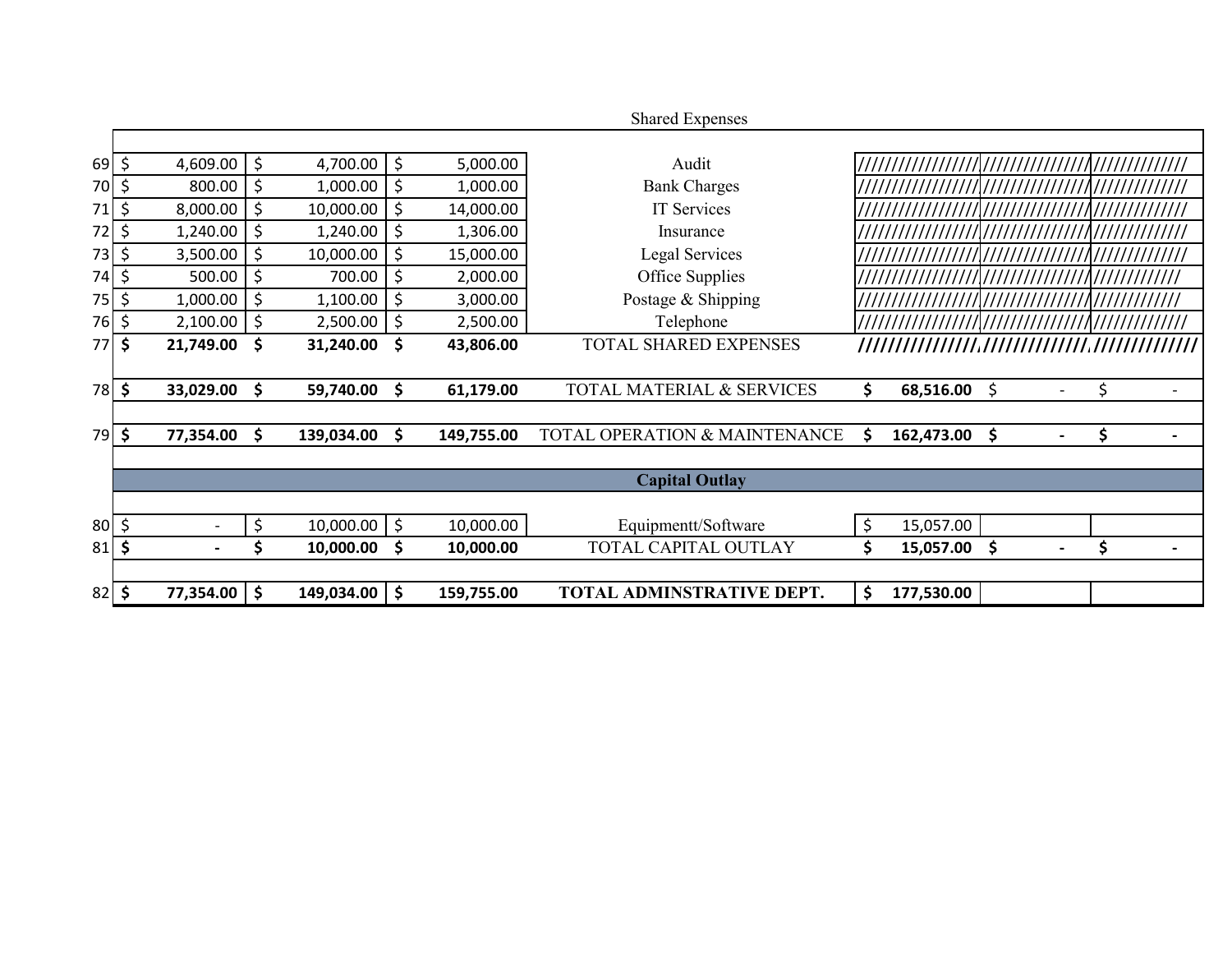|             |                                   |        |                        |                       |            | <b>REQUIREMENTS</b>                                   |                  |                                             |                                  |
|-------------|-----------------------------------|--------|------------------------|-----------------------|------------|-------------------------------------------------------|------------------|---------------------------------------------|----------------------------------|
|             |                                   |        | <b>Historical Data</b> |                       |            | <b>GENERAL FUND</b><br><b>FIRE &amp; RESCUE DEPT.</b> |                  |                                             | City of Garibald<br>FY 2020-2021 |
|             |                                   | Actual |                        | <b>Adopted Budget</b> |            |                                                       |                  |                                             |                                  |
|             | Second Preceding Frist Preceeding |        |                        | This Year             |            |                                                       | Proposed by      | Approved by                                 | Approved by                      |
|             | Year 2017-2018                    |        | Year 2018-2019         | 20119-2020            |            | <b>Requirements Description</b>                       |                  | Budget Officer Judget Committe City Council |                                  |
|             |                                   |        |                        |                       |            |                                                       |                  |                                             |                                  |
|             |                                   |        |                        |                       |            | <b>Personell Services</b>                             |                  |                                             |                                  |
|             |                                   |        |                        |                       |            | Fire Personnnel                                       |                  |                                             |                                  |
|             |                                   |        |                        |                       |            |                                                       |                  |                                             |                                  |
|             | $83 \mid 5$<br>38,547.00          | \$     | 78,000.00              | \$                    | 78,000.00  | Fire Chief                                            | \$<br>45,000.00  |                                             |                                  |
| 84          | '///////////                      |        | ////////////           | ///////////////       |            | Asst. Fire Chief/Training Officer                     | \$<br>50,100.00  |                                             |                                  |
| 85          | \$<br>15,000.00                   | \$     | 30,000.00              | $\zeta$               | 33,000.00  | Fire Dept. Call Persons                               | \$<br>20,000.00  |                                             |                                  |
| 86          | ///////////////                   |        | ///////////////        | //////////////        |            | <b>Fire Personnel Costs</b>                           | \$<br>62,414.00  |                                             |                                  |
| 87          |                                   |        |                        | //////////////        |            | Fire Workers Comp.                                    | \$<br>11,437.00  |                                             |                                  |
|             | $88$ \$<br>53,547.00              | \$     | 108,000.00             | \$                    | 111,000.00 | TOTAL FIRE PERSONNEL COSTS                            | //////////////// | /////////////////////////////               |                                  |
|             |                                   |        |                        |                       |            | Fire Dept. Personnel Costs                            |                  |                                             |                                  |
|             |                                   |        |                        |                       |            |                                                       |                  |                                             |                                  |
| $89 \mid 5$ | 20,000.00                         | \$     | 52,339.00              | \$                    | 46,537.00  | <b>Fire Personnel Costs</b>                           |                  |                                             |                                  |
|             | $90 \mid \xi$<br>690.00           | \$     | 1,595.00               | $\zeta$               | 12,407.00  | Fire Worker's Comp.                                   |                  | ////////////////////////////////            |                                  |
|             | $91$ \$<br>20,690.00              | \$     | 53,934.00              | \$                    | 58,944.00  | TOTAL FIRE DEPT. PERSONNEL COSTS                      |                  |                                             |                                  |
|             | $92 \mid 5$<br>74,237.00          | \$     | 161,934.00             | \$                    | 169,944.00 | <b>TOTAL PERSONELL</b>                                | \$<br>188,951.00 |                                             |                                  |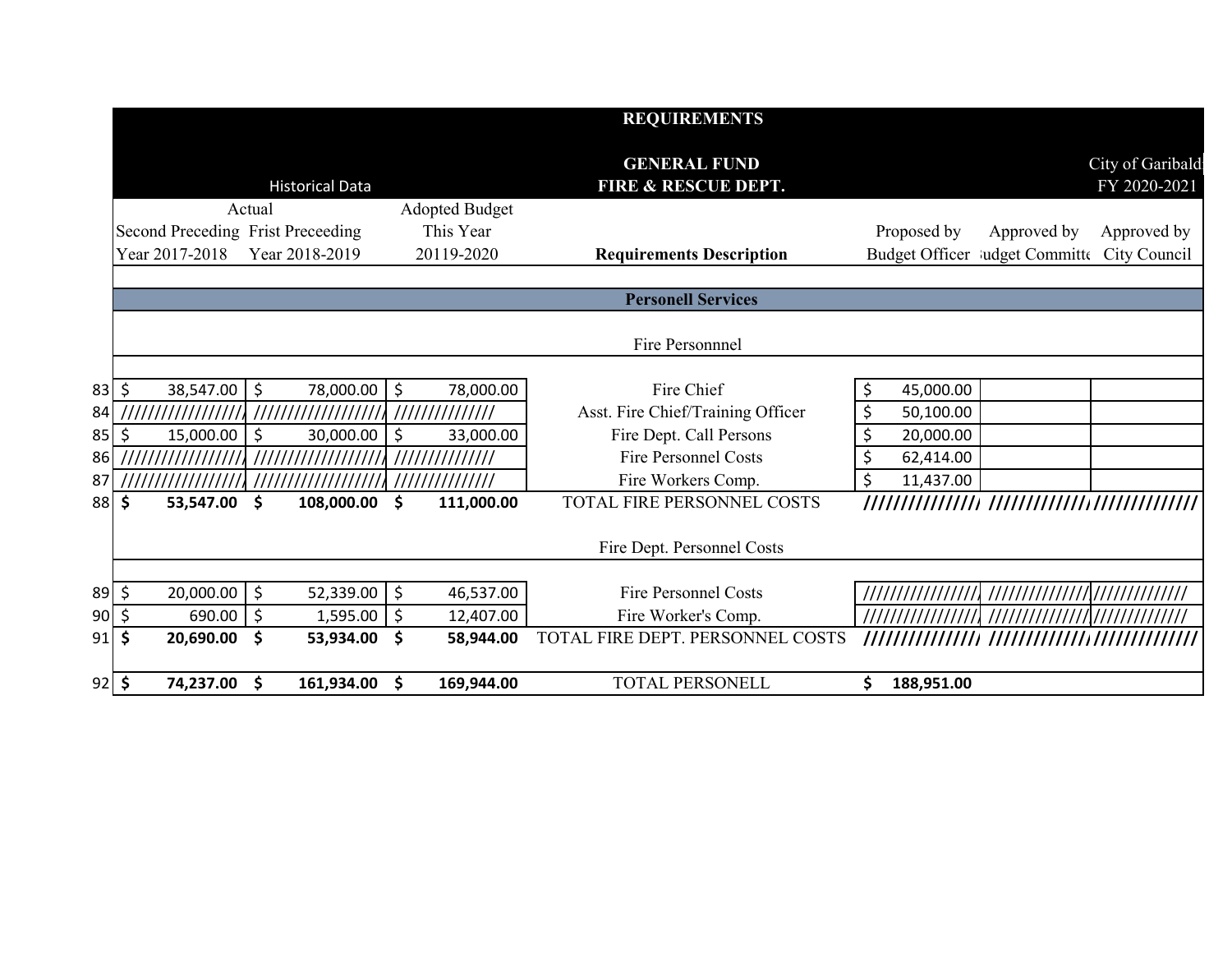|             |                         |           |         |           |    |                 | <b>Materials &amp; Services</b>              |                  |                                   |  |
|-------------|-------------------------|-----------|---------|-----------|----|-----------------|----------------------------------------------|------------------|-----------------------------------|--|
|             |                         |           |         |           |    |                 |                                              |                  |                                   |  |
|             |                         |           |         |           |    |                 | Supplies & Services                          |                  |                                   |  |
|             |                         |           |         |           |    |                 |                                              |                  |                                   |  |
| $93$ \$     |                         |           | \$      |           | \$ | 50.00           | Fire Printing, Ads'. & Notices               | \$<br>25.00      |                                   |  |
| $94 \mid 5$ |                         | 2,000.00  | $\zeta$ | 2,000.00  | \$ | 2,000.00        | Fire Travel & Training                       | \$<br>2,500.00   |                                   |  |
| $95$ \$     |                         | 200.00    | $\zeta$ | 300.00    | \$ | 300.00          | Fire Dues, Licenses & Subscriptions          | \$<br>560.00     |                                   |  |
| 96          | \$                      | 25,000.00 | $\zeta$ | 20,000.00 | \$ | 20,000.00       | <b>Fire Contracted Services</b>              | \$<br>10,000.00  |                                   |  |
| 97          | \$                      | 1,200.00  | $\zeta$ | 5,000.00  | \$ | 6,000.00        | Fire Dept. Supplies                          | \$<br>8,000.00   |                                   |  |
| $98$ \$     |                         | 7,000.00  | $\zeta$ | 8,000.00  | \$ | 5,800.00        | Fire Dept. Protective Clothing               | \$<br>11,250.00  |                                   |  |
| 99          | \$                      | 500.00    | $\zeta$ | 1,000.00  | \$ | 2,000.00        | <b>Community Emergency Response Supplies</b> | \$<br>500.00     |                                   |  |
| 100 \$      |                         |           | \$      |           | \$ |                 | Fire Dept. S&S Grant Share                   | \$               |                                   |  |
| 101         |                         |           |         |           |    | //////////////  | Fire Hall Bldg. & Grounds                    | \$<br>400.00     |                                   |  |
| 102         |                         |           |         |           |    | /////////////// | Fire Minor Equipment                         | \$<br>5,000.00   |                                   |  |
| 103         |                         |           |         |           |    | //////          | Fire Equipment Repair                        | \$<br>6,000.00   |                                   |  |
| 104         |                         |           |         |           |    | /////////////// | Fire Dept. M&R Grant Share                   | \$<br>10,000.00  |                                   |  |
| 105         |                         |           |         |           |    | /////////////// | Insurance                                    | \$<br>13,355.00  |                                   |  |
|             | 106  ////////////////// |           |         |           |    | /////////////// | Fuel & Oil                                   | \$<br>1,000.00   |                                   |  |
| $107$ \$    |                         | 35,900.00 | \$      | 36,300.00 | \$ | 36,150.00       | <b>TOTAL SUPPLIES &amp; SERVICES</b>         | \$<br>68,590.00  |                                   |  |
|             |                         |           |         |           |    |                 |                                              |                  |                                   |  |
|             |                         |           |         |           |    |                 | Maint. & Repair                              |                  |                                   |  |
|             |                         |           |         |           |    |                 |                                              |                  |                                   |  |
| 108 \$      |                         | 200.00    | \$      | 400.00 \$ |    | 400.00          | Fire Hall Bldg. & Grounds                    |                  | ///////////////////////////////// |  |
| $109$ \$    |                         | 2,600.00  | \$      | 2,500.00  | \$ | 3,500.00        | Fire Minor Equipment                         |                  |                                   |  |
| \$  110     |                         | 3,800.00  | \$      | 5,000.00  | \$ | 5,000.00        | Fire Equipment Repair                        |                  |                                   |  |
| 111  \$     |                         |           |         | 20,000.00 | -S | 10,000.00       | Fire Dept. M&R Grant Share                   |                  |                                   |  |
| $112 \,$ \$ |                         | 6,600.00  | \$      | 27,900.00 | \$ | 18,900.00       | <b>TOTAL MAINT. &amp; REPAIR</b>             | //////////////// | //////////////                    |  |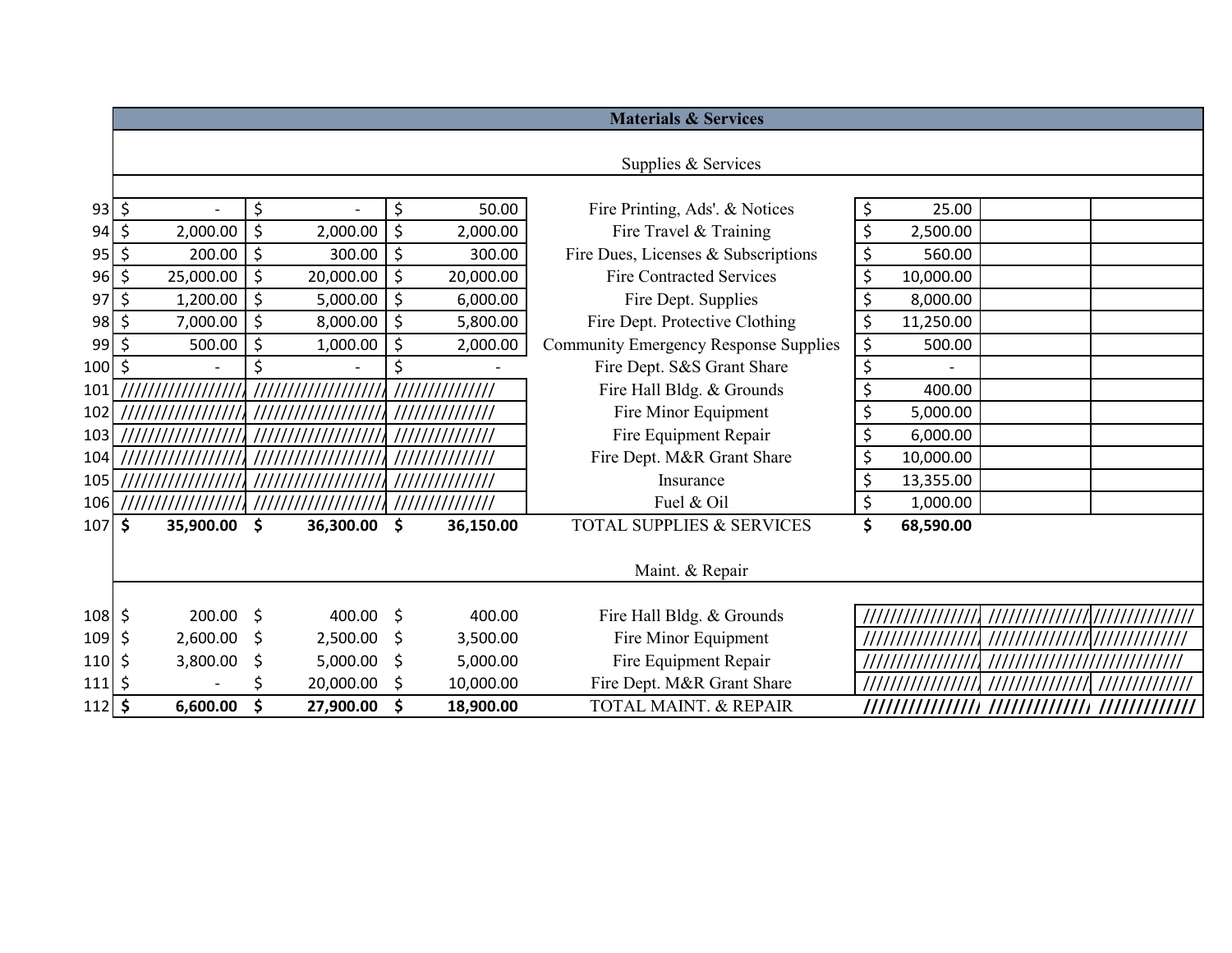|            |    |                          |          |                          |    |            | <b>Shared Expenses</b>               |                                |  |
|------------|----|--------------------------|----------|--------------------------|----|------------|--------------------------------------|--------------------------------|--|
| 113        | Ś. | 12,400.00 \$             |          | 12,400.00                | \$ | 13,144.00  | Insurance                            |                                |  |
| 114        |    | 830.00 \$                |          | $830.00$ \$              |    | 1,000.00   | Fuel & Oil                           |                                |  |
| 115        | \$ | 13,230.00 \$             |          | 13,230.00                | S  | 14,144.00  | TOTAL SHARED EXPENSES                |                                |  |
|            |    |                          |          |                          |    |            |                                      |                                |  |
| <b>116</b> | Ś  | 129,967.00               | <b>S</b> | 239,364.00               | S. | 239,138.00 | TOTAL OPERATIONS & MAINT.            | \$<br>257,541.00               |  |
|            |    |                          |          |                          |    |            |                                      |                                |  |
|            |    |                          |          |                          |    |            | <b>Capital Outlay</b>                |                                |  |
|            |    |                          |          |                          |    |            |                                      |                                |  |
| <b>117</b> |    |                          |          | $\overline{\phantom{a}}$ |    |            | Engineering                          | $\overline{\phantom{0}}$       |  |
| 118        |    | $\overline{\phantom{a}}$ |          | $\overline{\phantom{a}}$ |    |            | Equipment                            | \$<br>$\overline{\phantom{a}}$ |  |
| <b>119</b> |    | $\overline{\phantom{0}}$ |          | $\overline{\phantom{a}}$ | Ś  |            | Fire Dept. Grant Share               | \$<br>$\overline{\phantom{0}}$ |  |
| 120        | S  |                          |          | $\overline{\phantom{0}}$ |    |            | TOTAL CAPITAL OUTLAY                 |                                |  |
|            |    |                          |          |                          |    |            |                                      |                                |  |
| $121$      | Ŝ. | 129,967.00               |          | 239,364.00               |    | 239,138.00 | <b>TOTAL FIRE &amp; RESCUE DEPT.</b> | \$<br>257,541.00               |  |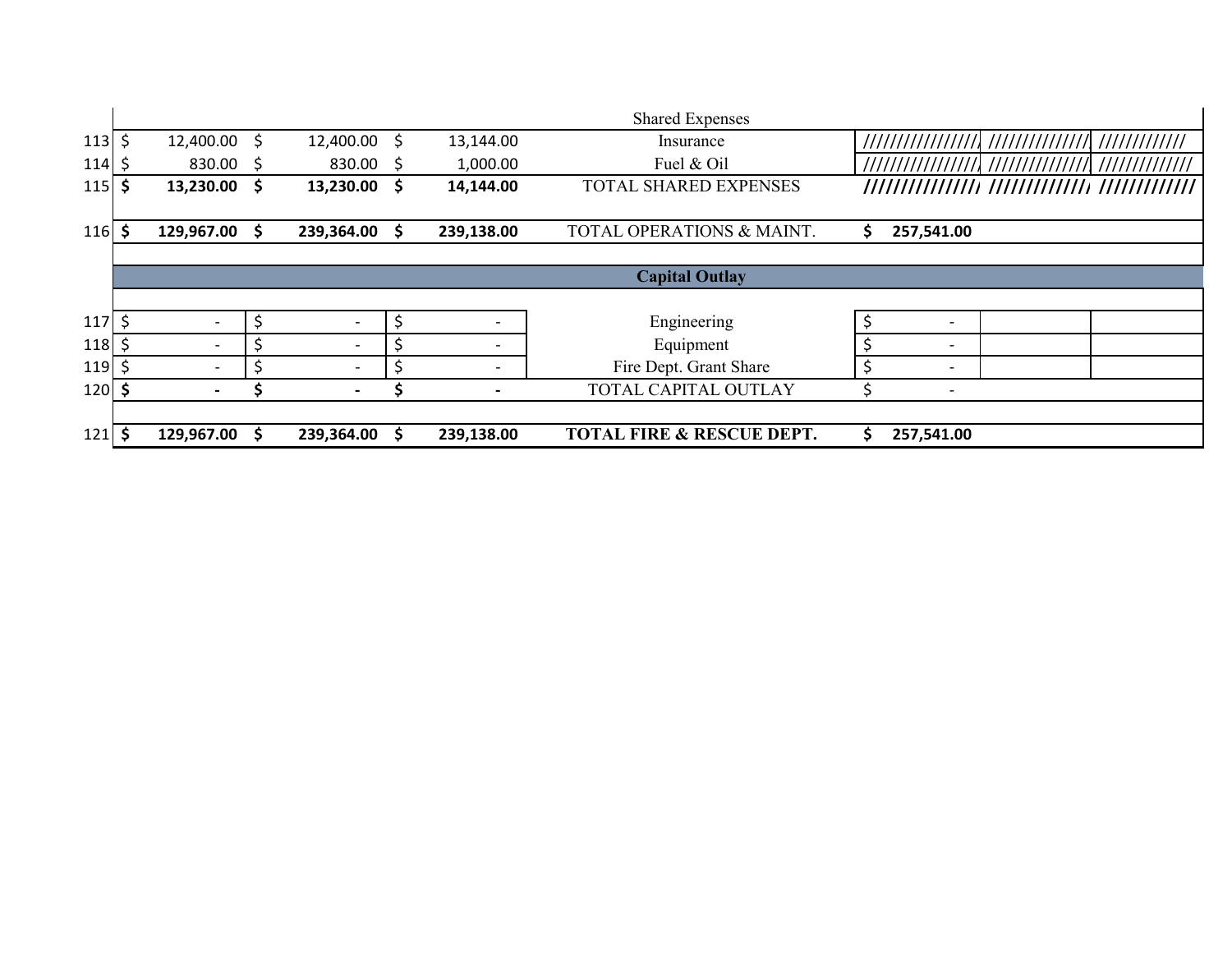|                |                                   |         |                        |                       | <b>REQUIREMENTS</b>                    |                 |                                             |                                  |
|----------------|-----------------------------------|---------|------------------------|-----------------------|----------------------------------------|-----------------|---------------------------------------------|----------------------------------|
|                |                                   |         | <b>Historical Data</b> |                       | <b>GENERAL FUND</b><br>PILANNING DEPT. |                 |                                             | City of Garibald<br>FY 2020-2021 |
|                |                                   | Actual  |                        | <b>Adopted Budget</b> |                                        |                 |                                             |                                  |
|                | Second Preceding Frist Preceeding |         |                        | This Year             |                                        | Proposed by     | Approved by                                 | Approved by                      |
|                | Year 2017-2018                    |         | Year 2018-2019         | 20119-2020            | <b>Requirements Description</b>        |                 | Budget Officer Mudget Committe City Council |                                  |
|                |                                   |         |                        |                       | <b>Personnel Services</b>              |                 |                                             |                                  |
|                |                                   |         |                        |                       | Planning Personnnel                    |                 |                                             |                                  |
|                |                                   |         |                        |                       |                                        |                 |                                             |                                  |
| 122 \$         | 1,640.00                          | \$      | 8,200.00               | \$<br>8,446.00        | City Manager                           | \$<br>8,870.00  |                                             |                                  |
| 123 \$         | 13,115.00                         | $\zeta$ | 13,627.00              | \$<br>14,036.00       | City Engineer                          | \$<br>14,740.00 |                                             |                                  |
| 124 \$         | 678.00                            | $\zeta$ | 6,800.00               | \$<br>6,800.00        | Finance Officer/Assn. City Manager     | \$<br>7,385.00  |                                             |                                  |
| 125 \$         |                                   | \$      | 4,679.00               | \$<br>4,883.00        | Admin. Assistant II                    | \$<br>4,817.00  |                                             |                                  |
| $126$ \$       |                                   | \$      |                        | \$                    | Planning Extra Labor                   | \$              |                                             |                                  |
| 127            | //////////////                    |         | /////////////          | //////////////        | <b>Planning Personnel Costs</b>        | \$<br>19,592.00 |                                             |                                  |
| 128            | 11111111111111                    |         | /////////////          | ///////////////       | Planning Workers Comp.                 | \$<br>244.00    |                                             |                                  |
| 129 \$         | 15,433.00                         | \$      | 33,306.00              | \$<br>34,165.00       | TOTAL PLANNING PERSONNEL               | \$<br>55,648.00 |                                             |                                  |
|                |                                   |         |                        |                       | Planning Personnel Costs               |                 |                                             |                                  |
|                |                                   |         |                        |                       |                                        |                 |                                             |                                  |
| 130 \$         | 7,847.00                          | \$      | 14,906.00              | \$<br>18,675.00       | <b>Planning Personnel Costs</b>        | //////////////  |                                             |                                  |
| 131  \$        | 24.00                             | $\zeta$ | 200.00                 | \$<br>212.00          | Planning Workers Comp.                 |                 |                                             |                                  |
| $132$ \$       | 7,871.00                          | \$      | 15,106.00              | \$<br>18,887.00       | TOAL PLANNING PERSONNEL COSTS          | /////////////// |                                             |                                  |
|                |                                   |         |                        |                       |                                        |                 |                                             |                                  |
| $133 \, \,$ \$ | 23,304.00                         | \$      | 48,412.00              | \$<br>53,052.00       | <b>TOTAL PERSONNEL</b>                 | \$<br>55,648.00 |                                             |                                  |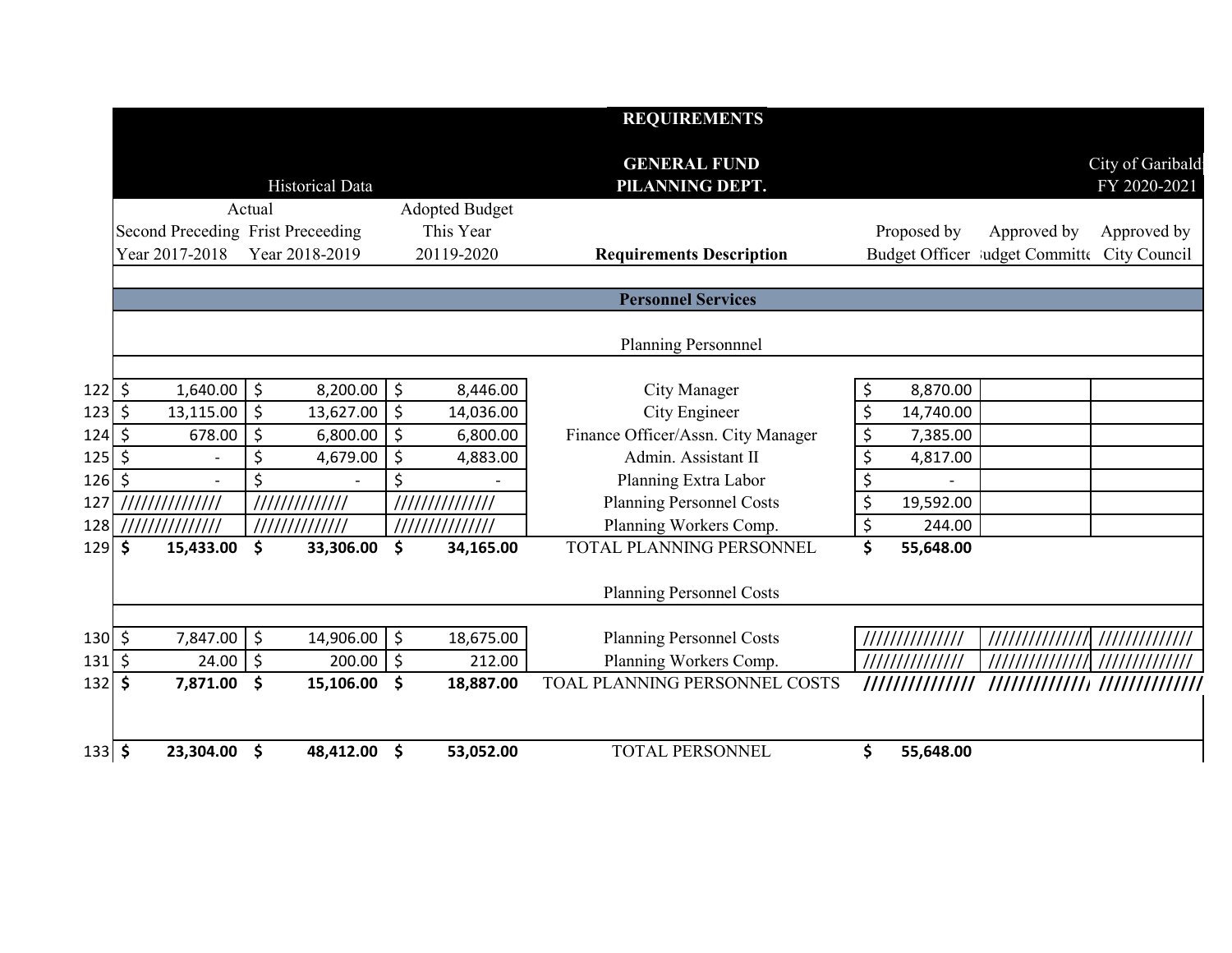|             |         |                          |                     |                          |                  |                | <b>Materials &amp; Services</b>      |                                |                                      |
|-------------|---------|--------------------------|---------------------|--------------------------|------------------|----------------|--------------------------------------|--------------------------------|--------------------------------------|
|             |         |                          |                     |                          |                  |                | Supplies & Services                  |                                |                                      |
| $134 \,$ \$ |         | 500.00                   | $\vert \xi$         | 1,000.00                 | \$               | 500.00         | Printing, Advertising & Notices      | \$<br>1,000.00                 |                                      |
| $135$ \$    |         | 150.00                   | $\ddot{\zeta}$      | 10,000.00                | \$               | 6,000.00       | Contr. Services (Planner)            | \$<br>5,500.00                 |                                      |
| $136 \,$ \$ |         | 150.00                   | \$                  | 100.00                   | $\overline{\xi}$ | 200.00         | <b>Planning Supplies</b>             | \$<br>200.00                   |                                      |
| 137         | $\zeta$ |                          | \$                  |                          | \$               | 200.00         | Planning Minor Equipment             | \$<br>1,200.00                 |                                      |
| 138         | $\zeta$ | $\overline{\phantom{a}}$ | \$                  | $\overline{\phantom{a}}$ | \$               |                | Demolition/Abatement                 | \$                             |                                      |
| $139$ \$    |         |                          | \$                  |                          | \$               |                | Planning S&S Grant Share             | \$                             |                                      |
| 140         |         |                          |                     | 11111111111111           |                  |                | Insurance                            | \$<br>1,471.00                 |                                      |
| 141         |         | ///////////////          |                     | /////////////            |                  | ////////////// | Licenses/Dues/Subsciptions           | \$<br>450.00                   |                                      |
| 142         | $\zeta$ | 800.00                   | $\mathsf{\$}$       | 11,100.00                | \$               | 6,900.00       | <b>TOTAL SUPPLIES &amp; SERVICES</b> | \$<br>9,821.00                 |                                      |
|             |         |                          |                     |                          |                  |                |                                      |                                |                                      |
|             |         |                          |                     |                          |                  |                | <b>Shared Expenses</b>               |                                |                                      |
|             |         |                          |                     |                          |                  |                |                                      |                                |                                      |
| $143 \,$ \$ |         | 1,240.00                 | - \$                | $1,240.00$ \$            |                  | 1,306.00       | <b>INSURANCE</b>                     |                                |                                      |
|             |         |                          |                     |                          |                  |                |                                      |                                |                                      |
| $144$ \$    |         | $2,040.00$ \$            |                     | $12,340.00$   \$         |                  | 8,206.00       | TOTAL MATERIALS & SERVICES           | \$<br>9,821.00                 |                                      |
|             |         |                          |                     |                          |                  |                |                                      |                                |                                      |
| $145$ \$    |         | 25,344.00 \$             |                     | 60,752.00                | \$               | 61,258.00      | TOTAL OPERATIONS & MAINT.            | \$<br>65,469.00                |                                      |
|             |         |                          |                     |                          |                  |                |                                      |                                |                                      |
|             |         |                          |                     |                          |                  |                | <b>Capital Outlay</b>                |                                |                                      |
|             |         |                          |                     |                          |                  |                |                                      |                                |                                      |
| $146$ \$    |         |                          | \$                  | $\overline{\phantom{a}}$ | \$               |                | Equipment                            | \$                             | \$<br>\$                             |
| $147 \;$ \$ |         | $\overline{\phantom{a}}$ | \$                  | $\blacksquare$           | \$               | $\blacksquare$ | TOTAL CAPITAL OUTLAY                 | \$<br>$\overline{\phantom{0}}$ | \$<br>\$<br>$\overline{\phantom{a}}$ |
|             |         |                          |                     |                          |                  |                |                                      |                                |                                      |
| $148$ \$    |         | 25,344.00                | $\ddot{\mathsf{s}}$ | 60,752.00                | \$               | 61,258.00      | <b>TOTAL PLANNING DEPT.</b>          | \$<br>65,469.00                |                                      |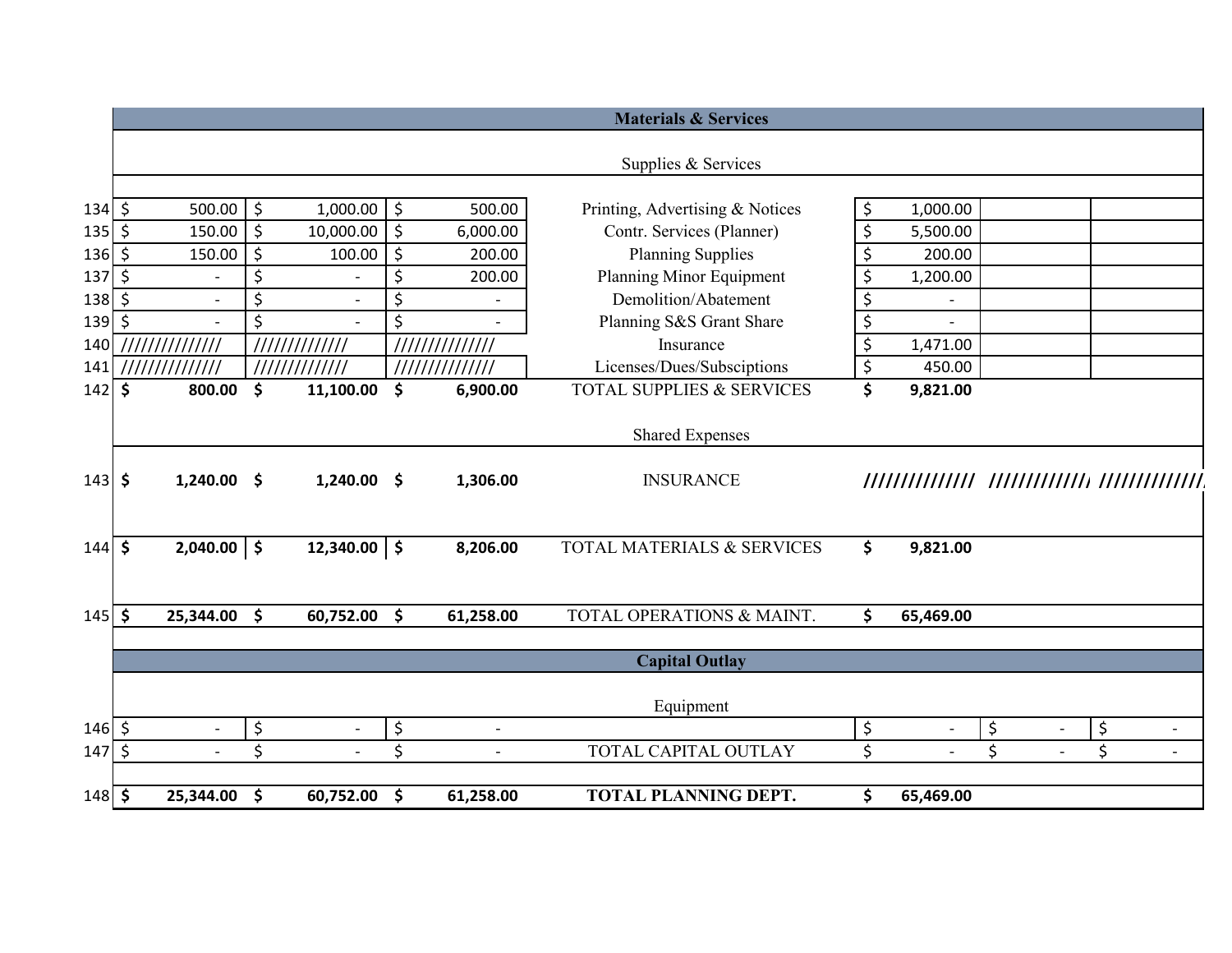|              |                                   |         |                        |         |                       | <b>REQUIREMENTS</b>                 |         |                 |                                             |                                  |
|--------------|-----------------------------------|---------|------------------------|---------|-----------------------|-------------------------------------|---------|-----------------|---------------------------------------------|----------------------------------|
|              |                                   |         | <b>Historical Data</b> |         |                       | <b>GENERAL FUND</b><br>POLICE DEPT. |         |                 |                                             | City of Garibald<br>FY 2020-2021 |
|              |                                   | Actual  |                        |         | <b>Adopted Budget</b> |                                     |         |                 |                                             |                                  |
|              | Second Preceding Frist Preceeding |         |                        |         | This Year             |                                     |         | Proposed by     | Approved by                                 | Approved by                      |
|              | Year 2017-2018                    |         | Year 2018-2019         |         | 20119-2020            | <b>Requirements Description</b>     |         |                 | Budget Officer ludget Committe City Council |                                  |
|              |                                   |         |                        |         |                       | <b>Materials &amp; Services</b>     |         |                 |                                             |                                  |
|              |                                   |         |                        |         |                       | Supplies & Services                 |         |                 |                                             |                                  |
| $149 \mid 5$ | 85,000.00                         | \$      | 110,000.00             | \$      | 110,000.00            | <b>Police Contracted Services</b>   | \$      | 105,000.00      |                                             |                                  |
| <b>150</b>   | $\zeta$<br>500.00                 | $\zeta$ | 500.00                 | $\zeta$ | 500.00                | Police Supplies                     | \$      | 500.00          |                                             |                                  |
| 151          | 111111111111111                   |         | 111111111111111        |         | 111111111111111       | Police Minor Equipment              | \$      | 1,500.00        |                                             |                                  |
| 152          | //////////////                    |         | 111111111111111        |         |                       | Police Equipment Repair             | \$      | 4,000.00        |                                             |                                  |
| 153          |                                   |         | //////////////         |         |                       | Insurance                           | \$      | 2,805.00        |                                             |                                  |
| 154          | //////////////                    |         | 111111111111111        |         | //////////////        | Fuel & Oil                          | $\zeta$ | 1,000.00        |                                             |                                  |
| 155          | \$<br>85,500.00                   | \$      | 110,500.00             | \$      | 110,500.00            | <b>TOTAL SUPPLIES AND SERVICES</b>  | \$      | 114,805.00      |                                             |                                  |
|              |                                   |         |                        |         |                       | Maint. & Repair                     |         |                 |                                             |                                  |
|              |                                   |         |                        |         |                       |                                     |         |                 |                                             |                                  |
| $156$ \$     |                                   | \$      |                        | $\zeta$ | 2,000.00              | Police Minor Equipment              |         |                 |                                             |                                  |
| 157          | $\zeta$<br>2,000.00               | $\zeta$ | 2,000.00               | \$      | 1,000.00              | Police Equipment Repair             |         | 111111111111111 | /////////////// //////////////              |                                  |
| 158          | \$<br>2,000.00                    | \$      | 2,000.00               | - \$    | 3,000.00              | <b>TOTAL MAINT, &amp; REPAIR</b>    |         |                 |                                             |                                  |
|              |                                   |         |                        |         |                       | <b>Shared Expenses</b>              |         |                 |                                             |                                  |
| $159$ \$     | 2,440.00                          | $\zeta$ | 2,440.00               | \$      | 2,612.00              | Insurance                           |         | //////////////  |                                             | //////////////                   |
| 160          | \$<br>1,400.00                    | $\zeta$ | $1,400.00$ \$          |         | 1,000.00              | Fuel & Oil                          |         |                 | //////////////                              | /////////////                    |
| 161          | $\boldsymbol{\zeta}$<br>3,840.00  | \$      | 3,840.00 \$            |         | 3,612.00              | <b>TOTAL SHARED EXPENSES</b>        |         |                 |                                             |                                  |
| $162$ \$     | 91,340.00                         | \$      | 116,340.00             | \$      | 117,112.00            | TOTAL MATERIALS & SERVICES          | \$      | 114,805.00      |                                             |                                  |
| $163$ \$     | 91,340.00                         | \$      | 116,340.00 \$          |         | 117,112.00            | <b>TOTAL POLICE DEPT.</b>           | \$      | 114,805.00      |                                             |                                  |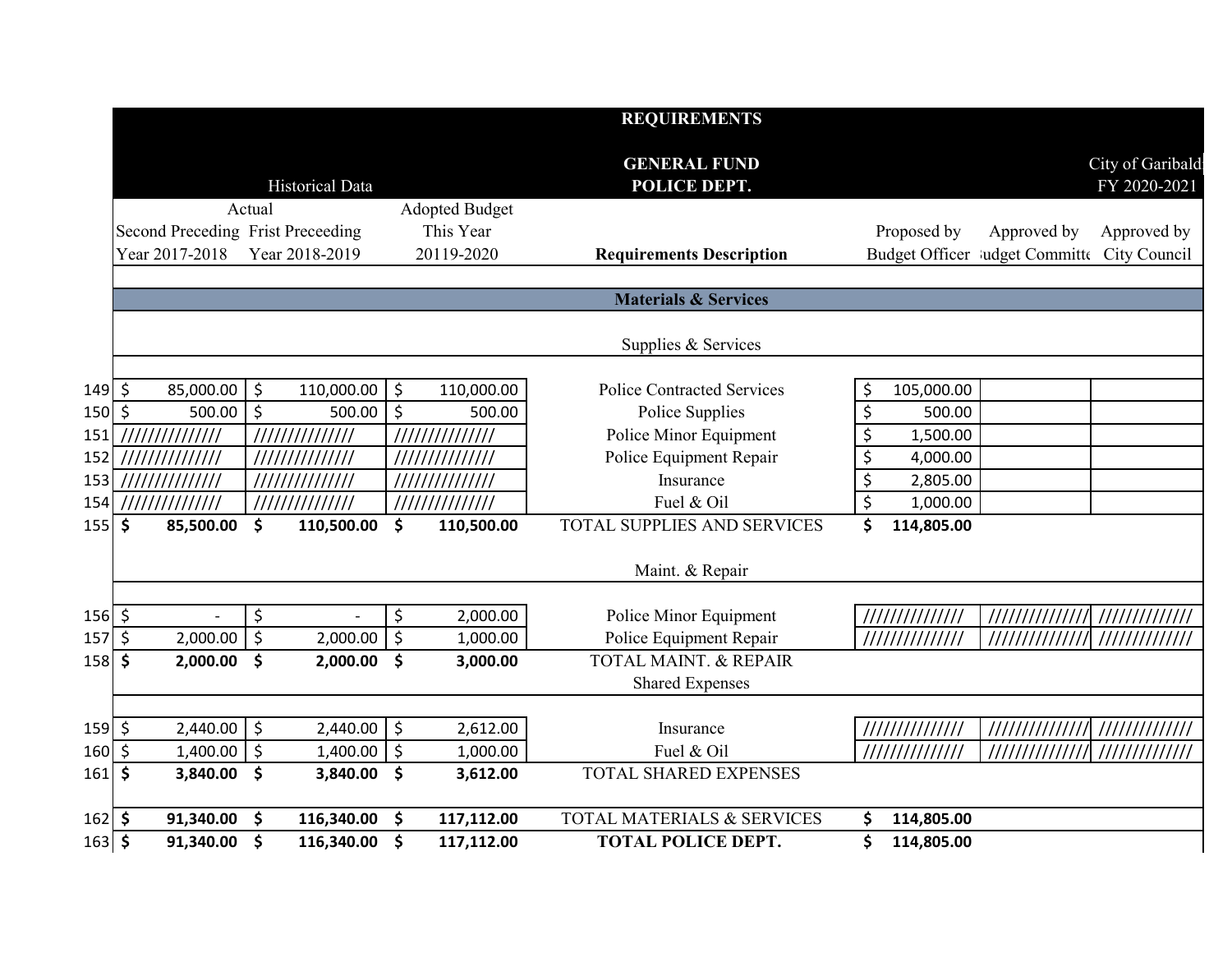|          |                                   |                      |                                  | <b>REQUIREMENTS</b>                   |                                             |                                  |
|----------|-----------------------------------|----------------------|----------------------------------|---------------------------------------|---------------------------------------------|----------------------------------|
|          |                                   | Historical Data      |                                  | <b>GENERAL FUND</b><br>PROPERTY DEPT. |                                             | City of Garibald<br>FY 2020-2021 |
|          |                                   | Actual               | <b>Adopted Budget</b>            |                                       |                                             |                                  |
|          | Second Preceding Frist Preceeding |                      | This Year                        |                                       | Proposed by<br>Approved by                  | Approved by                      |
|          | Year 2017-2018                    | Year 2018-2019       | 20119-2020                       | <b>Requirements Description</b>       | Budget Officer ludget Committe City Council |                                  |
|          |                                   |                      |                                  |                                       |                                             |                                  |
|          |                                   |                      |                                  | <b>Personal Services</b>              |                                             |                                  |
|          |                                   |                      |                                  | City Hall Presonnel                   |                                             |                                  |
|          |                                   |                      |                                  |                                       |                                             |                                  |
| $164$ \$ | 8,743.00                          | $\zeta$<br>9,085.00  | \$<br>9,357.00                   | City Engineer                         | 9,827.00<br>\$                              |                                  |
| 165   \$ | 508.00                            | $\zeta$<br>6,151.00  | \$<br>6,336.00                   | Utility Worker I                      | \$                                          |                                  |
| 166 \$   | 2,863.00                          | $\zeta$<br>8,363.00  | \$<br>8,615.00                   | Utility Worker II                     | \$<br>24,822.00                             |                                  |
| $167$ \$ |                                   | \$                   | \$                               | Property Extra Labor                  | \$                                          |                                  |
|          |                                   | 11111111111111       | //////////////                   | Property Dept. Personnel Costs        | \$<br>24,499.00                             |                                  |
| 169      | //////////////                    | /////////////        | ///////////////                  | Property Dept. Workers Comp.          | \$<br>1,461.00                              |                                  |
| 170 \$   | 12,114.00                         | \$<br>23,599.00      | \$<br>24,308.00                  | CITY HALL PERSONNEL                   | \$<br>60,609.00                             |                                  |
|          |                                   |                      |                                  | City Hall Personnel Expenses          |                                             |                                  |
|          |                                   |                      |                                  |                                       |                                             |                                  |
| 171 \$   | 6,360.00                          | $\zeta$<br>13,753.00 | \$<br>15,077.00                  | Property Dept. Personnel Costs        | //////////////                              |                                  |
| 172 \$   | 400.00                            | $\zeta$<br>1,594.00  | \$<br>1,690.00                   | Property Dept. Workers Comp.          | //////////////                              |                                  |
| 173 \$   | 6,760.00                          | \$<br>15,347.00      | \$<br>16,767.00                  | CITY HALL PERSONNEL EXP.              |                                             |                                  |
|          |                                   |                      |                                  |                                       |                                             |                                  |
| $174$ \$ | 18,874.00                         | \$<br>38,946.00      | $\ddot{\bm{\zeta}}$<br>41,075.00 | <b>TOTAL PERSONNEL</b>                | \$<br>60,609.00                             |                                  |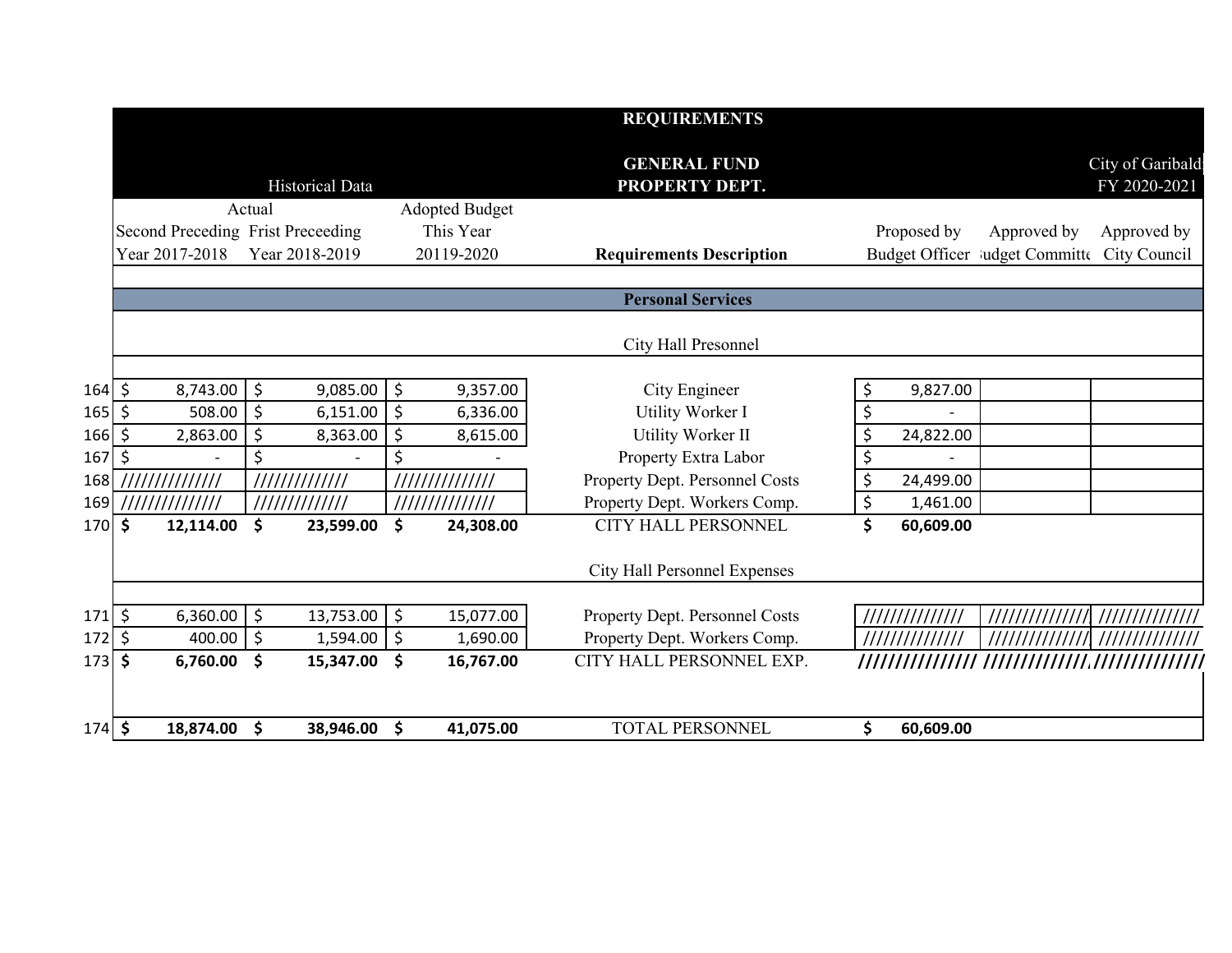|                        |                     |                          |                     |                |         |                 | <b>Materials &amp; Services</b>      |                  |                |                                |
|------------------------|---------------------|--------------------------|---------------------|----------------|---------|-----------------|--------------------------------------|------------------|----------------|--------------------------------|
|                        |                     |                          |                     |                |         |                 | Supplies & Services                  |                  |                |                                |
| $175$ \$               |                     | 5,000.00                 | $\vert$ \$          | 5,000.00       | \$      | 5,000.00        | Property Dept. Contracted Services   | \$<br>3,000.00   |                |                                |
| $176$ \$               |                     | 500.00                   | $\ddot{\varsigma}$  | 1,000.00       | \$      | 1,500.00        | Property Dept. Supplies              | \$<br>500.00     |                |                                |
| 177                    |                     | ///////////////          |                     | 11111111111111 |         | //////////////  | City Hall Bldg. & Grounds            | \$<br>2,000.00   |                |                                |
| 178                    |                     | ///////////////          |                     | ////////////// |         | /////////////// | Property Minor Equipment             | \$               |                |                                |
| 179                    |                     | //////////////           |                     | /////////////  |         | /////////////// | <b>Equipment Repair</b>              | \$<br>250.00     |                |                                |
| 180                    |                     | //////////////           |                     | /////////////  |         | '///////////    | City Hall Utiities                   | \$<br>10,800.00  |                |                                |
| 181                    |                     | ,,,,,,,,,,,,,,,,,,       |                     | 11111111111111 |         | //////////////  | Insurance                            | \$<br>4,774.00   |                |                                |
| 182                    | \$                  | 5,500.00                 | \$                  | 6,000.00       | \$      | 6,500.00        | <b>TOTAL SUPPLIES &amp; SERVICES</b> | \$<br>21,324.00  |                |                                |
|                        |                     |                          |                     |                |         |                 | Maint. & Repair                      |                  |                |                                |
| $183 \, \simeq$        |                     | 4,000.00                 | \$                  | 5,000.00       | \$      | 4,000.00        | City Hall Bldg. & Grounds            | //////////////   | /////////////  | /////////////                  |
| 184                    | \$                  | $\overline{\phantom{0}}$ | \$                  |                | \$      | 200.00          | Property Minor Equipment             |                  |                |                                |
| 185                    | \$                  |                          | \$                  |                | \$      | 500.00          | <b>Equipment Repair</b>              |                  |                |                                |
| 186                    | $\ddot{\bm{\zeta}}$ | 4,000.00                 | \$                  | 5,000.00       | \$      | 4,700.00        | <b>TOTAL MAINT. &amp; REPAIR</b>     | //////////////// |                |                                |
|                        |                     |                          |                     |                |         |                 | <b>Shared Expenses</b>               |                  |                |                                |
| $187 \,$ \$            |                     | 8,300.00                 | $\vert \xi$         | 8,300.00       | $\zeta$ | 8,500.00        | City Hall Utiities                   | '//////////////  | ////////////// | 11111111111111                 |
| 188                    | $\zeta$             | 4,540.00 $\vert$ \$      |                     | 4,540.00       | \$      | 4,790.00        | Insurance                            |                  |                |                                |
| 189                    | \$                  | 12,840.00                | \$                  | 12,840.00      | \$      | 13,290.00       | <b>TOTAL SHARED EXPENSES</b>         |                  |                | ////////////////////////////// |
| $190$ \$               |                     | 22,340.00                | $\ddot{\bm{\zeta}}$ | 23,840.00      | \$      | 24,490.00       | TOTAL MATERIALS & SERVICES           | \$<br>21,324.00  |                |                                |
| $191 \, \frac{\xi}{2}$ |                     | 41,214.00                | - \$                | 62,786.00      | \$      | 65,565.00       | TOTAL OPERATIONS & MAINT.            | \$<br>81,933.00  |                |                                |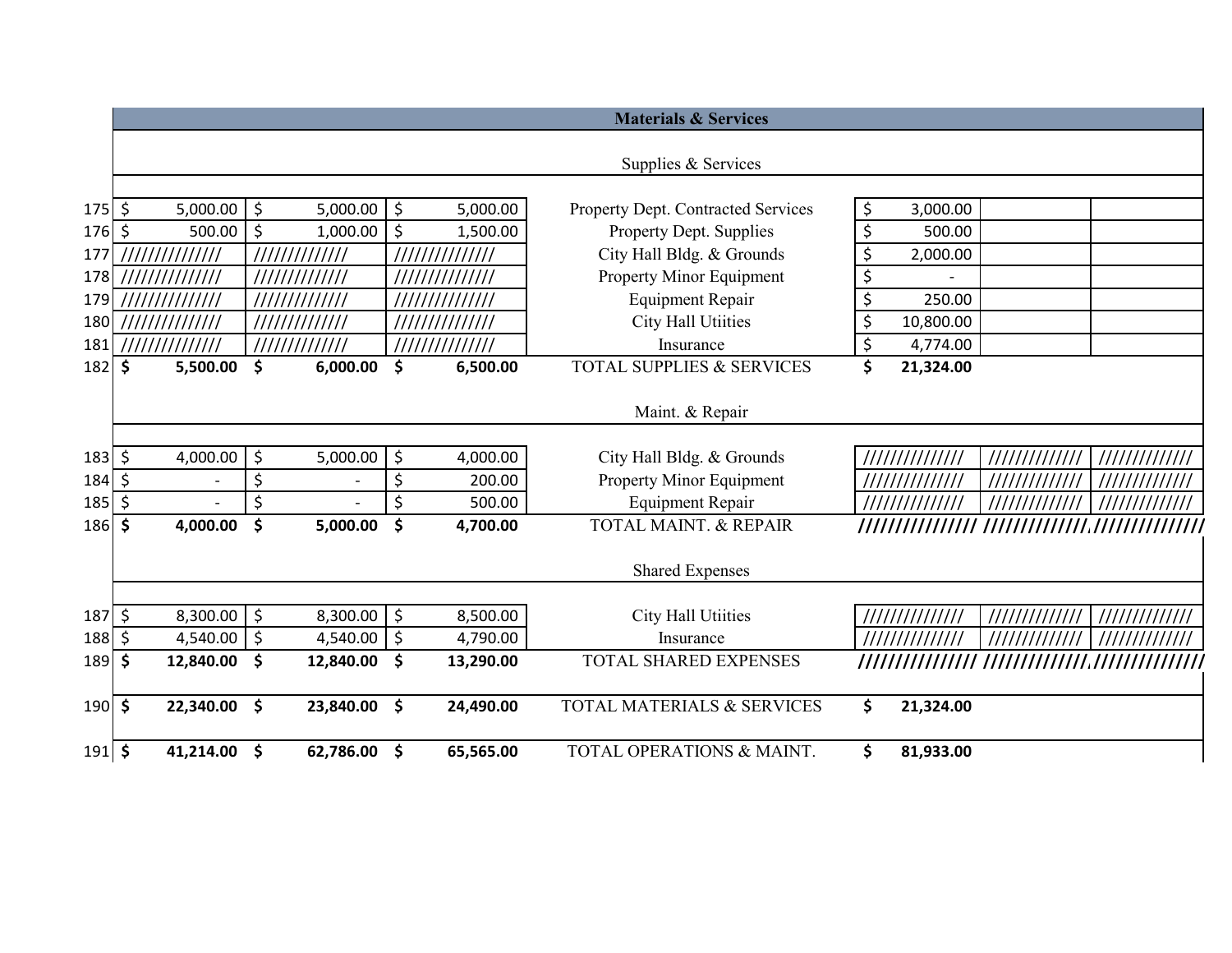|              |     |                          |                     |              |               |            | <b>Capital Outlay</b>                 |                                |  |
|--------------|-----|--------------------------|---------------------|--------------|---------------|------------|---------------------------------------|--------------------------------|--|
|              |     |                          |                     |              |               |            |                                       |                                |  |
| $192 \mid 5$ |     | $\overline{\phantom{a}}$ | \$                  | 80,000.00    | \$            | 17,500.00  | Engineering                           | \$<br>$\overline{\phantom{a}}$ |  |
| $193 \,$ \$  |     |                          | $\ddot{\varsigma}$  |              | \$            |            | Equipment                             | \$<br>$\overline{\phantom{0}}$ |  |
| $194 \,$ \$  |     | $\overline{\phantom{a}}$ | \$                  | 1,380,000.00 | \$            | 282,500.00 | Land & Buildings                      | \$<br>$\overline{\phantom{0}}$ |  |
| $195$ \$     |     | $\overline{\phantom{a}}$ | \$                  |              | \$            |            | <b>Entrance Signs</b>                 | \$<br>$\overline{\phantom{a}}$ |  |
| 196 \$       |     |                          | \$                  |              | \$            |            | <b>System Replacement</b>             | \$<br>$\overline{\phantom{0}}$ |  |
| $197$ \$     |     | $\blacksquare$           | Ś                   | 1,460,000.00 | \$            | 300,000.00 | TOTAL CAPITAL OUTLAY                  | \$<br>$\overline{a}$           |  |
|              |     |                          |                     |              |               |            |                                       |                                |  |
|              |     |                          |                     |              |               |            | <b>Debt Service</b>                   |                                |  |
|              |     |                          |                     |              |               |            | Construction - City Hall / Parking    |                                |  |
|              |     |                          |                     |              |               |            |                                       |                                |  |
| $198$ \$     |     | $\overline{\phantom{a}}$ | \$                  | 47,250.00    | \$            | 10,482.00  | Principal                             | \$<br>$\overline{\phantom{a}}$ |  |
| 199 \$       |     |                          | $\ddot{\varsigma}$  | 17,042.00    | \$            | 3,494.00   | Interst                               | \$                             |  |
| $200 \,$ \$  |     |                          | \$                  | 64,292.00    | \$            | 13,976.00  | TOTAL CONST. - CITY HALL / P.         | \$                             |  |
|              |     |                          |                     |              |               |            | Land Acquisition - City Hall/ Parking |                                |  |
|              |     |                          |                     |              |               |            |                                       |                                |  |
| $201 \xi$    |     | $14,695.00$ \$           |                     | 15,000.00    | $\ddot{\phi}$ | 20,904.00  | Principal                             | \$<br>15,608.60                |  |
| 202          | ∣\$ | $6,077.00$ \$            |                     | 5,772.00     | \$            | 1,793.00   | Interest                              | \$<br>7,088.40                 |  |
| $203 \,$ \$  |     | 20,772.00                | $\ddot{\mathsf{s}}$ | 20,772.00    | \$            | 22,697.00  | TOTAL LAND ACQ. - CITY HALL / P.      | \$<br>22,697.00                |  |
|              |     |                          |                     |              |               |            |                                       |                                |  |
| $204 \div$   |     | 20,772.00 \$             |                     | 85,064.00    | \$            | 36,673.00  | TOTAL GENERAL DEBT DEPT.              | \$<br>22,697.00                |  |
|              |     |                          |                     |              |               |            |                                       |                                |  |
| $205$ \$     |     | 61,986.00 \$             |                     | 1,607,850.00 | \$            | 402,238.00 | <b>TOTAL PROPERTY DEPT.</b>           | \$<br>104,630.00               |  |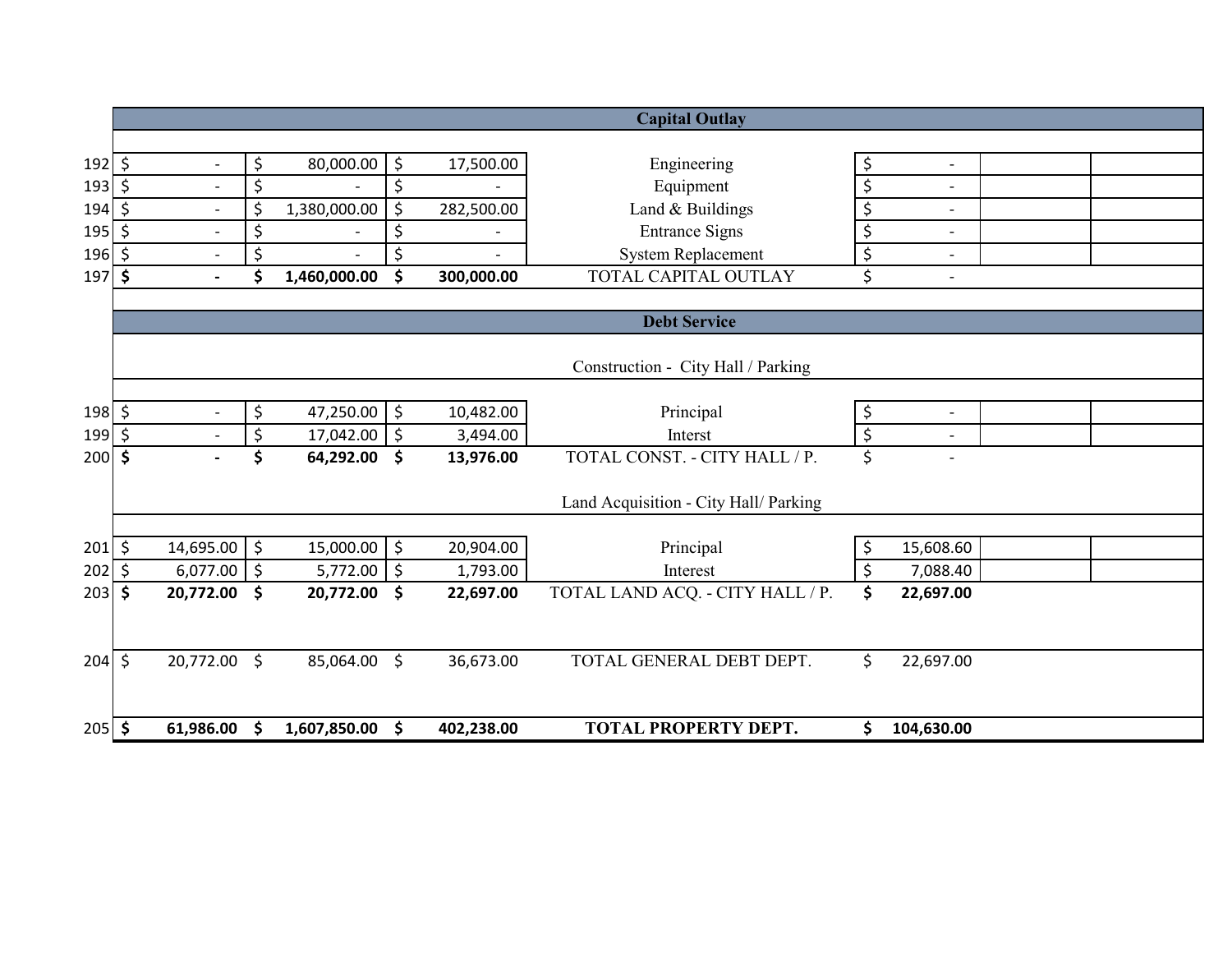|              |                     |                                   |                     |                          |               |                          | <b>REQUIREMENTS &amp; NON DEP.</b>       |         |                 |             |                                             |
|--------------|---------------------|-----------------------------------|---------------------|--------------------------|---------------|--------------------------|------------------------------------------|---------|-----------------|-------------|---------------------------------------------|
|              |                     |                                   |                     | Historical Data          |               |                          | <b>GENERAL FUND</b>                      |         |                 |             | City of Garibald<br>FY 2020-2021            |
|              |                     |                                   | Actual              |                          |               | <b>Adopted Budget</b>    |                                          |         |                 |             |                                             |
|              |                     | Second Preceding Frist Preceeding |                     |                          |               | This Year                |                                          |         | Proposed by     | Approved by | Approved by                                 |
|              |                     | Year 2017-2018                    |                     | Year 2018-2019           |               | 20119-2020               | <b>Requirements Description</b>          |         |                 |             | Budget Officer ludget Committe City Council |
| $206$ \$     |                     |                                   | \$                  | 1,470,000.00             | $\frac{1}{2}$ | 310,000.00               | <b>Total General Fund Capital Outlay</b> | \$      | 15,057.00 \$    |             | \$                                          |
| 207          | \$                  | 365,219.00                        | \$                  | 618,276.00               | \$            | 632,828.00               | <b>Total General Fund O&amp;M</b>        | $\zeta$ | $682,221.00$ \$ |             | \$                                          |
| 208          | $\ddot{\mathsf{S}}$ | 20,772.00                         | \$                  | 85,064.00                | \$            | 36,673.00                | <b>Total General Fund Debt Service</b>   | \$      | $22,697.00$ \$  |             | \$                                          |
| 209          | \$                  | 385,991.00                        | \$                  | 2,173,340.00             | \$            | 979,501.00               | TOTAL GENERAL FUND EXP.                  | \$      | 719,975.00      |             |                                             |
|              |                     |                                   |                     |                          |               |                          |                                          |         |                 |             |                                             |
|              |                     |                                   |                     |                          |               |                          | <b>Non Departmental</b>                  |         |                 |             |                                             |
|              |                     |                                   |                     |                          |               |                          | <b>Interfund Transfers</b>               |         |                 |             |                                             |
|              |                     |                                   |                     |                          |               |                          |                                          |         |                 |             |                                             |
|              |                     |                                   |                     |                          |               |                          | To Payroll Liabilites Fund               |         |                 |             |                                             |
| $210 \mid 5$ |                     | 790.00                            | $\zeta$             | 790.00                   | \$            | 790.00                   | for Admin.                               | \$      | 790.00          |             |                                             |
| 211          | \$                  | 450.00                            | $\zeta$             | 450.00                   | \$            | 450.00                   | for Planning                             | \$      | 450.00          |             |                                             |
| 212          | \$                  | 430.00                            | $\zeta$             | 430.00                   | \$            | 430.00                   | for Property                             | \$      | 430.00          |             |                                             |
| 213          | \$                  | 1,670.00                          | \$                  | 1,670.00                 | \$            | 1,670.00                 |                                          | \$      | 1,670.00        |             |                                             |
| 214          |                     |                                   |                     |                          |               |                          |                                          |         |                 |             |                                             |
| $215$ \$     |                     | $\overline{\phantom{a}}$          | \$                  | $\overline{\phantom{a}}$ | \$            | $\overline{\phantom{a}}$ | To PSE Reserve (Fire)                    |         |                 |             |                                             |
| $216$ \$     |                     |                                   | $\zeta$             |                          | \$            |                          | TO PSE Reserve (Police)                  |         |                 |             |                                             |
| 217          | $\zeta$             | 92,000.00                         | \$                  | 96,000.00                | \$            | 91,000.00                | To Street Fund - Franchise Fees          | \$      | 91,000.00       |             |                                             |
| 218          | \$                  | 92,000.00                         | $\ddot{\bm{\zeta}}$ | 96,000.00                | \$            | 91,000.00                |                                          | \$      | 91,000.00       |             |                                             |
| $219$ \$     |                     | 93,670.00 \$                      |                     | 97,670.00 \$             |               | 92,670.00                |                                          | \$      | 92,670.00       |             |                                             |
| $220 \div$   |                     |                                   | \$                  | 92,741.00 \$             |               | 94,924.00                |                                          | \$      | 102,333.00      |             |                                             |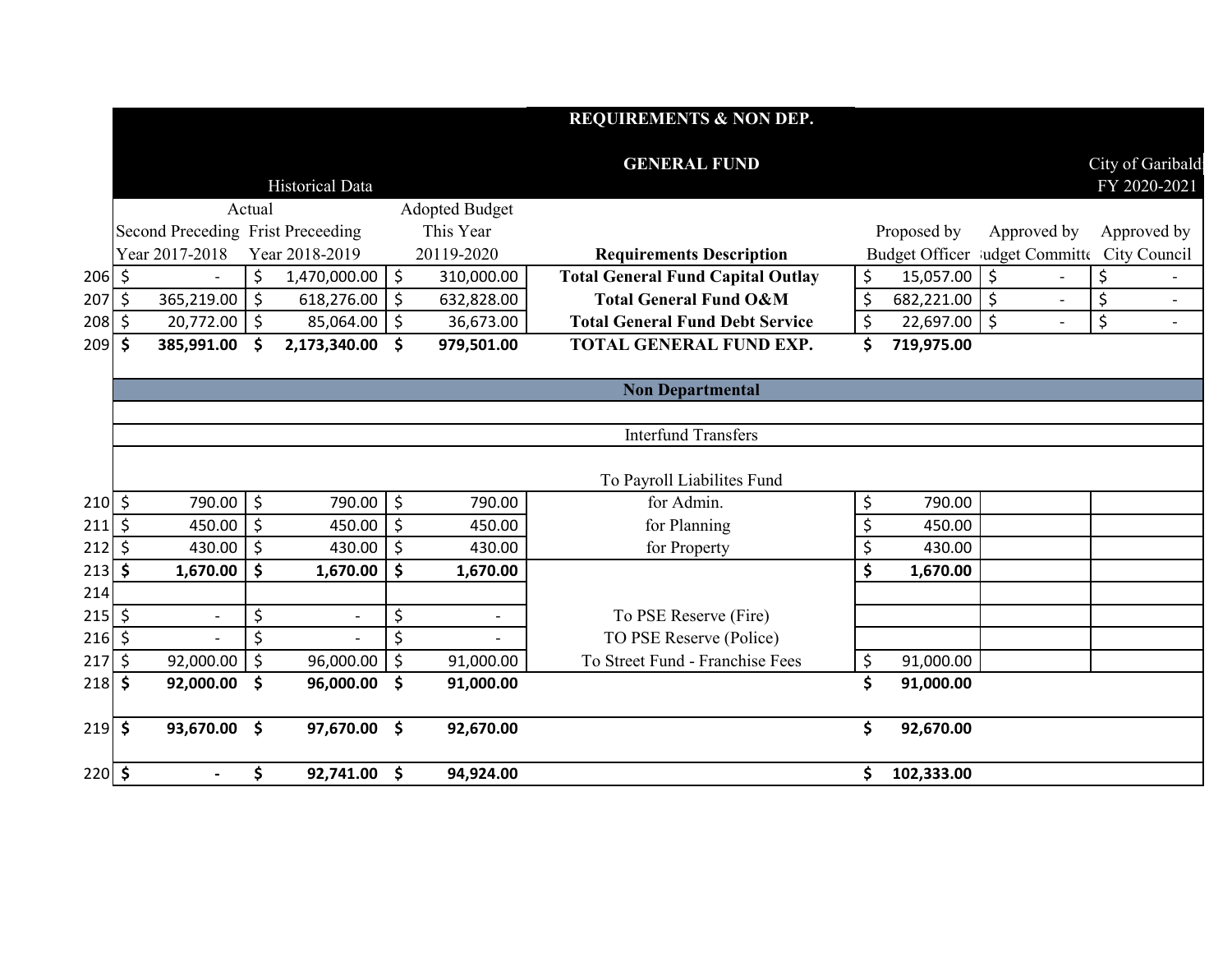|         |                       |                   |              | <b>Components of Ending Fund Balance</b> |            |  |
|---------|-----------------------|-------------------|--------------|------------------------------------------|------------|--|
| $221$ : | $52,763.00$ $\mid$ \$ | $15,829.00$   \$  | 46,648.00    | Restricted to FD Personell               | 5,697.00   |  |
| 222     | 470,396.00 \$         | 333,947.00   \$   | 216,615.00   | Unnassigned/Unnappropriated              | 5,709.00   |  |
| 223     | 523,159.00            | $349,776.00$   \$ | 263,263.00   | Componenets of Ending Fund Balance       | 11,406.00  |  |
|         |                       |                   |              |                                          |            |  |
| 224     | 1,002,820.00          | 2,713,527.00      | 1,430,358.00 | <b>TOTAL GENERAL FUND</b>                | 926,384.00 |  |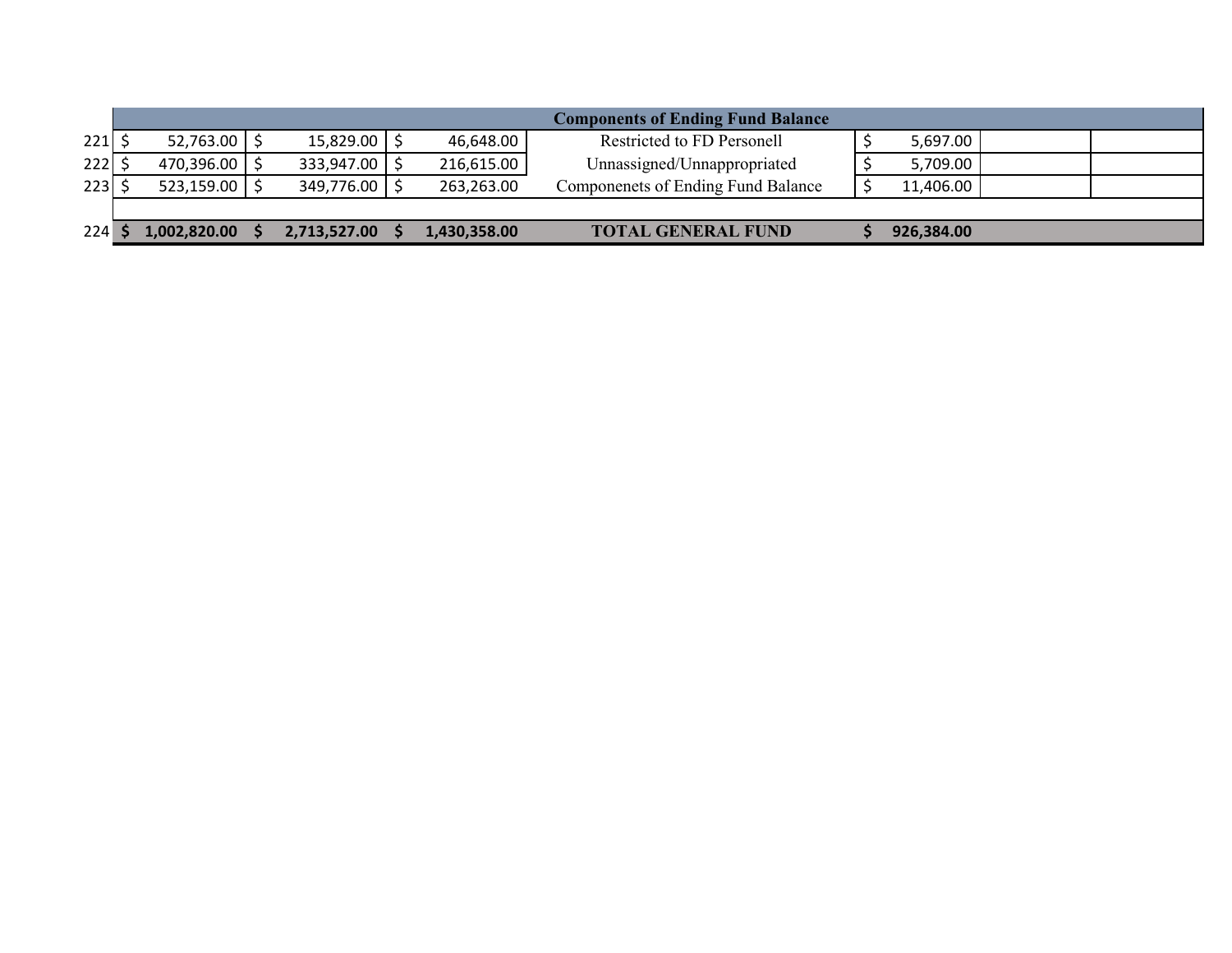|                 |                    |                                   |                    |                          |                      |                         | <b>RESOURCES</b>                                     |          |                          |                                             |                                  |
|-----------------|--------------------|-----------------------------------|--------------------|--------------------------|----------------------|-------------------------|------------------------------------------------------|----------|--------------------------|---------------------------------------------|----------------------------------|
|                 |                    |                                   |                    | <b>Historical Data</b>   |                      |                         | <b>STREET FUND</b>                                   |          |                          |                                             | City of Garibald<br>FY 2020-2021 |
|                 |                    |                                   | Actual             |                          |                      | <b>Adopted Budget</b>   |                                                      |          |                          |                                             |                                  |
|                 |                    | Second Preceding Frist Preceeding |                    |                          |                      | This Year               |                                                      |          | Proposed by              | Approved by                                 | Approved by                      |
|                 |                    | Year 2017-2018                    |                    | Year 2018-2019           |                      | 20119-2020              | <b>Resource Description</b>                          |          |                          | Budget Officer ludget Committe City Council |                                  |
|                 |                    |                                   |                    |                          |                      |                         |                                                      |          |                          |                                             |                                  |
|                 |                    |                                   |                    |                          |                      |                         | <b>Beginning Fund Balance</b>                        |          |                          |                                             |                                  |
| 225             | \$                 | 135,240.00 \$                     |                    | 85,579.00                | \$.                  | 119,488.00              |                                                      | \$       | 46,479.28                |                                             |                                  |
|                 |                    |                                   |                    |                          |                      |                         | <b>Transfers In</b>                                  |          |                          |                                             |                                  |
|                 |                    |                                   |                    |                          |                      |                         |                                                      |          |                          |                                             |                                  |
| $226$ \$        |                    | $15,200.00$ \$                    |                    | 40,000.00                | $\ddot{\mathsf{S}}$  | 40,000.00               | From TRT for Street Improvements                     | \$       |                          |                                             |                                  |
| 227             | $\zeta$            | 92,000.00                         | $\zeta$            | 96,000.00                | \$                   | 91,000.00               | From Gen Fund - Franchise Fees                       | \$       | 91,000.00                |                                             |                                  |
| 228             | $\zeta$            | 107,200.00                        | $\mathsf{\$}$      | 136,000.00               | \$                   | 131,000.00              | <b>TOTAL TRANSFER IN</b>                             | \$       | 91,000.00                |                                             |                                  |
|                 |                    |                                   |                    |                          |                      |                         |                                                      |          |                          |                                             |                                  |
|                 |                    |                                   |                    |                          |                      |                         | <b>Total Recipts</b>                                 |          |                          |                                             |                                  |
|                 |                    |                                   |                    |                          |                      |                         |                                                      |          |                          |                                             |                                  |
| $229$ \$        |                    |                                   | \$                 |                          | \$                   |                         | Machinery Rent/Materials. Sale                       | \$       |                          |                                             |                                  |
| $230 \div$      |                    | 45,500.00                         | $\zeta$            | 57,200.00                | \$                   | 58,000.00               | State Highway Fund Revenue Sharing                   | \$       | 55,500.00                |                                             |                                  |
| 231             | $\zeta$            | 460.00                            | $\zeta$            | 570.00                   | \$                   | 500.00                  | Transportatoin Tax Comm to Ped/Bike<br>Misc. Revenue | \$       |                          |                                             |                                  |
| 232             | $\zeta$            | 2,500.00                          | $\zeta$            |                          | \$                   |                         |                                                      | \$       | $\overline{a}$           |                                             |                                  |
| 233             | $\zeta$            | $\overline{\phantom{a}}$          | \$<br>\$           | $\overline{\phantom{a}}$ | \$<br>\$             |                         | Other Services - Contracted<br>Reimbursments         | \$       | $\overline{\phantom{0}}$ |                                             |                                  |
| 234<br>235      | $\zeta$<br>$\zeta$ | 1,100.00                          |                    | 1,100.00                 | $\overline{\xi}$     |                         |                                                      | \$       | 1,900.00                 |                                             |                                  |
|                 |                    |                                   | \$                 |                          |                      | 1,100.00                | Interest                                             | \$       |                          |                                             |                                  |
| 236<br>$237$ \$ | $\zeta$            | 68,373.00                         | \$<br>\$           | 50,000.00                | \$<br>\$             | 100,000.00<br>78,000.00 | Grants<br>Giner/Holly Street Improvement Loan        | \$<br>\$ | 100,000.00               |                                             |                                  |
| $238$ \$        |                    | 117,933.00                        | \$                 | 108,870.00               | \$                   | 237,600.00              | <b>TOTAL RECEIPTS</b>                                | \$       | 157,400.00               |                                             |                                  |
| $239$ \$        |                    | 360,373.00                        | $\dot{\mathsf{s}}$ | 330,449.00               | $\boldsymbol{\zeta}$ | 488,088.00              | <b>TOTAL STREET FUND RESOURCES</b>                   | \$       | 294,879.28               |                                             |                                  |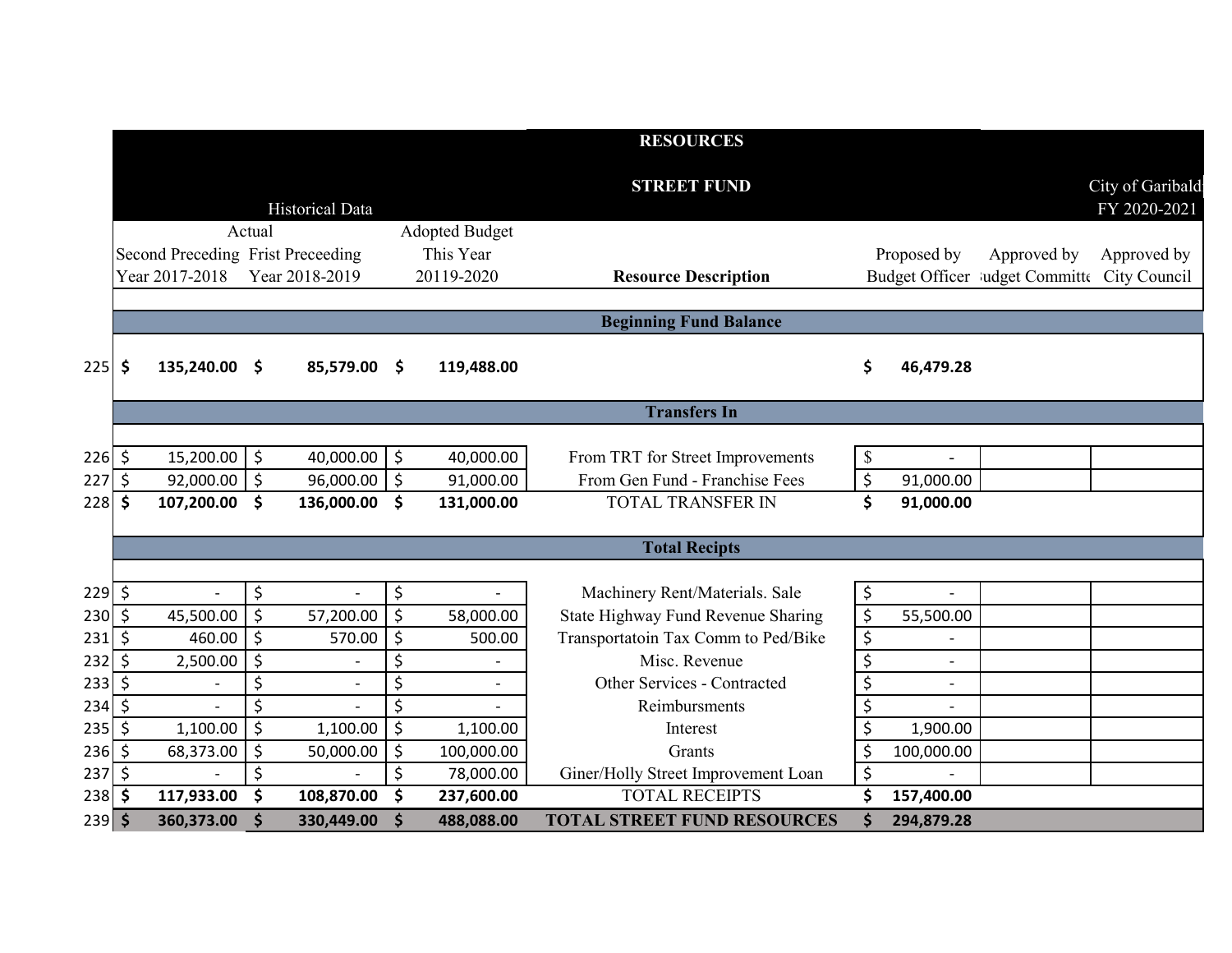|                |                                   |                                   |               |                       | <b>REQUIREMENTS</b>                |                      |                                             |
|----------------|-----------------------------------|-----------------------------------|---------------|-----------------------|------------------------------------|----------------------|---------------------------------------------|
|                |                                   |                                   |               |                       | <b>STREET FUND</b>                 |                      | City of Garibald                            |
|                |                                   | <b>Historical Data</b>            |               |                       |                                    |                      | FY 2020-2021                                |
|                |                                   | Actual                            |               | <b>Adopted Budget</b> |                                    |                      |                                             |
|                | Second Preceding Frist Preceeding |                                   |               | This Year             |                                    | Proposed by          | Approved by<br>Approved by                  |
|                | Year 2017-2018                    | Year 2018-2019                    |               | 20119-2020            | <b>Requriements Description</b>    |                      | Budget Officer ludget Committe City Council |
|                |                                   |                                   |               |                       | STREET OPERATIONS DEPT.            |                      |                                             |
|                |                                   |                                   |               |                       |                                    |                      |                                             |
|                |                                   |                                   |               |                       | <b>Personal Services</b>           |                      |                                             |
|                |                                   |                                   |               |                       |                                    |                      |                                             |
|                |                                   |                                   |               |                       | <b>Street Personnel</b>            |                      |                                             |
| $240 \mid 5$   | 8,200.00                          | \$<br>8,200.00                    | $\ddot{\phi}$ | 8,446.00              | City Manager                       | \$<br>8,870.00       |                                             |
| 241            | 21,858.00<br>\$                   | $\zeta$<br>22,711.00              | $\zeta$       | 23,392.00             | City Engineer                      | $\zeta$<br>24,567.00 |                                             |
| 242            | 3,388.00<br>\$                    | \$<br>6,800.00                    | \$            | 6,800.00              | Finance Officer/Assn. City Manager | \$<br>7,385.00       |                                             |
| 243            | $\zeta$<br>14,805.00              | $\zeta$<br>13,992.00              | $\zeta$       | 14,412.00             | Public Works Lead                  | $\overline{\xi}$     |                                             |
| 244            | 2,540.00<br>\$                    | $\zeta$<br>8,201.00               | $\zeta$       | 8,448.00              | Utilty Worker I                    | \$                   |                                             |
| 245            | $\zeta$<br>14,316.00              | $\zeta$<br>11,151.00              | \$            | 11,487.00             | Utility Worker II                  | \$<br>33,096.00      |                                             |
| 246            | \$<br>9,260.00                    | $\zeta$<br>4,679.00               | \$            | 4,883.00              | Admin Asst. II                     | \$<br>4,817.00       |                                             |
| 247            | $\zeta$                           | \$                                | \$            |                       | Extra Labor                        | \$                   |                                             |
| 248            |                                   | 11111111111111                    |               | //////////////        | <b>Street Personnel Costs</b>      | \$<br>50,484.00      |                                             |
| 249            | //////////////                    | 11111111111111                    |               | //////////////        | Steet Worker's Comp.               | $\zeta$<br>3,408.00  |                                             |
| <b>250</b>     | \$<br>74,367.00                   | $\boldsymbol{\zeta}$<br>75,734.00 | \$            | 77,868.00             | <b>STREET PERSONNELCOSTS</b>       | \$<br>132,627.00     |                                             |
|                |                                   |                                   |               |                       | <b>Street Personnel Costs</b>      |                      |                                             |
|                |                                   |                                   |               |                       |                                    |                      |                                             |
| $251$ \$       | 37,356.00                         | \$ ا<br>39,818.00                 | $\zeta$       | 46,136.00             | <b>Street Persnnel Costs</b>       | ///////////////      |                                             |
| $252 \mid \xi$ | 2,711.00                          | $\zeta$<br>3,130.00               | \$            | 3,577.72              | Steet Worker's Comp.               | ///////////////      |                                             |
| $253$ \$       | 40,067.00                         | $\boldsymbol{\zeta}$<br>42,948.00 | \$            | 49,713.72             | STREET DEPT. PESONNEL COSTS        | ////////////////     |                                             |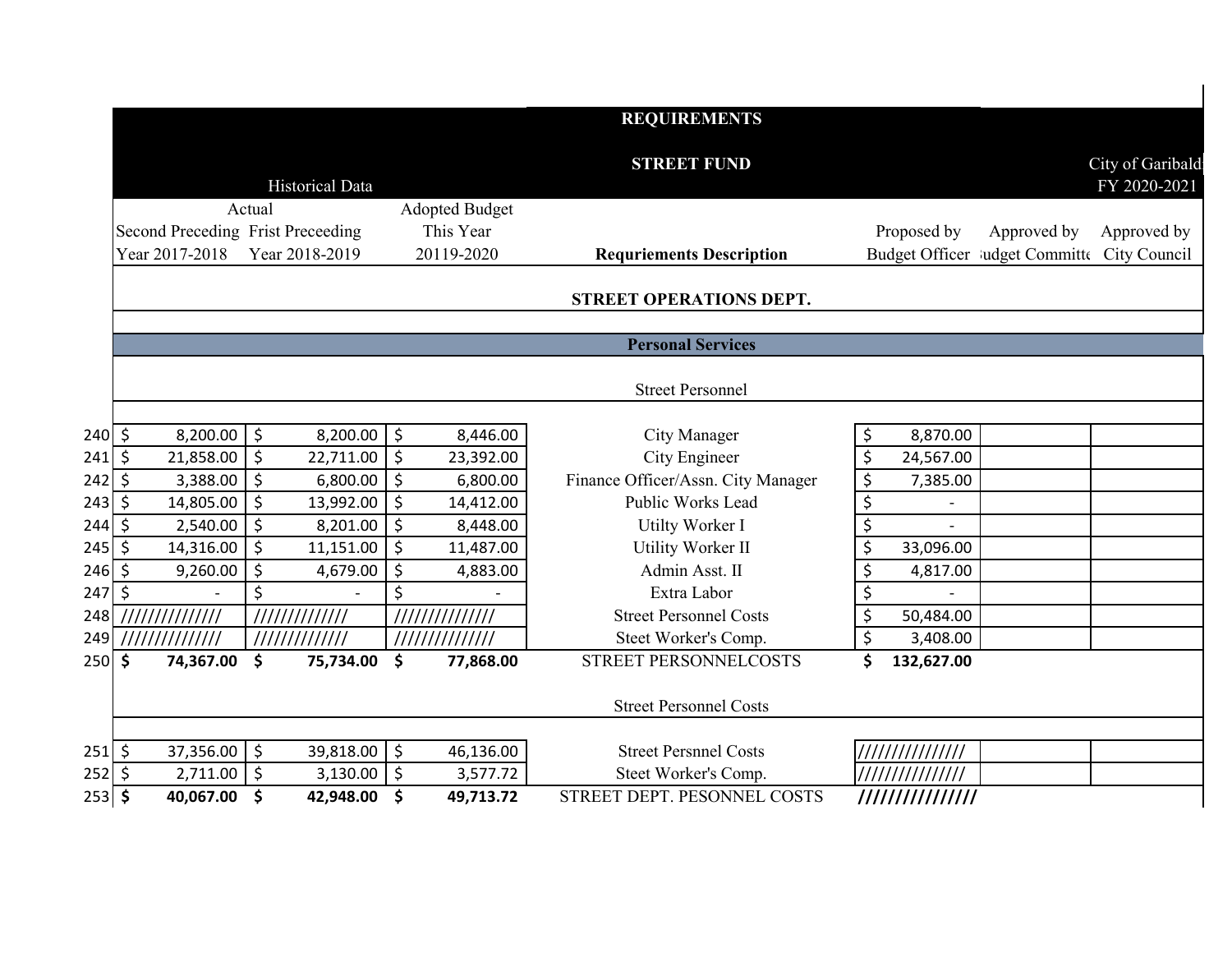| $254$ \$ |         | 114,434.00          | $\mathsf{\$}$ | 118,682.00               | \$<br>127,581.72 | TOTAL PERSONNEL COSTS                | \$<br>132,627.00 |  |
|----------|---------|---------------------|---------------|--------------------------|------------------|--------------------------------------|------------------|--|
|          |         |                     |               |                          |                  |                                      |                  |  |
|          |         |                     |               |                          |                  | <b>Materials &amp; Services</b>      |                  |  |
|          |         |                     |               |                          |                  |                                      |                  |  |
|          |         |                     |               |                          |                  | <b>Supplies &amp; Services</b>       |                  |  |
|          |         |                     |               |                          |                  |                                      |                  |  |
| $255$ \$ |         | $300.00$   \$       |               | $\overline{\phantom{0}}$ | \$<br>500.00     | Street Printing, Ads'. & Notices     | \$<br>250.00     |  |
| $256$ \$ |         | 1,000.00            | \$            | 500.00                   | \$<br>500.00     | Street Travel & Training             | \$<br>500.00     |  |
| 257      | $\zeta$ | 650.00              | $\zeta$       | 500.00                   | \$<br>600.00     | Street Dues, Licenses & Subsc.       | \$<br>600.00     |  |
| $258$ \$ |         | 2,000.00            | \$            | 2,000.00                 | \$<br>3,070.00   | <b>Street Contracted Services</b>    | \$<br>3,070.00   |  |
| $259$ \$ |         | 7,450.00            | \$            | 7,500.00                 | \$<br>7,950.00   | <b>Street Lighting</b>               | \$<br>7,950.00   |  |
| 260      |         | 111111111111111     |               | //////////////           | //////////////   | <b>Street System Maintenance</b>     | \$<br>10,000.00  |  |
| 261      |         | 111111111111111     |               | //////////////           | //////////////   | <b>Street Minor Equipment</b>        | \$<br>1,500.00   |  |
|          |         | 262 /////////////// |               | 111111111111111          | //////////////   | <b>Street Equipment Repair</b>       | \$<br>4,000.00   |  |
| 263      |         | 111111111111111     |               | //////////////           | //////////////   | <b>Utilities</b>                     | \$<br>1,100.00   |  |
| 264      |         | ///////////////     |               | 111111111111111          | //////////////   | Telephone                            | \$<br>760.00     |  |
|          |         | 265 /////////////// |               | //////////////           | //////////////   | IT Services                          | \$<br>2,000.00   |  |
|          |         | 266 /////////////// |               | //////////////           | //////////////   | <b>Bank Charges</b>                  | \$               |  |
| 267      |         | $\frac{1}{1}$       |               | //////////////           | //////////////   | <b>Legal Services</b>                | \$<br>1,000.00   |  |
|          |         | 268 /////////////// |               | //////////////           | //////////////   | Office Supplies                      | \$<br>1,000.00   |  |
|          |         | 269 /////////////// |               | //////////////           | //////////////   | Audit                                | \$<br>1,900.00   |  |
|          |         | 270 /////////////// |               | //////////////           | //////////////   | Insurance                            | \$<br>3,517.00   |  |
|          |         | 271 /////////////// |               | //////////////           | //////////////   | Fuel & Oil                           | \$<br>1,600.00   |  |
|          |         | 272 /////////////// |               | //////////////           | ///////////////  | Postage & Shipping                   | \$<br>100.00     |  |
|          |         | 273 /////////////// |               | //////////////           | //////////////   | Shop Supplies, Tools, etc.           | \$<br>1,100.00   |  |
| 274      |         | 111111111111111     |               | //////////////           |                  | <b>TOTAL SUPPLIES &amp; SERVICES</b> | \$<br>41,947.00  |  |
|          |         |                     |               |                          |                  |                                      |                  |  |
| $275$ \$ |         | 11,400.00 \$        |               | 10,500.00                | \$<br>12,620.00  | <b>TOTAL SUPPLIES &amp; SERVICES</b> |                  |  |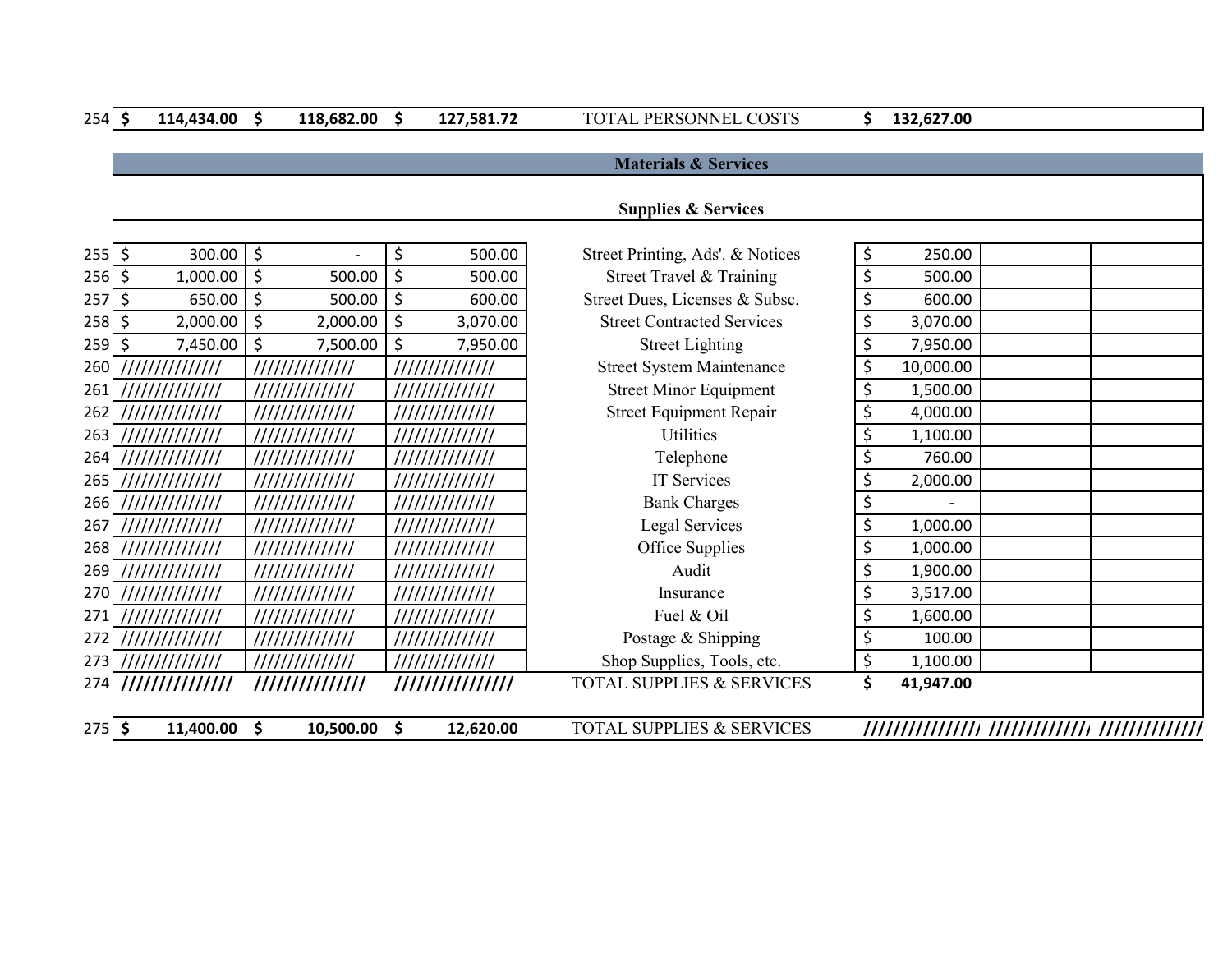|            |                 |               |            |                  | Maintenance & Repair             |                  |                |                 |
|------------|-----------------|---------------|------------|------------------|----------------------------------|------------------|----------------|-----------------|
|            |                 |               |            |                  |                                  |                  |                |                 |
| $276$ \$   | 15,000.00       | \$            | 15,000.00  | \$<br>12,000.00  | <b>Street System Maintenance</b> | //////////////   |                | 11111111111111  |
| 277        | \$<br>1,000.00  | \$            |            | \$<br>1,500.00   | <b>Street Minor Equipment</b>    | //////////////   | ////////////// | 11111111111111  |
| 278        | \$<br>3,000.00  | \$            | 5,000.00   | \$<br>5,000.00   | <b>Street Equipment Repair</b>   | //////////////   |                | //////////////  |
| 279        | \$<br>19,000.00 | \$            | 20,000.00  | \$<br>18,500.00  | TOTAL MAINTENENACE & REPAIR      | //////////////   |                |                 |
|            |                 |               |            |                  |                                  |                  |                |                 |
|            |                 |               |            |                  | <b>Shared Expenses</b>           |                  |                |                 |
|            |                 |               |            |                  |                                  |                  |                |                 |
| $280 \div$ | 1,000.00        | \$            | 1,200.00   | \$<br>1,272.00   | Utilities                        | //////////////   | 11111111111111 | //////////////  |
| 281        | \$<br>870.00    | \$            | 900.00     | \$<br>900.00     | Telephone                        | //////////////   | ////////////// | //////////////  |
| 282        | \$<br>3,000.00  | \$            | 3,500.00   | \$<br>3,500.00   | <b>IT Services</b>               | //////////////   | ////////////// | /////////////// |
| 283        | \$<br>110.00    | \$            | 200.00     | \$<br>200.00     | <b>Bank Charges</b>              | //////////////   |                | //////////////  |
| 284        | \$<br>1,400.00  | \$            | 1,800.00   | \$<br>1,800.00   | Legal Services                   | ///////////////  | 11111111111111 | /////////////// |
| 285        | \$<br>200.00    | \$            | 250.00     | \$<br>1,000.00   | Office Supplies                  | //////////////   | ////////////// | //////////////  |
| 286        | \$<br>1,880.00  | \$            | 1,900.00   | \$<br>1,900.00   | Audit                            | //////////////   |                | //////////////  |
| 287        | \$<br>2,930.00  | \$            | 2,930.00   | \$<br>3,445.00   | Insurance                        | //////////////   |                | //////////////  |
| $288$ \$   | 1,800.00        | \$            | 1,800.00   | \$<br>1,960.00   | Fuel & Oil                       | //////////////   |                | //////////////  |
| 289        | \$<br>420.00    | \$            | 400.00     | \$<br>550.00     | Postage & Shipping               | //////////////   | ////////////// | /////////////// |
| 290        | \$<br>300.00    | \$            | 500.00     | \$<br>1,000.00   | Shop Supplies, Tools, etc.       | //////////////   | ////////////// | //////////////  |
| 291        | \$<br>13,910.00 | \$            | 15,380.00  | \$<br>17,527.00  | TOTAL SHARED EXPENSES            | //////////////   |                |                 |
|            |                 |               |            |                  |                                  |                  |                |                 |
| 292        | \$<br>44,310.00 | $\mathsf{\$}$ | 45,880.00  | \$<br>48,647.00  | TOAL MAINTENENACE & SERVICES     | \$<br>41,947.00  |                |                 |
|            |                 |               |            |                  |                                  |                  |                |                 |
|            |                 |               |            |                  |                                  |                  |                |                 |
| $293$ \$   | 158,744.00      | \$            | 164,562.00 | \$<br>176,228.72 | TOTAL OPERATIONS & MAINT.        | \$<br>174,574.00 |                |                 |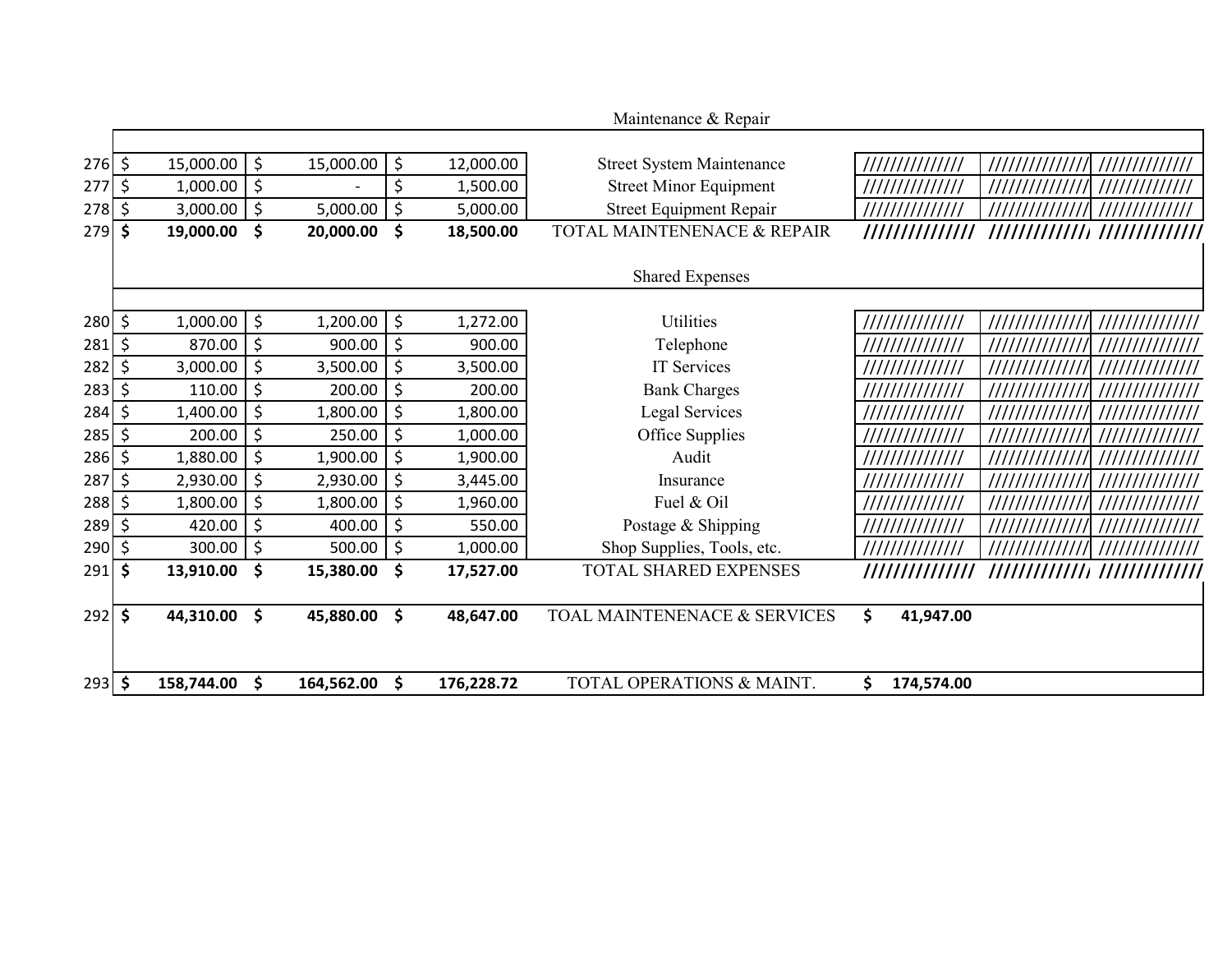|                  |         |            |                      |            |                     |                          | <b>Capital Outlay</b>                               |                  |                |    |                                |  |
|------------------|---------|------------|----------------------|------------|---------------------|--------------------------|-----------------------------------------------------|------------------|----------------|----|--------------------------------|--|
| $294 \div$       |         |            | \$                   |            | \$                  |                          | Equipment/Software                                  | \$               | 2,950.00       |    |                                |  |
| 295              | $\zeta$ |            | \$                   |            | \$                  |                          | Engineering                                         | $\zeta$          |                |    |                                |  |
| 296              | \$      | 112,910.00 | $\zeta$              | 100,000.00 | \$                  | 228,000.00               | <b>Street Re/Construction</b>                       | $\zeta$          | 100,000.00     |    |                                |  |
| 297              | \$      | 112,910.00 | \$                   | 100,000.00 | \$                  | 228,000.00               | TOTAL CAPITAL OUTLAY                                | \$               | 102,950.00     |    |                                |  |
|                  |         |            |                      |            |                     |                          |                                                     |                  |                |    |                                |  |
|                  |         |            |                      |            |                     |                          | <b>Debt Service</b>                                 |                  |                |    |                                |  |
|                  |         |            |                      |            |                     |                          |                                                     |                  |                |    |                                |  |
|                  |         |            |                      |            |                     |                          | <b>Construction Ginger/Holly Street Improvments</b> |                  |                |    |                                |  |
|                  |         |            |                      |            |                     |                          |                                                     |                  |                |    |                                |  |
| $298$ \$         |         |            | \$                   |            | \$                  | 7,020.00                 | Principle                                           | \$               | $\overline{a}$ | \$ | \$                             |  |
| $299$ $\sqrt{s}$ |         |            | \$                   |            | \$                  | 780.00                   | Interest                                            | $\zeta$          |                | \$ | $\boldsymbol{\dot{\varsigma}}$ |  |
| 300              | \$      |            | \$                   |            | \$                  | 7,800.00                 | TOTAL STREET DEP. DEBT                              | \$               |                | \$ | \$                             |  |
| 301              | \$      | 271,654.00 | \$                   | 264,562.00 | \$                  | 412,028.72               | TOTAL STREET OPERATIONS DEP.                        | \$               | 277,524.00     |    |                                |  |
|                  |         |            |                      |            |                     |                          |                                                     |                  |                |    |                                |  |
|                  |         |            |                      |            |                     |                          | <b>Non Departmental</b>                             |                  |                |    |                                |  |
|                  |         |            |                      |            |                     |                          |                                                     |                  |                |    |                                |  |
|                  |         |            |                      |            |                     |                          | <b>Interfund Transfers</b>                          |                  |                |    |                                |  |
|                  |         |            |                      |            |                     |                          |                                                     |                  |                |    |                                |  |
| $302 \div$       |         | 700.00     | $\zeta$              | 700.00     | $\zeta$             | 700.00                   | To PWE Res. Fund                                    | \$               | 700.00         |    |                                |  |
| 303              | \$      | 2,440.00   | $\zeta$              | 2,440.00   | $\zeta$             | 2,440.00                 | To Payroll Liabilites Fund                          | $\overline{\xi}$ | 2,440.00       |    |                                |  |
| 304              | \$      | 3,140.00   | \$                   | 3,140.00   | \$                  | 3,140.00                 | TOTAL INTERFUND TRANSFERS                           | \$               | 3,140.00       |    |                                |  |
|                  |         |            |                      |            |                     |                          |                                                     |                  |                |    |                                |  |
| 305              | \$      |            | \$                   | 24,690.00  | $\mathsf{\$}$       | 26,440.00                | STREET FUND CONTINGENCY                             | \$               | 26,190.00      |    |                                |  |
| $306 \div$       |         | 85,579.00  | \$                   | 38,057.00  | \$                  | 46,479.28                | <b>Compnents of Ending Fund Balance</b>             | \$               | (11, 974.72)   |    |                                |  |
|                  |         |            |                      |            |                     |                          |                                                     |                  |                |    |                                |  |
| 307              |         |            | \$                   |            | \$                  | $\overline{\phantom{0}}$ | Committed to Street Improvement Repair              | \$               |                |    |                                |  |
| 308              | \$      | 85,579.00  | \$                   | 38,057.00  | \$                  | 46,479.28                | Unassigned/Unapropriated                            | \$               | (11, 974.72)   |    |                                |  |
| 309              | \$      | 360,373.00 | \$                   | 330,449.00 | \$                  | 488,088.00               | COMPONENTS OF ENDING FUND BAL.                      | \$               | 294,879.28     |    |                                |  |
|                  |         |            |                      |            |                     |                          | <b>TOTAL STREET FUND</b>                            |                  |                |    |                                |  |
| $310$ \$         |         | 360,373.00 | $\boldsymbol{\zeta}$ | 330,449.00 | $\ddot{\bm{\zeta}}$ | 488,088.00               |                                                     | \$               | 294,879.28     |    |                                |  |
|                  |         |            |                      |            |                     |                          |                                                     |                  |                |    |                                |  |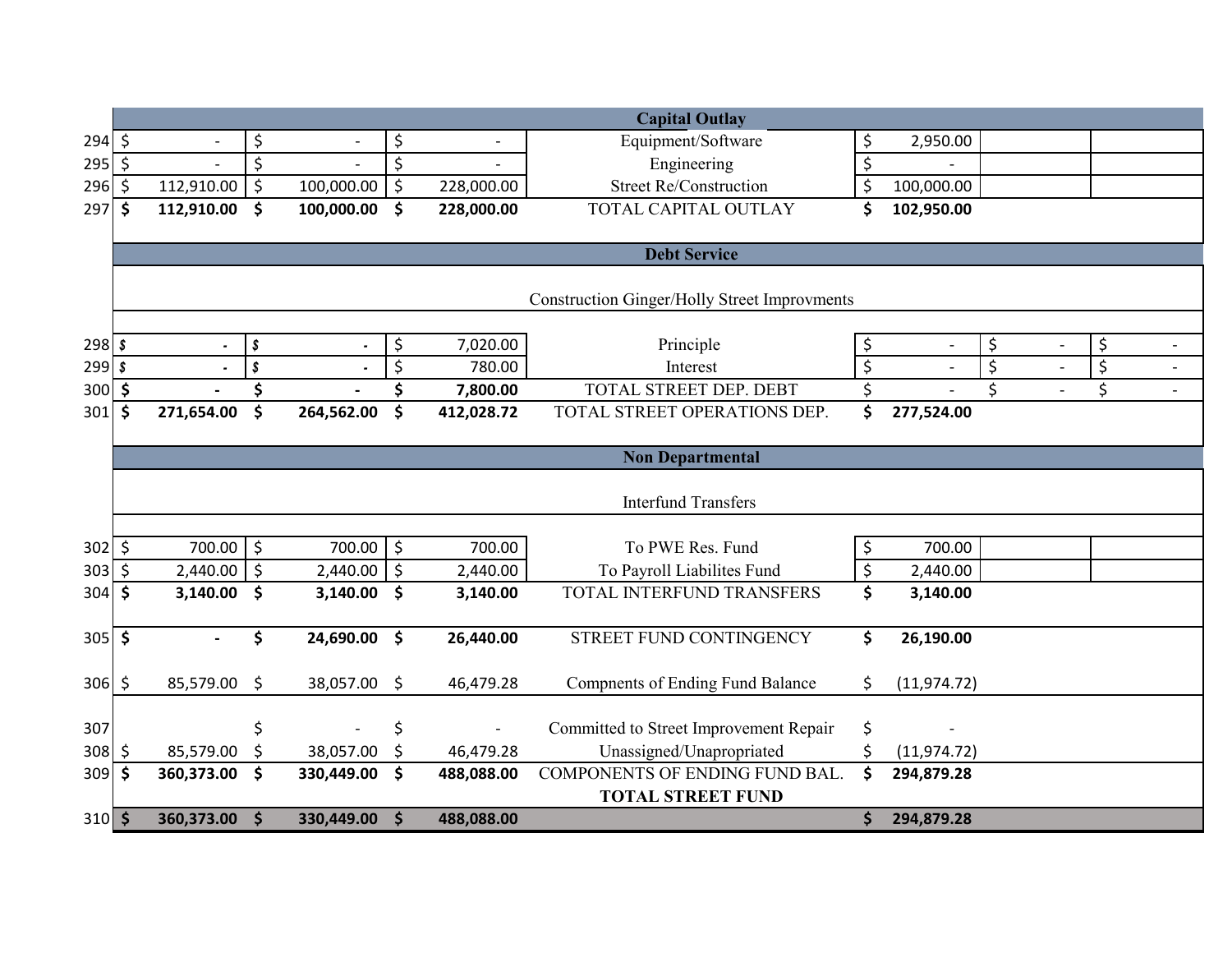|              |                                   |        |                        |    |                | <b>RESOURCES</b>               |     |             |                                             |                                  |
|--------------|-----------------------------------|--------|------------------------|----|----------------|--------------------------------|-----|-------------|---------------------------------------------|----------------------------------|
|              |                                   |        | <b>Historical Data</b> |    |                | <b>SEWER DISCOUNT FUND</b>     |     |             |                                             | City of Garibald<br>FY 2020-2021 |
|              |                                   | Actual |                        |    | Adopted Budget |                                |     |             |                                             |                                  |
|              | Second Preceding Frist Preceeding |        |                        |    | This Year      |                                |     | Proposed by | Approved by                                 | Approved by                      |
|              | Year 2017-2018                    |        | Year 2018-2019         |    | 20119-2020     | <b>Resource Description</b>    |     |             | Budget Officer ludget Committe City Council |                                  |
|              |                                   |        |                        |    |                |                                |     |             |                                             |                                  |
|              |                                   |        |                        |    |                | <b>Beginning Fund Balance</b>  |     |             |                                             |                                  |
| $311 \,$ \$  | $8,928.00$ \$                     |        | 8,838.00 \$            |    | 8,240.00       |                                | \$  | 7,550.00    |                                             |                                  |
|              |                                   |        |                        |    |                | <b>Total Receipts</b>          |     |             |                                             |                                  |
|              |                                   |        |                        |    |                |                                |     |             |                                             |                                  |
| $312 \mid 5$ | $2,300.00$ \$                     |        | 2,200.00               | \$ | 2,200.00       | Donations                      | \$  | 3,645.00    |                                             |                                  |
| 313          | \$<br>$110.00$   \$               |        | 110.00                 | \$ | 110.00         | Interst                        | \$  | 204.00      |                                             |                                  |
| $314$ \$     | 2,410.00                          | - \$   | 2,310.00               | \$ | 2,310.00       | <b>TOTAL RECEIPTS</b>          | \$  | 3,849.00    |                                             |                                  |
|              |                                   |        |                        |    |                | TOTAL SEWER DISCOUNT FUND REV. |     |             |                                             |                                  |
| $315$ \$     | 11,338.00                         | S      | 11,148.00              | S  | 10,550.00      |                                | \$. | 11,399.00   |                                             |                                  |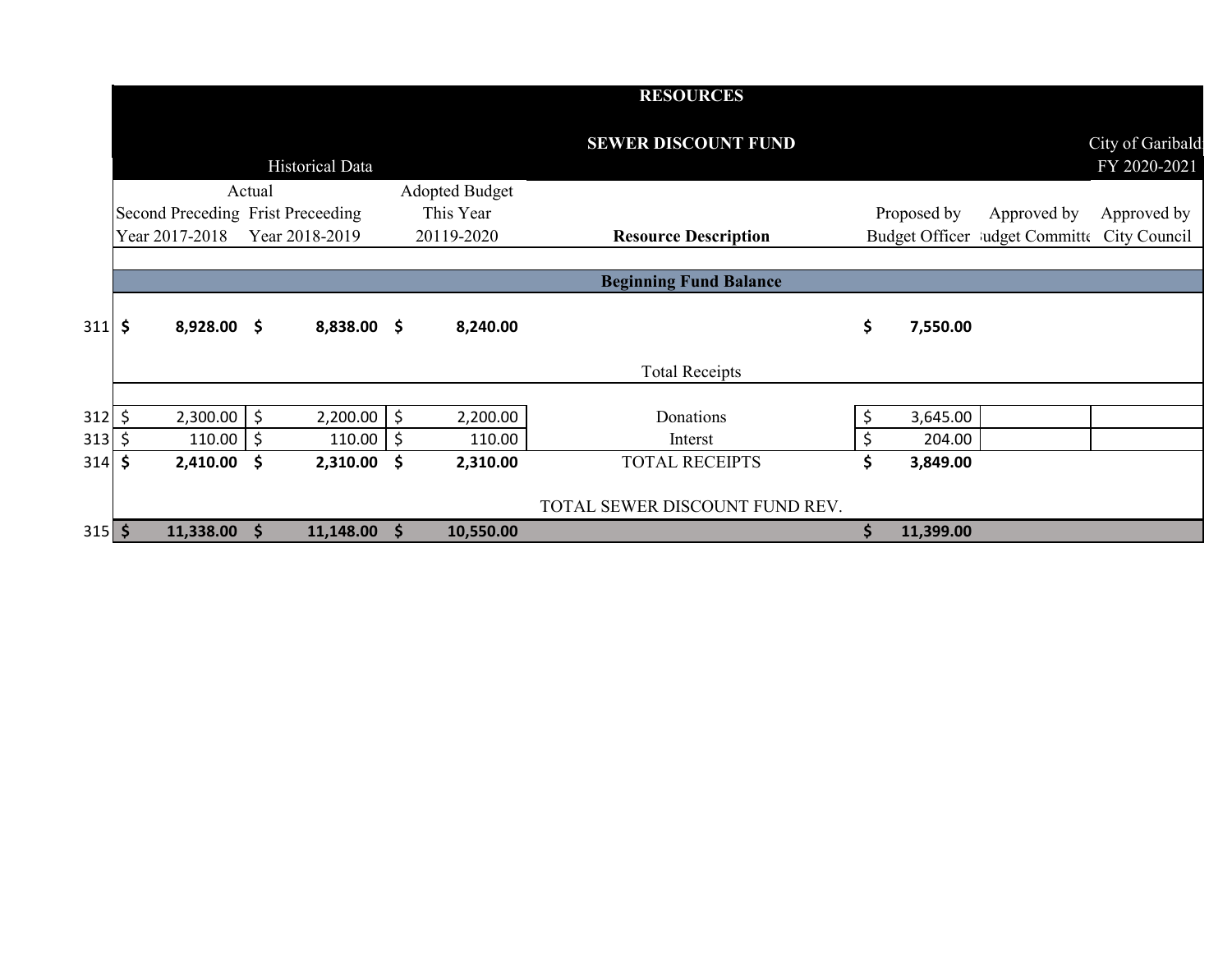|          |                                   |        |                        |                       | <b>REQUIREMENTS</b>                       |    |             |                                |                                   |
|----------|-----------------------------------|--------|------------------------|-----------------------|-------------------------------------------|----|-------------|--------------------------------|-----------------------------------|
|          |                                   |        | <b>Historical Data</b> |                       | <b>SEWER DISCOUNT FUND</b>                |    |             |                                | City of Garibald:<br>FY 2020-2021 |
|          |                                   | Actual |                        | <b>Adopted Budget</b> |                                           |    |             |                                |                                   |
|          | Second Preceding Frist Preceeding |        |                        | This Year             |                                           |    | Proposed by | Approved by                    | Approved by                       |
|          | Year 2017-2018                    |        | Year 2018-2019         | 20119-2020            | <b>Requirements Description</b>           |    |             | Budget Officer ludget Committe | City Council                      |
|          |                                   |        |                        |                       |                                           |    |             |                                |                                   |
|          |                                   |        |                        |                       | <b>Interfund Transfers</b>                |    |             |                                |                                   |
|          |                                   |        |                        |                       |                                           |    |             |                                |                                   |
| $316$ \$ | 2,500.00                          | 15     | $3,000.00$ \$          | 3,000.00              | To Wastewater Fund                        | \$ | 3,000.00    |                                |                                   |
| $317$ \$ | 2,500.00                          | - \$   | $3,000.00$ \$          | 3,000.00              | TOTAL INTERFUND TRANSFERS                 | \$ | 3,000.00    |                                |                                   |
|          |                                   |        |                        |                       | <b>Componenets of Ending Fund Balance</b> |    |             |                                |                                   |
|          |                                   |        |                        |                       |                                           |    |             |                                |                                   |
| $318$ \$ | 8,838.00                          | \$     | 8,148.00               | \$<br>7,550.00        | Restricted to Sewer Discount Fund         | Ś  | 8,399.00    |                                |                                   |
| $319$ \$ | 8,838.00                          | -\$    | $8,148.00$ \$          | 7,550.00              | COMPONENTS OF ENDING FUND BAL.            | \$ | 8,399.00    |                                |                                   |
|          |                                   |        |                        |                       | <b>TOTAL SEWER DISCOUNT FUND</b>          |    |             |                                |                                   |
| $320$ \$ | $11,338.00$ \$                    |        | $11,148.00$   \$       | 10,550.00             |                                           | Ś. | 11,399.00   |                                |                                   |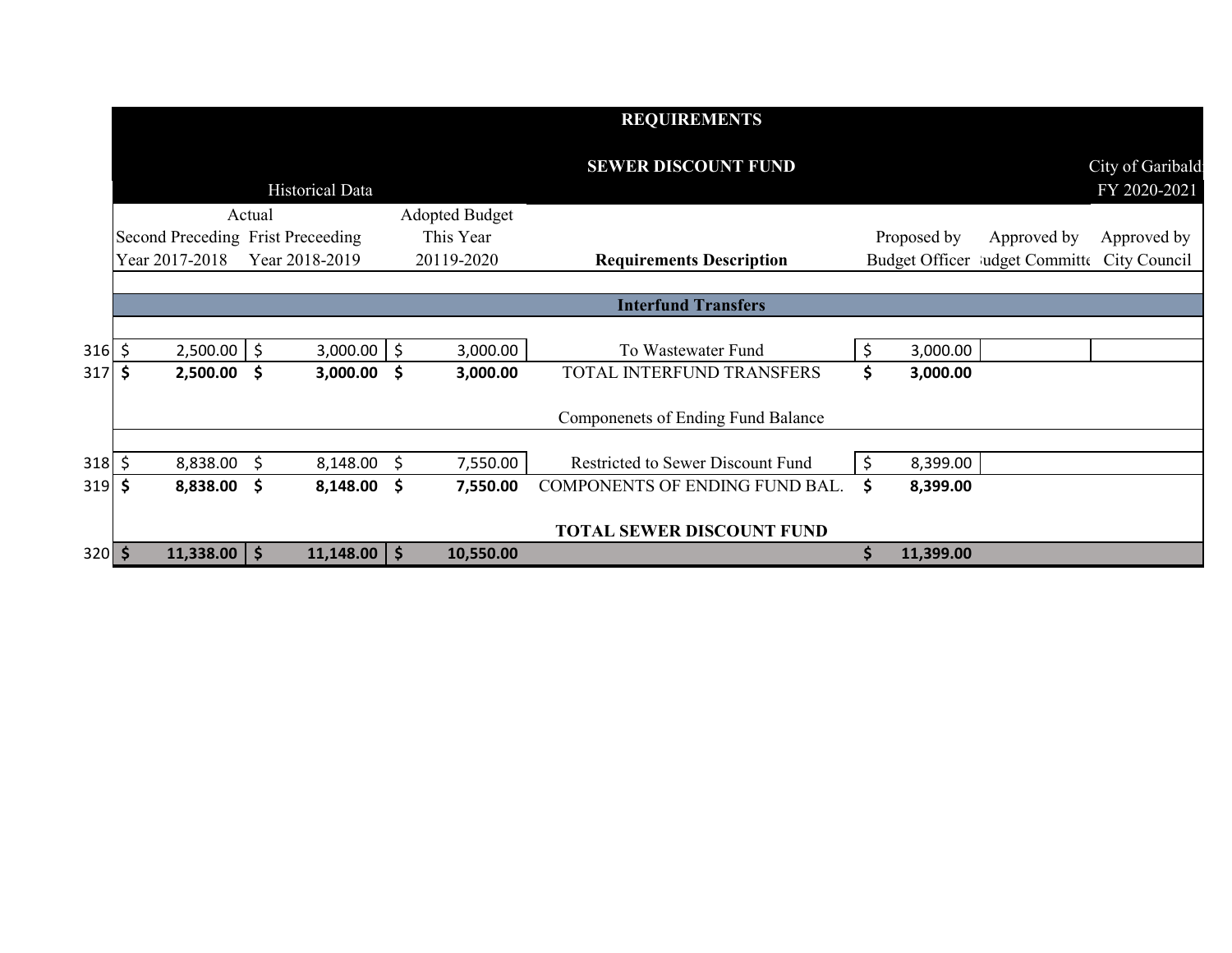|                  |                     |                                   |                          |                          |         |                       | <b>RESOURCES</b>                       |    |                          |                                             |                                  |
|------------------|---------------------|-----------------------------------|--------------------------|--------------------------|---------|-----------------------|----------------------------------------|----|--------------------------|---------------------------------------------|----------------------------------|
|                  |                     |                                   |                          | <b>Historical Data</b>   |         |                       | <b>WASTEWATER FUND</b>                 |    |                          |                                             | City of Garibald<br>FY 2020-2021 |
|                  |                     |                                   | Actual                   |                          |         | <b>Adopted Budget</b> |                                        |    |                          |                                             |                                  |
|                  |                     | Second Preceding Frist Preceeding |                          |                          |         | This Year             |                                        |    | Proposed by              | Approved by                                 | Approved by                      |
|                  |                     | Year 2017-2018                    |                          | Year 2018-2019           |         | 20119-2020            | <b>Resource Description</b>            |    |                          | Budget Officer ludget Committe City Council |                                  |
|                  |                     |                                   |                          |                          |         |                       |                                        |    |                          |                                             |                                  |
|                  |                     |                                   |                          |                          |         |                       | <b>Beginning Fund Balance</b>          |    |                          |                                             |                                  |
|                  |                     |                                   |                          |                          |         |                       |                                        |    |                          |                                             |                                  |
| $321\frac{1}{5}$ |                     | 257,821.00 \$                     |                          | 238,544.00               | $\zeta$ | 220,491.00            | Unrestricted                           | \$ | 213,731.00               |                                             |                                  |
| 322              | \$                  | 157,000.00                        | $\vert \xi$              | 157,000.00               | \$      | 157,000.00            | <b>Loan Reserves</b>                   | \$ | 157,000.00               |                                             |                                  |
| 323              | $\ddot{\mathsf{s}}$ | 414,821.00                        | \$                       | 395,544.00               | \$      | 377,491.00            | <b>BEGINNING FUND BALANCE</b>          | \$ | 370,731.00               |                                             |                                  |
|                  |                     |                                   |                          |                          |         |                       | Transfers In                           |    |                          |                                             |                                  |
| 324              | \$                  | $2,500.00$ \$                     |                          | 3,000.00                 | \$      | 3,000.00              | From Sewer Discount Fund               | \$ | 3,000.00                 |                                             |                                  |
| 325              | \$                  | 2,500.00                          | $\dot{\mathsf{s}}$       | 3,000.00                 | \$      | 3,000.00              | <b>TRANSFERS IN</b>                    | \$ | 3,000.00                 |                                             |                                  |
|                  |                     |                                   |                          |                          |         |                       |                                        |    |                          |                                             |                                  |
|                  |                     |                                   |                          |                          |         |                       | <b>Total Receipts</b>                  |    |                          |                                             |                                  |
|                  | \$                  | 780.00 \$                         |                          | $\overline{\phantom{a}}$ | \$      | $\blacksquare$        | Planning Surcharges (Wastewater)       | \$ | $\overline{\phantom{a}}$ |                                             |                                  |
| 326              | $\mathsf{\dot{S}}$  | 500.00                            | $\overline{\bm{v}}$      |                          | Ś       |                       | Machinery Rent/Materials Sale          | \$ |                          |                                             |                                  |
| 327              | $\zeta$             | 462,000.00                        | \$                       | 465,000.00               | \$      | 469,000.00            | Sewer System Charges                   | \$ | 440,000.00               |                                             |                                  |
| 328              | -\$                 |                                   | \$                       |                          | \$      |                       | <b>Connection Fees</b>                 | \$ | $\overline{\phantom{a}}$ |                                             |                                  |
| 329              | $\zeta$             |                                   | \$                       | $\blacksquare$           | \$      | $\overline{a}$        | Donations                              | \$ | $\overline{a}$           |                                             |                                  |
| 330              | $\zeta$             | 780.00                            | $\zeta$                  | $\blacksquare$           | \$      |                       | Misc. Revenue                          | \$ |                          |                                             |                                  |
| 331              | $\zeta$             |                                   | \$                       |                          | \$      |                       | Reimbursements                         | \$ |                          |                                             |                                  |
| 332              | \$                  | 3,200.00                          | \$                       | 3,200.00                 | $\zeta$ | 3,200.00              | Interest                               | \$ | 8,900.00                 |                                             |                                  |
| 333              | $\zeta$             | 700.00                            | $\overline{\phantom{a}}$ | 800.00                   | \$      | 700.00                | Finance/Late Fees                      | \$ | 850.00                   |                                             |                                  |
| 334              | $\mathsf{\hat{S}}$  | 467,960.00                        | $\dot{\mathsf{s}}$       | 469,000.00               | \$      | 472,900.00            | <b>TOTAL RECEIPTS</b>                  | Ś  | 449,750.00               |                                             |                                  |
| 335              |                     |                                   |                          |                          |         |                       | <b>Total Wastewater Fund Resources</b> |    |                          |                                             |                                  |
| $336$ \$         |                     | 885,281.00                        | $\ddot{\mathsf{s}}$      | 867,544.00               | \$      | 853,391.00            |                                        | \$ | 823,481.00               |                                             |                                  |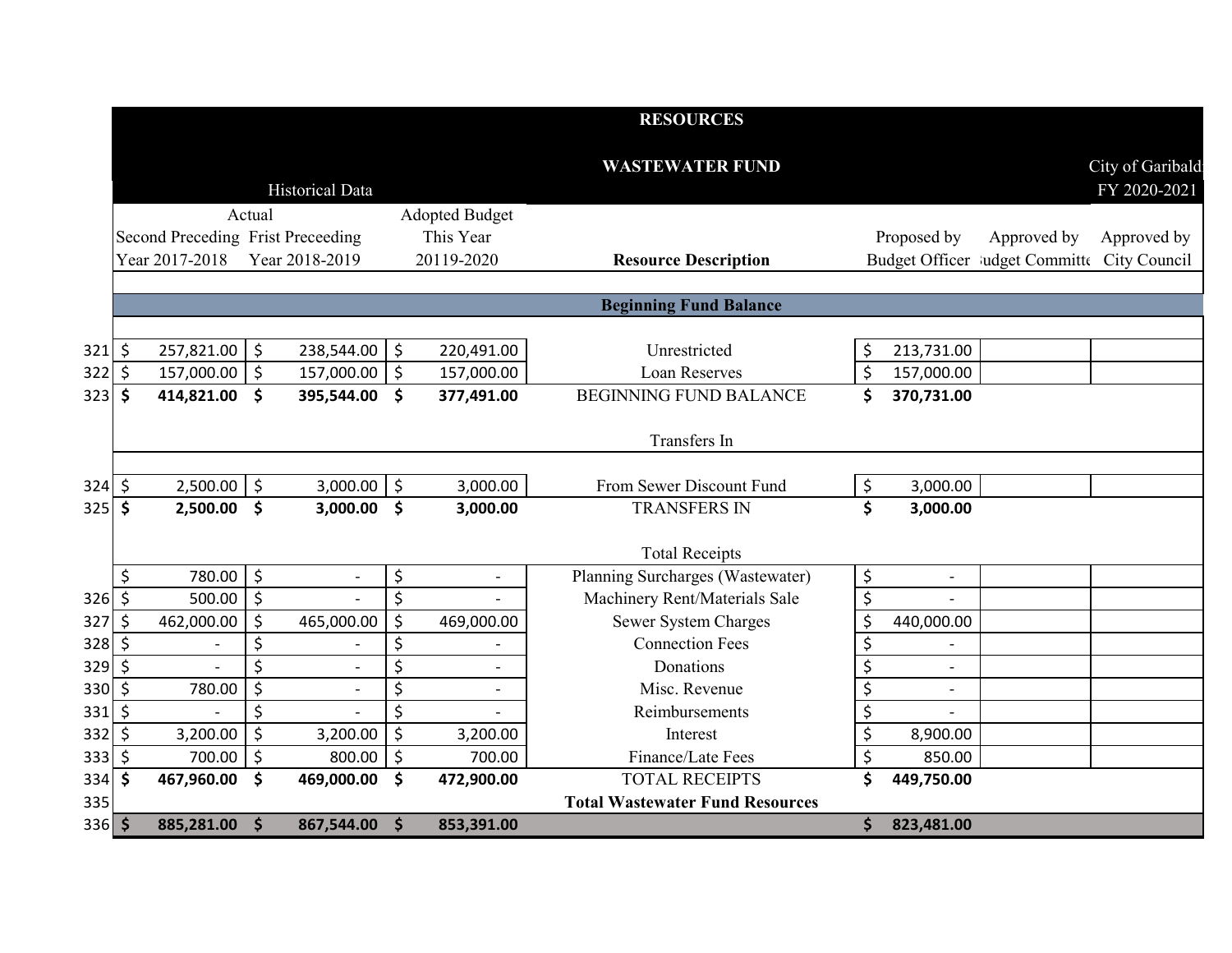|                  |         |                                   |                          |                        |               |                       | <b>REQUIREMENTS</b>                |                          |                 |                                             |                                  |
|------------------|---------|-----------------------------------|--------------------------|------------------------|---------------|-----------------------|------------------------------------|--------------------------|-----------------|---------------------------------------------|----------------------------------|
|                  |         |                                   |                          |                        |               |                       | <b>WASTEEATER FUND</b>             |                          |                 |                                             |                                  |
|                  |         |                                   |                          | <b>Historical Data</b> |               |                       |                                    |                          |                 |                                             | City of Garibald<br>FY 2020-2021 |
|                  |         |                                   |                          |                        |               |                       |                                    |                          |                 |                                             |                                  |
|                  |         |                                   | Actual                   |                        |               | <b>Adopted Budget</b> |                                    |                          |                 |                                             |                                  |
|                  |         | Second Preceding Frist Preceeding |                          |                        |               | This Year             |                                    |                          | Proposed by     | Approved by                                 | Approved by                      |
|                  |         | Year 2017-2018                    |                          | Year 2018-2019         |               | 20119-2020            | <b>Requirements Description</b>    |                          |                 | Budget Officer ludget Committe City Council |                                  |
|                  |         |                                   |                          |                        |               |                       | <b>WASTEWATER OPERATIONS DEPT.</b> |                          |                 |                                             |                                  |
|                  |         |                                   |                          |                        |               |                       |                                    |                          |                 |                                             |                                  |
|                  |         |                                   |                          |                        |               |                       | <b>Personal Services</b>           |                          |                 |                                             |                                  |
|                  |         |                                   |                          |                        |               |                       |                                    |                          |                 |                                             |                                  |
|                  |         |                                   |                          |                        |               |                       | <b>Wastewater Personnel</b>        |                          |                 |                                             |                                  |
|                  |         |                                   |                          |                        |               |                       |                                    |                          |                 |                                             |                                  |
| $337$ \$         |         | 26,239.00                         | \$                       | 16,400.00              | $\zeta$       | 16,892.00             | City Manager                       | \$                       | 17,741.00       |                                             |                                  |
| 338              | $\zeta$ | 21,858.00                         | $\ddot{\varsigma}$       | 22,711.00              | $\zeta$       | 23,397.00             | City Engineer                      | \$                       | 24,567.00       |                                             |                                  |
| 339              | $\zeta$ | 11,857.00                         | 5                        | 13,600.00              | $\zeta$       | 13,600.00             | Finance Officer/Assn. City Manager | $\overline{\mathcal{S}}$ | 14,770.00       |                                             |                                  |
| 340              | \$      | 29,609.00                         | $\zeta$                  | 27,984.00              | $\zeta$       | 28,829.00             | Public Works Lead                  | $\overline{\mathcal{S}}$ |                 |                                             |                                  |
| 341              | \$      | 3,556.00                          | \$                       | 14,352.00              | $\zeta$       | 14,784.00             | Utilty Worker I                    | $\overline{\xi}$         |                 |                                             |                                  |
| 342              | $\zeta$ | 20,042.00                         | انه                      | 19,514.00              | $\zeta$       | 20,102.00             | Utility Worker II                  | \$                       | 57,918.00       |                                             |                                  |
| 343              | \$      | 27,133.00                         | $\overline{\mathcal{S}}$ | 19,113.00              | $\zeta$       | 19,819.00             | Admin Asst. II                     | \$                       | 20,192.00       |                                             |                                  |
| 344              | $\zeta$ |                                   | \$                       |                        | \$            |                       | Extra Labor                        | $\overline{\xi}$         |                 |                                             |                                  |
| 345              |         | ///////////////                   |                          | 11111111111111         |               | 111111111111111       | <b>Wastewater Personnel Costs</b>  | $\zeta$                  | 87,403.00       |                                             |                                  |
| 346              |         | ///////////////                   |                          | 111111111111111        |               | 111111111111111       | Wastewater Workers Comp.           | $\overline{\xi}$         | 3,408.00        |                                             |                                  |
| 347              | \$      | 140,294.00                        | $\mathsf{\$}$            | 133,674.00             | \$            | 137,423.00            | <b>WASTEWATER PERSONNEL</b>        | \$                       | 225,999.00      |                                             |                                  |
|                  |         |                                   |                          |                        |               |                       |                                    |                          |                 |                                             |                                  |
|                  |         |                                   |                          |                        |               |                       | <b>Wastewater Personnel Costs</b>  |                          |                 |                                             |                                  |
| $348$ \$         |         | 68,431.00                         | \$ ا                     | 69,882.00              | $\ddot{\phi}$ | 81,364.00             | <b>Wastewater Personnel Costs</b>  |                          | //////////////  | //////////////                              |                                  |
| $349$ \$         |         | 3,587.00                          | \$ ا                     | 5,609.00               | $\zeta$       | 3,555.00              | Wastewater Workers Comp.           |                          | 111111111111111 |                                             |                                  |
| 350 <sub>l</sub> | \$      | 72,018.00                         | $\ddot{\bm{\zeta}}$      | 75,491.00              | \$            | 84,919.00             | <b>WASTEWATER PERSONNEL COSTS</b>  |                          |                 |                                             |                                  |
|                  |         |                                   |                          |                        |               |                       |                                    |                          |                 |                                             |                                  |
| $351$ \$         |         | 212,312.00 \$                     |                          | 209,165.00 \$          |               | 222,342.00            | TOTAL PERSONNEL COSTS              | \$.                      | 225,999.00      |                                             |                                  |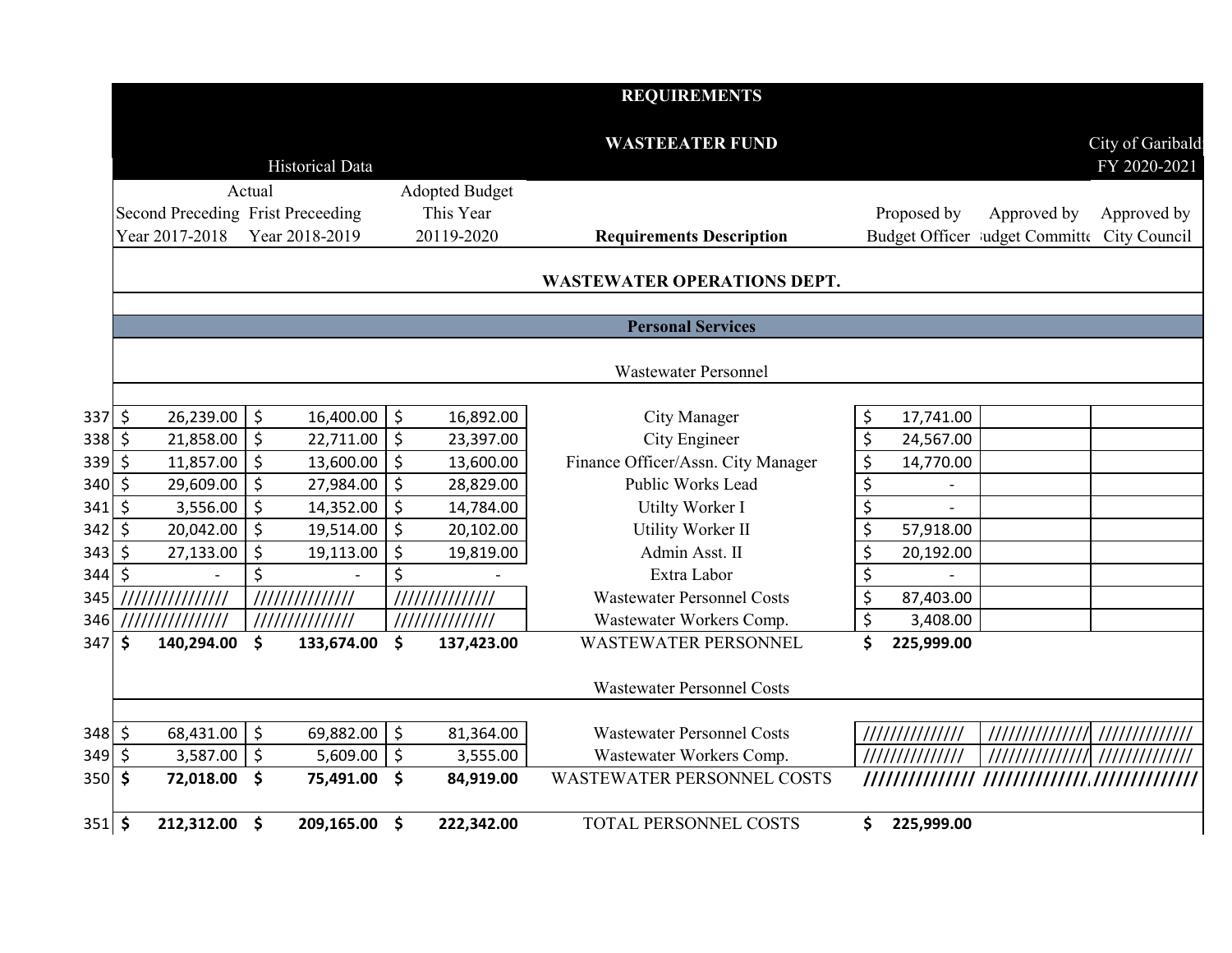|                      |                             |                  |           |          |                 | <b>Materials &amp; Services</b>                                |                  |                |                |                |
|----------------------|-----------------------------|------------------|-----------|----------|-----------------|----------------------------------------------------------------|------------------|----------------|----------------|----------------|
|                      |                             |                  |           |          |                 | Supplies & Services                                            |                  |                |                |                |
|                      |                             |                  |           |          |                 |                                                                |                  |                |                |                |
| $352$ \$             | 13,860.00                   | \$               | 14,000.00 | \$       | 15,200.00       | <b>Wastewater Franchise Fees</b>                               | \$               |                |                |                |
| $353$ \$             | $500.00$ \$                 |                  | 500.00    | $\zeta$  | 500.00          | Wastewater Printing, Ads'. & Notices                           | $\overline{\xi}$ | 200.00         |                |                |
| $354$ \$             | $2,500.00$ \$               |                  | 3,000.00  | \$       | 3,000.00        | Wastewater Testing & Sampling                                  | \$               | 10,130.00      |                |                |
| $355$ \$             | $3,200.00$ \$               |                  | 3,500.00  | \$       | 2,000.00        | Wastewater Travel & Training                                   | \$               | 1,500.00       |                |                |
| $356$ \$             | 5,000.00                    | $\zeta$          | 5,000.00  | $\zeta$  | 4,500.00        | Wastewater Dues, Licenses & Subs.                              | \$               | 4,000.00       |                |                |
| $357$ \$             | $800.00$ \$                 |                  | 800.00    | $\zeta$  | 5,000.00        | <b>Wastwater Contracted Services</b>                           | \$               | 2,500.00       |                |                |
| 358                  | \$<br>7,000.00              | $\ddot{\zeta}$   | 9,000.00  | \$       | 9,000.00        | <b>Wastewater Treatment Chemicals</b>                          | \$               | 14,260.00      |                |                |
| 359                  |                             |                  |           |          | //////////////  | Wastewater System Maintenance                                  | \$               | 11,000.00      |                |                |
| 360                  | ///////////////             | ///////////////  |           |          | //////////////  | Wastewater Bldg. & Grounds Expense                             | \$               | 1,000.00       |                |                |
| 361                  | ///////////////             | ///////////////  |           |          | 111111111111111 | Wastewater Minor Equipment                                     | \$               | 12,500.00      |                |                |
| 362                  | ///////////////             | ///////////////  |           |          | //////////////  | Wastewater Equipment Repair                                    | \$               | 15,000.00      |                |                |
| 363                  | ///////////////             | //////////////// |           |          | 111111111111111 | <b>Utilities</b>                                               | \$               | 29,200.00      |                |                |
| 364                  | ///////////////             | ///////////////  |           |          |                 | Telephone                                                      | \$               | 760.00         |                |                |
| 365                  | ///////////////             | ///////////////  |           |          | 111111111111111 | <b>IT Services</b>                                             | \$               | 2,000.00       |                |                |
| 366                  | ///////////////             | ///////////////  |           |          | //////////////  | <b>Bank Charges</b>                                            | \$               |                |                |                |
| 367                  | ///////////////             | ///////////////  |           |          | /////////////// | <b>Legal Services</b>                                          | \$               | 1,000.00       |                |                |
| 368                  | ///////////////             | ///////////////  |           |          |                 | Office Supplies                                                | \$               | 1,000.00       |                |                |
| 369                  | ///////////////             | ///////////////  |           |          | //////////////  | Audit                                                          | \$               | 4,000.00       |                |                |
| 370                  |                             | ///////////////  |           |          | //////////////  | Insurance                                                      | \$               | 15,052.00      |                |                |
| 371                  | ///////////////             | ///////////////  |           |          | //////////////  | Fuel & Oil                                                     | \$               | 1,600.00       |                |                |
| 372                  | ///////////////             | ///////////////  |           |          |                 | Postage & Shipping                                             | \$               | 100.00         |                |                |
| 373                  |                             |                  |           |          | 111111111111111 | Shop Supplies, Tools, etc.                                     | \$               | 1,100.00       |                |                |
| $374$ \$             | 32,860.00                   | \$               | 35,800.00 | \$       | 39,200.00       | <b>SUPPLIES &amp; SERVICES</b>                                 |                  |                |                |                |
|                      |                             |                  |           |          |                 | Maintenenace & Repair                                          |                  |                |                |                |
|                      |                             |                  |           |          |                 |                                                                |                  |                |                |                |
| $375$ \$             | 17,000.00 \$<br>$500.00$ \$ |                  | 20,000.00 | \$       | 30,000.00       | Wastewater System Maintenance                                  |                  |                |                | 11111111111111 |
| $376$ \$<br>$377$ \$ | $1,600.00$ \$               |                  |           | \$<br>\$ | 1,000.00        | Wastewater Bldg. & Grounds Expense                             |                  | ////////////// | ////////////// | ////////////// |
|                      |                             |                  |           |          | 500.00          | Wastewater Minor Equipment                                     |                  | ////////////// |                |                |
| 378 \$               | 7,000.00 \$                 |                  | 8,000.00  | \$       | 8,000.00        | Wastewater Equipment Repair<br><b>MAINTENANCE &amp; REPAIR</b> |                  |                |                |                |
| 379 \$               | 26,100.00                   | -\$              | 28,000.00 | \$       | 39,500.00       |                                                                |                  |                |                |                |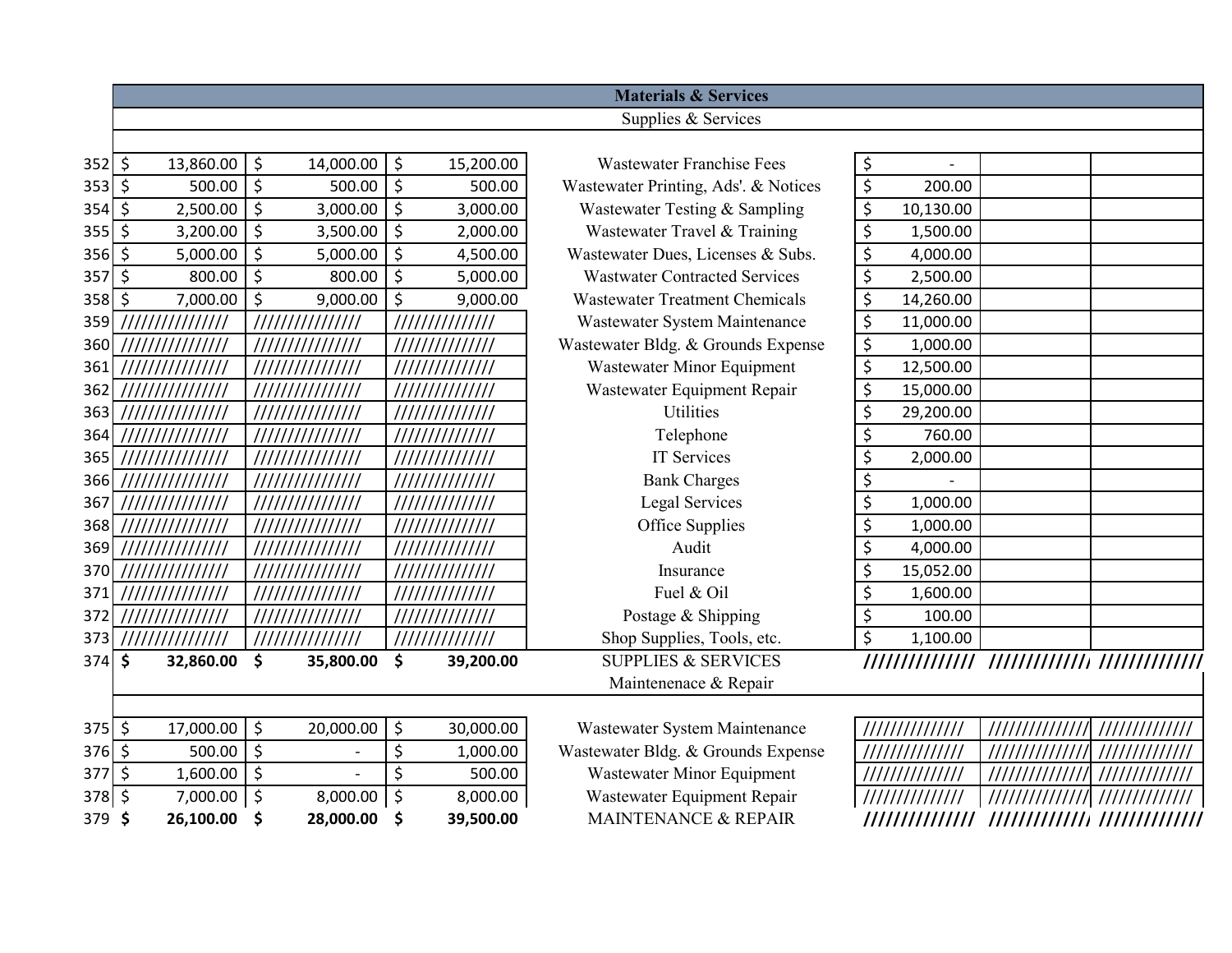|                 |    |                 |         |                   |                  | <b>Shared Expenses</b>     |                                                     |
|-----------------|----|-----------------|---------|-------------------|------------------|----------------------------|-----------------------------------------------------|
|                 |    |                 |         |                   |                  |                            |                                                     |
| $380 \, \simeq$ |    | $24,000.00$ \$  |         | 24,000.00         | \$<br>23,000.00  | Utilities                  | ///////////////<br>11111111111111                   |
| 381             | \$ | 2,700.00        | \$      | 2,700.00          | \$<br>2,781.00   | Telephone                  | ///////////////<br>//////////////<br>/////////////  |
| 381             | \$ | 9,400.00        | \$      | 9,400.00          | \$<br>9,400.00   | IT Services                | ///////////////                                     |
| $383$ \$        |    | 900.00          | $\zeta$ | 900.00            | \$<br>500.00     | <b>Bank Charges</b>        | //////////////<br>//////////////<br>11111111111111  |
| 384             |    | 4,400.00        | \$      | 7,000.00          | \$<br>7,000.00   | Legal Services             | ///////////////<br>//////////////<br>////////////// |
| 385             |    | 580.00          | \$      | 700.00            | \$<br>2,000.00   | Office Supplies            | ///////////////<br>$\frac{1}{1}$<br>//////////////  |
| 386             | \$ | 5,975.00        | \$      | 4,000.00          | \$<br>4,000.00   | Audit                      | //////////////<br>//////////////<br>//////////////  |
| 387             | Ś  | 13,660.00       | \$      | 13,660.00         | \$<br>14,480.00  | Insurance                  | //////////////<br>///////////////<br>////////////// |
| 388             | Ś. | 3,700.00        | \$      | 3,700.00          | \$<br>3,700.00   | Fuel & Oil                 | //////////////<br>///////////////<br>/////////////  |
| 389             |    | 1,400.00        | \$      | 1,400.00          | \$<br>1,400.00   | Postage & Shipping         | ///////////////<br>//////////////<br>////////////// |
| 390             |    | $600.00$ \$     |         | 2,100.00          | \$<br>3,000.00   | Shop Supplies, Tools, etc. | //////////////<br>//////////////                    |
| 391             | \$ | 67,315.00       | \$      | 69,560.00         | \$<br>71,261.00  | <b>Shared Expenses</b>     | ///////////////<br>//////////////////////////////   |
|                 |    |                 |         |                   |                  |                            |                                                     |
|                 |    |                 |         |                   |                  |                            |                                                     |
| $392 \mid 5$    |    | $126,275.00$ \$ |         | $133,360.00$   \$ | 149,961.00       | TOTAL MATERIALS & SERVICES | \$<br>127,902.00                                    |
|                 |    |                 |         |                   |                  |                            |                                                     |
|                 |    |                 |         |                   |                  |                            |                                                     |
| $393$ \$        |    | 338,587.00      | \$      | 342,525.00        | \$<br>372,303.00 | TOTAL OPERATION & MAINT.   | \$<br>353,901.00                                    |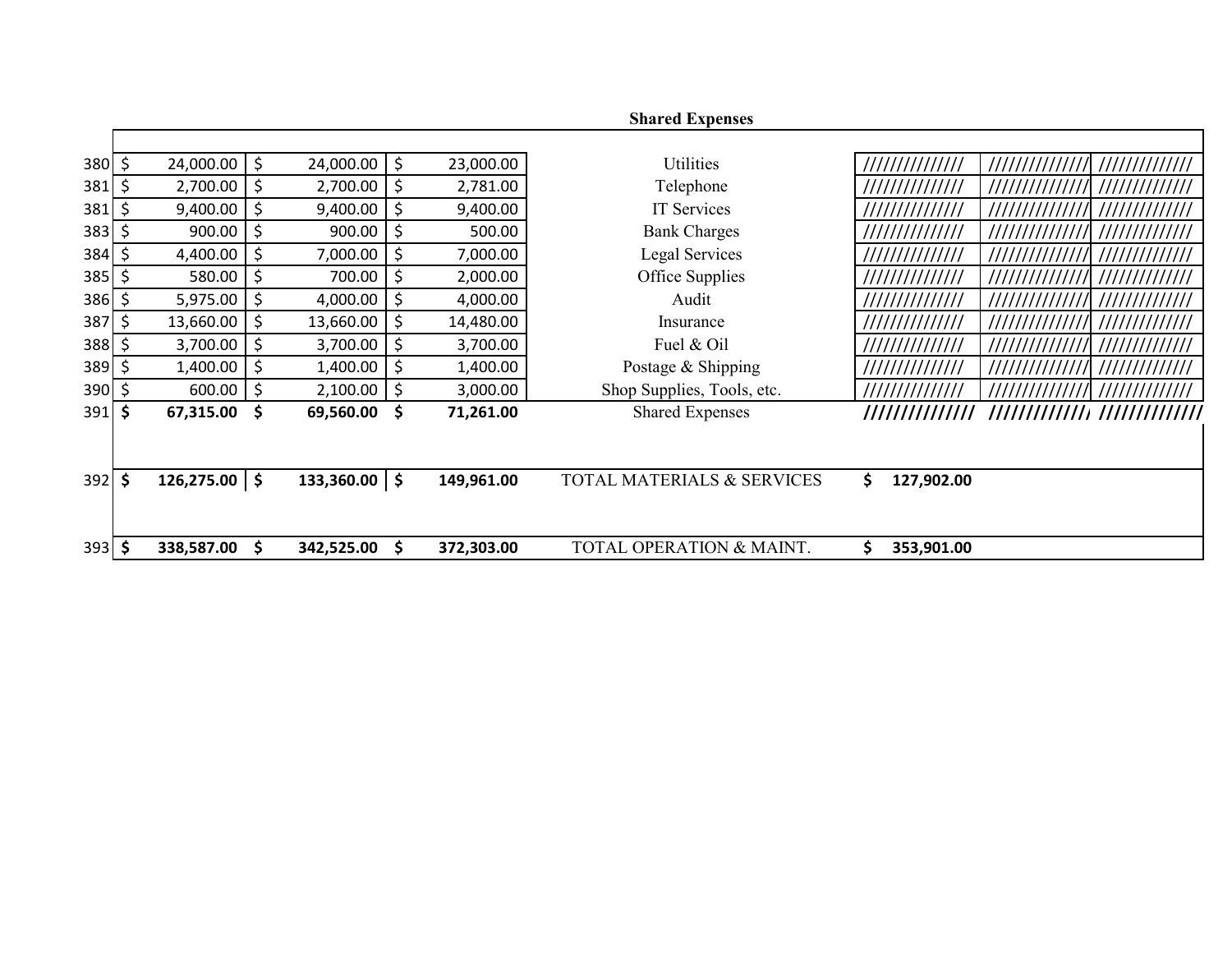|                 |                     |                          |         |                          |         |                          | <b>Capital Outlay</b>         |                                |                                |                                |
|-----------------|---------------------|--------------------------|---------|--------------------------|---------|--------------------------|-------------------------------|--------------------------------|--------------------------------|--------------------------------|
|                 |                     |                          |         |                          |         |                          |                               |                                |                                |                                |
| $394$ \$        |                     | $\overline{\phantom{a}}$ | \$      | $\overline{\phantom{a}}$ | \$      | $\overline{\phantom{a}}$ | Engineering                   | \$<br>$\overline{\phantom{a}}$ |                                |                                |
| $395$ \$        |                     | $\overline{\phantom{a}}$ | \$      | $\blacksquare$           | \$      |                          | <b>System Replacement</b>     | \$                             |                                |                                |
| 396 \$          |                     | $\blacksquare$           | \$      |                          | \$      |                          | System Repair                 | \$<br>50,000.00                |                                |                                |
| 397             | $\zeta$             |                          | \$      | 90,000.00                | \$      | 62,630.00                | Computer Equipment/software   | \$<br>2,750.00                 |                                |                                |
| $398$ \$        |                     |                          | \$      | 15,000.00                | \$      | 15,000.00                | Inflow & Infiltration Control | \$<br>15,000.00                |                                |                                |
| $399$ \$        |                     |                          | \$      | 105,000.00               | \$      | 77,630.00                | TOTAL CAPITAL OUTLAY          | \$<br>67,750.00                |                                |                                |
|                 |                     |                          |         |                          |         |                          |                               |                                |                                |                                |
| $400 \, \simeq$ |                     | $338,587.00$ \$          |         | 447,525.00 $\vert$ \$    |         | 449,933.00               | TOTAL WASTEWATER OPER. DEPT.  | \$<br>421,651.00               |                                |                                |
|                 |                     |                          |         |                          |         |                          | <b>Wastewater Debt Dept.</b>  |                                |                                |                                |
|                 |                     |                          |         |                          |         |                          | <b>Debt Service</b>           |                                |                                |                                |
|                 |                     |                          |         |                          |         |                          | DEQ I&I Loan Payment          |                                |                                |                                |
| 401             | \$                  | 27,159.00                | \$      | 28,193.00                | \$      | 14,480.00                | DEQ Loan Repmt - Principal    | \$<br>$\blacksquare$           | \$<br>$\overline{\phantom{a}}$ | \$<br>$\frac{1}{2}$            |
| 402             | \$                  | 2,379.00                 | \$      | 1,345.00                 | $\zeta$ | 273.00                   | DEQ Loan Repmt. - Interest    | \$<br>$\overline{\phantom{a}}$ | \$<br>$\overline{a}$           | \$<br>$\overline{\phantom{a}}$ |
| 403             | \$                  | 349.00                   | \$      | 350.00                   | \$      | 72.00                    | DEQ Loan Repmt. Fees          | \$                             | \$<br>$\overline{a}$           | \$<br>$\overline{a}$           |
| 404             | \$                  | 29,887.00                | \$      | 29,888.00                | \$      | 14,825.00                | DEQ I&I LOAN PAYMENT          | \$                             | \$                             | \$                             |
|                 |                     |                          |         |                          |         |                          | WWTP - OECDD Payment          |                                |                                |                                |
| $405 \, \zeta$  |                     | 23,877.00                | $\zeta$ | 24,086.00                | \$      | 24,306.00                | Principal                     | \$<br>24,539.00                |                                |                                |
| 406             | \$                  | 13,873.00                | \$      | 12,584.00                | \$      | 11,283.00                | Interest                      | \$<br>9,970.00                 |                                |                                |
| 407             | $\ddot{\bm{\zeta}}$ | 37,750.00                | \$      | 36,670.00                | \$      | 35,589.00                | WWTP-OECDD PAYMENT            | \$<br>34,509.00                |                                |                                |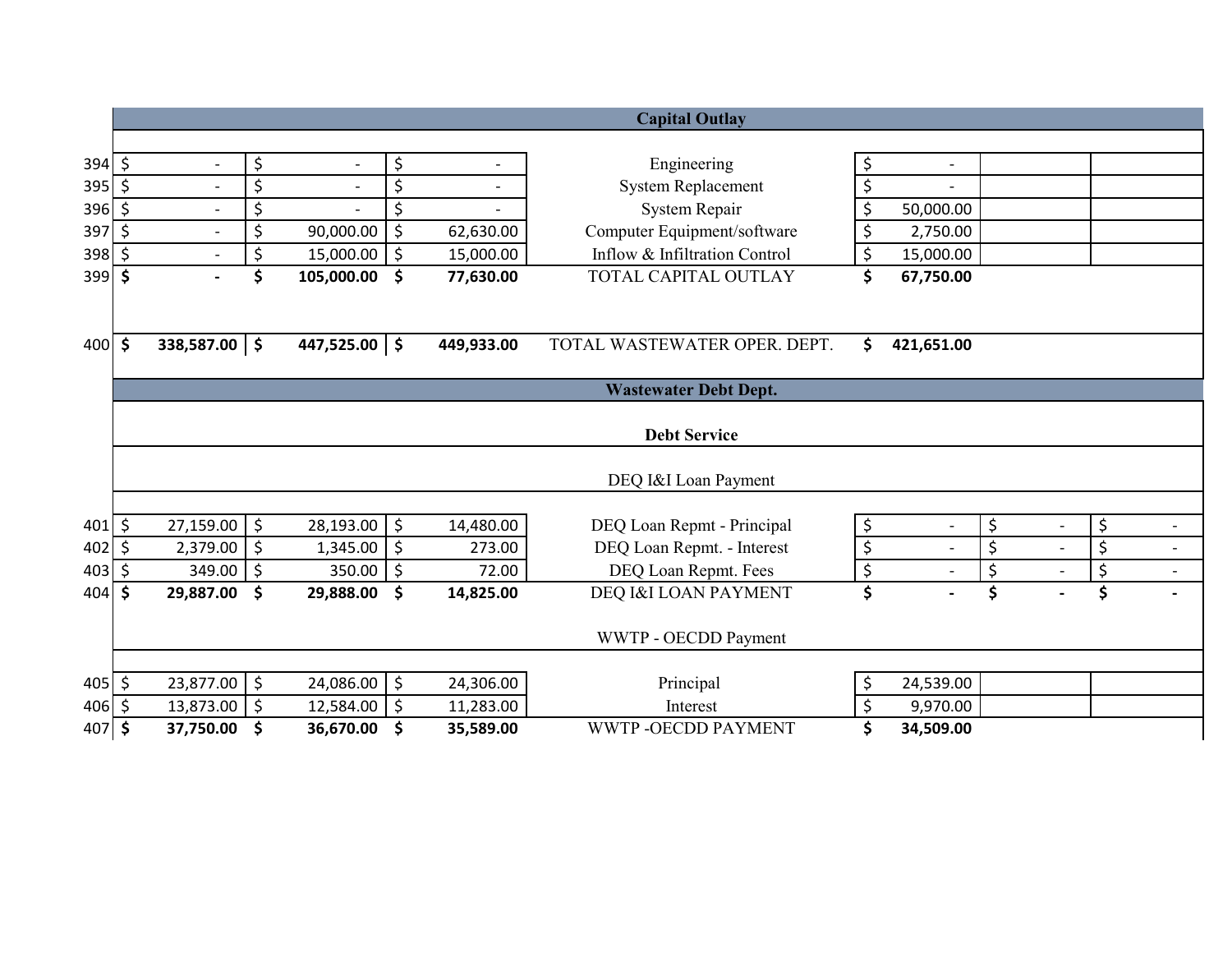| \$                       | $\zeta$<br>53,110.00                                                                                                      | $\zeta$<br>52,127.00                                                                                                                                                    | 51,128.00                                                                                                                                                                                             | Interest                                                                                             |                                                                                                                                                                                                                                                                                                                                                             | 50,201.00                                               |                                                                                                      |  |
|--------------------------|---------------------------------------------------------------------------------------------------------------------------|-------------------------------------------------------------------------------------------------------------------------------------------------------------------------|-------------------------------------------------------------------------------------------------------------------------------------------------------------------------------------------------------|------------------------------------------------------------------------------------------------------|-------------------------------------------------------------------------------------------------------------------------------------------------------------------------------------------------------------------------------------------------------------------------------------------------------------------------------------------------------------|---------------------------------------------------------|------------------------------------------------------------------------------------------------------|--|
| \$                       | \$<br>76,993.00                                                                                                           | \$<br>76,943.00                                                                                                                                                         | 76,943.00                                                                                                                                                                                             | WWTP - USDA LOAN PAYMENT                                                                             | \$                                                                                                                                                                                                                                                                                                                                                          | 76,944.00                                               |                                                                                                      |  |
|                          |                                                                                                                           |                                                                                                                                                                         |                                                                                                                                                                                                       |                                                                                                      |                                                                                                                                                                                                                                                                                                                                                             |                                                         |                                                                                                      |  |
|                          |                                                                                                                           |                                                                                                                                                                         |                                                                                                                                                                                                       |                                                                                                      |                                                                                                                                                                                                                                                                                                                                                             |                                                         |                                                                                                      |  |
|                          |                                                                                                                           |                                                                                                                                                                         |                                                                                                                                                                                                       |                                                                                                      |                                                                                                                                                                                                                                                                                                                                                             |                                                         |                                                                                                      |  |
|                          |                                                                                                                           |                                                                                                                                                                         |                                                                                                                                                                                                       |                                                                                                      |                                                                                                                                                                                                                                                                                                                                                             |                                                         |                                                                                                      |  |
|                          |                                                                                                                           |                                                                                                                                                                         | 577,290.00                                                                                                                                                                                            | TOTAL WASTEWATER FUND EXP.                                                                           | \$                                                                                                                                                                                                                                                                                                                                                          | 533,104.00                                              |                                                                                                      |  |
|                          |                                                                                                                           |                                                                                                                                                                         |                                                                                                                                                                                                       |                                                                                                      |                                                                                                                                                                                                                                                                                                                                                             |                                                         |                                                                                                      |  |
|                          |                                                                                                                           |                                                                                                                                                                         |                                                                                                                                                                                                       | <b>Non Departmental</b>                                                                              |                                                                                                                                                                                                                                                                                                                                                             |                                                         |                                                                                                      |  |
|                          |                                                                                                                           |                                                                                                                                                                         |                                                                                                                                                                                                       |                                                                                                      |                                                                                                                                                                                                                                                                                                                                                             |                                                         |                                                                                                      |  |
|                          |                                                                                                                           |                                                                                                                                                                         |                                                                                                                                                                                                       |                                                                                                      |                                                                                                                                                                                                                                                                                                                                                             |                                                         |                                                                                                      |  |
|                          |                                                                                                                           |                                                                                                                                                                         |                                                                                                                                                                                                       |                                                                                                      |                                                                                                                                                                                                                                                                                                                                                             |                                                         |                                                                                                      |  |
|                          |                                                                                                                           |                                                                                                                                                                         |                                                                                                                                                                                                       |                                                                                                      |                                                                                                                                                                                                                                                                                                                                                             |                                                         |                                                                                                      |  |
|                          |                                                                                                                           |                                                                                                                                                                         |                                                                                                                                                                                                       |                                                                                                      |                                                                                                                                                                                                                                                                                                                                                             |                                                         |                                                                                                      |  |
|                          |                                                                                                                           |                                                                                                                                                                         |                                                                                                                                                                                                       |                                                                                                      |                                                                                                                                                                                                                                                                                                                                                             |                                                         |                                                                                                      |  |
|                          |                                                                                                                           |                                                                                                                                                                         |                                                                                                                                                                                                       | Wastwater Fund Contingency                                                                           |                                                                                                                                                                                                                                                                                                                                                             |                                                         |                                                                                                      |  |
|                          | \$                                                                                                                        | 51,380.00<br>$\boldsymbol{\zeta}$                                                                                                                                       | 55,850.00                                                                                                                                                                                             |                                                                                                      | \$                                                                                                                                                                                                                                                                                                                                                          | 53,090.00                                               |                                                                                                      |  |
|                          |                                                                                                                           |                                                                                                                                                                         |                                                                                                                                                                                                       |                                                                                                      |                                                                                                                                                                                                                                                                                                                                                             |                                                         |                                                                                                      |  |
|                          |                                                                                                                           |                                                                                                                                                                         |                                                                                                                                                                                                       |                                                                                                      |                                                                                                                                                                                                                                                                                                                                                             |                                                         |                                                                                                      |  |
|                          |                                                                                                                           |                                                                                                                                                                         |                                                                                                                                                                                                       |                                                                                                      |                                                                                                                                                                                                                                                                                                                                                             |                                                         |                                                                                                      |  |
|                          |                                                                                                                           |                                                                                                                                                                         |                                                                                                                                                                                                       |                                                                                                      |                                                                                                                                                                                                                                                                                                                                                             |                                                         |                                                                                                      |  |
|                          |                                                                                                                           |                                                                                                                                                                         |                                                                                                                                                                                                       |                                                                                                      |                                                                                                                                                                                                                                                                                                                                                             |                                                         |                                                                                                      |  |
|                          |                                                                                                                           |                                                                                                                                                                         |                                                                                                                                                                                                       |                                                                                                      |                                                                                                                                                                                                                                                                                                                                                             |                                                         |                                                                                                      |  |
|                          | 885,281.00<br>$\mathsf{S}$                                                                                                | $867,544.00$   \$                                                                                                                                                       | 853,391.00                                                                                                                                                                                            | <b>TOTAL WASTEWATER FUND</b>                                                                         | \$                                                                                                                                                                                                                                                                                                                                                          | 823,481.00                                              |                                                                                                      |  |
| 409<br>414<br>415<br>418 | $408$ \$<br>410<br>$411 \,$ \$<br>$412 \, \text{S}$<br>413<br>\$<br>\$<br>\$<br>$417 \,$ \$<br>\$<br>$419$ \$<br>$420$ \$ | \$<br>23,883.00<br>$144,630.00$   \$<br>483,217.00 \$<br>4,230.00<br>\$<br>\$<br>2,290.00<br>\$<br>6,520.00<br>\$<br>157,000.00<br>\$<br>238,544.00<br>\$<br>395,544.00 | 24,816.00<br>$\zeta$<br>$143,501.00$   \$<br>591,026.00 \$<br>\$<br>4,230.00<br>$\zeta$<br>2,290.00<br>$\mathsf{\$}$<br>6,520.00<br>$\zeta$<br>157,000.00<br>61,618.00<br>$\zeta$<br>\$<br>218,618.00 | 25,815.00<br>127,357.00<br>4,230.00<br>2,290.00<br>6,520.00<br>157,000.00<br>56,731.00<br>213,731.00 | WWTP - USDA Loan Payment<br>Principal<br>TOTAL WASTEWATER DEBT DEPT.<br><b>Interfund Transfers</b><br>To Payroll Liabilites Fund<br>To PWE Res. Fund<br>TOTAL INTERFUND TRANSFERS<br>Comp0nents of Ending Fund Balance<br>Committed to USDA Loan Reserve<br>Restricted to Wastewater Fund<br>COMPONENTS OF ENDING FUND BAL.<br><b>Total Wastewater Fund</b> | \$<br>\$<br>\$<br>\$<br>\$<br>\$<br>\$<br>$\zeta$<br>\$ | 26,743.00<br>111,453.00<br>4,230.00<br>2,290.00<br>6,520.00<br>157,000.00<br>73,767.00<br>230,767.00 |  |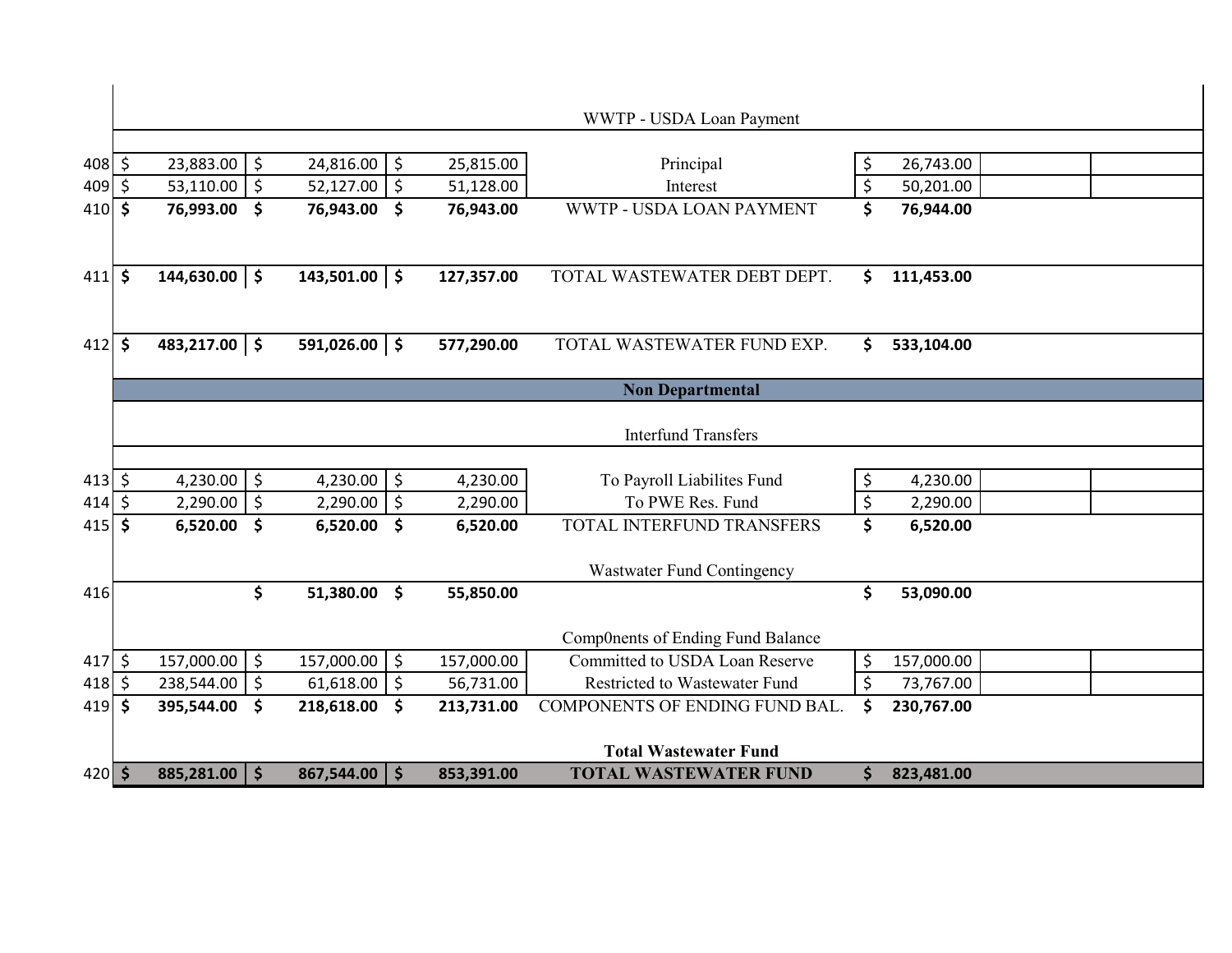|             |         |                                   |                      |                          |         |                       | <b>RESOURCES</b>              |                      |                          |                                             |                                  |
|-------------|---------|-----------------------------------|----------------------|--------------------------|---------|-----------------------|-------------------------------|----------------------|--------------------------|---------------------------------------------|----------------------------------|
|             |         |                                   |                      | <b>Historical Data</b>   |         |                       | <b>WATER FUND</b>             |                      |                          |                                             | City of Garibald<br>FY 2020-2021 |
|             |         |                                   | Actual               |                          |         | <b>Adopted Budget</b> |                               |                      |                          |                                             |                                  |
|             |         | Second Preceding Frist Preceeding |                      |                          |         | This Year             |                               |                      | Proposed by              | Approved by                                 | Approved by                      |
|             |         | Year 2017-2018                    |                      | Year 2018-2019           |         | 20119-2020            | <b>Resource Description</b>   |                      |                          | Budget Officer ludget Committe City Council |                                  |
|             |         |                                   |                      |                          |         |                       |                               |                      |                          |                                             |                                  |
|             |         |                                   |                      |                          |         |                       | <b>Beginning Fund Balance</b> |                      |                          |                                             |                                  |
| 421         | \$      | 129,780.00                        | \$                   | 126,362.00               | \$      | 162,107.00            |                               | \$                   | 104,933.00               |                                             |                                  |
| 422         | \$      | 129,780.00                        | $\boldsymbol{\zeta}$ | 126,362.00               | \$      | 162,107.00            | <b>BEGINNING FUND BALANCE</b> | \$                   | 104,933.00               |                                             |                                  |
|             |         |                                   |                      |                          |         |                       | <b>Total Receipts</b>         |                      |                          |                                             |                                  |
| $423 \,$ \$ |         | 367.00                            | \$                   | $\overline{\phantom{a}}$ | \$      |                       | Planning Surcharges (Water)   | \$                   |                          |                                             |                                  |
| $424$ \$    |         |                                   | \$                   |                          | \$      |                       | Machinery Rent/Matls. Sale    | \$                   |                          |                                             |                                  |
| 425         | \$      | 275,000.00                        | $\zeta$              | 275,000.00               | \$      | 275,000.00            | Water System Charges          | \$                   | 280,000.00               |                                             |                                  |
| $426$ \$    |         | 385.00                            | \$                   |                          | \$      |                       | <b>Connection Fees</b>        | \$                   |                          |                                             |                                  |
| 427         | $\zeta$ | 1,618.00                          | \$                   | 500.00                   | \$      | 500.00                | Shutoff/Turn-on Fees          | \$                   | 500.00                   |                                             |                                  |
| 428         | $\zeta$ | 14,000.00                         | \$                   | 15,000.00                | \$      | 15,000.00             | Contract Service - WB         | \$                   | 5,000.00                 |                                             |                                  |
| 429         | $\zeta$ | 400.00                            | $\zeta$              | 1,000.00                 | \$      | 500.00                | Misc. Revenue                 | \$                   | 1,500.00                 |                                             |                                  |
| 430         | \$      | 10,200.00                         | \$                   |                          | \$      |                       | Reimbursements                | \$                   |                          |                                             |                                  |
| 431         | $\zeta$ | 1,600.00                          | \$                   | 1,600.00                 | $\zeta$ | 1,600.00              | Interest                      | \$                   | 2,800.00                 |                                             |                                  |
| 432         | $\zeta$ | 4,800.00                          | \$                   | 4,500.00                 | \$      | 4,900.00              | Finance & Late Charges        | \$                   | 4,000.00                 |                                             |                                  |
| 433         | $\zeta$ |                                   | \$                   |                          | \$      |                       | Borrowings                    | \$                   |                          |                                             |                                  |
| 434         | $\zeta$ |                                   | \$                   | $\overline{\phantom{a}}$ | \$      |                       | Grants                        | $\boldsymbol{\zeta}$ | $\overline{\phantom{a}}$ |                                             |                                  |
| 435         | \$      | 6,675.00                          | $\zeta$              | 6,675.00                 | \$      | 6,675.00              | Debt Mgmt - Watseco-Barview   | \$                   | 6,675.00                 |                                             |                                  |
| $436$ \$    |         | 315,045.00                        | \$                   | 304,275.00               | \$      | 304,175.00            | <b>TOTAL RECEIPTS</b>         | \$                   | 300,475.00               |                                             |                                  |
| $437$ \$    |         | 444,825.00                        | l \$                 | $430,637.00$   \$        |         | 466,282.00            | TOTAL WATER FUND RESOURCES    | \$                   | 405,408.00               |                                             |                                  |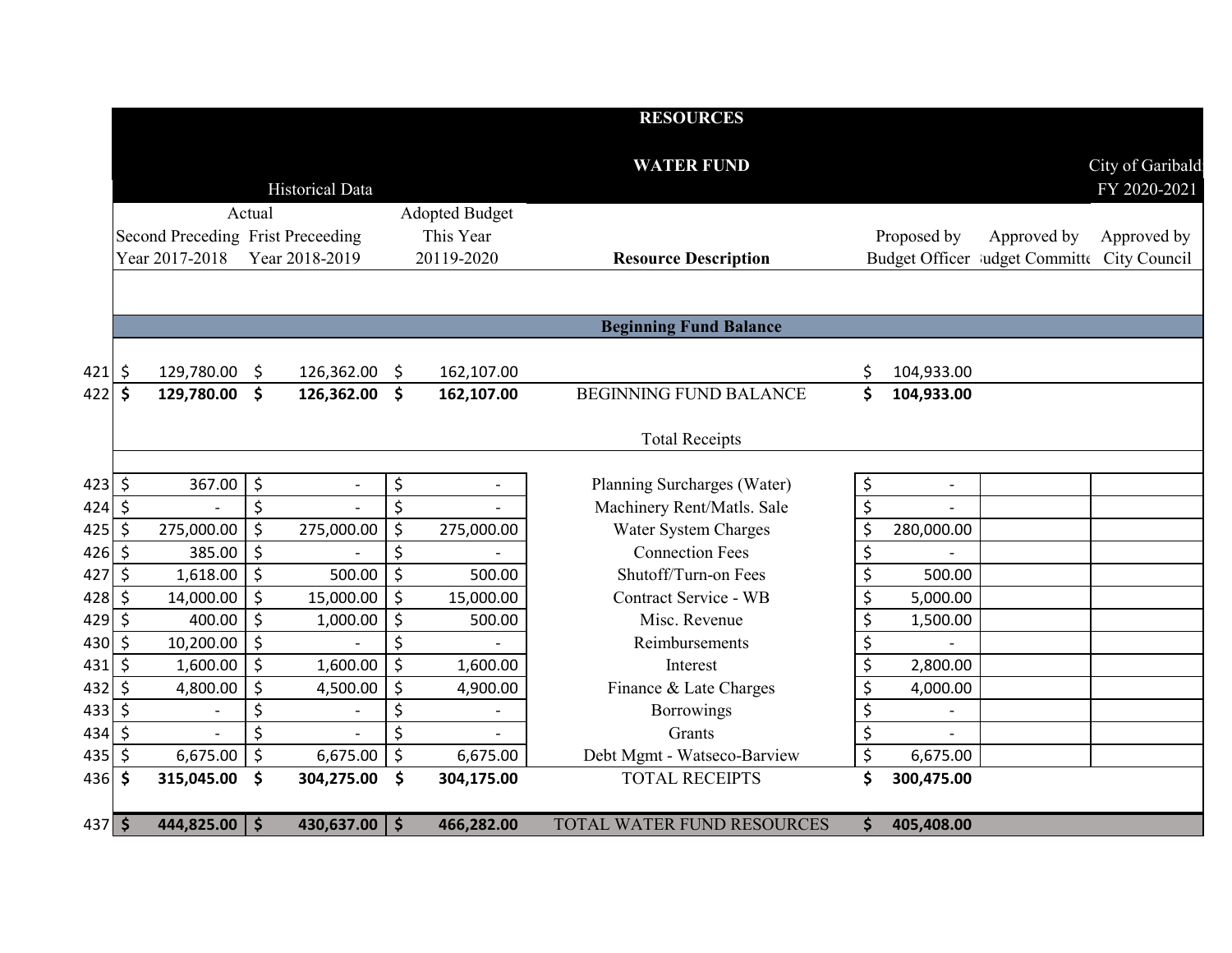|              |     |                                           |                    |                 |                          |                  | WATER OPERATIONS DEPT.             |                  |                |  |
|--------------|-----|-------------------------------------------|--------------------|-----------------|--------------------------|------------------|------------------------------------|------------------|----------------|--|
|              |     |                                           |                    |                 |                          |                  | <b>Personal Services</b>           |                  |                |  |
|              |     |                                           |                    |                 |                          |                  |                                    |                  |                |  |
|              |     |                                           |                    |                 |                          |                  | <b>Water Personnel</b>             |                  |                |  |
| $438$ \$     |     | $27,059.00$ \$                            |                    | 16,400.00       | $\ddot{\phi}$            | 16,892.00        | City Manager                       | \$<br>17,741.00  |                |  |
| $439$ \$     |     | 21,858.00 \$                              |                    | 22,711.00       | $\ddot{\phi}$            | 23,397.00        | City Engineer                      | \$<br>24,567.00  |                |  |
| $440 \mid 5$ |     | 11,180.00                                 | \$                 | 13,600.00       | \$                       | 13,600.00        | Finance Officer/Assn. City Manager | \$<br>14,770.00  |                |  |
| 441          | -\$ | 29,609.00 \$                              |                    | 27,984.00       | \$                       | 28,829.00        | Public Works Lead                  | \$               |                |  |
| $442 \mid 5$ |     | 3,556.00                                  | $\zeta$            | 12,302.00       | \$                       | 12,672.00        | Utility Worker I                   | \$               |                |  |
| $443 \,$ \$  |     | 20,042.00                                 | \$                 | 16,726.00       | \$                       | 17,230.00        | Utility Worker II                  | \$<br>49,644.00  |                |  |
| 444          | \$  | 25,255.00                                 | \$                 | 19,113.00       | \$                       | 19,819.00        | Admin. Assistant II                | \$<br>20,192.00  |                |  |
| $445$ \$     |     |                                           | \$                 |                 | \$                       |                  | Extra Labor                        |                  |                |  |
|              |     | 446   / / / / / / / / / / / / / / / / / / |                    | /////////////// |                          | ///////////////  | <b>Water Personnel Costs</b>       | \$<br>81,007.00  |                |  |
|              |     |                                           |                    | /////////////// |                          | //////////////// | Water Worker's Comp.               | \$<br>3,651.00   |                |  |
| $448$ \$     |     | 138,559.00                                | $\dot{\mathsf{s}}$ | 128,836.00      | \$                       | 132,439.00       | <b>WATER PERSONNEL</b>             |                  |                |  |
|              |     |                                           |                    |                 |                          |                  | <b>Water Dept. Personnel Costs</b> |                  |                |  |
|              |     |                                           |                    |                 |                          |                  |                                    |                  |                |  |
| $449 \mid 5$ |     | $67,659.00$ \$                            |                    | 66,880.00       | $\ddot{\phi}$            | 78,127.00        | <b>Water Personnel Costs</b>       |                  | ////////////// |  |
| $450 \mid 5$ |     | 4,961.00 $\vert$ \$                       |                    | 5,103.00        | $\vert \mathsf{S} \vert$ | 3,827.00         | Water Worker's Comp.               |                  |                |  |
| $451$ \$     |     | 72,620.00                                 | \$                 | 71,983.00       | \$                       | 81,954.00        | WATER DEPT. PERSONNEL COSTS        | ///////////////  |                |  |
|              |     |                                           |                    |                 |                          |                  | <b>Total Personnel</b>             |                  |                |  |
| $452 \,$ \$  |     | 211,179.00                                | $\mathsf{\hat{S}}$ | 200,819.00      | \$                       | 214,393.00       | <b>TOTAL PERSONNEL</b>             | 211,572.00<br>Ś. |                |  |
|              |     |                                           |                    |                 |                          |                  |                                    |                  |                |  |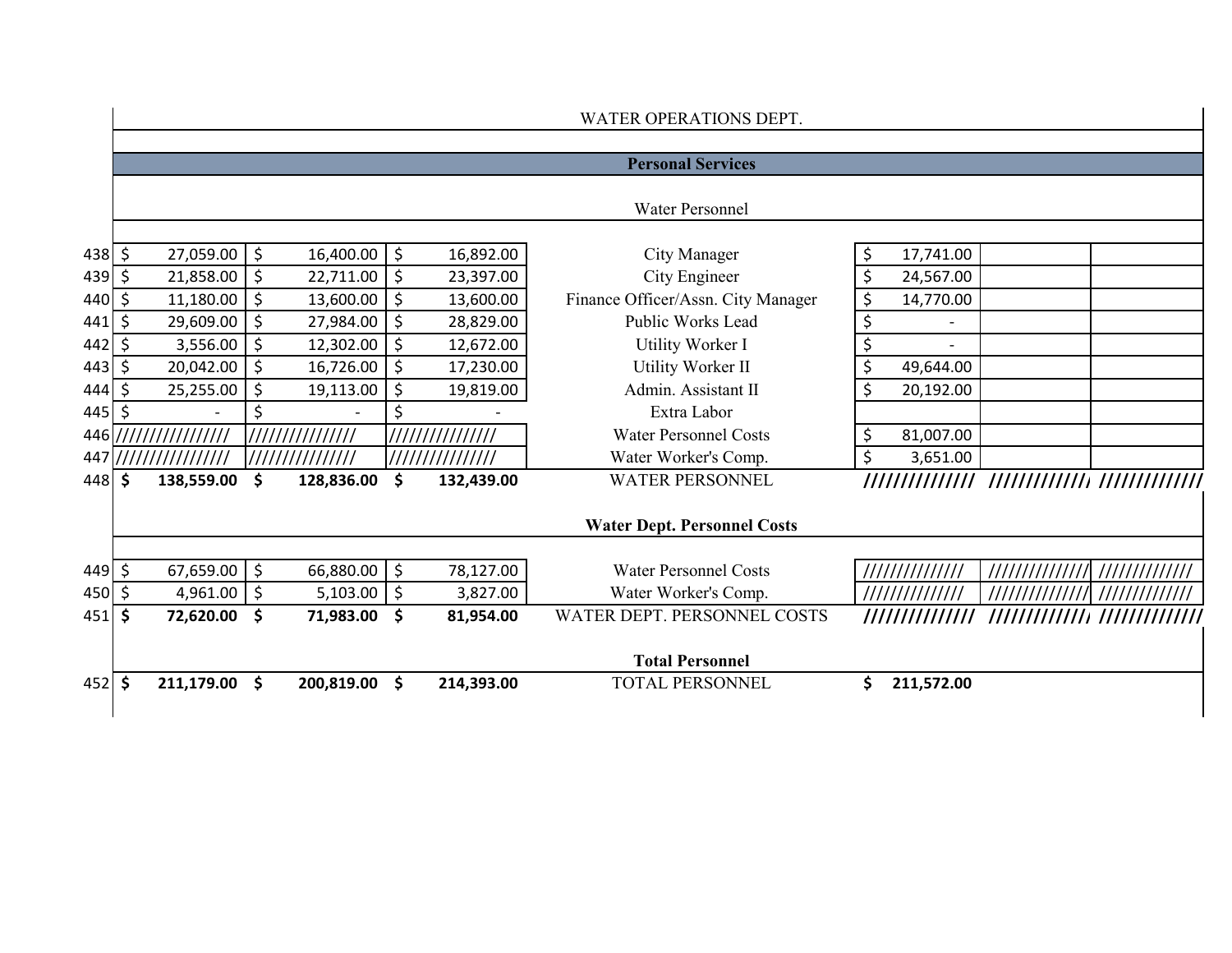|          |                  |                     |                 | <b>Materials &amp; Services</b>      |                 |  |
|----------|------------------|---------------------|-----------------|--------------------------------------|-----------------|--|
|          |                  |                     |                 |                                      |                 |  |
|          |                  |                     |                 | <b>Supplies &amp; Services</b>       |                 |  |
| $453$ \$ | 8,300.00         | \$<br>8,600.00      | \$<br>8,600.00  | <b>Water Franchise Fees</b>          | \$              |  |
| $454$ \$ | 400.00           | \$<br>200.00        | \$<br>300.00    | Water Printing, Ads'. & Notices      | \$<br>100.00    |  |
| 455      | 1,200.00<br>\$   | \$<br>1,500.00      | \$<br>5,000.00  | Water Testing & Sampling             | \$<br>2,500.00  |  |
| 456      | 2,300.00<br>\$   | $\zeta$<br>2,500.00 | \$<br>2,000.00  | Water Travel & Training              | \$<br>3,000.00  |  |
| 457      | 2,100.00<br>\$   | $\zeta$<br>1,000.00 | \$<br>1,000.00  | Water Dues, Licenses & Subscriptions | \$<br>3,000.00  |  |
| $458$ \$ | 1,800.00         | \$<br>2,000.00      | \$<br>4,000.00  | <b>Water Contracted Services</b>     | \$<br>3,500.00  |  |
| 459      | 2,300.00<br>\$   | \$<br>2,300.00      | \$<br>8,000.00  | <b>Water Treatment Chemicals</b>     | \$<br>8,000.00  |  |
| 460      | ///////////////  |                     | 111111111111111 | Water System Maintenance             | \$<br>21,000.00 |  |
| 461      | ///////////////  | //////////////      | 111111111111111 | Water Bldg. & Grounds Expense        | \$<br>4,000.00  |  |
| 462      | ///////////////  | //////////////      | 111111111111111 | Water Minor Equipment                | \$<br>2,500.00  |  |
| 4631     | ///////////////  | //////////////      | 111111111111111 | Water Equipment Repair               | \$<br>2,000.00  |  |
| 464      | //////////////// | //////////////      | //////////////  | Utilities                            | \$<br>16,000.00 |  |
| 465      | ///////////////  | //////////////      | 111111111111111 | Telephone                            | \$<br>760.00    |  |
| 466      | //////////////// | //////////////      | 111111111111111 | IT Services                          | \$<br>2,000.00  |  |
| 467      | //////////////// | //////////////      | 111111111111111 | <b>Bank Charges</b>                  | \$              |  |
| 468      | //////////////// | //////////////      | //////////////  | <b>Legal Services</b>                | \$<br>1,000.00  |  |
| 469      | //////////////// | //////////////      | //////////////  | Office Supplies                      | \$<br>1,000.00  |  |
| 470      | //////////////// | //////////////      | 111111111111111 | Audit                                | \$<br>3,000.00  |  |
| 471      | //////////////// | //////////////      | //////////////  | Insurance                            | \$<br>5,969.00  |  |
| 472      | ///////////////  | //////////////      | //////////////  | Fuel & Oil                           | \$<br>1,600.00  |  |
| 473      | ///////////////  | //////////////      | //////////////  | Postage & Shipping                   | \$<br>100.00    |  |
| 474      | ///////////////  | //////////////      | /////////////// | Shop Supplies, Tools, etc.           | \$<br>2,000.00  |  |
| $475$ \$ | 18,400.00        | \$<br>18,100.00     | \$<br>28,900.00 | <b>SUPPLIES &amp; SERVICES</b>       |                 |  |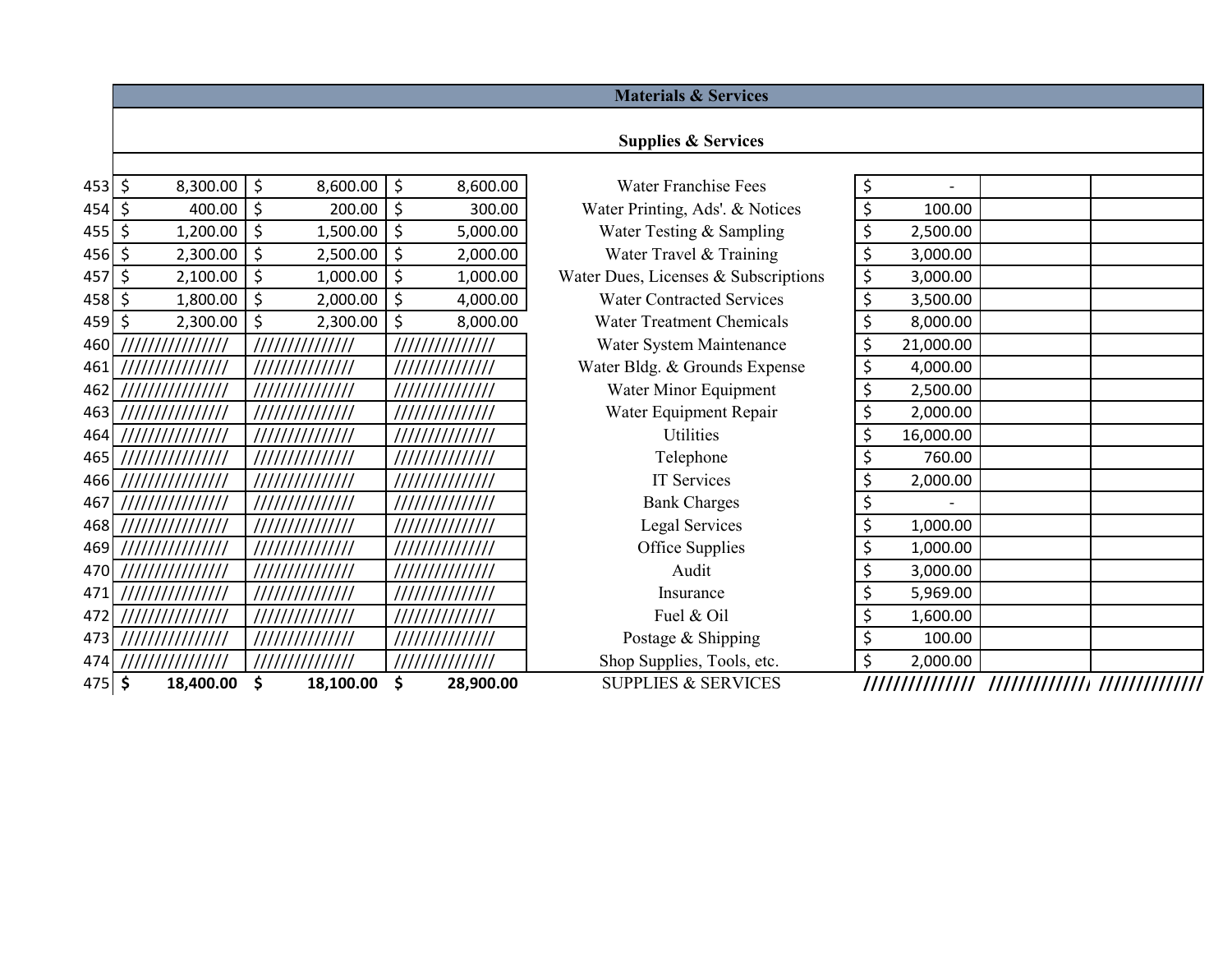|          |                     |            |         |            |                  | Maintenance & Repair          |                                                    |
|----------|---------------------|------------|---------|------------|------------------|-------------------------------|----------------------------------------------------|
|          |                     |            |         |            |                  |                               |                                                    |
| $476$ \$ |                     | 30,000.00  | $\zeta$ | 30,000.00  | \$<br>25,000.00  | Water System Maintenance      | ///////////////                                    |
| 477      | \$                  | 500.00     | \$      | 1,000.00   | \$<br>1,000.00   | Water Bldg. & Grounds Expense | //////////////<br>/////////////<br>/////////////   |
| 478      | \$                  | 1,560.00   | $\zeta$ | 1,000.00   | \$<br>3,000.00   | Water Minor Equipment         |                                                    |
| 479      | \$                  | 1,500.00   | $\zeta$ | 2,000.00   | \$<br>2,000.00   | Water Equipment Repair        |                                                    |
| 480      | \$                  | 33,560.00  | \$      | 34,000.00  | \$<br>31,000.00  |                               | ///////////////////////////////<br>/////////////// |
|          |                     |            |         |            |                  | <b>Shared Expenses</b>        |                                                    |
|          |                     |            |         |            |                  |                               |                                                    |
| 481      | \$                  | 16,000.00  | $\zeta$ | 17,000.00  | \$<br>17,000.00  | <b>Utilities</b>              | ///////////////<br>/////////////<br>/////////////  |
| 482      | \$                  | 2,100.00   | $\zeta$ | 2,100.00   | \$<br>2,300.00   | Telephone                     |                                                    |
| 483      | \$                  | 7,280.00   | \$      | 7,000.00   | \$<br>7,000.00   | IT Services                   | /////////////<br>//////////////                    |
| 484      | \$                  | 590.00     | $\zeta$ | 600.00     | \$<br>600.00     | <b>Bank Charges</b>           | //////////////<br>//////////////                   |
| 485      | \$                  | 3,350.00   | \$      | 5,000.00   | \$<br>5,000.00   | Legal Services                | //////////////                                     |
| 486      | \$                  | 500.00     | $\zeta$ | 500.00     | \$<br>3,000.00   | Office Supplies               | ///////////////                                    |
| 487      | \$                  | 4,609.00   | $\zeta$ | 3,000.00   | \$<br>3,000.00   | Audit                         |                                                    |
| 488      | \$                  | 4,580.00   | \$      | 4,580.00   | \$<br>5,241.00   | Insurance                     | //////////////<br>/////////////                    |
| 489      | \$                  | 2,400.00   | \$      | 2,400.00   | \$<br>3,500.00   | Fuel & Oil                    |                                                    |
| 490      | \$                  | 1,100.00   | \$      | 1,000.00   | \$<br>1,000.00   | Postage & Shipping            | //////////////                                     |
| 491      | \$                  | 400.00     | \$      | 1,800.00   | \$<br>2,000.00   | Shop Supplies, Tools, etc.    | //////////////<br>//////////////                   |
| 492      | \$                  | 42,909.00  | \$      | 44,980.00  | \$<br>49,641.00  | <b>Shared Expenses</b>        | ///////////////                                    |
|          |                     |            |         |            |                  |                               |                                                    |
| 493      | $\ddot{\bm{\zeta}}$ | 94,869.00  | \$      | 97,080.00  | \$<br>109,541.00 | TOTAL MATERIALS & SERVICES    | \$<br>83,029.00                                    |
| $494$ \$ |                     | 306,048.00 | \$      | 297,899.00 | \$<br>323,934.00 | TOTAL OPERATIONS & MAINT.     | \$<br>294,601.00                                   |
|          |                     |            |         |            |                  |                               |                                                    |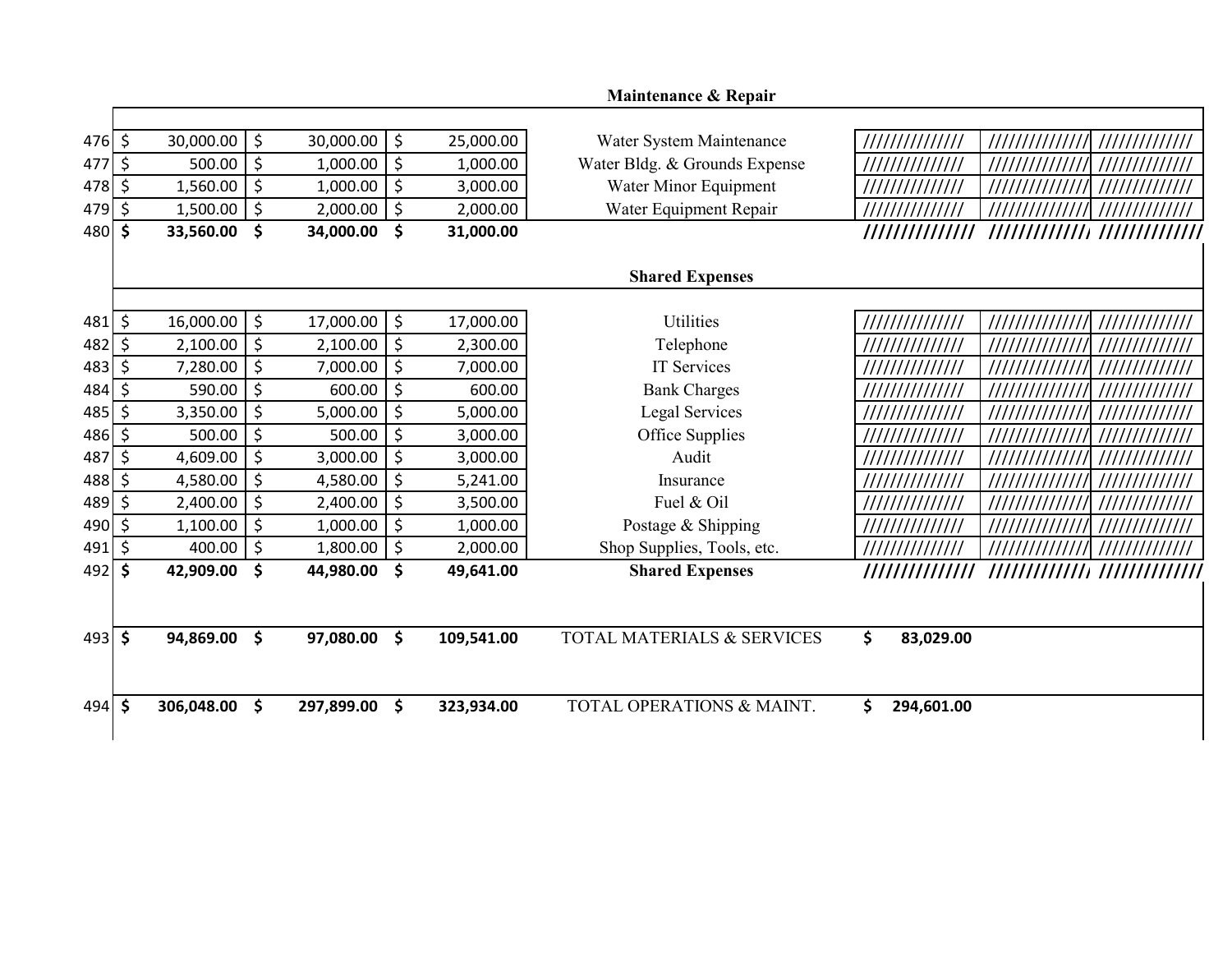|                   |         |                          |         |                          |               |                          | <b>Capital Outlay</b>         |                      |  |
|-------------------|---------|--------------------------|---------|--------------------------|---------------|--------------------------|-------------------------------|----------------------|--|
|                   |         |                          |         |                          |               |                          |                               |                      |  |
| $495$ \$          |         | $\blacksquare$           | \$      | $\overline{\phantom{a}}$ | \$            | $\overline{\phantom{a}}$ | Engineering                   | \$<br>$\blacksquare$ |  |
| $496 \div$        |         | $\blacksquare$           | \$      | $\overline{a}$           | \$            |                          | Equipment                     | \$                   |  |
| 497               | \$      | $\overline{\phantom{a}}$ | \$      | 10,000.00                | \$            | 10,000.00                | Computer Equipment / Software | \$<br>2,950.00       |  |
| $498 \frac{1}{5}$ |         | $\overline{\phantom{a}}$ | \$      | 15,000.00                | \$            | 15,000.00                | <b>System Replacement</b>     | \$<br>7,500.00       |  |
| 499               | $\zeta$ | $\overline{\phantom{a}}$ | \$      |                          | \$            |                          | Main Extension                | \$                   |  |
| 500               | $\zeta$ | $\blacksquare$           | \$      | 25,000.00                | \$            | 25,000.00                | TOTAL CAPITAL OUTLAY          | \$<br>10,450.00      |  |
|                   |         |                          |         |                          |               |                          |                               |                      |  |
| $501$ \$          |         | $306,048.00$ \$          |         | $322,899.00$ \$          |               | 348,934.00               | TOTAL WATER OPERATING DEP.    | \$<br>305,051.00     |  |
|                   |         |                          |         |                          |               |                          | <b>Water Debt Dept.</b>       |                      |  |
|                   |         |                          |         |                          |               |                          | IFA - Loan Payment            |                      |  |
| $502 \mid 5$      |         | $5,008.00$ \$            |         | $5,058.00$ \$            |               | 5,159.00                 | Principal                     | \$<br>5,211.00       |  |
| 503               | \$      | 1,667.00                 | $\zeta$ | 1,617.00                 | $\ddot{\phi}$ | 1,515.00                 | Interest                      | \$<br>1,464.00       |  |
| 504               | \$      | 6,675.00                 | \$      | 6,675.00                 | \$            | 6,674.00                 | <b>IFA - LOAN PAYMENT</b>     | \$<br>6,675.00       |  |
|                   |         |                          |         |                          |               |                          |                               |                      |  |
| $505$ \$          |         | $6,675.00$ \$            |         | $6,675.00$ \$            |               | 6,674.00                 | TOTAL WATER DEBT DEPT.        | \$<br>6,675.00       |  |
| $506$ \$          |         | $312,723.00$ \$          |         | 329,574.00 \$            |               | 355,608.00               | TOTAL WATER FUND EXPENSES     | \$<br>311,726.00     |  |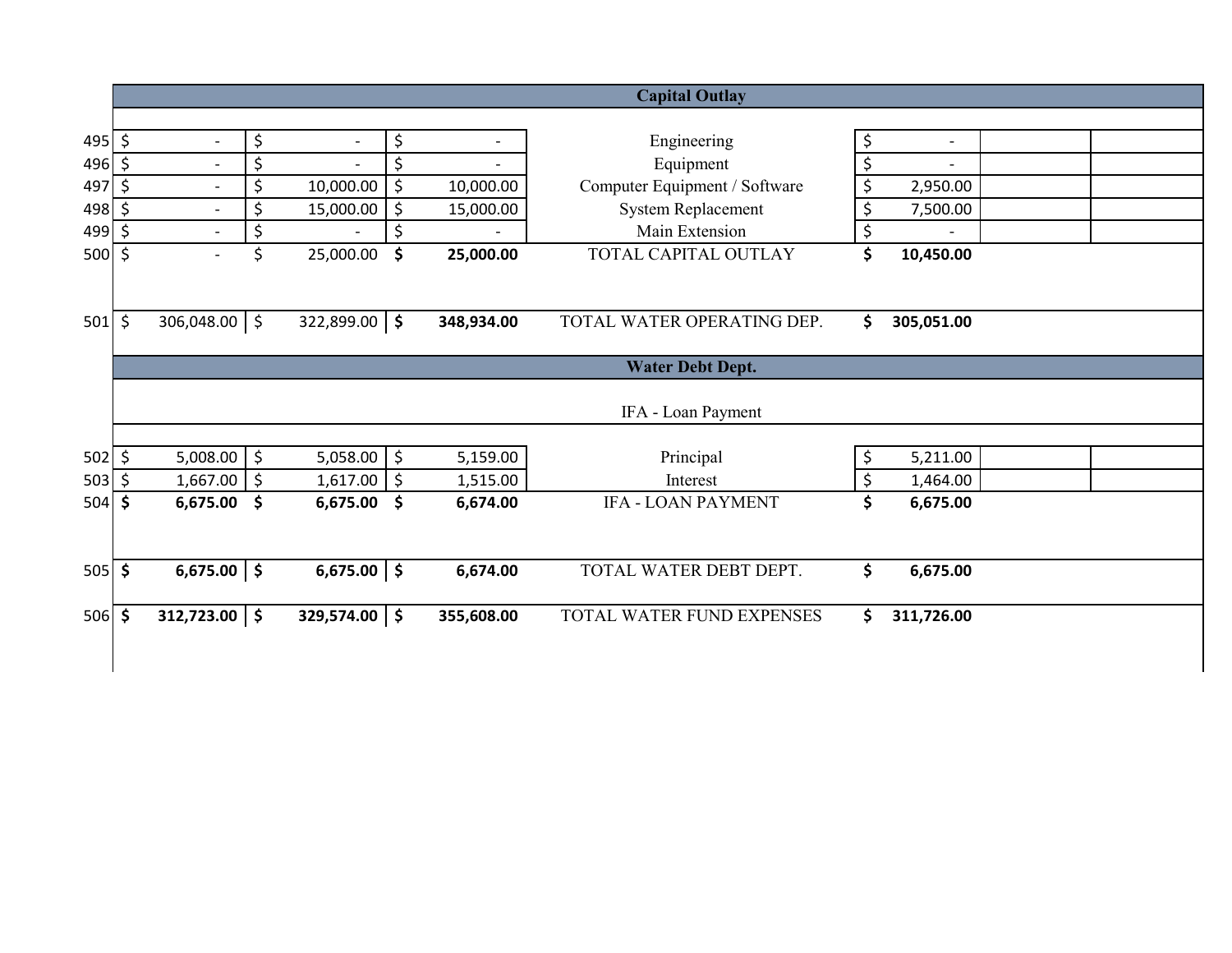|             |    |               |                    |                |          |            | <b>Non Departmental</b>                  |     |            |  |
|-------------|----|---------------|--------------------|----------------|----------|------------|------------------------------------------|-----|------------|--|
|             |    |               |                    |                |          |            |                                          |     |            |  |
|             |    |               |                    |                |          |            | <b>Interfund Transfers</b>               |     |            |  |
|             |    |               |                    |                |          |            |                                          |     |            |  |
| 507         | \$ | $1,550.00$ \$ |                    | 1,550.00       | \$       | 1,550.00   | To PWE Res. Fund                         | \$  | 1,550.00   |  |
| 508         |    | 4,190.00      | \$                 | 4,190.00       | \$       | 4,190.00   | To Payroll Liabilites Fund               | \$  | 4,190.00   |  |
| 509         | S  | 5,740.00 \$   |                    | 5,740.00       | <b>S</b> | 5,740.00   | <b>TOTAL INTERFUND TRANSFERS</b>         | \$  | 5,740.00   |  |
|             |    |               |                    |                |          |            |                                          |     |            |  |
|             |    |               |                    |                |          |            | Water Fund Contingency                   |     |            |  |
| $510 \,$ \$ |    |               | \$                 | $48,440.00$ \$ |          | 52,350.00  |                                          | \$  | 45,760.00  |  |
|             |    |               |                    |                |          |            |                                          |     |            |  |
|             |    |               |                    |                |          |            | <b>Components of Ending Fund Balance</b> |     |            |  |
| 511         | \$ | 126,362.00    | $\ddot{\varsigma}$ | 46,883.00      | \$       | 52,583.00  | <b>Restricted to Water Fund</b>          | \$  | 42,182.00  |  |
| 512         | Ś  | 126,362.00 \$ |                    | 46,883.00      | \$.      | 52,583.00  |                                          | \$  | 42,182.00  |  |
|             |    |               |                    |                |          |            |                                          |     |            |  |
|             |    |               |                    |                |          |            |                                          |     |            |  |
| $513$ \$    |    | 444,825.00    | S                  | 430,637.00     | S        | 466,281.00 | <b>TOTAL WATER FUND</b>                  | \$. | 405,408.00 |  |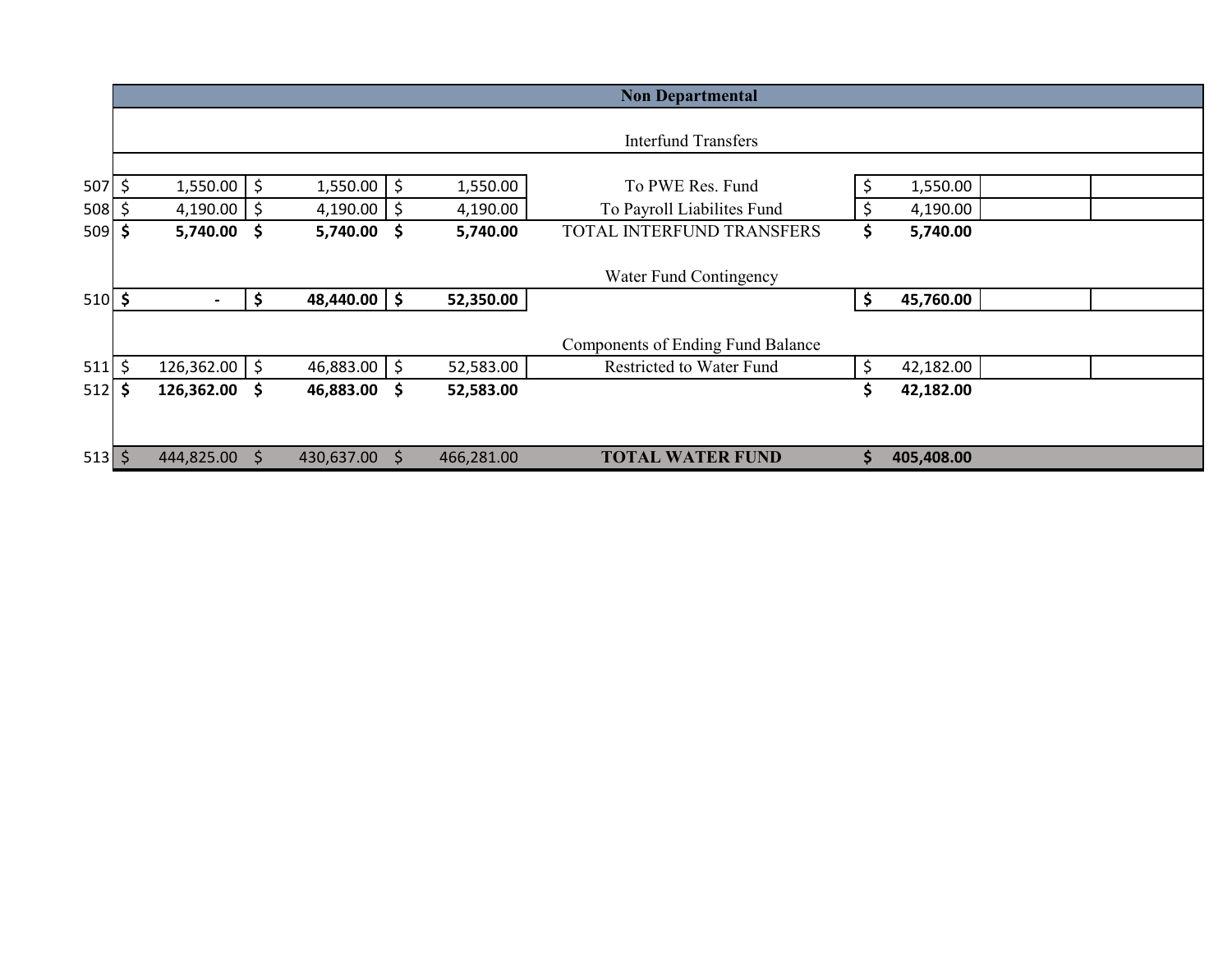|              |         |                                                     |                    |                          |                                    | <b>RESOURCES</b>                                             |                  |                          |                                             |                  |
|--------------|---------|-----------------------------------------------------|--------------------|--------------------------|------------------------------------|--------------------------------------------------------------|------------------|--------------------------|---------------------------------------------|------------------|
|              |         |                                                     |                    |                          |                                    | <b>SYS DEV. FUND</b>                                         |                  |                          |                                             | City of Garibald |
|              |         |                                                     |                    | <b>Historical Data</b>   |                                    |                                                              |                  |                          |                                             | FY 2020-2021     |
|              |         |                                                     | Actual             |                          | <b>Adopted Budget</b>              |                                                              |                  |                          |                                             |                  |
|              |         | Second Preceding Frist Preceeding<br>Year 2017-2018 |                    | Year 2018-2019           | This Year<br>20119-2020            |                                                              |                  | Proposed by              | Approved by                                 | Approved by      |
|              |         |                                                     |                    |                          |                                    | <b>Resource Description</b><br><b>Beginning Fund Balance</b> |                  |                          | Budget Officer ludget Committe City Council |                  |
|              |         |                                                     |                    |                          |                                    |                                                              |                  |                          |                                             |                  |
| $514$ \$     |         | 266,965.00                                          | \$                 | 277,376.00               | \$<br>295,198.00                   | for Water                                                    | \$               | 133,211.00               |                                             |                  |
| $515$ \$     |         | 175,719.00                                          | $\zeta$            | 188,663.00               | \$<br>198,237.00                   | for Wastewater                                               | \$               | 163,208.00               |                                             |                  |
| $516$ \$     |         | 114,438.00                                          | $\zeta$            | 121,890.00               | \$<br>126,042.00                   | for Streets                                                  | \$               | 127,342.00               |                                             |                  |
| 517          | \$      | 96,290.00                                           | $\zeta$            | 104,268.00               | \$<br>108,246.00                   | for Storm Sewer                                              | \$               | 109,346.00               |                                             |                  |
| $518$ \$     |         | 66,331.00                                           | $\zeta$            | 70,382.00                | \$<br>72,801.00                    | for Parks                                                    | $\zeta$          | 73,551.00                |                                             |                  |
| 519          | \$      | 719,743.00                                          | \$                 | 762,579.00               | \$<br>800,524.00                   | <b>BEGINNING FUND BALANCE</b>                                | \$               | 606,658.00               |                                             |                  |
|              |         |                                                     |                    |                          |                                    | <b>Total Receipts</b>                                        |                  |                          |                                             |                  |
|              |         |                                                     |                    |                          |                                    |                                                              |                  |                          |                                             |                  |
| $520 \mid 5$ |         | 7,711.00                                            | \$                 | $\overline{\phantom{a}}$ | \$                                 | Water SDC                                                    | \$               | $\overline{a}$           |                                             |                  |
| $521$ \$     |         |                                                     | \$                 | $\overline{\phantom{a}}$ | \$<br>$\overline{\phantom{a}}$     | Water Improvement Fee                                        | \$               | $\overline{\phantom{a}}$ |                                             |                  |
| 522          | $\zeta$ | 11,144.00                                           | $\ddot{\varsigma}$ |                          | \$                                 | Sewer SDC                                                    | $\overline{\xi}$ |                          |                                             |                  |
| 523          | $\zeta$ | 3,301.00                                            | $\zeta$            | $\overline{\phantom{a}}$ | \$<br>$\overline{\phantom{a}}$     | Parks SDC                                                    | \$               | $\overline{\phantom{a}}$ |                                             |                  |
| $524$ \$     |         | 6,152.00                                            | $\zeta$            | $\overline{a}$           | \$<br>$\qquad \qquad \blacksquare$ | <b>Streets SDC</b>                                           | \$               | $\blacksquare$           |                                             |                  |
| 525          | $\zeta$ | 6,878.00                                            | $\ddot{\varsigma}$ |                          | \$                                 | Storm Drainage SDC                                           | \$               |                          |                                             |                  |
| 526          | \$      | 7,650.00                                            | \$                 | 7,650.00                 | \$<br>7,650.00                     | <b>INTEREST</b>                                              | \$               | 15,781.00                |                                             |                  |
| 527          | \$      | 2,700.00                                            | \$                 | 2,700.00                 | \$<br>2,700.00                     | for Water                                                    |                  | 5,571.00                 |                                             |                  |
| 528          | \$      | 1,800.00                                            | \$                 | 1,800.00                 | \$<br>1,800.00                     | for Wastewater                                               |                  | 3,709.00                 |                                             |                  |
| 529          | \$      | 1,300.00                                            | \$                 | 1,300.00                 | \$<br>1,300.00                     | for Streets                                                  |                  | 2,683.00                 |                                             |                  |
| 530          | \$      | 1,100.00                                            | Ś                  | 1,100.00                 | \$<br>1,100.00                     | for Storm Sewer                                              |                  | 2,271.00                 |                                             |                  |
| 531          | \$      | 750.00                                              | \$                 | 750.00                   | \$<br>750.00                       | for Parks                                                    |                  | 1,547.00                 |                                             |                  |
| $532$ \$     |         |                                                     |                    |                          |                                    | Miscellaneous                                                |                  |                          |                                             |                  |
| $533$ \$     |         | 42,836.00                                           | \$                 | 7,650.00                 | \$<br>7,650.00                     | <b>TOTAL RECEIPTS</b>                                        | \$               | 15,781.00                |                                             |                  |
| $534$ \$     |         | 762,579.00                                          | $\dot{\mathsf{s}}$ | 770,229.00               | \$<br>808,174.00                   | <b>TOTAL SDC RESOURCES</b>                                   | \$               | 622,439.00               |                                             |                  |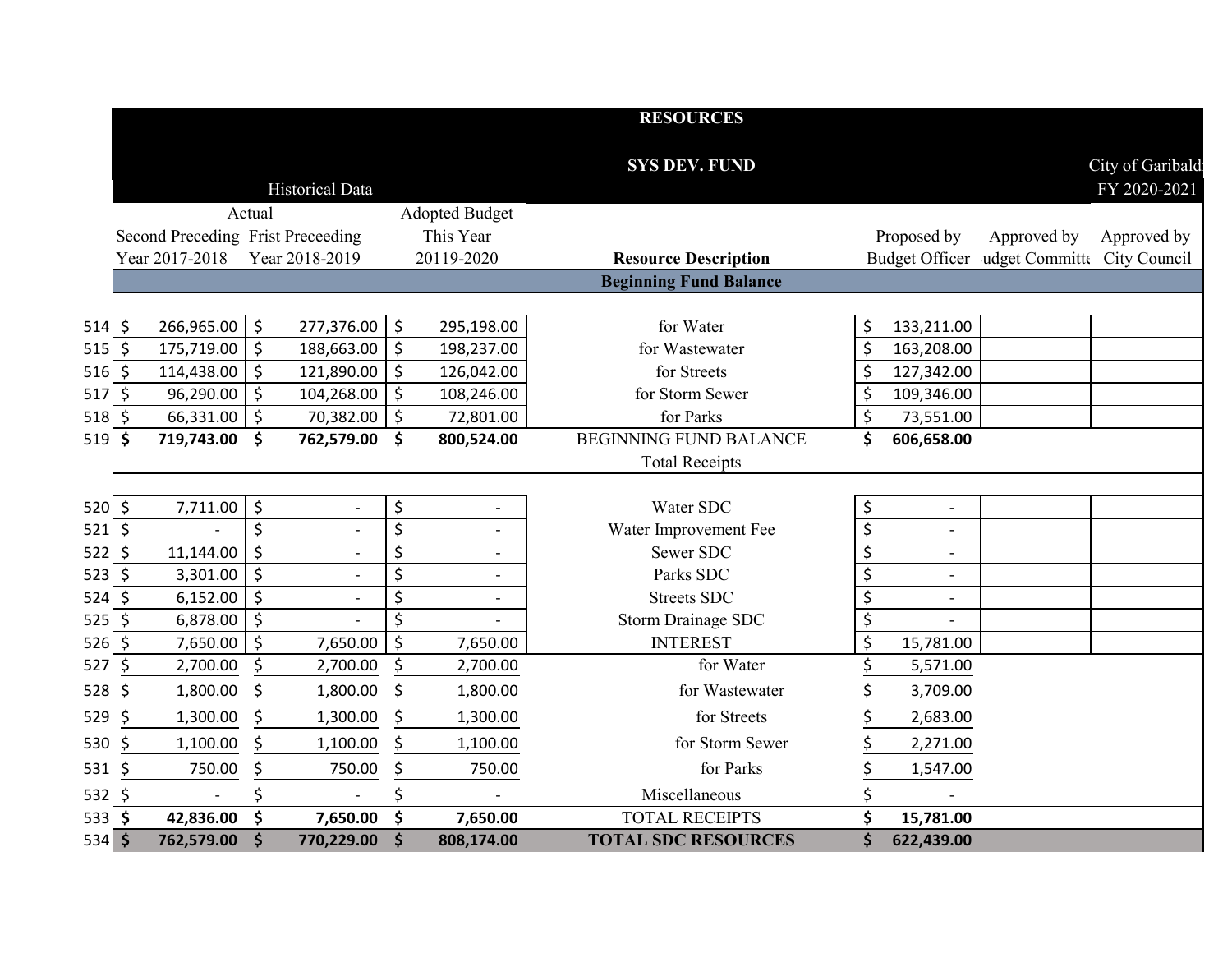|        |                                   |                          |                           |                          |               |                       | <b>REQUIREMENTS</b>             |    |                                             |                                  |
|--------|-----------------------------------|--------------------------|---------------------------|--------------------------|---------------|-----------------------|---------------------------------|----|---------------------------------------------|----------------------------------|
|        |                                   |                          |                           | Historical Data          |               |                       | <b>SYS DEV. FUND</b>            |    |                                             | City of Garibald<br>FY 2020-2021 |
|        |                                   |                          | Actual                    |                          |               | <b>Adopted Budget</b> |                                 |    |                                             |                                  |
|        | Second Preceding Frist Preceeding |                          |                           |                          |               | This Year             |                                 |    | Proposed by<br>Approved by                  | Approved by                      |
|        | Year 2017-2018                    |                          |                           | Year 2018-2019           |               | 20119-2020            | <b>Requirements Description</b> |    | Budget Officer ludget Committe City Council |                                  |
|        |                                   |                          |                           |                          |               |                       | <b>Water Dept.</b>              |    |                                             |                                  |
|        |                                   |                          |                           |                          |               |                       | Capital Outaly                  |    |                                             |                                  |
| 535S   |                                   | $\blacksquare$           | \$                        | $\overline{\phantom{0}}$ | $\mathcal{S}$ |                       | Engineering                     |    |                                             |                                  |
| 536 \$ |                                   | $\blacksquare$           | $\boldsymbol{\mathsf{S}}$ |                          | \$            |                       | Equipment                       |    |                                             |                                  |
| 537 \$ |                                   |                          | \$                        |                          | \$            |                       | Land & Buildings                |    |                                             |                                  |
| 538 \$ |                                   |                          | \$                        | 280,076.00               | \$            | 297,898.00            | <b>System Improvements</b>      | \$ | 138,782.00                                  |                                  |
| 539 \$ |                                   | $\overline{\phantom{0}}$ | \$                        | $\overline{\phantom{a}}$ | \$            |                       | Main Extension                  |    |                                             |                                  |
| 540 \$ |                                   |                          | \$                        | 280,076.00               | \$            | 297,898.00            | <b>CAPITAL OUTLAY</b>           | \$ | 138,782.00                                  |                                  |
|        |                                   |                          |                           |                          |               |                       |                                 |    |                                             |                                  |
| 541 \$ |                                   |                          | \$                        | 280,076.00 \$            |               | 297,898.00            | TOTALWATER DEPT.                | Ś  | 138,782.00                                  |                                  |
|        |                                   |                          |                           |                          |               |                       |                                 |    |                                             |                                  |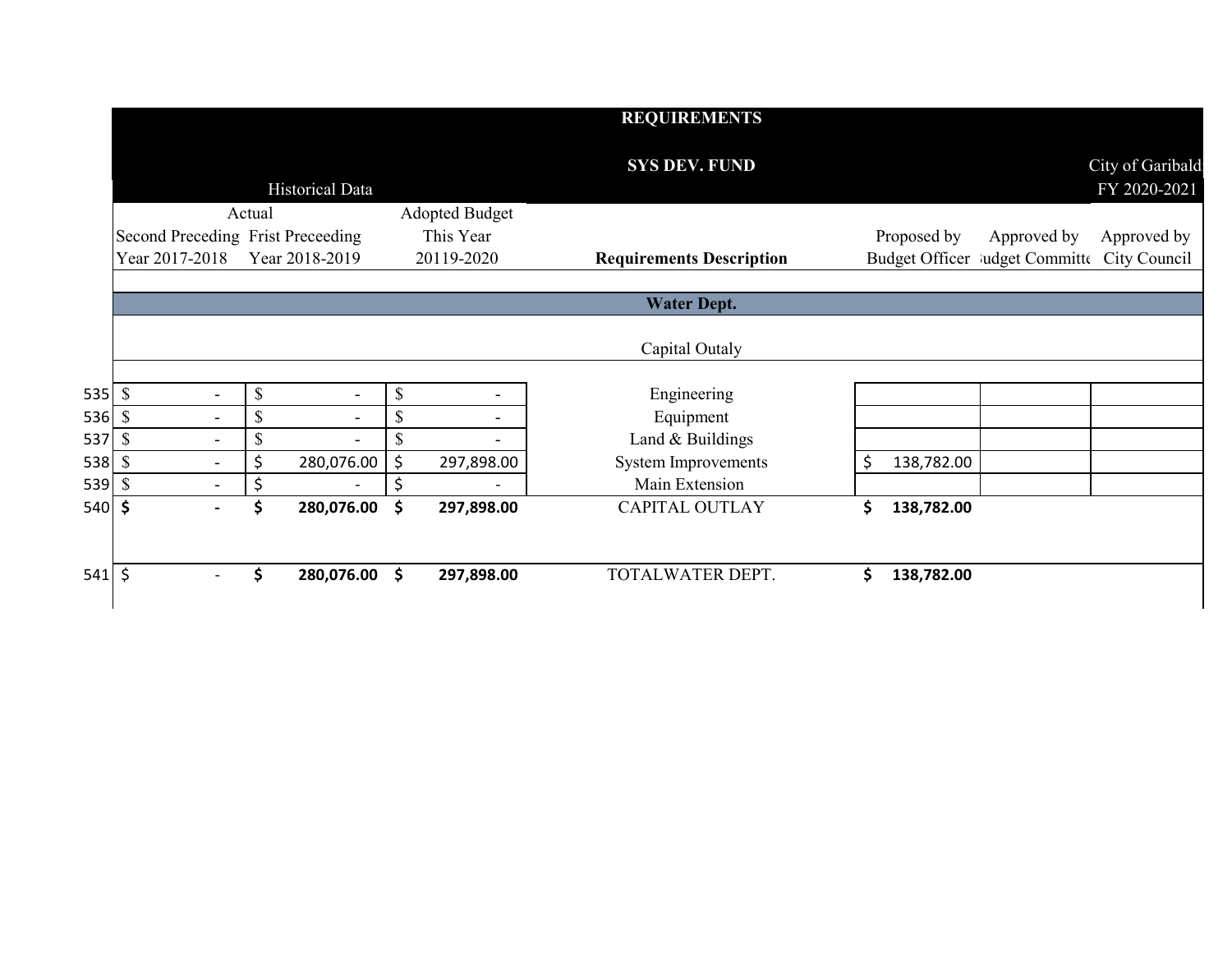|                    |              |                          |    |                          |              |                          | <b>Wastewater Dept.</b>   |                  |  |  |
|--------------------|--------------|--------------------------|----|--------------------------|--------------|--------------------------|---------------------------|------------------|--|--|
|                    |              |                          |    |                          |              |                          |                           |                  |  |  |
|                    |              |                          |    |                          |              |                          | Capital Outlay            |                  |  |  |
|                    |              |                          |    |                          |              |                          |                           |                  |  |  |
| $542 \mid 5$       |              | $\overline{\phantom{a}}$ | \$ | $\overline{\phantom{a}}$ | \$           | $\overline{\phantom{0}}$ | Engineering               |                  |  |  |
| 543                | \$           | $\blacksquare$           | \$ | $\overline{\phantom{0}}$ | \$           | $\overline{a}$           | Equipment                 |                  |  |  |
| 544                | \$           |                          | \$ |                          | \$           |                          | Land & Buildings          |                  |  |  |
| 545                | \$           | $\blacksquare$           | \$ | 190,463.00               | \$           | 200,037.00               | <b>System Improvments</b> | \$<br>166,917.00 |  |  |
| $546$ \$           |              | $\blacksquare$           | \$ | $\overline{\phantom{0}}$ | \$           |                          | Main Extension            |                  |  |  |
| $547$ \$           |              | $\overline{\phantom{a}}$ | \$ | 190,463.00               | \$           | 200,037.00               | <b>CAPITAL OUTLAY</b>     | \$<br>166,917.00 |  |  |
|                    |              |                          |    |                          |              |                          |                           |                  |  |  |
|                    |              |                          |    |                          |              |                          |                           |                  |  |  |
| $548$ \$           |              | $\overline{\phantom{a}}$ | \$ | 190,463.00               | \$           | 200,037.00               | TOTAL WASTEWATER DEPT.    | \$<br>166,917.00 |  |  |
|                    |              |                          |    |                          |              |                          | <b>Street Dept.</b>       |                  |  |  |
|                    |              |                          |    |                          |              |                          | Capital Outlay            |                  |  |  |
|                    |              |                          |    |                          |              |                          |                           |                  |  |  |
| $549$ \ $\sqrt{3}$ |              | $\overline{\phantom{a}}$ | \$ | $\overline{\phantom{a}}$ | \$           | $\overline{\phantom{a}}$ | Engineering               |                  |  |  |
| 550 \$             |              | $\blacksquare$           | \$ | $\blacksquare$           | \$           | $\overline{\phantom{a}}$ | Equipment                 |                  |  |  |
| 551                | $\mathbb{S}$ | $\blacksquare$           | \$ | $\overline{a}$           | $\mathbb{S}$ | $\blacksquare$           | Land & Buildings          |                  |  |  |
| $552$ \$           |              |                          | Ś  | 123,190.00               | \$           | 127,342.00               | <b>System Improvments</b> | \$<br>130,025.00 |  |  |
| $553$ \$           |              | $\blacksquare$           | \$ | 123,190.00               | \$           | 127,342.00               | <b>CAPITAL OUTLAY</b>     | \$<br>130,025.00 |  |  |
|                    |              |                          |    |                          |              |                          |                           |                  |  |  |
| $554$ \$           |              |                          | Ś  | 123,190.00               | \$           | 127,342.00               | TOTAL STREET DEPT.        | \$<br>130,025.00 |  |  |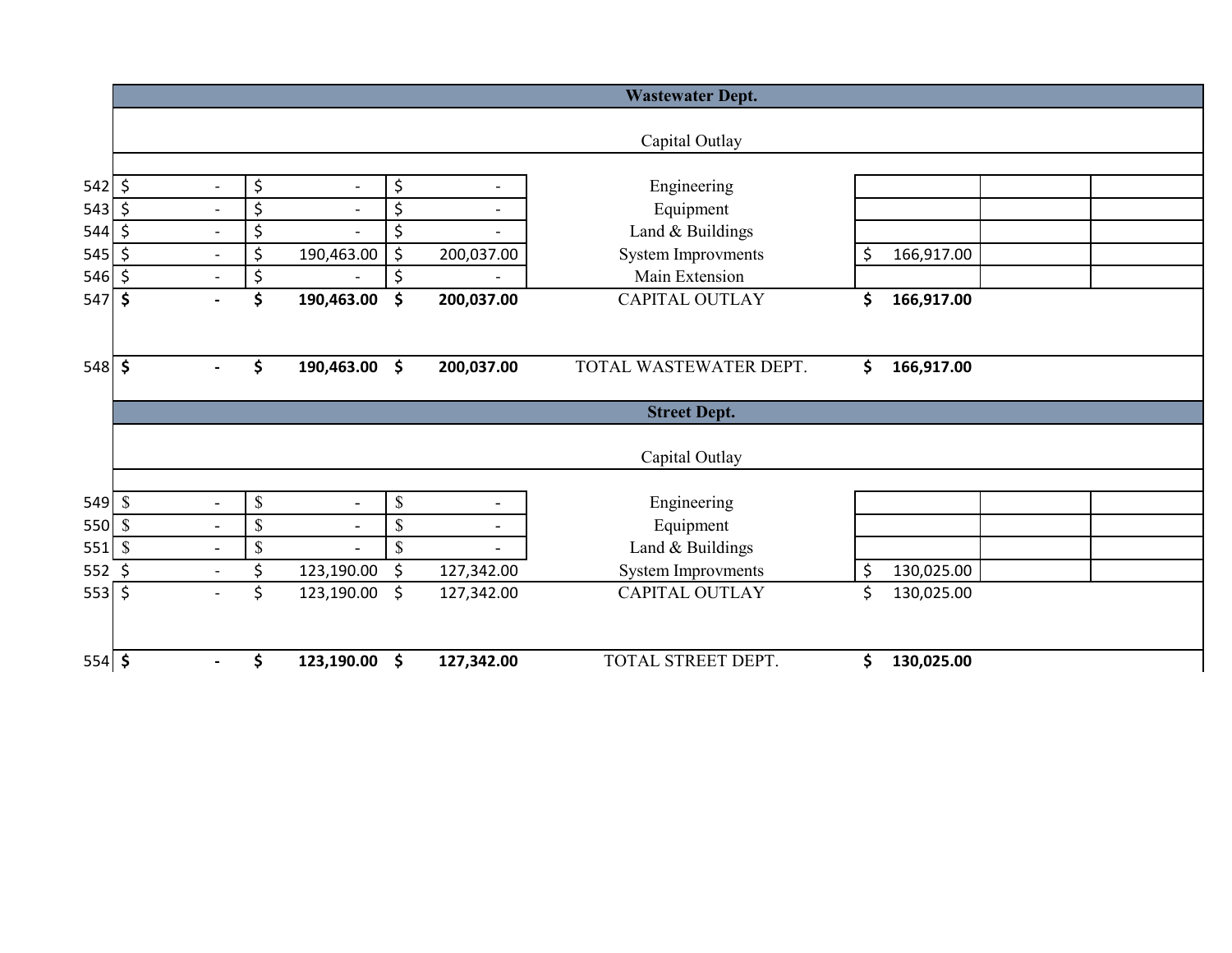|                  |                           |                          |                           |                          |                           |            | <b>Stormwater Dept.</b>   |                  |  |
|------------------|---------------------------|--------------------------|---------------------------|--------------------------|---------------------------|------------|---------------------------|------------------|--|
|                  |                           |                          |                           |                          |                           |            | Capital Outlay            |                  |  |
| $555$ \$         |                           | $\blacksquare$           | $\boldsymbol{\mathsf{S}}$ | $\overline{\phantom{a}}$ | $\boldsymbol{\mathsf{S}}$ |            | Engineering               |                  |  |
| 556              | $\boldsymbol{\mathsf{S}}$ | $\overline{a}$           | \$                        |                          | \$                        |            | Equipment                 |                  |  |
| 557              | $\boldsymbol{\mathsf{S}}$ | $\blacksquare$           | $\mathbb{S}$              |                          | \$                        |            | Land & Buildings          |                  |  |
| $558$ $\sqrt{3}$ |                           | $\overline{\phantom{a}}$ | \$                        | 105,368.00               | \$                        | 109,346.00 | <b>System Improvments</b> | \$<br>111,617.00 |  |
| 559              | $\boldsymbol{\mathsf{S}}$ | $\frac{1}{2}$            | $\mathbb S$               |                          | \$                        |            | Main Extension            |                  |  |
| $560 \div$       |                           | $\overline{\phantom{a}}$ | \$                        | 105,368.00               | \$                        | 109,346.00 | <b>CAPITAL OUTLAY</b>     | \$<br>111,617.00 |  |
| $561$ \$         |                           | $\blacksquare$           | \$                        | 105,368.00               | \$                        | 109,346.00 | TOTAL STORMWATER DEPT.    | \$<br>111,617.00 |  |
|                  |                           |                          |                           |                          |                           |            | <b>Parks Dept.</b>        |                  |  |
|                  |                           |                          |                           |                          |                           |            | Capital Outlay            |                  |  |
| $562$ \$         |                           | $\blacksquare$           | $\boldsymbol{\mathsf{S}}$ | $\overline{\phantom{a}}$ | \$                        |            | Engineering               |                  |  |
| 563              | $\boldsymbol{\mathsf{S}}$ | $\overline{\phantom{a}}$ | $\mathbb S$               | $\blacksquare$           | \$                        |            | Equipment                 |                  |  |
| 564              | $\mathcal{S}$             | $\overline{\phantom{a}}$ | $\mathcal{S}$             |                          | \$                        |            | Land & Buildings          |                  |  |
| 565              | $\mathbb{S}$              | $\blacksquare$           | $\boldsymbol{\mathsf{S}}$ | 71,132.00                | $\mathbb S$               | 73,551.00  | <b>System Improvments</b> | \$<br>75,098.00  |  |
| $566$ \$         |                           | $\overline{\phantom{0}}$ | \$                        | 71,132.00                | \$                        | 73,551.00  | CAPITAL OUTLAY            | \$<br>75,098.00  |  |
|                  | $567$ \$                  |                          | \$                        | 71,132.00                | \$                        | 73,551.00  | <b>TOTAL PARKS DEPT.</b>  | \$<br>75,098.00  |  |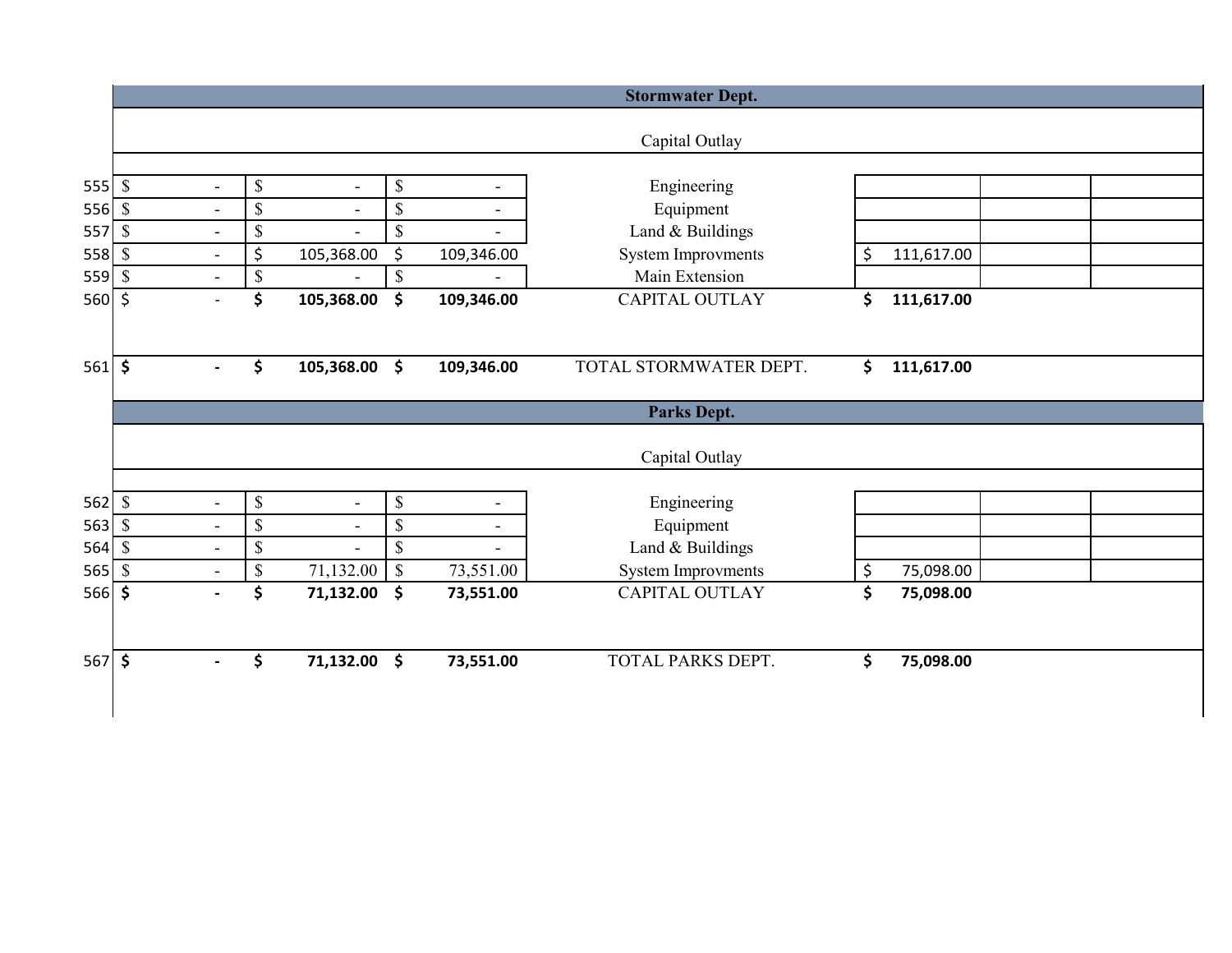| $568$ \$ |    |                   | 770,229.00               |         | 808,174.00               | TOTAL SDC FUND EXPENSES                  | 622,439.00       |  |
|----------|----|-------------------|--------------------------|---------|--------------------------|------------------------------------------|------------------|--|
|          |    |                   |                          |         |                          |                                          |                  |  |
| 569      | S  | $277,276.00$   \$ | $\overline{\phantom{a}}$ |         | $\overline{\phantom{a}}$ | <b>UEFB</b> Water                        |                  |  |
| 570      |    | 188,663.00 \$     | $\overline{\phantom{a}}$ |         |                          | <b>UEFB</b> Wastewater                   |                  |  |
| 571      | Ś  | $121,890.00$   \$ | $\overline{\phantom{a}}$ |         | $\overline{\phantom{0}}$ | <b>UEFB</b> Street                       |                  |  |
| 572      | -S | $104,268.00$   \$ | $\overline{\phantom{a}}$ |         | $\overline{\phantom{0}}$ | <b>UEFB</b> Storm                        |                  |  |
| $573$ \$ |    | 70,382.00 \$      | $\overline{\phantom{a}}$ |         | $\overline{\phantom{a}}$ | <b>UEFB</b> Parks                        |                  |  |
| 574      | Ŝ. | 762,479.00 \$     | 770,229.00               | S       | 808,174.00               | <b>Components of Ending Fund Balacne</b> | 622,439.00       |  |
| $575$ \$ |    | 762,479.00 \$     | 770,229.00               | Ŝ.      | 808,174.00               | Restricted to CIP Projects               | \$<br>622,439.00 |  |
|          |    |                   |                          |         |                          |                                          |                  |  |
|          |    |                   |                          |         |                          |                                          |                  |  |
| $576$ \$ |    | 762,479.00 \$     | 770,229.00               | $\zeta$ | 808,174.00               | <b>TOTAL SYS. DEV. FUND EXPENSES</b>     | 622,439.00       |  |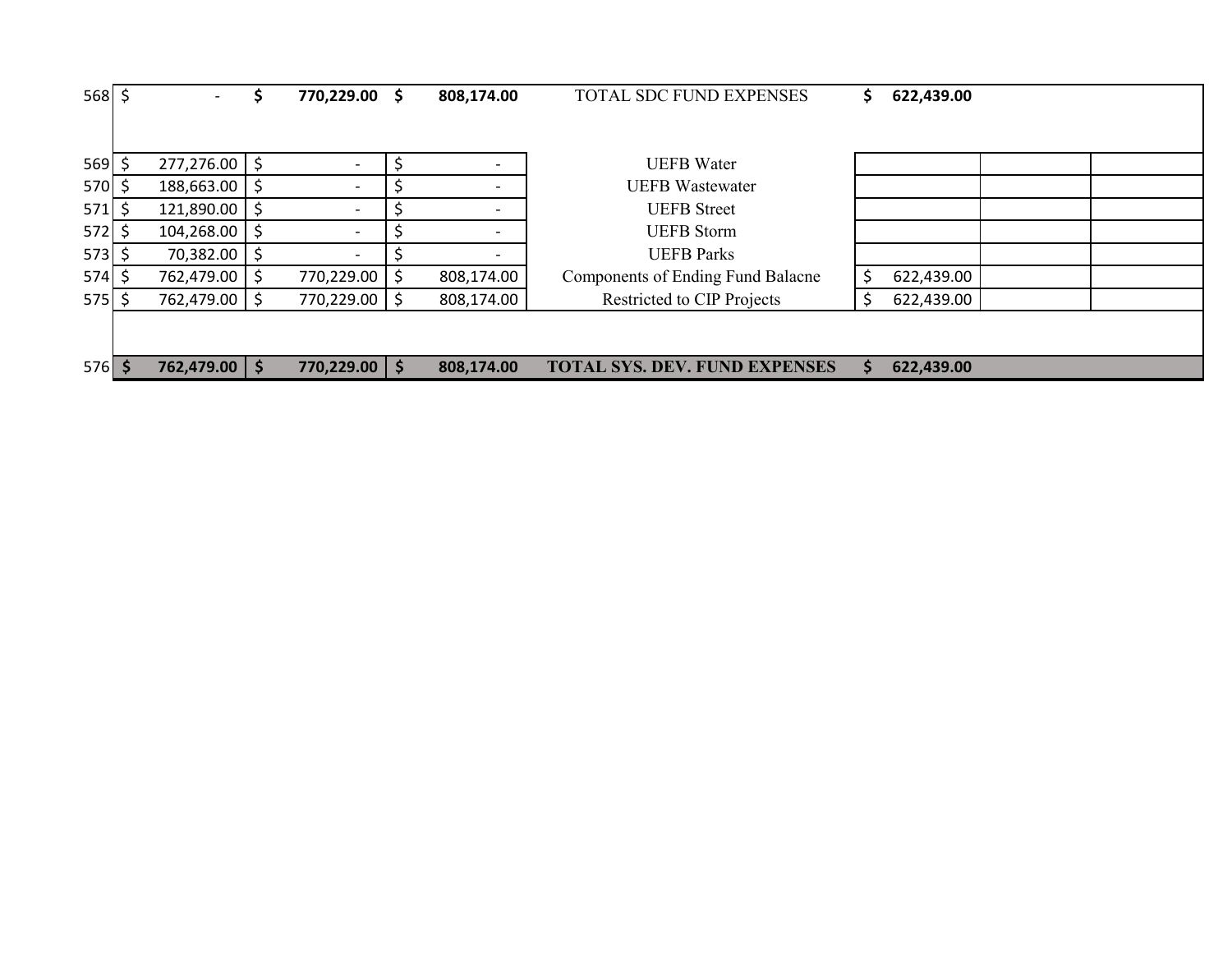|          |               |                                   |                     |                          |         |                       | <b>RESOURCES</b>                        |    |                   |                                             |                                  |
|----------|---------------|-----------------------------------|---------------------|--------------------------|---------|-----------------------|-----------------------------------------|----|-------------------|---------------------------------------------|----------------------------------|
|          |               |                                   |                     | <b>Historical Data</b>   |         |                       | <b>TRANSIENT ROOM TAX FUND</b>          |    |                   |                                             | City of Garibald<br>FY 2020-2021 |
|          |               |                                   | Actual              |                          |         | <b>Adopted Budget</b> |                                         |    |                   |                                             |                                  |
|          |               | Second Preceding Frist Preceeding |                     |                          |         | This Year             |                                         |    | Proposed by       | Approved by                                 | Approved by                      |
|          |               | Year 2017-2018                    |                     | Year 2018-2019           |         | 20119-2020            | <b>Resource Description</b>             |    |                   | Budget Officer ludget Committe City Council |                                  |
|          |               |                                   |                     |                          |         |                       |                                         |    |                   |                                             |                                  |
|          |               |                                   |                     |                          |         |                       | <b>Beginning Fund Balance</b>           |    |                   |                                             |                                  |
| $577$ \$ |               | 111,331.00                        | $\ddot{\mathsf{S}}$ | 120,751.00               | $\zeta$ | 128,101.00            | Non-Committed                           | \$ | 56,931.00         |                                             |                                  |
| $578$ \$ |               | 49,238.00                         | $\zeta$             | 65,319.00                | \$      | 77,424.00             | <b>Committed to Tourism Promotion</b>   | \$ | 28,336.00         |                                             |                                  |
| 579      | $\mathsf{\$}$ | 160,569.00                        | $\mathsf{\hat{S}}$  | 186,070.00               | \$      | 205,525.00            | <b>BEGINNINNG FUND BALANCE</b>          | \$ | 85,267.00         |                                             |                                  |
|          |               |                                   |                     |                          |         |                       | <b>Total Receipts</b>                   |    |                   |                                             |                                  |
| 580 \$   |               | 1,860.00                          | \$ ا                | $\overline{\phantom{a}}$ | \$      | 7,000.00              | Donations - Tourism Promotion           | \$ |                   |                                             |                                  |
| 581      | Š.            | 83,300.00                         | $\zeta$             | 83,300.00                | \$      | 85,000.00             | Transient Room Tax - Non-Com. Use (46%) | \$ | 80,919.00         |                                             |                                  |
| 582      | $\zeta$       | 97,800.00                         | \$                  | 97,800.00                | \$      | 99,000.00             | Transient Room Tax - Com. Tourism (54%) | \$ | 94,992.00         |                                             |                                  |
| 583      | Ś.            |                                   | \$                  |                          | \$      |                       | Loans Repaid                            | \$ |                   |                                             |                                  |
| 584      | \$            | 1,000.00                          | $\zeta$             | 1,000.00                 | \$      | 1,000.00              | Interst                                 | \$ | 4,000.00          |                                             |                                  |
| 585      | Š.            | 4,600.00                          | $\zeta$             |                          | \$      |                       | Penalties/Fees                          | \$ |                   |                                             |                                  |
| 586      | Š.            | 10,000.00                         | $\zeta$             | 30,000.00                | \$      | 12,000.00             | <b>Event Revenue</b>                    | \$ | 6,709.00          |                                             |                                  |
| 587      | $\zeta$       |                                   | \$                  |                          | \$      |                       | Promotional/Publicatoin Revenues        | \$ | $\qquad \qquad -$ |                                             |                                  |
| 588      | \$            | 2,060.00                          | $\zeta$             |                          | \$      | 10,000.00             | Misc. Revenue                           | \$ |                   |                                             |                                  |
| 589 \$   |               | 200,620.00                        | \$                  | 212,100.00               | \$      | 214,000.00            | <b>TOTAL RECEIPTS</b>                   | \$ | 186,620.00        |                                             |                                  |
|          |               |                                   |                     |                          |         |                       |                                         |    |                   |                                             |                                  |
| 590 \$   |               | 361,189.00                        | $\mathsf{S}$        | 398,170.00               | Ŝ.      | 419,525.00            | <b>TOTAL TRT FUND RESOURCES</b>         | Ś. | 271,887.00        |                                             |                                  |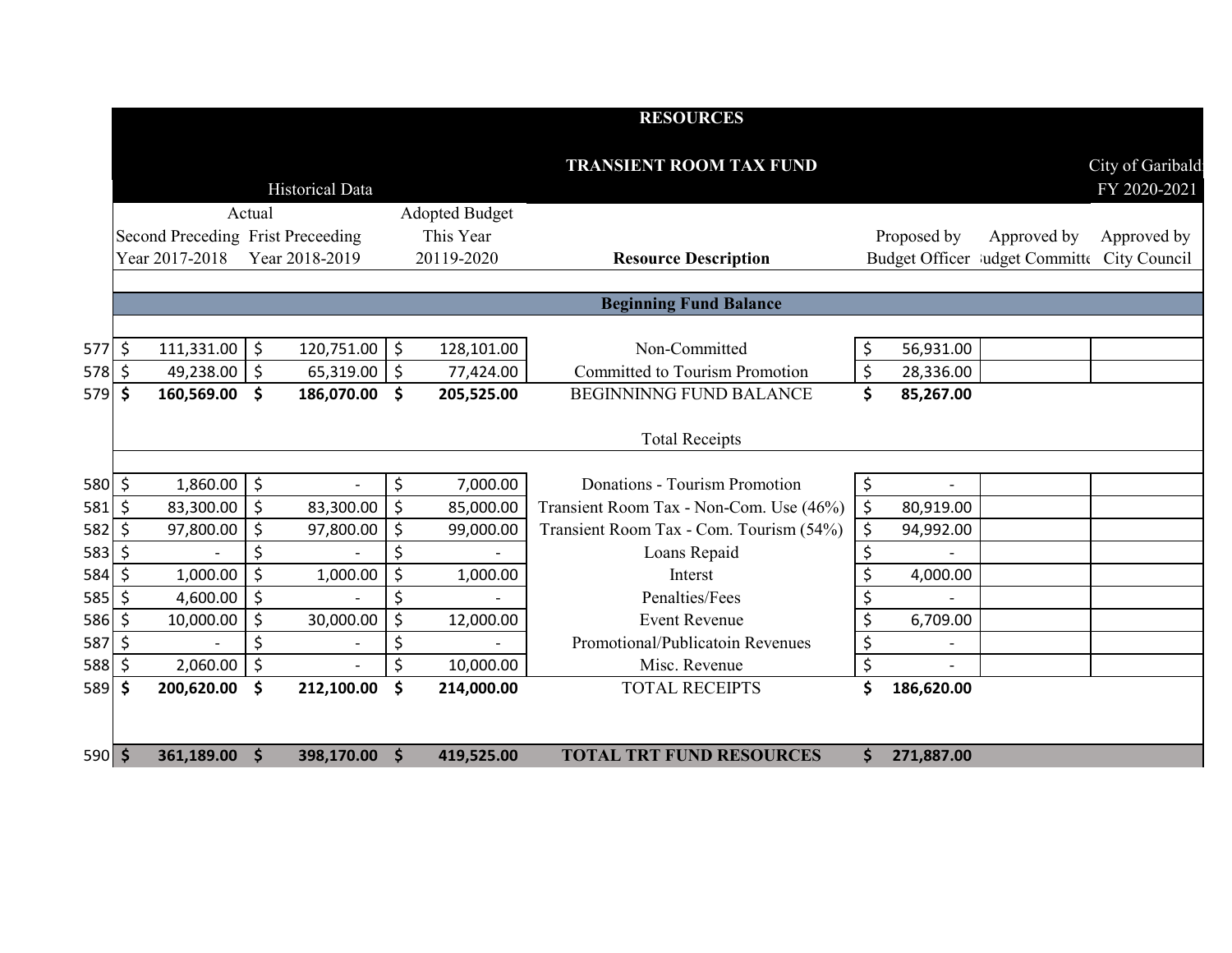|          |                                                     |                      |                 |                                           | <b>RESOURCES</b>                   |                 |                                                            |                                  |
|----------|-----------------------------------------------------|----------------------|-----------------|-------------------------------------------|------------------------------------|-----------------|------------------------------------------------------------|----------------------------------|
|          |                                                     |                      | Historical Data |                                           | <b>TRANSIENT ROOM TAX FUND</b>     |                 |                                                            | City of Garibald<br>FY 2020-2021 |
|          | Second Preceding Frist Preceeding<br>Year 2017-2018 | Actual               | Year 2018-2019  | Adopted Budget<br>This Year<br>20119-2020 | <b>Requiements Description</b>     | Proposed by     | Approved by<br>Budget Officer Judget Committe City Council | Approved by                      |
|          |                                                     |                      |                 |                                           | <b>Tourism Promotion Dept.</b>     |                 |                                                            |                                  |
|          |                                                     |                      |                 |                                           | <b>Personal Serivces</b>           |                 |                                                            |                                  |
|          |                                                     |                      |                 |                                           | Admin. Personnel                   |                 |                                                            |                                  |
| $591$ \$ | 6,560.00                                            | $\ddot{\circ}$       | 12,300.00       | \$<br>12,669.00                           | City Manager                       | \$<br>13,306.00 |                                                            |                                  |
| $592$ \$ | 1,694.00                                            | \$ ا                 | 10,200.00       | \$<br>10,200.00                           | Finance Officer/Assn. City Manager | \$<br>11,076.00 |                                                            |                                  |
| 593      | $\zeta$<br>17,062.00                                | $\zeta$              | 27,264.00       | \$<br>28,716.00                           | Admin. Assistant II                | \$<br>27,060.00 |                                                            |                                  |
| 594      | \$                                                  | \$                   |                 | \$                                        | Admin. Extra Labor                 | \$              |                                                            |                                  |
| 595      | ////////////////                                    |                      |                 | 111111111111111                           | <b>Tourism Personnel Costs</b>     | \$<br>30,879.00 |                                                            |                                  |
| 596      | ///////////////                                     |                      | //////////////  | //////////////                            | Tourism Workers Comp               | \$<br>244.00    |                                                            |                                  |
| 597      | \$<br>25,316.00                                     | $\boldsymbol{\zeta}$ | 49,764.00       | \$<br>51,585.00                           | <b>ADMIN. PERSONNEL</b>            |                 |                                                            |                                  |
|          |                                                     |                      |                 |                                           | Admin Dept. Personnel Costs        |                 |                                                            |                                  |
| $598$ \$ | 8,843.00                                            | l \$                 | 20,626.00       | \$<br>26,275.00                           | <b>Tourism Personnel Costs</b>     |                 | /////////////// ///////////////                            |                                  |
| 599      | $\zeta$<br>60.00                                    | $\zeta$              | 228.00          | \$<br>228.00                              | Tourism Workers Comp               | /////////////   | ////////////                                               |                                  |
| 600 \$   | 8,903.00                                            | \$                   | 20,854.00       | \$<br>26,503.00                           |                                    | /////////////   |                                                            |                                  |
| $601$ \$ | 34,219.00                                           | $\mathsf{\$}$        | 70,618.00       | \$<br>78,088.00                           | <b>TOTAL PERSONNEL</b>             | \$<br>82,565.00 |                                                            |                                  |
|          |                                                     |                      |                 |                                           | Materials & Services               |                 |                                                            |                                  |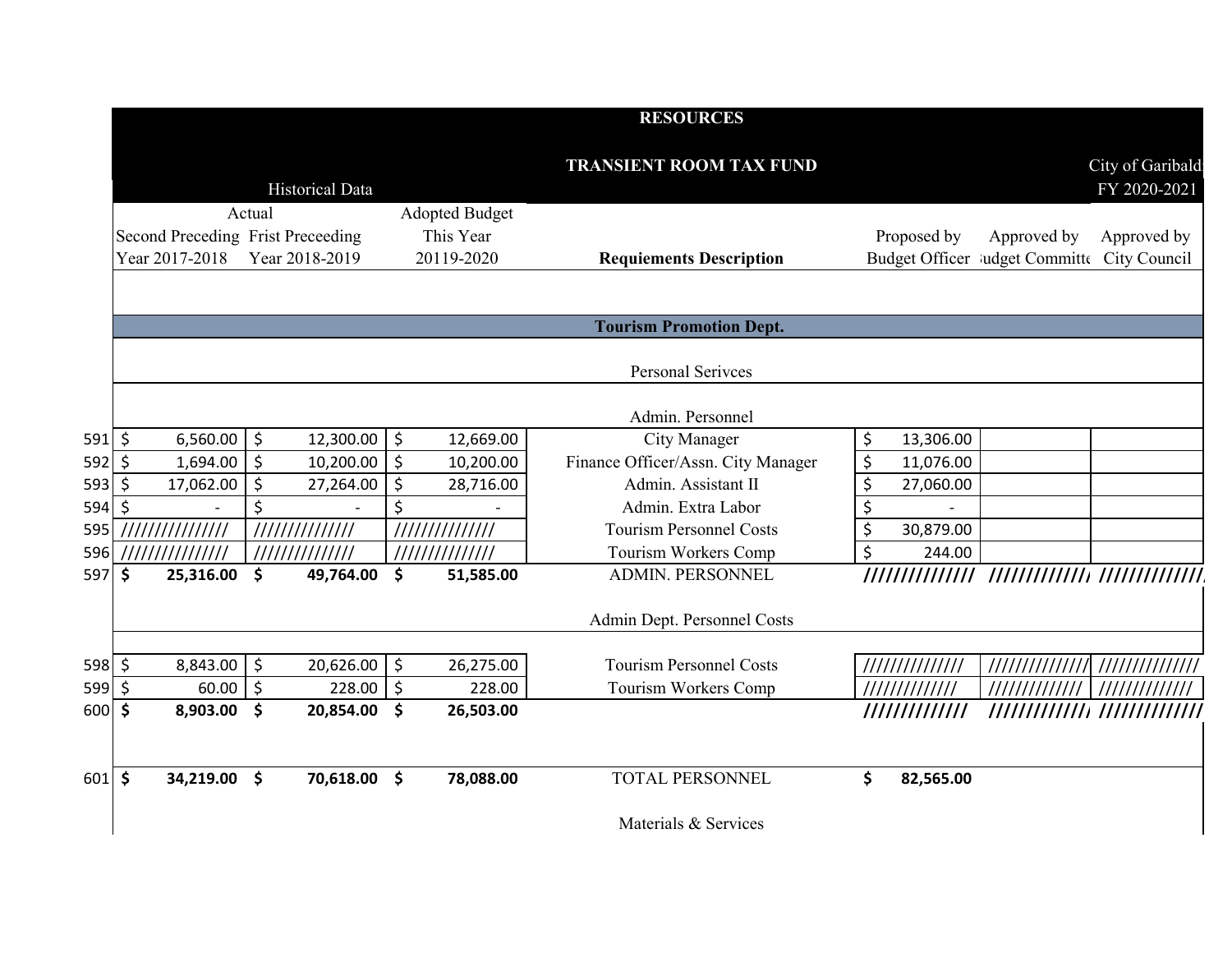| $602 \leq$        | 2,500.00                       | \$                              | 10,000.00                | \$            | 10,000.00  | <b>Contracted Services</b>                            | \$                              | 10,000.00                |  |
|-------------------|--------------------------------|---------------------------------|--------------------------|---------------|------------|-------------------------------------------------------|---------------------------------|--------------------------|--|
| $603 \mid 5$      | 20,000.00                      | \$                              | 20,000.00                | $\zeta$       | 20,000.00  | Promotional Media Reimbursment Prgrm.                 | $\zeta$                         | 15,000.00                |  |
| $604 \;$ \$       | 24,000.00                      | \$                              | 25,000.00                | \$            | 25,000.00  | Community Promotion - Media                           | \$                              | 10,000.00                |  |
| 605               | \$<br>1,000.00                 | \$                              | 15,000.00                | $\zeta$       | 15,000.00  | <b>Promotional Services</b>                           | \$                              | 5,000.00                 |  |
| $606$ \$          | 47,500.00                      | \$                              | 70,000.00                | \$            | 70,000.00  | TOTAL MATERIAL & SERVICES                             | \$                              | 40,000.00                |  |
|                   |                                |                                 |                          |               |            |                                                       |                                 |                          |  |
|                   |                                |                                 |                          |               |            |                                                       |                                 |                          |  |
| 607               | \$<br>$81,719.00$ \$           |                                 | $140,618.00$ \$          |               | 148,088.00 | TOTAL TOURISM PROMITION DEPT.                         | \$                              | 122,565.00               |  |
|                   |                                |                                 |                          |               |            |                                                       |                                 |                          |  |
|                   |                                |                                 |                          |               |            | <b>Community Expense Dept.</b>                        |                                 |                          |  |
|                   |                                |                                 |                          |               |            |                                                       |                                 |                          |  |
|                   |                                |                                 |                          |               |            | Materials & Services                                  |                                 |                          |  |
|                   |                                |                                 |                          |               |            | <b>Contracted Services</b>                            |                                 |                          |  |
| $608 \,$ \$       |                                | \$                              | 8,000.00                 | \$            | 10,000.00  | Fireworks                                             | \$                              | 3,000.00                 |  |
| $609$ \$          | 4,000.00                       | \$<br>\$                        | 5,000.00                 | \$            | 5,000.00   |                                                       | \$                              | 5,000.00                 |  |
| $610 \div$<br>611 | \$<br>3,000.00                 | \$                              | 10,000.00                | \$<br>$\zeta$ | 10,000.00  | Lumberman's Pk. Expenses<br><b>Community Expenses</b> | \$<br>\$                        | 5,000.00                 |  |
| 612               | \$<br>18,000.00                | \$                              | 30,000.00                | \$            | 30,000.00  | <b>Event Expenses</b>                                 | \$                              | 15,000.00                |  |
| 613               | \$<br>25,000.00                | \$                              | 53,000.00                | \$            | 55,000.00  | Total Materials & Services                            | \$                              | 28,000.00                |  |
|                   |                                |                                 |                          |               |            |                                                       |                                 |                          |  |
|                   |                                |                                 |                          |               |            | Capital Outlay                                        |                                 |                          |  |
|                   |                                |                                 |                          |               |            |                                                       |                                 |                          |  |
| $614$ \$          | $\overline{a}$                 | \$                              |                          | \$            |            | Land & Cap. Impr.                                     | \$                              | $\overline{\phantom{0}}$ |  |
| $615$ \$          | $\overline{\phantom{a}}$       | \$                              | $\overline{\phantom{a}}$ | \$            |            | Street, Parking & Pub. Wks.                           | \$                              | $\overline{\phantom{0}}$ |  |
| $616$ \$          | $\overline{\phantom{a}}$       | $\overline{\boldsymbol{\zeta}}$ |                          | \$            |            | <b>Grant Matching Funds</b>                           | $\overline{\boldsymbol{\zeta}}$ | $\overline{\phantom{0}}$ |  |
| 617               | \$<br>$\overline{\phantom{a}}$ | \$                              |                          | \$            |            | <b>Total Capital Outlay</b>                           | \$                              | $\overline{\phantom{0}}$ |  |
|                   |                                |                                 |                          |               |            |                                                       |                                 |                          |  |
|                   |                                |                                 |                          |               |            |                                                       |                                 |                          |  |
| $618$ \$          | 25,000.00                      | \$                              | 53,000.00                | \$            | 55,000.00  | TOTAL COMMUNITY EXPENSE DEPT.                         | \$                              | 28,000.00                |  |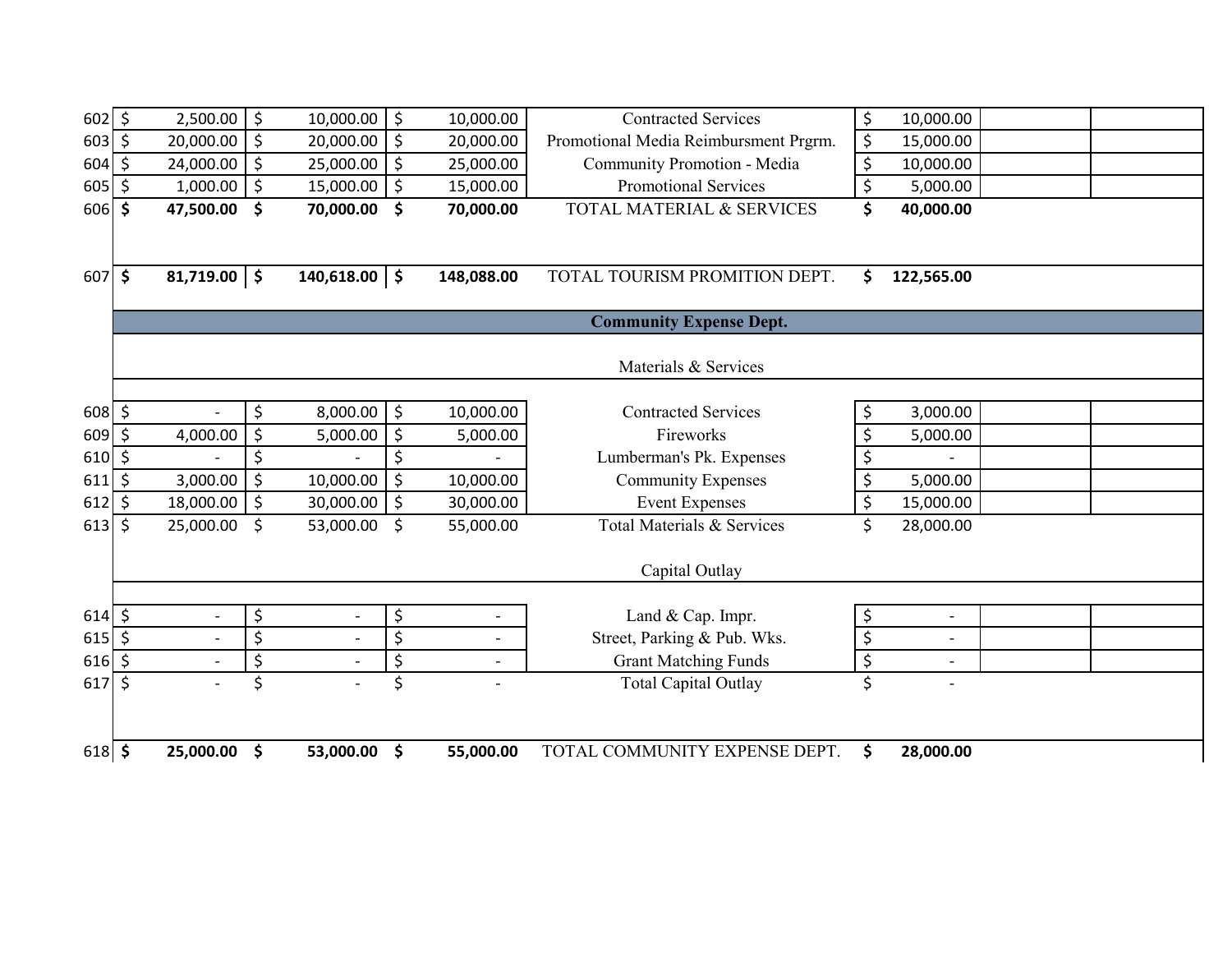|          | <b>Non Departmental</b>        |    |                          |          |                          |                                            |    |                          |  |  |  |  |
|----------|--------------------------------|----|--------------------------|----------|--------------------------|--------------------------------------------|----|--------------------------|--|--|--|--|
|          |                                |    |                          |          |                          | <b>Intefund Transfers</b>                  |    |                          |  |  |  |  |
|          |                                |    |                          |          |                          |                                            |    |                          |  |  |  |  |
| $619$ \$ | $\overline{\phantom{a}}$       | \$ | $\overline{\phantom{a}}$ | \$       | $-$                      | General Fund for Fire Grants               | \$ | $\overline{\phantom{a}}$ |  |  |  |  |
| 620      | \$<br>7,600.00                 | \$ | 7,600.00                 | \$       | 7,600.00                 | General Fund for Police O&M                | \$ | 7,600.00                 |  |  |  |  |
| 621      | \$<br>$\overline{\phantom{a}}$ | \$ |                          | \$       | $\overline{\phantom{0}}$ | <b>General Funds for Grants</b>            | \$ | $\overline{\phantom{a}}$ |  |  |  |  |
| 622      | \$                             | \$ | 35,000.00                | \$       | 7,500.00                 | General Fund for Trousim Facilites Debt    | \$ | $\overline{\phantom{0}}$ |  |  |  |  |
| 623      | \$<br>15,200.00                | \$ | 40,000.00                | $\zeta$  | 40,000.00                | <b>Street Fund for Captial Improvments</b> | \$ | $\overline{\phantom{a}}$ |  |  |  |  |
| 624      | \$<br>38,000.00                | \$ | 38,000.00                | $\zeta$  | 38,000.00                | PSE Reserve Fund (Fire)                    | \$ | $\overline{\phantom{a}}$ |  |  |  |  |
| 625      | \$<br>7,600.00                 | \$ | 7,600.00                 | $\zeta$  | 7,600.00                 | PSE Reserve Fund (Police)                  | \$ | $\overline{\phantom{a}}$ |  |  |  |  |
| 626      | \$<br>68,400.00                | \$ | 128,200.00               | \$       | 100,700.00               | TOTAL INTERFUND TRANSFERS                  | \$ | 7,600.00                 |  |  |  |  |
|          |                                |    |                          |          |                          |                                            |    |                          |  |  |  |  |
| 627      | \$                             | \$ | 29,050.00                | \$       | 30,470.00                | TRT FUND CONTINGENCY                       | \$ | 22,590.00                |  |  |  |  |
|          |                                |    |                          |          |                          | <b>Compnents of Ending Fund Balance</b>    |    |                          |  |  |  |  |
|          |                                |    |                          |          |                          |                                            |    |                          |  |  |  |  |
| 628      | \$<br>65,319.00                | \$ | 22,501.00                | \$       | 28,336.00                | <b>Restricted to Tourism Promotion</b>     | \$ | 763.00                   |  |  |  |  |
| 629      | \$<br>120,751.00               | \$ | 24,801.00                | \$       | 56,931.00                | Unassigned/Unappropriated                  | \$ | 90,369.00                |  |  |  |  |
| 630      | \$<br>186,070.00               | \$ | 47,302.00                | \$       | 85,267.00                | <b>TOTAL ENDING FUND BALANCE</b>           | \$ | 91,132.00                |  |  |  |  |
|          |                                |    |                          |          |                          |                                            |    |                          |  |  |  |  |
| 631      | \$<br>361,189.00               | S  | 398,170.00               | <b>S</b> | 419,525.00               | <b>TOTAL TRANSIENT ROOM TX. FUND</b>       | Ŝ. | 271,887.00               |  |  |  |  |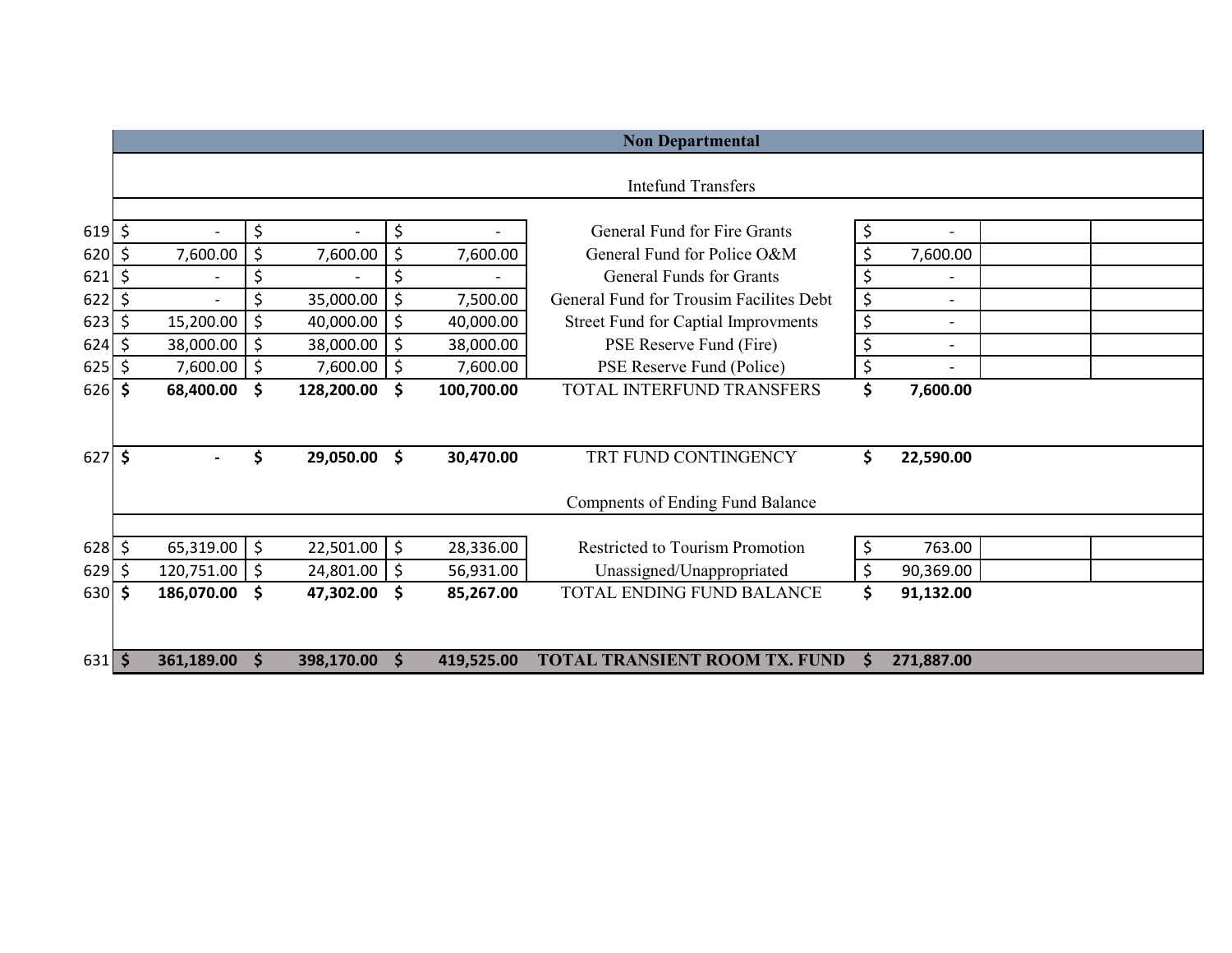|          |     |                                   |        |                        |                       | <b>RESOURCES</b>                     |               |             |                                             |                                  |
|----------|-----|-----------------------------------|--------|------------------------|-----------------------|--------------------------------------|---------------|-------------|---------------------------------------------|----------------------------------|
|          |     |                                   |        | <b>Historical Data</b> |                       | <b>WASTEWATER DEBT FUND</b>          |               |             |                                             | City of Garibald<br>FY 2020-2021 |
|          |     |                                   | Actual |                        | <b>Adopted Budget</b> |                                      |               |             |                                             |                                  |
|          |     | Second Preceding Frist Preceeding |        |                        | This Year             |                                      |               | Proposed by | Approved by                                 | Approved by                      |
|          |     | Year 2017-2018                    |        | Year 2018-2019         | 20119-2020            | <b>Requirements Description</b>      |               |             | Budget Officer Judget Committe City Council |                                  |
|          |     |                                   |        |                        |                       |                                      |               |             |                                             |                                  |
|          |     |                                   |        |                        |                       | <b>Beginning Fund Balance</b>        |               |             |                                             |                                  |
| $632$ \$ |     | 135,386.00 \$                     |        | $143,668.00$ \$        | 150,450.00            |                                      | \$            | 161,732.00  |                                             |                                  |
|          |     |                                   |        |                        |                       | <b>Total Receipts</b>                |               |             |                                             |                                  |
|          |     |                                   |        |                        |                       |                                      |               |             |                                             |                                  |
| 633      | \$  | 2,000.00                          | \$     | 2,000.00               | \$<br>2,000.00        | Prior Year's Taxes                   |               | 1,300.00    |                                             |                                  |
| 634      | \$. | 44,500.00                         | l \$   | 43,000.00              | \$<br>46,000.00       | <b>Current Year's Taxes</b>          |               | 45,000.00   |                                             |                                  |
| 635      | \$. | 1,500.00                          | \$     | 1,500.00               | \$<br>1,500.00        | Interest                             |               | 3,000.00    |                                             |                                  |
| 636      | \$  |                                   | \$     |                        | \$                    | Miscellaneous                        | \$            |             |                                             |                                  |
| 637 \$   |     | 48,000.00                         | \$     | 46,500.00              | \$<br>49,500.00       | <b>TOTAL RECEIPTS</b>                | \$            | 49,300.00   |                                             |                                  |
|          |     |                                   |        |                        |                       |                                      |               |             |                                             |                                  |
| $638$ \$ |     | 183,386.00                        | S      | 190,168.00             | 199,950.00            | <b>TOTAL W/W DEBT FUND RESOURCES</b> | <sup>\$</sup> | 211,032.00  |                                             |                                  |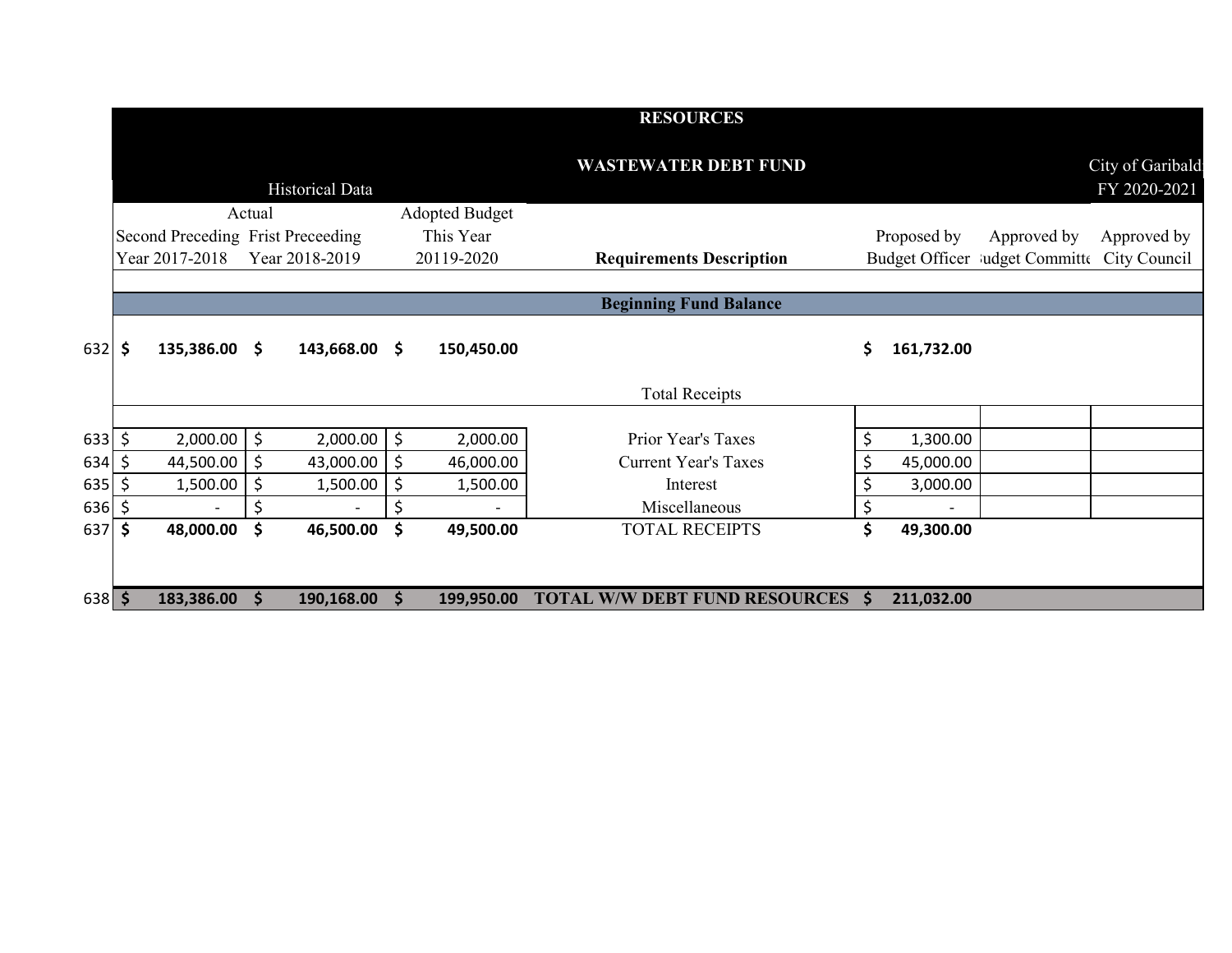|            |                                   |                |                 |         |                       | <b>REQUIREMENTS</b>                      |         |             |                                             |                                  |
|------------|-----------------------------------|----------------|-----------------|---------|-----------------------|------------------------------------------|---------|-------------|---------------------------------------------|----------------------------------|
|            |                                   |                | Historical Data |         |                       | <b>WASTEWATER DEBT FUND</b>              |         |             |                                             | City of Garibald<br>FY 2020-2021 |
|            |                                   | Actual         |                 |         | <b>Adopted Budget</b> |                                          |         |             |                                             |                                  |
|            | Second Preceding Frist Preceeding |                |                 |         | This Year             |                                          |         | Proposed by | Approved by                                 | Approved by                      |
|            | Year 2017-2018                    |                | Year 2018-2019  |         | 20119-2020            | <b>Requirements Description</b>          |         |             | Budget Officer ludget Committe City Council |                                  |
|            |                                   |                |                 |         |                       |                                          |         |             |                                             |                                  |
|            |                                   |                |                 |         |                       | <b>Wastewater Debt Service Dept.</b>     |         |             |                                             |                                  |
|            |                                   |                |                 |         |                       | Debt Service                             |         |             |                                             |                                  |
|            |                                   |                |                 |         |                       | (Sewer Bond \$609,222, 5.125%, 40y)      |         |             |                                             |                                  |
|            |                                   |                |                 |         |                       |                                          |         |             |                                             |                                  |
| $639$ \$   | 14,407.00                         | $\ddot{\zeta}$ | 13,109.00       | $\zeta$ | 16,120.00             | Bond Payment-Principal                   | \$      | 16,884.00   |                                             |                                  |
| 640        | \$<br>25,311.00                   | \$             | 26,609.00       | \$      | 23,598.00             | <b>Bond Payment - Interest</b>           | \$      | 22,835.00   |                                             |                                  |
| 641        | \$<br>39,718.00                   | \$             | 39,718.00       | \$      | 39,718.00             | Total W/W Debt Fund Expenses             | \$      | 39,719.00   |                                             |                                  |
|            |                                   |                |                 |         |                       | <b>Components of Ending Fund Balance</b> |         |             |                                             |                                  |
|            |                                   |                |                 |         |                       |                                          |         |             |                                             |                                  |
| $642 \div$ | 143,668.00                        | \$             | 150,450.00      | \$      | 161,732.00            | Restcired to Sewer Bond Payments         | $\zeta$ | 171,313.00  |                                             |                                  |
| 643        | \$<br>143,668.00                  | \$             | 150,450.00      | \$      | 161,732.00            | <b>Components of Ending Fund Balance</b> | \$      | 171,313.00  |                                             |                                  |
|            |                                   |                |                 |         |                       |                                          |         |             |                                             |                                  |
| $644$ \$   | 183,386.00                        | S              | 190,168.00      | Ŝ.      | 199,950.00            | <b>TOTAL WASTEWATER DEBT FUND</b>        | S       | 211,032.00  |                                             |                                  |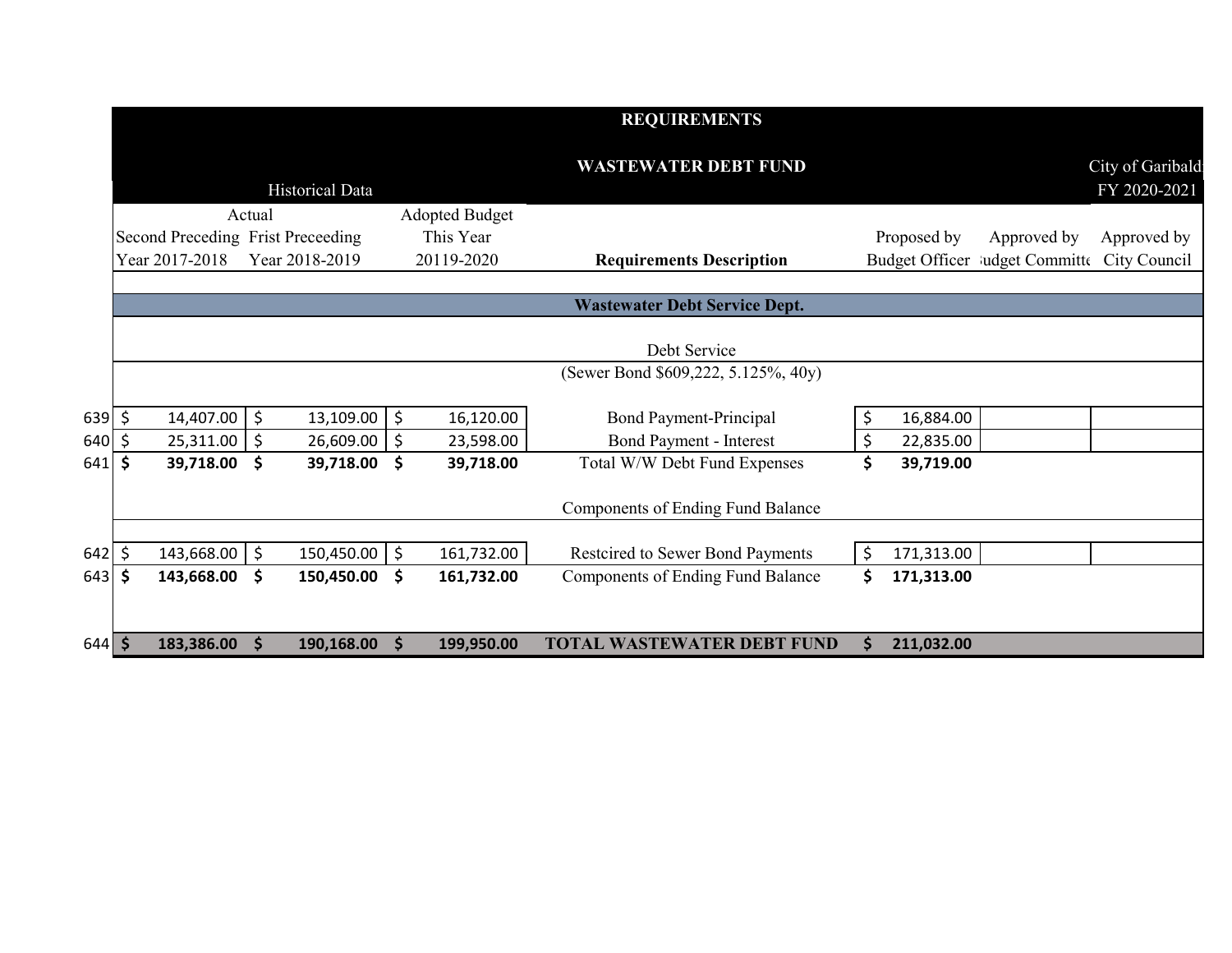|              |                                   |                     |                        |               |                       | <b>RESOURCES</b>                    |                  |                                             |                                  |
|--------------|-----------------------------------|---------------------|------------------------|---------------|-----------------------|-------------------------------------|------------------|---------------------------------------------|----------------------------------|
|              |                                   |                     | <b>Historical Data</b> |               |                       | PAYROLL LIABILITES FUND             |                  |                                             | City of Garibald<br>FY 2020-2021 |
|              |                                   | Actual              |                        |               | <b>Adopted Budget</b> |                                     |                  |                                             |                                  |
|              | Second Preceding Frist Preceeding |                     |                        |               | This Year             |                                     | Proposed by      | Approved by                                 | Approved by                      |
|              | Year 2017-2018                    |                     | Year 2018-2019         |               | 20119-2020            | <b>Resource Description</b>         |                  | Budget Officer Mudget Committe City Council |                                  |
|              |                                   |                     |                        |               |                       | <b>Beginning Fund Balance</b>       |                  |                                             |                                  |
| $645$ \$     | 72,822.00 \$                      |                     | 86,222.00 \$           |               | 94,452.00             | Transfers In                        | \$<br>107,952.00 |                                             |                                  |
|              |                                   |                     |                        |               |                       |                                     |                  |                                             |                                  |
| $646$ \$     | 1,670.00                          | $\zeta$             | 1,670.00               | \$            | 1,670.00              | from Generl Fund                    | \$<br>1,670.00   |                                             |                                  |
| 647          | \$<br>2,440.00                    | $\zeta$             | 2,440.00               | \$            | 2,440.00              | from Street Fund                    | \$<br>2,440.00   |                                             |                                  |
| 648          | \$<br>4,230.00                    | \$                  | 4,230.00               | \$            | 4,230.00              | from Waste Fund                     | \$<br>4,230.00   |                                             |                                  |
| $649$ \$     | 4,190.00   \$                     |                     | 4,190.00               | \$            | 4,190.00              | from Water Fund                     | \$<br>4,190.00   |                                             |                                  |
| 650 \$       | 12,530.00                         | -\$                 | 12,530.00              | \$            | 12,530.00             | <b>TRANSFERS IN</b>                 | \$<br>12,530.00  |                                             |                                  |
|              |                                   |                     |                        |               |                       | <b>Total Receipts</b>               |                  |                                             |                                  |
| $651$ \$     | $210.00$ \$                       |                     |                        | \$            | 100.00                | Misc. Revenue                       | \$               |                                             |                                  |
| $652 \mid 5$ | 660.00                            | \$                  | 700.00                 | \$            | 700.00                | Interest                            | \$<br>1,800.00   |                                             |                                  |
| $653$ \$     | 870.00                            | $\ddot{\bm{\zeta}}$ | 700.00                 | \$            | 800.00                | <b>TOTAL RECEIPTS</b>               | \$<br>1,800.00   |                                             |                                  |
| $654$ \$     | 86,222.00                         | $\mathsf{S}$        | 99,452.00              | $\mathsf{\$}$ | 107,782.00            | <b>TOTAL PAYROLL LIA. FND. RES.</b> | \$<br>122,282.00 |                                             |                                  |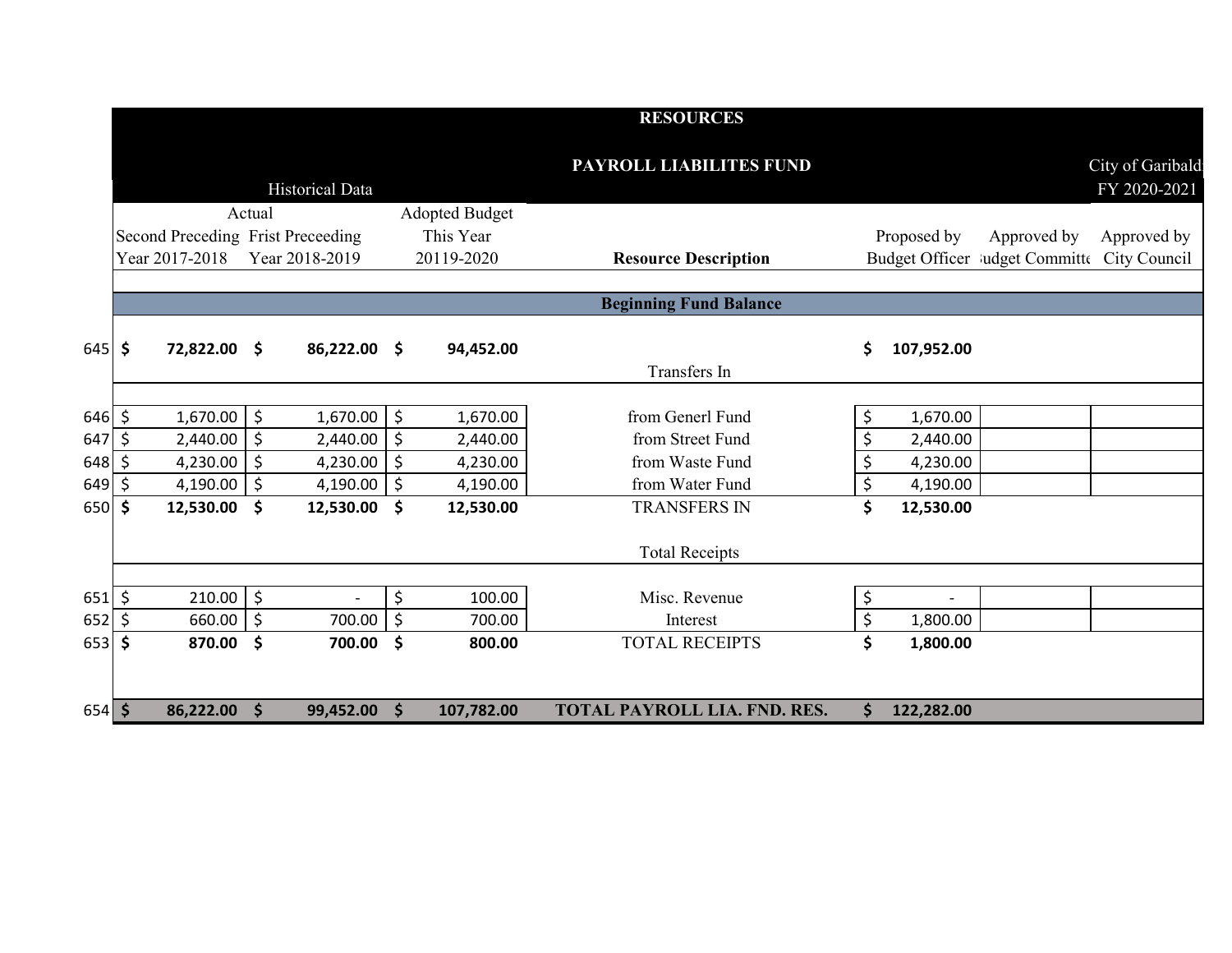|          |               |                      |                        |    |            | <b>REQUIREMENTS</b>                      |     |            |                                  |
|----------|---------------|----------------------|------------------------|----|------------|------------------------------------------|-----|------------|----------------------------------|
|          |               |                      | <b>Historical Data</b> |    |            | PAYROLL LIABILITES FUND                  |     |            | City of Garibald<br>FY 2020-2021 |
|          |               |                      |                        |    |            | <b>Payroll Liabilites Dept.</b>          |     |            |                                  |
|          |               |                      |                        |    |            | Personal Services                        |     |            |                                  |
| $655$ \$ | $5,000.00$ \$ |                      | 94,452.00              | \$ | 94,452.00  | Personnel Costs                          |     | 107,952.00 |                                  |
| $656$ \$ | $5,000.00$ \$ |                      | 94,452.00 \$           |    | 94,452.00  | <b>Total Personnel Expenses</b>          | S   | 107,952.00 |                                  |
|          |               |                      |                        |    |            | Components of Ending Fund Balacne        |     |            |                                  |
| $657$ \$ | 81,222.00     |                      |                        | \$ | 13,500.00  | Reserved for Payroll Liabilitey Expenses | \$. | 14,330.00  |                                  |
|          |               |                      |                        |    |            |                                          |     |            |                                  |
| $658$ \$ | 86,222.00     | $\blacktriangledown$ | 94,452.00              | S  | 107,952.00 | TOTAL PAYROLL LIABILITES FUND            | S   | 122,282.00 |                                  |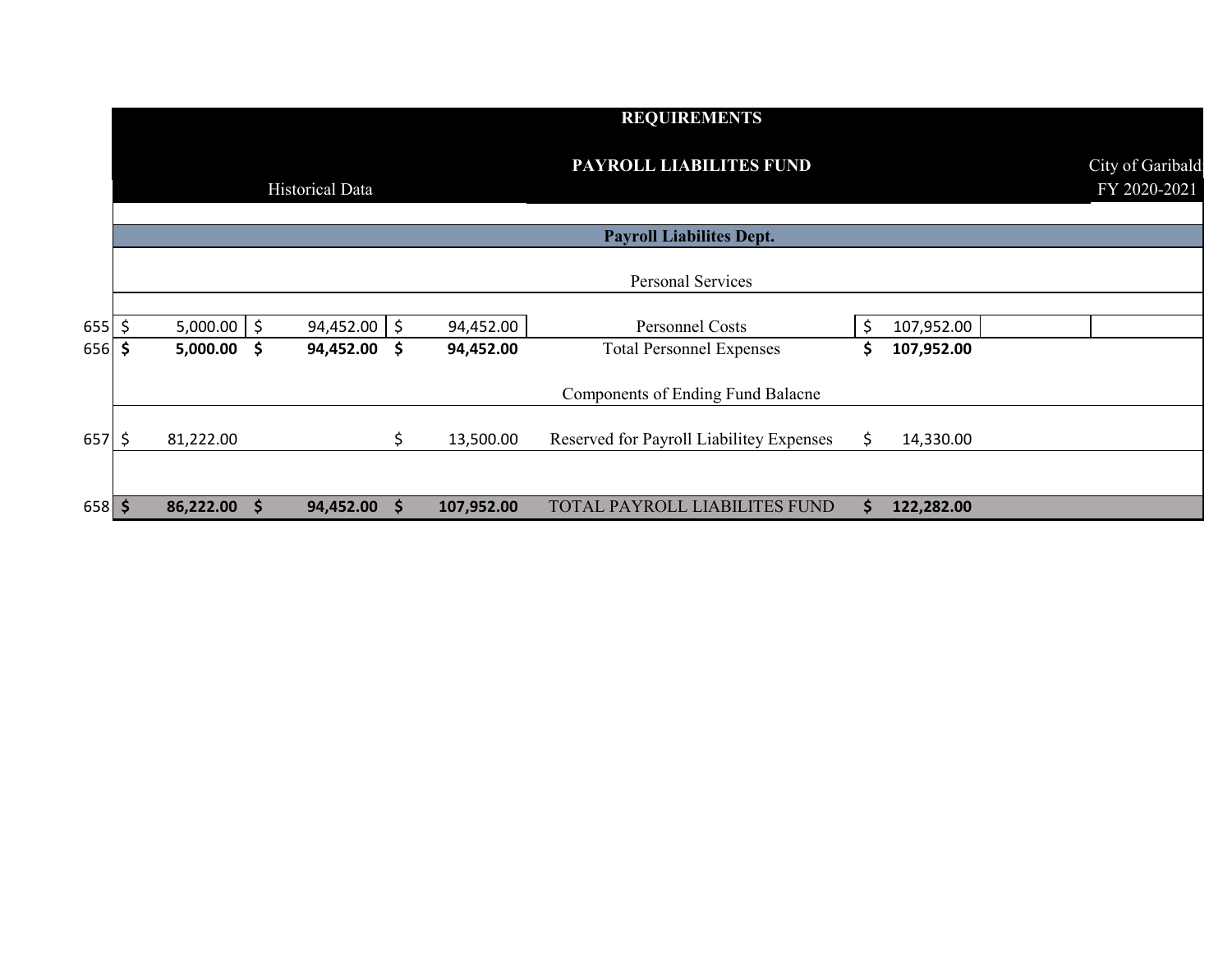|              |                    |                                   |               |                          |              |                          | <b>RESOURCES</b>                     |                                       |                          |                                             |                                  |
|--------------|--------------------|-----------------------------------|---------------|--------------------------|--------------|--------------------------|--------------------------------------|---------------------------------------|--------------------------|---------------------------------------------|----------------------------------|
|              |                    |                                   |               | <b>Historical Data</b>   |              |                          | PUBLIC SAFETY EQIP. RESERVE FUND     |                                       |                          |                                             | City of Garibald<br>FY 2020-2021 |
|              |                    |                                   | Actual        |                          |              | <b>Adopted Budget</b>    |                                      |                                       |                          |                                             |                                  |
|              |                    | Second Preceding Frist Preceeding |               |                          |              | This Year                |                                      |                                       | Proposed by              | Approved by                                 | Approved by                      |
|              |                    | Year 2017-2018                    |               | Year 2018-2019           |              | 20119-2020               | <b>Resource Description</b>          |                                       |                          | Budget Officer ludget Committe City Council |                                  |
|              |                    |                                   |               |                          |              |                          |                                      |                                       |                          |                                             |                                  |
|              |                    |                                   |               |                          |              |                          | <b>Beginning Fund Balance</b>        |                                       |                          |                                             |                                  |
|              |                    |                                   |               |                          |              |                          |                                      |                                       |                          |                                             |                                  |
| $659$ \$     |                    | 217,293.00                        | $\zeta$       | 227,563.00               | $\zeta$      | 267,833.00               | Dedicated to Fire                    | \$                                    | 308,103.00               |                                             |                                  |
| 660 \$       |                    | 26,445.00                         | $\zeta$       | 34,345.00                | $\zeta$      | 92,245.00                | Dedicated to Police                  | $\zeta$                               | 100,145.00               |                                             |                                  |
| $661$ \$     |                    | 243,738.00                        | Ŝ.            | 261,908.00               | \$           | 360,078.00               | TOTAL BEGINNING FUND BALANCE         | \$                                    | 408,248.00               |                                             |                                  |
|              |                    |                                   |               |                          |              |                          | Transfers In                         |                                       |                          |                                             |                                  |
| $662 \mid 5$ |                    | 7,600.00                          |               | 7,600.00                 |              | 7,600.00                 | from TRT Fund (Police)               |                                       |                          |                                             |                                  |
| 663          | $\zeta$            | 38,000.00                         | \$<br>$\zeta$ | 38,000.00                | \$<br>\$     | 38,000.00                | from TRR Fund (Fire)                 | \$<br>$\overline{\boldsymbol{\zeta}}$ | $\overline{\phantom{a}}$ |                                             |                                  |
| 664          | \$                 | 45,600.00                         | \$            | 45,600.00                | \$           | 45,600.00                | <b>TOTAL TRANSFERS</b>               | \$                                    | $\overline{\phantom{a}}$ |                                             |                                  |
|              |                    |                                   |               |                          |              |                          |                                      |                                       |                          |                                             |                                  |
|              |                    |                                   |               |                          |              |                          | <b>Total Receipts</b>                |                                       |                          |                                             |                                  |
| $665$ \$     |                    |                                   | \$            | $\overline{\phantom{a}}$ | \$           |                          | Misc. Revenue (Fire)                 |                                       |                          |                                             |                                  |
| 666 \$       |                    |                                   | \$            |                          | \$           |                          | Surplus Sales (Fire)                 |                                       |                          |                                             |                                  |
| 667          | $\ddot{\varsigma}$ |                                   | \$            |                          | \$           |                          | <b>GFFA</b> Donations (Fire)         |                                       |                          |                                             |                                  |
| 668          | $\zeta$            | $\overline{\phantom{a}}$          | \$            | 50,000.00                | \$           | $\overline{\phantom{a}}$ | Misc. Revenue (Police)               |                                       |                          |                                             |                                  |
| 669          | \$                 |                                   | \$            |                          | \$           |                          | Surplus Sales (Police)               |                                       |                          |                                             |                                  |
| 670          | $\zeta$            | 2,570.00                          | $\zeta$       | 2,570.00                 | \$           | 2,570.00                 | <b>INTEREST</b>                      | \$                                    | 2,570.00                 |                                             |                                  |
| 671          | \$                 | 2,270.00                          | \$            | 2,270.00                 | \$           | 2,270.00                 | Fire interest                        | \$                                    | 4,607.00                 |                                             |                                  |
| 672          | \$                 | 300.00                            | \$            | 300.00                   | \$           | 300.00                   | Police Interst                       | \$                                    | 813.00                   |                                             |                                  |
| $673$ \$     |                    | 2,570.00                          | \$            | $52,570.00$ \$           |              | 2,570.00                 | <b>TOTAL RECEIPTS</b>                | \$                                    | 5,420.00                 |                                             |                                  |
|              |                    |                                   |               |                          |              |                          |                                      |                                       |                          |                                             |                                  |
| $674$ \$     |                    | 291,908.00 \$                     |               | 360,078.00               | $\mathsf{S}$ | 408,248.00               | <b>TOTAL PSE RES. FUND RESOURCES</b> | Ŝ.                                    | 413,668.00               |                                             |                                  |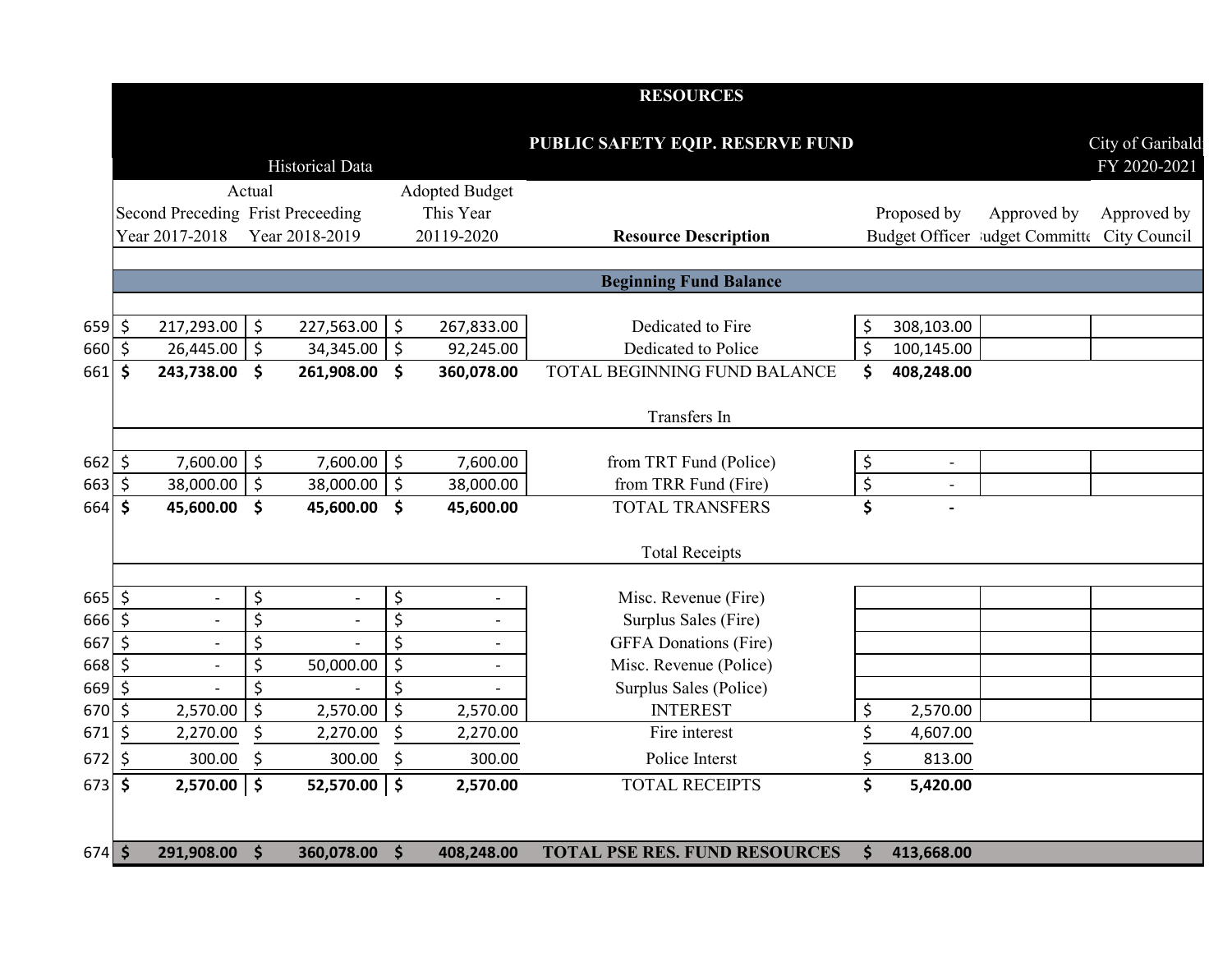|          |                                   |                     |                          |         |                          | <b>REQUIREMENTS</b>                   |    |                          |                                             |                   |
|----------|-----------------------------------|---------------------|--------------------------|---------|--------------------------|---------------------------------------|----|--------------------------|---------------------------------------------|-------------------|
|          |                                   |                     |                          |         |                          | PUBLIC SAFETY EQIP. RESERVE FUND      |    |                          |                                             | City of Garibald: |
|          |                                   |                     | <b>Historical Data</b>   |         |                          |                                       |    |                          |                                             | FY 2020-2021      |
|          |                                   | Actual              |                          |         | <b>Adopted Budget</b>    |                                       |    |                          |                                             |                   |
|          | Second Preceding Frist Preceeding |                     |                          |         | This Year                |                                       |    | Proposed by              | Approved by                                 | Approved by       |
|          | Year 2017-2018                    |                     | Year 2018-2019           |         | 20119-2020               | <b>Requirements Description</b>       |    |                          | Budget Officer ludget Committe City Council |                   |
|          |                                   |                     |                          |         |                          |                                       |    |                          |                                             |                   |
|          |                                   |                     |                          |         |                          | <b>Captial Procurement Department</b> |    |                          |                                             |                   |
|          |                                   |                     |                          |         |                          | Capital Outlay                        |    |                          |                                             |                   |
| \$  675  | 30,000.00                         | $\zeta$             | $\overline{\phantom{a}}$ | \$      | 308,103.00               | Fire Equipment                        |    | 312,710.00               |                                             |                   |
| 676 \$   |                                   | \$                  | $\overline{\phantom{a}}$ | \$      | 100,145.00               | Police Equipment                      | \$ | 100,958.00               |                                             |                   |
| 677 \$   | 30,000.00                         | \$                  |                          |         | 408,248.00               | TOTAL CAPITAL OUTLAY                  | Ś  | 413,668.00               |                                             |                   |
|          |                                   |                     |                          |         |                          | Componente of Ending Fund Balance     |    |                          |                                             |                   |
| 678 \$   | 227,563.00                        | $\ddot{\mathsf{S}}$ | 267,833.00 \$            |         | $\overline{\phantom{a}}$ | Reserved for Future Fire Expend.      | \$ | $\blacksquare$           |                                             |                   |
| 679 \$   | 34,345.00                         | $\zeta$             | 92,245.00                | $\zeta$ | $\overline{a}$           | Reserved for Future Police Expend.    | \$ | $\overline{\phantom{a}}$ |                                             |                   |
| 680 \$   | 261,908.00                        | \$                  | 360,078.00 \$            |         |                          | <b>ENDING FUND BALANCE</b>            | \$ |                          |                                             |                   |
|          |                                   |                     |                          |         |                          |                                       |    |                          |                                             |                   |
| 681   \$ | 291,908.00                        | \$                  | 360,078.00               | S.      | 408,248.00               | <b>TOTAL PSE RESERVE FUND</b>         | Ś. | 413,668.00               |                                             |                   |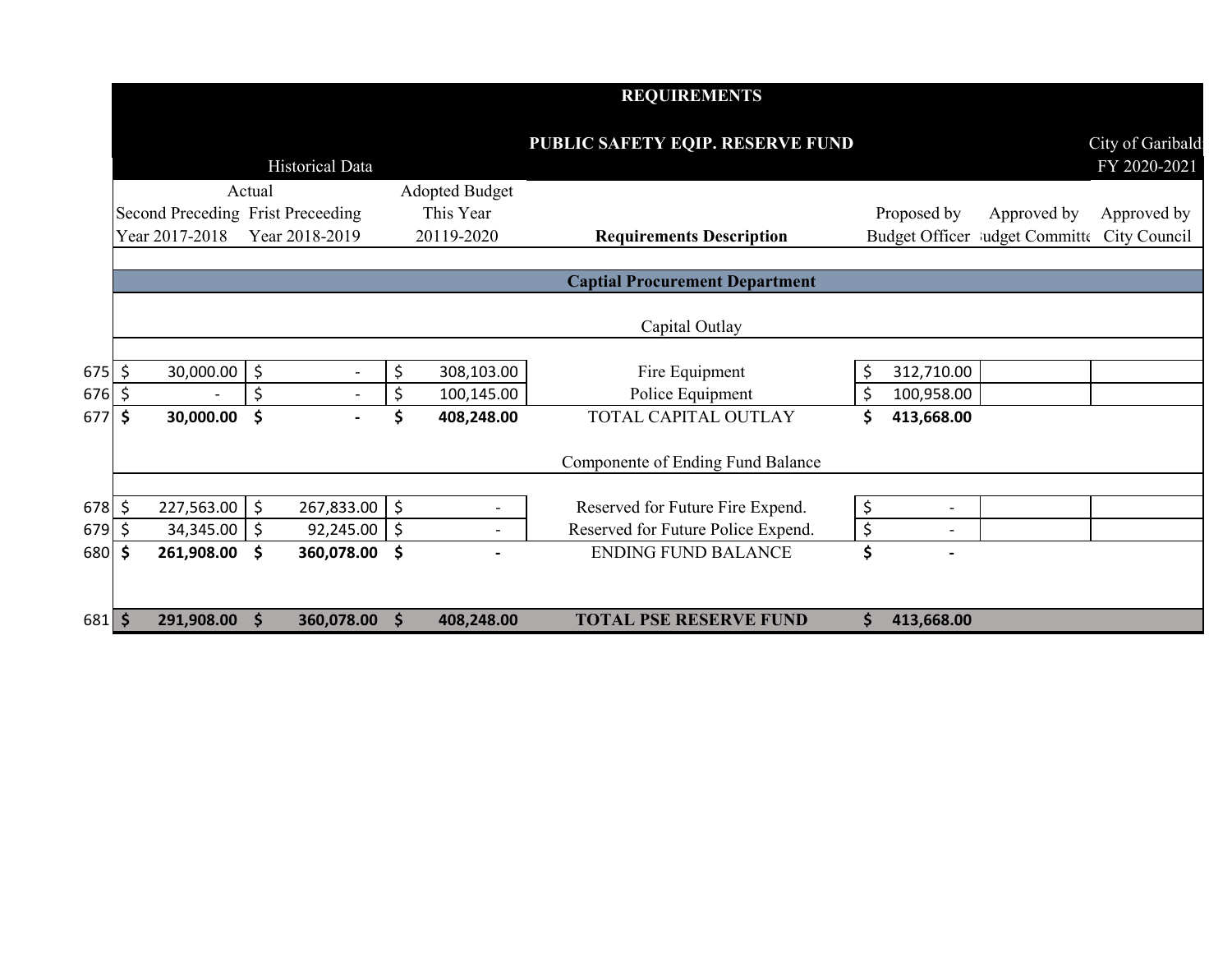|             |                     |                                   |             |                        |         |                       | <b>RESOURCES</b>                   |                  |                                             |                                  |
|-------------|---------------------|-----------------------------------|-------------|------------------------|---------|-----------------------|------------------------------------|------------------|---------------------------------------------|----------------------------------|
|             |                     |                                   |             | <b>Historical Data</b> |         |                       | PUBLIC WORKS EQIP. RESERVE FUND    |                  |                                             | City of Garibald<br>FY 2020-2021 |
|             |                     |                                   | Actual      |                        |         | <b>Adopted Budget</b> |                                    |                  |                                             |                                  |
|             |                     | Second Preceding Frist Preceeding |             |                        |         | This Year             |                                    | Proposed by      | Approved by                                 | Approved by                      |
|             |                     | Year 2017-2018                    |             | Year 2018-2019         |         | 20119-2020            | <b>Resource Description</b>        |                  | Budget Officer ludget Committe City Council |                                  |
|             |                     |                                   |             |                        |         |                       |                                    |                  |                                             |                                  |
|             |                     |                                   |             |                        |         |                       | <b>Beginning Fund Balance</b>      |                  |                                             |                                  |
| 682         | $\ddot{\bm{\zeta}}$ | 221,015.00 \$                     |             | 227,955.00             | \$      | 234,895.00            |                                    | \$<br>241,835.00 |                                             |                                  |
|             |                     |                                   |             |                        |         |                       | Transfers In                       |                  |                                             |                                  |
| $683 \,$ \$ |                     | $700.00$ \$                       |             | 700.00                 | $\zeta$ | 700.00                | from Street Fund                   | \$<br>700.00     |                                             |                                  |
| $684$ \$    |                     | $2,290.00$ \$                     |             | 2,290.00               | \$      | 2,290.00              | from Waste Fund                    | \$<br>2,290.00   |                                             |                                  |
| 685         | \$                  | 1,550.00                          | $\vert \xi$ | 1,550.00               | \$      | 1,550.00              | from Water Fund                    | \$<br>1,550.00   |                                             |                                  |
| 686 \$      |                     | 4,540.00                          | \$          | 4,540.00               | \$      | 4,540.00              | <b>TOTAL TRANSFERS</b>             | \$<br>4,540.00   |                                             |                                  |
|             |                     |                                   |             |                        |         |                       | <b>Ttoal Receipts</b>              |                  |                                             |                                  |
| 687 \$      |                     |                                   | \$          |                        | \$      |                       | Misc. Revenue                      |                  |                                             |                                  |
| $688$ \$    |                     | 2,400.00                          | \$          | 2,400.00               | \$      | 2,400.00              | Interest                           | \$<br>2,440.00   |                                             |                                  |
| $689$ \$    |                     |                                   | \$          |                        | Ś       |                       | Surplus Sales                      |                  |                                             |                                  |
| $690$ \$    |                     | 2,400.00                          | \$          | 2,400.00               | \$      | 2,400.00              | <b>TOTAL RECEIPTS</b>              | \$<br>2,440.00   |                                             |                                  |
| $691$ \$    |                     | 227,955.00 \$                     |             | 234,895.00             | \$      | 241,835.00            | <b>TOTAL PWE RES. FUND REVENUE</b> | \$<br>248,815.00 |                                             |                                  |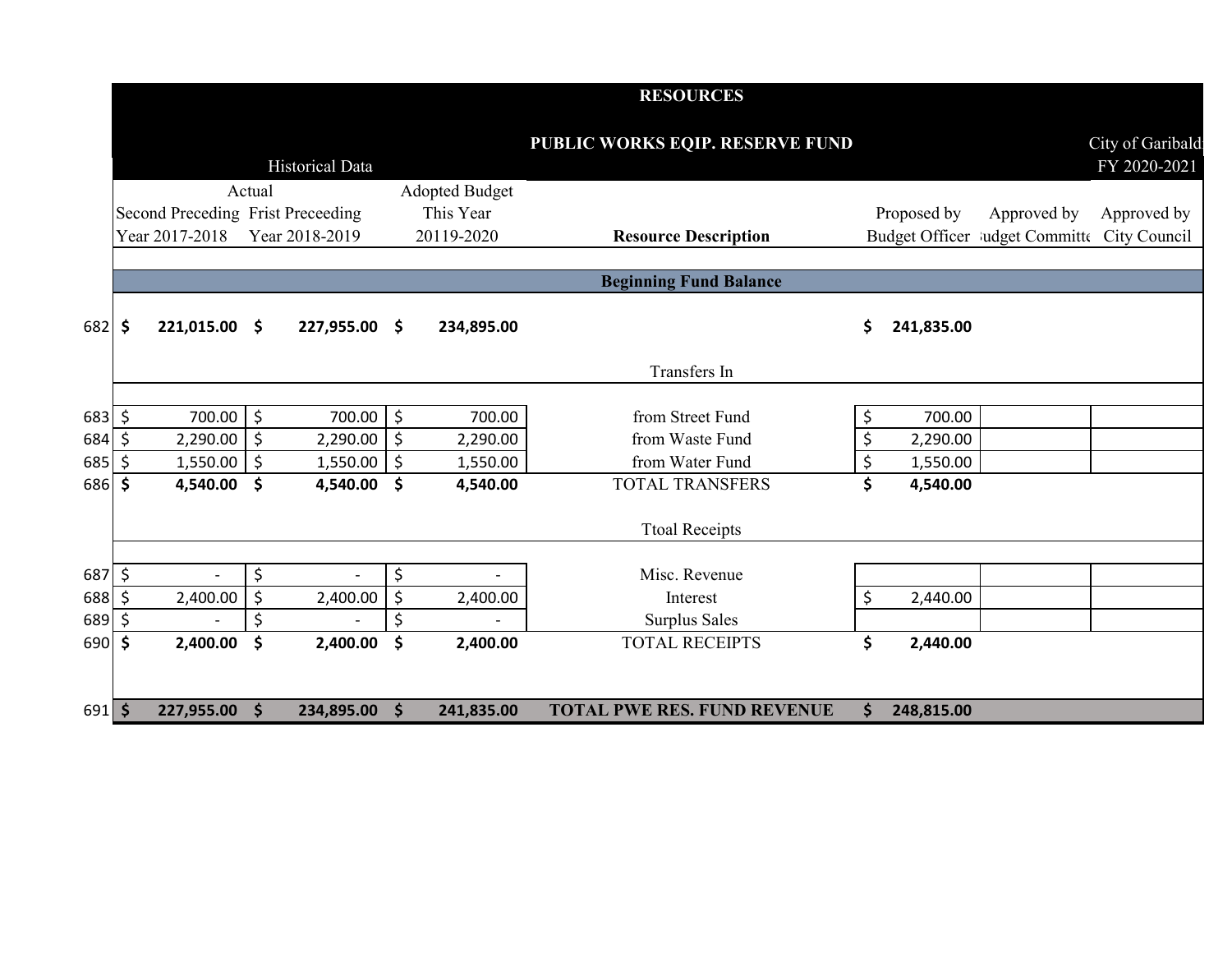|          |                                   |                     |                 |    |                          | <b>RESOURCES</b>                      |         |                          |                                |                                   |
|----------|-----------------------------------|---------------------|-----------------|----|--------------------------|---------------------------------------|---------|--------------------------|--------------------------------|-----------------------------------|
|          |                                   |                     | Historical Data |    |                          | PUBLIC WORKS EQIP. RESERVE FUND       |         |                          |                                | City of Garibald:<br>FY 2020-2021 |
|          |                                   | Actual              |                 |    | <b>Adopted Budget</b>    |                                       |         |                          |                                |                                   |
|          | Second Preceding Frist Preceeding |                     |                 |    | This Year                |                                       |         | Proposed by              | Approved by                    | Approved by                       |
|          | Year 2017-2018                    |                     | Year 2018-2019  |    | 20119-2020               | <b>Resource Description</b>           |         |                          | Budget Officer ludget Committe | City Council                      |
|          |                                   |                     |                 |    |                          | <b>Capital Procurement Department</b> |         |                          |                                |                                   |
|          |                                   |                     |                 |    |                          | Capital Outlay                        |         |                          |                                |                                   |
| 692 \$   |                                   | \$                  |                 | \$ | 241,835.00               | Equipment                             |         | 248,815.00               |                                |                                   |
| 693 \$   | $\overline{\phantom{a}}$          | \$                  |                 | \$ | 241,835.00               | <b>TOTAL EQUIPMENT</b>                | S       | 248,815.00               |                                |                                   |
|          |                                   |                     |                 |    |                          | Componente of Ending Fund Balance     |         |                          |                                |                                   |
| 694 \$   | 227,955.00                        | $\ddot{\mathsf{S}}$ | 234,895.00 \$   |    |                          | Reserved for PW Equipment Purchases   | $\zeta$ | $\overline{\phantom{0}}$ |                                |                                   |
| 695   \$ | 227,955.00                        | \$                  | 234,895.00      | \$ | $\overline{\phantom{0}}$ |                                       | \$      | $\overline{\phantom{a}}$ |                                |                                   |
|          |                                   |                     |                 |    |                          |                                       |         |                          |                                |                                   |
| 696 \$   | 227,955.00                        | <b>S</b>            | 234,895.00      | S. | 241,835.00               | <b>TOTAL PWE RESERVE FUND</b>         | S       | 248,815.00               |                                |                                   |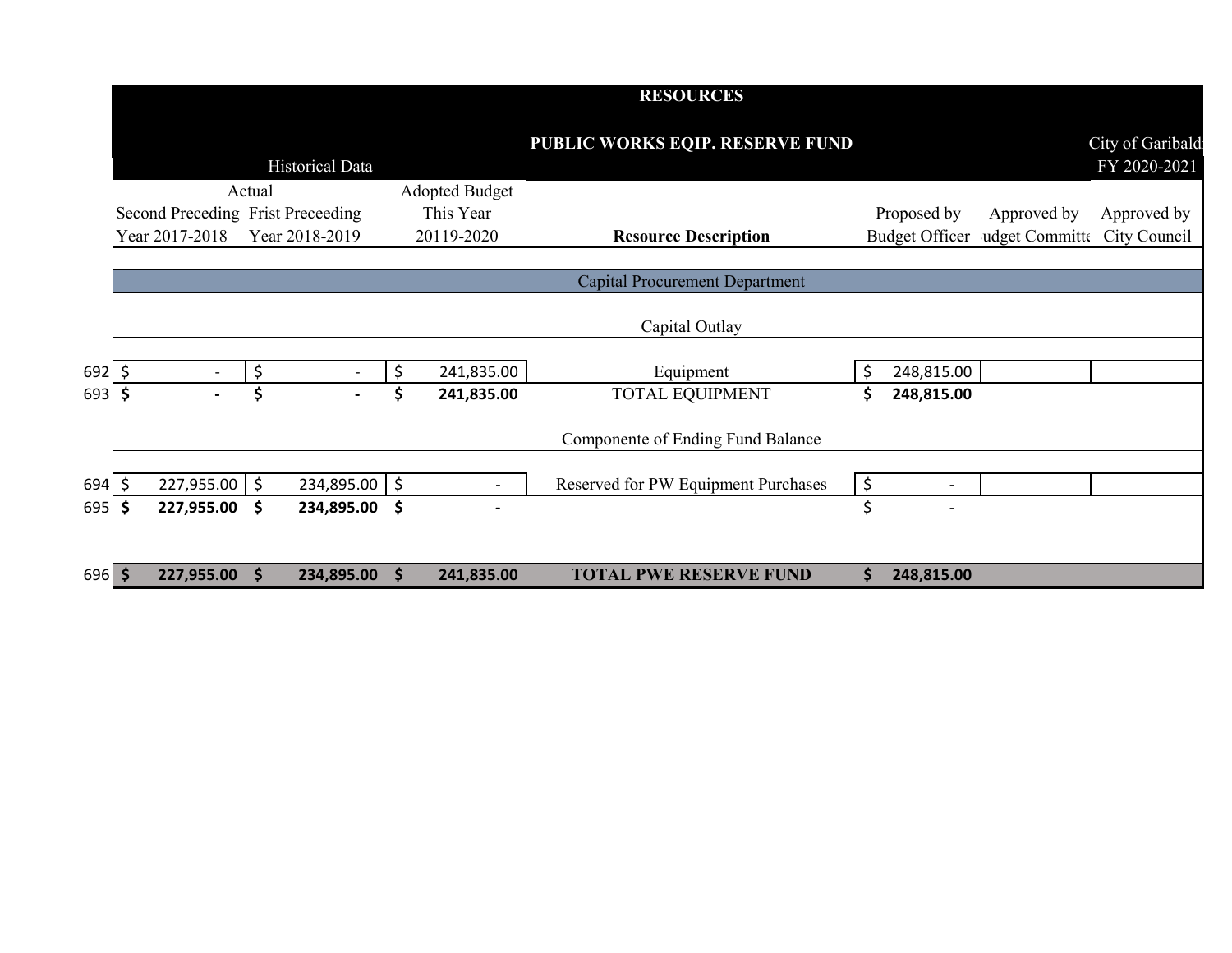|                             |                                   |        |                        |                       | <b>RESOURCES</b>              |                           |                |                                             |                                  |
|-----------------------------|-----------------------------------|--------|------------------------|-----------------------|-------------------------------|---------------------------|----------------|---------------------------------------------|----------------------------------|
|                             |                                   |        | <b>Historical Data</b> |                       | <b>GURA GENERAL FUND</b>      |                           |                |                                             | City of Garibald<br>FY 2020-2021 |
|                             |                                   | Actual |                        | <b>Adopted Budget</b> |                               |                           |                |                                             |                                  |
|                             | Second Preceding Frist Preceeding |        |                        | This Year             |                               |                           | Proposed by    | Approved by                                 | Approved by                      |
|                             | Year 2017-2018                    |        | Year 2018-2019         | 20119-2020            | <b>Resource Description</b>   |                           |                | Budget Officer ludget Committe City Council |                                  |
|                             |                                   |        |                        |                       |                               |                           |                |                                             |                                  |
|                             |                                   |        |                        |                       | <b>Beginning Fund Balance</b> |                           |                |                                             |                                  |
| $697$ \$                    | 42,223.00 \$                      |        | 40,873.00 \$           | 39,673.00             |                               | \$                        | 36,173.00      |                                             |                                  |
|                             |                                   |        |                        |                       | <b>Total Receipts</b>         |                           |                |                                             |                                  |
| $698 \div$                  |                                   | \$     | 800,000.00             | \$<br>800,000.00      | Laon Received                 | \$                        | $\blacksquare$ |                                             |                                  |
| $699$ \$                    |                                   | \$     | $\sim$                 | \$                    | <b>Grants Received</b>        | \$                        | $\overline{a}$ |                                             |                                  |
| 700 \$                      | 1,900.00                          | \$     | 1,900.00               | \$<br>1,900.00        | Interest                      | \$                        | 8,500.00       |                                             |                                  |
| 701                         | \$                                | \$     |                        | \$                    | Miscellaneous                 |                           |                |                                             |                                  |
| 702                         | \$<br>1,900.00                    | \$     | 801,900.00             | \$<br>801,900.00      | <b>TOTAL RECEIPTS</b>         | \$                        | 8,500.00       |                                             |                                  |
|                             |                                   |        |                        |                       | Transfers In                  |                           |                |                                             |                                  |
|                             |                                   |        |                        |                       |                               |                           |                |                                             |                                  |
| $703 \mid 5$                |                                   | \$     | 200,000.00             | \$<br>200,000.00      | from Debt Service Fund        | \$                        | $\blacksquare$ |                                             |                                  |
| 704                         | \$                                | \$     | 200,000.00             | \$<br>200,000.00      | <b>TOTAL TRANSFERS</b>        | \$                        |                |                                             |                                  |
|                             |                                   |        |                        |                       |                               |                           |                |                                             |                                  |
| $705$ $\overline{\text{S}}$ | 44,123.00 \$                      |        | $1,042,773.00$ \$      | 1,041,573.00          | <b>TOTAL RESOURCES</b>        | $\boldsymbol{\mathsf{S}}$ | 44,673.00      |                                             |                                  |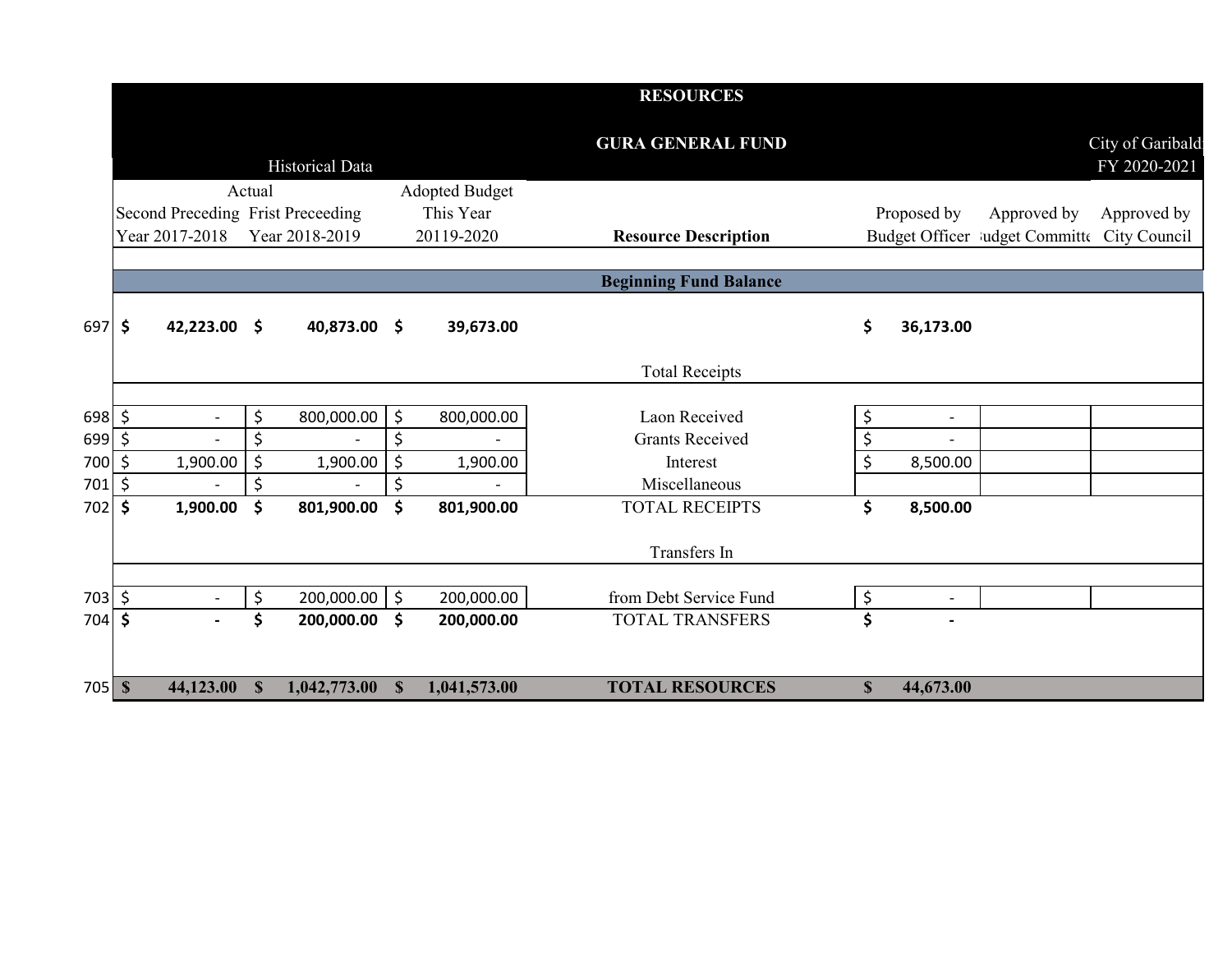|          |         |                                   |                    |                          |                                | <b>REQUIREMENTS</b>             |                                |                                             |                                  |
|----------|---------|-----------------------------------|--------------------|--------------------------|--------------------------------|---------------------------------|--------------------------------|---------------------------------------------|----------------------------------|
|          |         |                                   |                    | Historical Data          |                                | <b>GURA GENERAL FUND</b>        |                                |                                             | City of Garibald<br>FY 2020-2021 |
|          |         |                                   | Actual             |                          | <b>Adopted Budget</b>          |                                 |                                |                                             |                                  |
|          |         | Second Preceding Frist Preceeding |                    |                          | This Year                      |                                 | Proposed by                    | Approved by                                 | Approved by                      |
|          |         | Year 2017-2018                    |                    | Year 2018-2019           | 20119-2020                     | <b>Requirements Description</b> |                                | Budget Officer Mudget Committe City Council |                                  |
|          |         |                                   |                    |                          |                                | <b>Materials &amp; Servies</b>  |                                |                                             |                                  |
| 706 \$   |         | 50.00                             | $\zeta$            | 50.00                    | \$<br>50.00                    | Dues, Licenses & Subsc.         | \$<br>50.00                    |                                             |                                  |
| 707 \$   |         | 200.00                            | $\ddot{\varsigma}$ | 200.00                   | \$<br>150.00                   | Bank Fees, Charges              | \$<br>5.00                     |                                             |                                  |
| 708 \$   |         |                                   | \$                 | 300.00                   | \$<br>300.00                   | Legal Notices                   | \$<br>$\overline{\phantom{a}}$ |                                             |                                  |
| 709      | \$      | 3,000.00                          | $\zeta$            | 3,000.00                 | \$<br>3,000.00                 | Audit                           | \$<br>$\overline{a}$           |                                             |                                  |
| 710      | \$      | 3,250.00                          | \$                 | $3,550.00$ \$            | 3,500.00                       | TOTAL MATERIALS & SERVICES      | \$<br>55.00                    |                                             |                                  |
|          |         |                                   |                    |                          |                                | <b>Capital Outlay</b>           |                                |                                             |                                  |
| $711$ \$ |         | $\overline{\phantom{a}}$          | \$                 | $\overline{\phantom{a}}$ | \$<br>$\overline{\phantom{a}}$ | Garibaldi Plaza                 | \$<br>$\overline{\phantom{a}}$ |                                             |                                  |
| 712      | $\zeta$ | $\overline{\phantom{a}}$          | \$                 | $\blacksquare$           | \$                             | Planning                        | \$<br>$\overline{\phantom{a}}$ |                                             |                                  |
| 713      | \$      |                                   | \$                 | 800,000.00               | \$<br>800,000.00               | Pedestrian, Bike, Transit       | \$<br>$\overline{\phantom{a}}$ |                                             |                                  |
| 714      | $\zeta$ |                                   | \$                 | $\blacksquare$           | \$<br>$\overline{a}$           | <b>Public Parking</b>           | \$<br>$\overline{\phantom{a}}$ |                                             |                                  |
| 715      | \$      |                                   | \$                 |                          | \$                             | Property Acquistion             | \$<br>$\overline{\phantom{a}}$ |                                             |                                  |
| 716      | \$      |                                   | \$                 | 800,000.00               | \$<br>800,000.00               | TOTAL CAPITAL OUTLAY            | \$<br>$\overline{\phantom{0}}$ |                                             |                                  |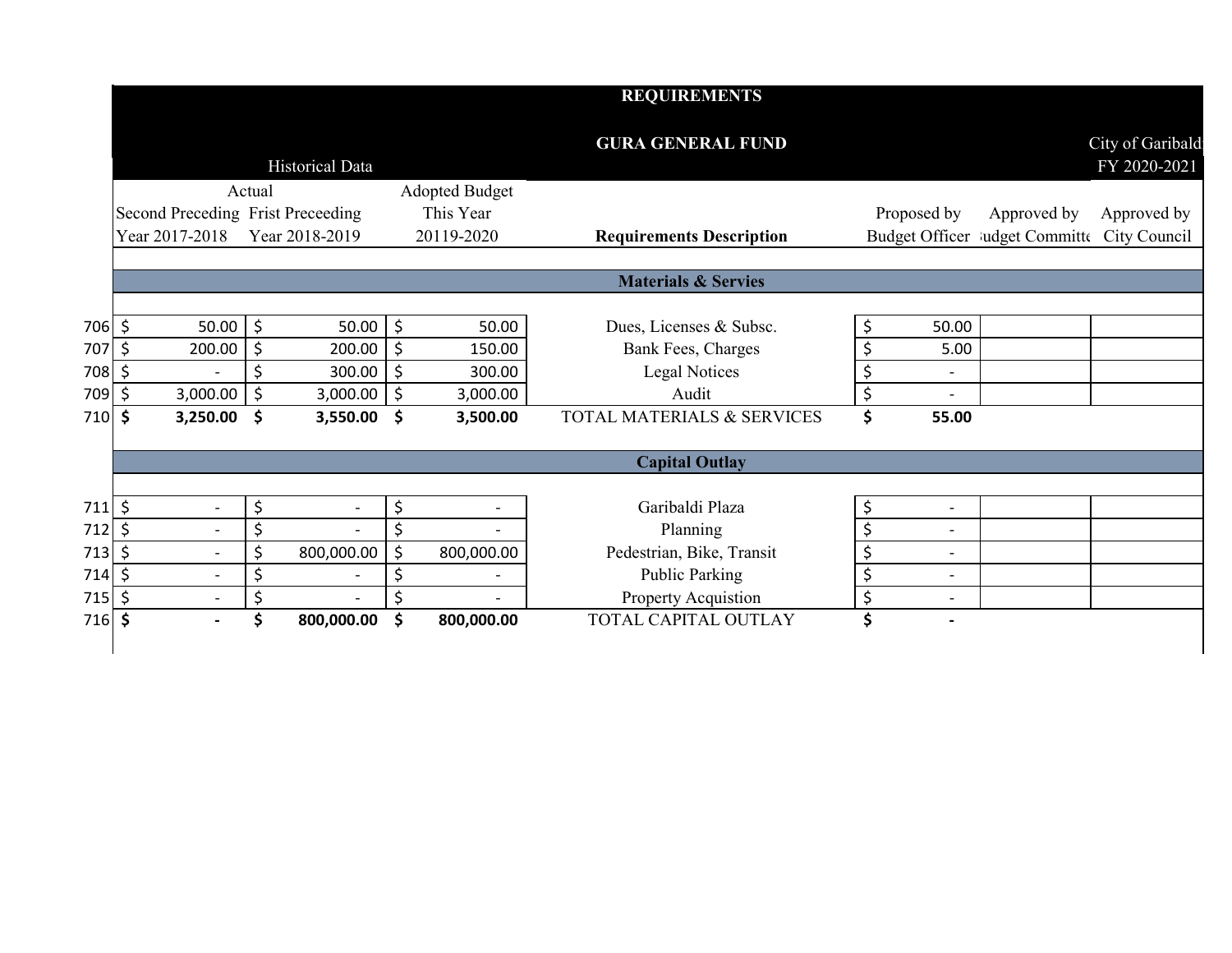|          |                                |                  |               |                          | <b>Grant/Loan Program</b>               |                                |  |
|----------|--------------------------------|------------------|---------------|--------------------------|-----------------------------------------|--------------------------------|--|
|          |                                |                  |               |                          |                                         |                                |  |
| 717      | \$                             | \$               | \$            |                          | <b>Urban Renewal Loans</b>              | $\overline{\phantom{a}}$       |  |
| 718      | \$<br>$\overline{\phantom{a}}$ | \$<br>170,000.00 | \$            | 170,000.00               | Urban Renewal Grants                    | \$<br>$\overline{\phantom{a}}$ |  |
| $719$ \$ | $\blacksquare$                 | \$<br>170,000.00 | \$            | 170,000.00               | TOTAL GRANT/LOAN                        | \$<br>$\overline{\phantom{a}}$ |  |
|          |                                |                  |               |                          |                                         |                                |  |
|          |                                |                  |               |                          |                                         |                                |  |
| 720 \$   | 3,250.00                       | \$<br>973,550.00 | \$            | 973,500.00               | TOTAL REQUIREMENTS                      | \$<br>55.00                    |  |
|          |                                |                  |               |                          |                                         |                                |  |
|          |                                |                  |               |                          | GENERAL FUND CONTINGENCY                |                                |  |
| 721      | \$<br>$\blacksquare$           | \$<br>500.00     | $\mathsf{\$}$ | $\overline{\phantom{0}}$ |                                         | \$                             |  |
|          |                                |                  |               |                          |                                         |                                |  |
|          |                                |                  |               |                          | <b>Compnents of Ending Fund Balance</b> |                                |  |
| 722      | \$<br>40,873.00                | \$<br>68,723.00  | \$            | 68,073.00                | Unnassigned/Unappropriated              | \$<br>44,618.00                |  |
|          |                                |                  |               |                          |                                         |                                |  |
|          |                                |                  |               |                          |                                         |                                |  |
| $723$ \$ | 44,123.00                      | 1,042,773.00     | S             | 1,041,573.00             | <b>TOTAL GENERAL FUND</b>               | \$<br>44,673.00                |  |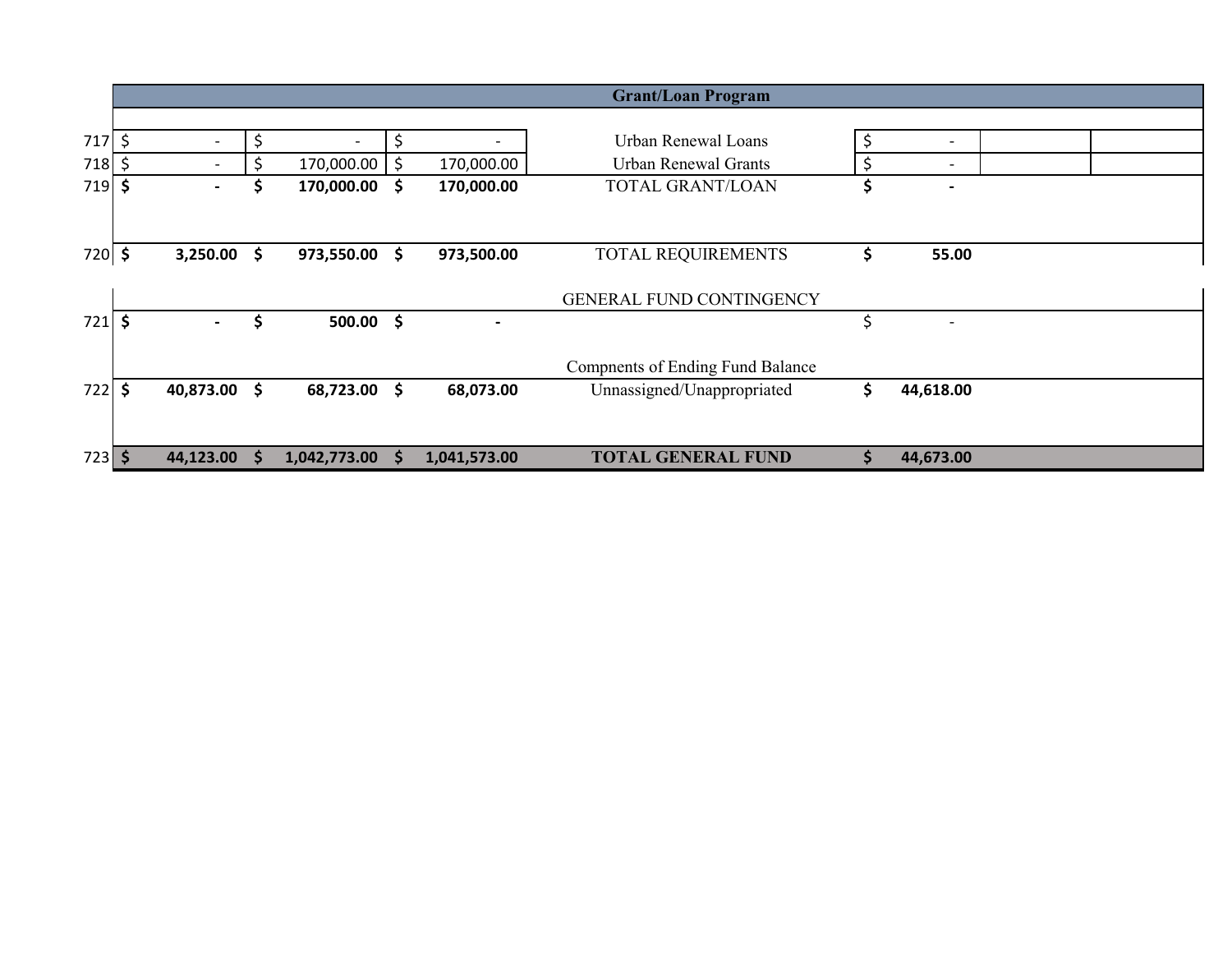|          |                |               |         |                                   |                       | <b>RESOURCES</b>              |    |             |                                             |                                  |
|----------|----------------|---------------|---------|-----------------------------------|-----------------------|-------------------------------|----|-------------|---------------------------------------------|----------------------------------|
|          |                |               |         | Historical Data                   |                       | <b>GURA DEBT FUND</b>         |    |             |                                             | City of Garibald<br>FY 2020-2021 |
|          |                |               | Actual  |                                   | <b>Adopted Budget</b> |                               |    |             |                                             |                                  |
|          |                |               |         | Second Preceding Frist Preceeding | This Year             |                               |    | Proposed by | Approved by                                 | Approved by                      |
|          | Year 2017-2018 |               |         | Year 2018-2019                    | 20119-2020            | <b>Resource Description</b>   |    |             | Budget Officer Mudget Committe City Council |                                  |
|          |                |               |         |                                   |                       |                               |    |             |                                             |                                  |
|          |                |               |         |                                   |                       | <b>Beginning Fund Balance</b> |    |             |                                             |                                  |
| $724$ \$ |                | 138,570.00 \$ |         | $210,170.00$ \$                   | 305,443.00            |                               | \$ | 200,000.00  |                                             |                                  |
|          |                |               |         |                                   |                       | <b>Total Receipts</b>         |    |             |                                             |                                  |
|          |                |               |         |                                   |                       |                               |    |             |                                             |                                  |
| $725$ \$ |                | 73,800.00     | $\zeta$ | 79,000.00                         | \$<br>106,237.00      | <b>Current Year's Taxes</b>   |    | 110,000.00  |                                             |                                  |
| 726 \$   |                | 2,300.00      | $\zeta$ | 2,000.00                          | \$<br>2,000.00        | Prior Year's Taxes            |    | 2,500.00    |                                             |                                  |
| 727 \$   |                |               | \$      | $\overline{a}$                    | \$                    | Interst                       | \$ |             |                                             |                                  |
| 728      | \$             |               |         |                                   |                       | Miscellaneous                 | Ś  |             |                                             |                                  |
| 729      | \$             | 76,100.00     | \$      | 81,000.00                         | \$<br>108,237.00      | <b>TOTAL RECEIPTS</b>         | \$ | 112,500.00  |                                             |                                  |
|          |                |               |         |                                   |                       |                               |    |             |                                             |                                  |
| 730 \$   |                | 214,670.00    | $\zeta$ | 291,170.00                        | \$<br>413,680.00      | <b>TOTAL RECEIPTS</b>         | \$ | 312,500.00  |                                             |                                  |